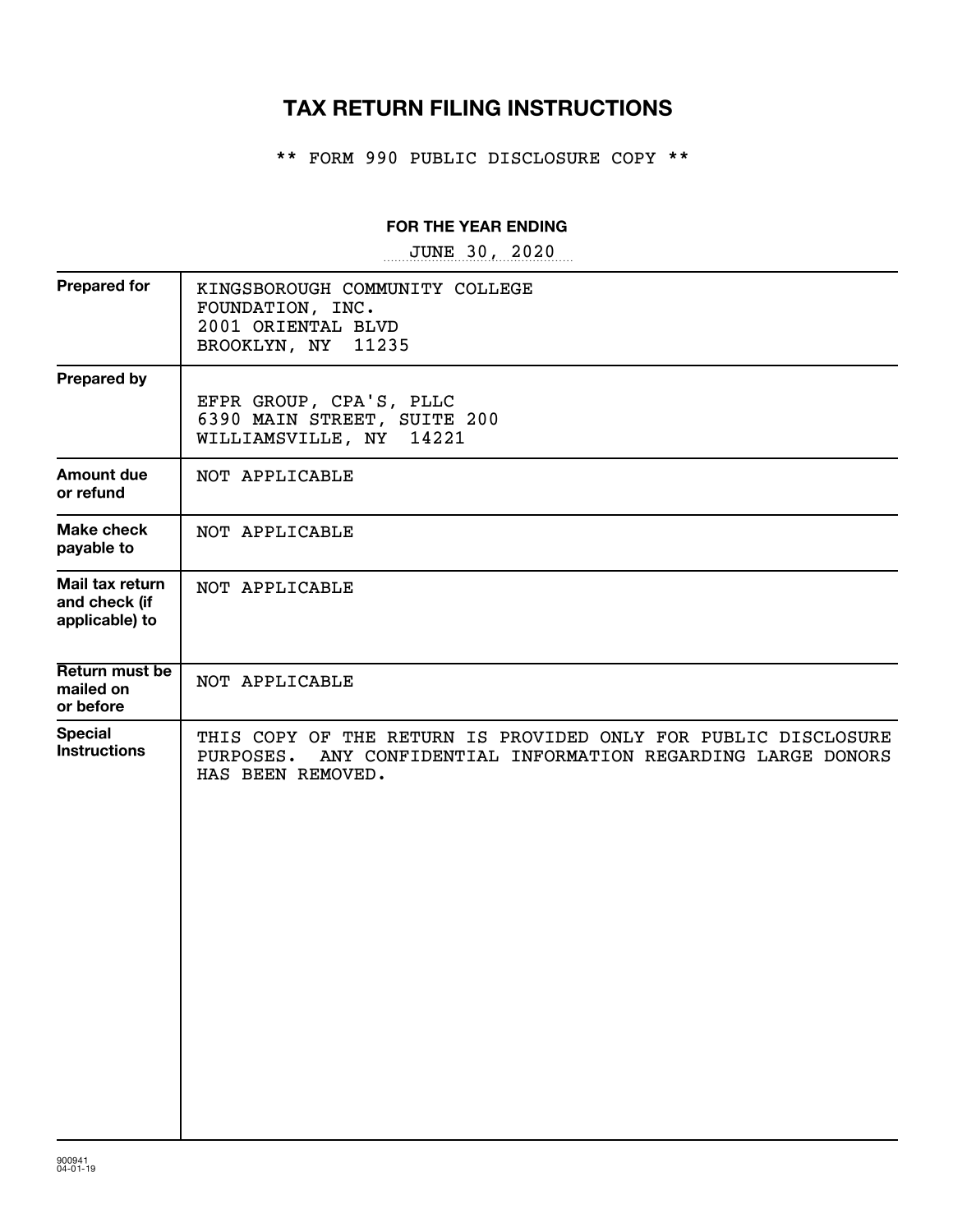|                                                                                                                                                                                                      |                               |                                        | PUBLIC DISCLOSURE COPY - STATE REGISTRATION NO. 07-02-42                                                                                                                   |            |                                                         |                                                                                             |
|------------------------------------------------------------------------------------------------------------------------------------------------------------------------------------------------------|-------------------------------|----------------------------------------|----------------------------------------------------------------------------------------------------------------------------------------------------------------------------|------------|---------------------------------------------------------|---------------------------------------------------------------------------------------------|
|                                                                                                                                                                                                      |                               |                                        | <b>Return of Organization Exempt From Income Tax</b>                                                                                                                       |            |                                                         | OMB No. 1545-0047                                                                           |
| Form                                                                                                                                                                                                 |                               |                                        | Under section 501(c), 527, or 4947(a)(1) of the Internal Revenue Code (except private foundations)                                                                         |            |                                                         |                                                                                             |
| (Rev. January 2020)<br>Do not enter social security numbers on this form as it may be made public.<br>Department of the Treasury                                                                     |                               |                                        |                                                                                                                                                                            |            |                                                         | <b>Open to Public</b>                                                                       |
| Go to www.irs.gov/Form990 for instructions and the latest information.<br>Internal Revenue Service<br>A For the 2019 calendar year, or tax year beginning $JUL$ 1, $2019$<br>and ending JUN 30, 2020 |                               |                                        |                                                                                                                                                                            |            |                                                         | Inspection                                                                                  |
|                                                                                                                                                                                                      | C Name of organization        |                                        |                                                                                                                                                                            |            |                                                         |                                                                                             |
|                                                                                                                                                                                                      | <b>B</b> Check if applicable: |                                        | KINGSBOROUGH COMMUNITY COLLEGE                                                                                                                                             |            | D Employer identification number                        |                                                                                             |
|                                                                                                                                                                                                      | ]Address<br>]change           |                                        | FOUNDATION, INC.                                                                                                                                                           |            |                                                         |                                                                                             |
|                                                                                                                                                                                                      | 1Name<br>change               |                                        | Doing business as                                                                                                                                                          |            | $***$ -*** 0778                                         |                                                                                             |
|                                                                                                                                                                                                      | Initial<br>return             |                                        | Number and street (or P.O. box if mail is not delivered to street address)                                                                                                 | Room/suite | E Telephone number                                      |                                                                                             |
|                                                                                                                                                                                                      | Final<br> return/             |                                        | 2001 ORIENTAL BLVD                                                                                                                                                         |            | $718 - 368 - 5028$                                      |                                                                                             |
|                                                                                                                                                                                                      | termin-<br>ated               |                                        | City or town, state or province, country, and ZIP or foreign postal code                                                                                                   |            | G Gross receipts \$                                     | 387,978.                                                                                    |
|                                                                                                                                                                                                      | Amended<br>Ireturn            |                                        | 11235<br>BROOKLYN, NY                                                                                                                                                      |            | H(a) Is this a group return                             |                                                                                             |
|                                                                                                                                                                                                      | Applica-<br>tion              |                                        | F Name and address of principal officer: SUZANNE MURPHY                                                                                                                    |            | for subordinates?                                       | $\left\vert \mathsf{Yes}\right\vert \overline{\mathsf{X}}\left\vert \mathsf{No}\right\vert$ |
|                                                                                                                                                                                                      | pending                       |                                        | SAME AS C ABOVE                                                                                                                                                            |            | $H(b)$ Are all subordinates included? $\Box$ Yes        | No                                                                                          |
|                                                                                                                                                                                                      |                               | Tax-exempt status: $X \over 301(c)(3)$ | $501(c)$ (<br>$4947(a)(1)$ or<br>$\sqrt{\frac{1}{1}}$ (insert no.)                                                                                                         | 527        |                                                         | If "No," attach a list. (see instructions)                                                  |
|                                                                                                                                                                                                      |                               | J Website: $\blacktriangleright$ N/A   |                                                                                                                                                                            |            | $H(c)$ Group exemption number $\blacktriangleright$     |                                                                                             |
|                                                                                                                                                                                                      |                               |                                        | <b>K</b> Form of organization: $\boxed{\textbf{X}}$ Corporation<br>Other $\blacktriangleright$<br>Trust<br>Association                                                     |            | L Year of formation: 1982 M State of legal domicile: NY |                                                                                             |
|                                                                                                                                                                                                      | Part I                        | <b>Summary</b>                         |                                                                                                                                                                            |            |                                                         |                                                                                             |
|                                                                                                                                                                                                      | 1                             |                                        | Briefly describe the organization's mission or most significant activities: SEE SCHEDULE O                                                                                 |            |                                                         |                                                                                             |
| Governance                                                                                                                                                                                           | 2                             |                                        | Check this box $\blacktriangleright$ $\Box$ if the organization discontinued its operations or disposed of more than 25% of its net assets.                                |            |                                                         |                                                                                             |
|                                                                                                                                                                                                      | З                             |                                        | Number of voting members of the governing body (Part VI, line 1a)                                                                                                          |            | 3                                                       | 16                                                                                          |
|                                                                                                                                                                                                      | 4                             |                                        |                                                                                                                                                                            |            | $\overline{\mathbf{4}}$                                 | 12                                                                                          |
|                                                                                                                                                                                                      | 5                             |                                        |                                                                                                                                                                            |            | 5                                                       | $\overline{0}$                                                                              |
|                                                                                                                                                                                                      | 6                             |                                        |                                                                                                                                                                            |            | 6                                                       | $\overline{12}$                                                                             |
| <b>Activities &amp;</b>                                                                                                                                                                              |                               |                                        |                                                                                                                                                                            |            | 7a                                                      | $\overline{0}$ .                                                                            |
|                                                                                                                                                                                                      |                               |                                        |                                                                                                                                                                            |            | 7b                                                      | σ.                                                                                          |
|                                                                                                                                                                                                      |                               |                                        |                                                                                                                                                                            |            | <b>Prior Year</b>                                       | <b>Current Year</b>                                                                         |
|                                                                                                                                                                                                      | 8                             |                                        |                                                                                                                                                                            |            | 1,911,956.                                              | 313,373.                                                                                    |
| Revenue                                                                                                                                                                                              | 9                             |                                        | Program service revenue (Part VIII, line 2g)                                                                                                                               |            | 0.                                                      | Ο.                                                                                          |
|                                                                                                                                                                                                      | 10                            |                                        |                                                                                                                                                                            |            | 321,488.                                                | 74,605.                                                                                     |
|                                                                                                                                                                                                      | 11                            |                                        | Other revenue (Part VIII, column (A), lines 5, 6d, 8c, 9c, 10c, and 11e)                                                                                                   |            | 10,004.                                                 |                                                                                             |
|                                                                                                                                                                                                      | 12                            |                                        | Total revenue - add lines 8 through 11 (must equal Part VIII, column (A), line 12)                                                                                         |            | 2, 243, 448.                                            | 387,978.                                                                                    |
|                                                                                                                                                                                                      | 13                            |                                        | Grants and similar amounts paid (Part IX, column (A), lines 1-3)                                                                                                           |            | 315,788.                                                | 398,298.                                                                                    |
|                                                                                                                                                                                                      | 14                            |                                        | Benefits paid to or for members (Part IX, column (A), line 4)                                                                                                              |            | $\overline{0}$ .                                        | $\overline{0}$ .                                                                            |
|                                                                                                                                                                                                      |                               |                                        | 15 Salaries, other compensation, employee benefits (Part IX, column (A), lines 5-10)                                                                                       |            | 49,139.<br>$\Omega$                                     | 52,579.                                                                                     |
| Expenses                                                                                                                                                                                             |                               |                                        |                                                                                                                                                                            | υ.         |                                                         |                                                                                             |
|                                                                                                                                                                                                      |                               |                                        | <b>b</b> Total fundraising expenses (Part IX, column (D), line 25)<br>▸                                                                                                    |            | 281,506.                                                | 131,953.                                                                                    |
|                                                                                                                                                                                                      | 18                            |                                        | Total expenses. Add lines 13-17 (must equal Part IX, column (A), line 25)                                                                                                  |            | 646, 433.                                               | 582, 830.                                                                                   |
|                                                                                                                                                                                                      | 19                            |                                        |                                                                                                                                                                            |            | 1,597,015.                                              | $-194,852.$                                                                                 |
|                                                                                                                                                                                                      |                               |                                        |                                                                                                                                                                            |            | <b>Beginning of Current Year</b>                        | <b>End of Year</b>                                                                          |
| Net Assets or                                                                                                                                                                                        | 20                            |                                        | Total assets (Part X, line 16)                                                                                                                                             |            | 4,471,971.                                              | 4,206,284.                                                                                  |
|                                                                                                                                                                                                      | 21                            |                                        | Total liabilities (Part X, line 26)                                                                                                                                        |            | 164,663.                                                | 79,332.                                                                                     |
|                                                                                                                                                                                                      | 22                            |                                        |                                                                                                                                                                            |            | 4,307,308.                                              | 4, 126, 952.                                                                                |
|                                                                                                                                                                                                      | Part II                       | <b>Signature Block</b>                 |                                                                                                                                                                            |            |                                                         |                                                                                             |
|                                                                                                                                                                                                      |                               |                                        | Under penalties of perjury, I declare that I have examined this return, including accompanying schedules and statements, and to the best of my knowledge and belief, it is |            |                                                         |                                                                                             |
|                                                                                                                                                                                                      |                               |                                        | true, correct, and complete. Declaration of preparer (other than officer) is based on all information of which preparer has any knowledge.                                 |            |                                                         |                                                                                             |
|                                                                                                                                                                                                      |                               |                                        |                                                                                                                                                                            |            |                                                         |                                                                                             |
| Sign                                                                                                                                                                                                 |                               |                                        | Signature of officer                                                                                                                                                       |            | Date                                                    |                                                                                             |
| Here                                                                                                                                                                                                 |                               |                                        | SUZANNE MURPHY, CHAIRPERSON                                                                                                                                                |            |                                                         |                                                                                             |
|                                                                                                                                                                                                      |                               |                                        | Type or print name and title                                                                                                                                               |            |                                                         |                                                                                             |

|          | Type or print name and title                                                                                |                      |                                                                  |  |  |  |  |
|----------|-------------------------------------------------------------------------------------------------------------|----------------------|------------------------------------------------------------------|--|--|--|--|
|          | Print/Type preparer's name                                                                                  | Preparer's signature | Date<br>PHN<br>Check                                             |  |  |  |  |
| Paid     | DAVID A. URBAN CPA                                                                                          | DAVID A. URBAN CPA   | P00630018<br>$\left[1\,2\,/\,0\,4\,/\,2\,0\right]$ self-employed |  |  |  |  |
| Preparer | Firm's name EFPR GROUP, CPA'S, PLLC                                                                         |                      | $Firm's EIN \rightarrow * * - * * * 6160$                        |  |  |  |  |
| Use Only | Firm's address 6390 MAIN STREET, SUITE 200                                                                  |                      |                                                                  |  |  |  |  |
|          | WILLIAMSVILLE, NY 14221                                                                                     |                      | I Phone no. (716) 634-0700                                       |  |  |  |  |
|          | X.<br><b>No</b><br>Yes<br>May the IRS discuss this return with the preparer shown above? (see instructions) |                      |                                                                  |  |  |  |  |

932001 01-20-20 **For Paperwork Reduction Act Notice, see the separate instructions.** LHA Form (2019)

**990**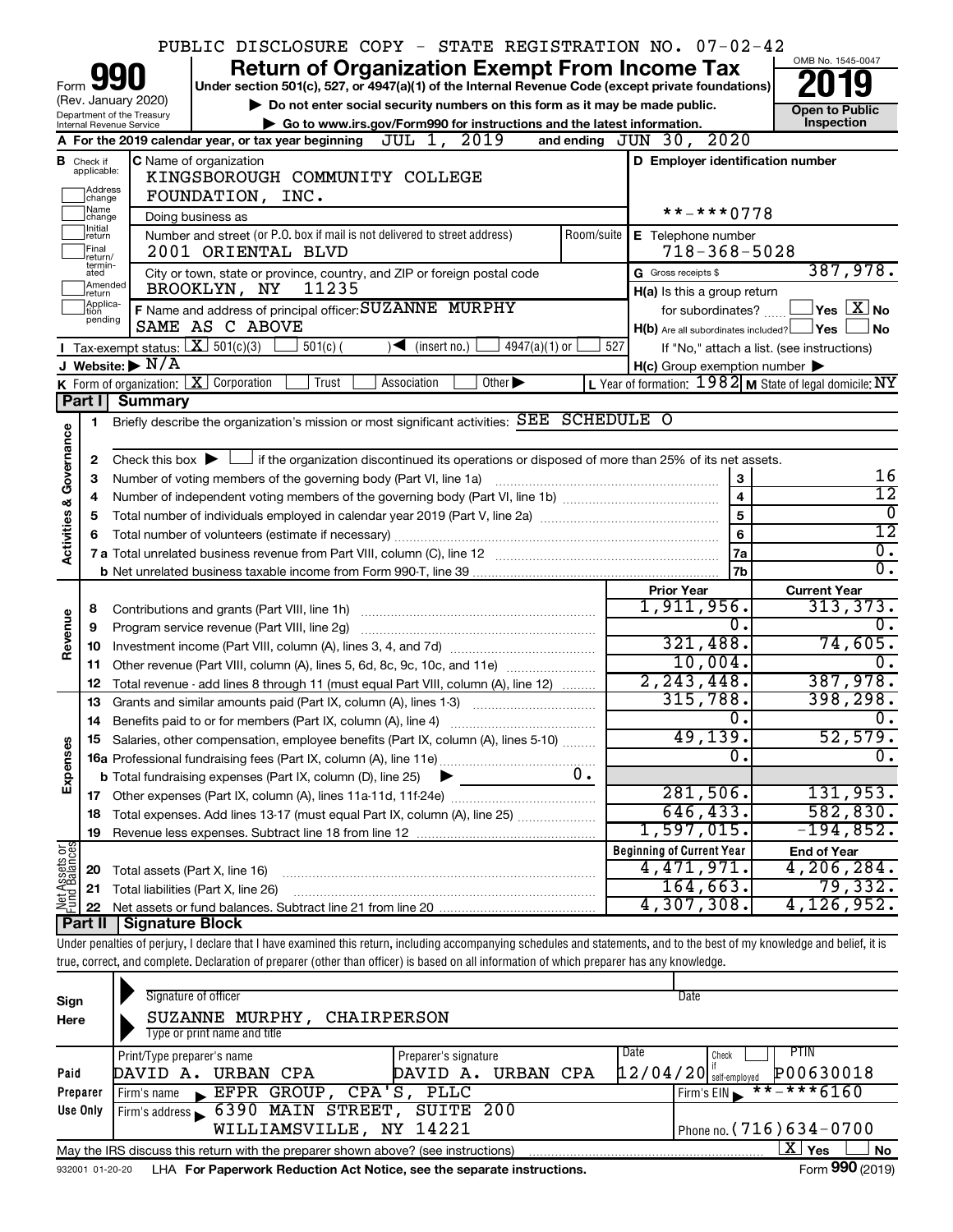|                | KINGSBOROUGH COMMUNITY COLLEGE                                                                                                               |                         |                                         |
|----------------|----------------------------------------------------------------------------------------------------------------------------------------------|-------------------------|-----------------------------------------|
|                | FOUNDATION, INC.<br>Form 990 (2019)                                                                                                          | **-***0778              | Page 2                                  |
|                | <b>Part III   Statement of Program Service Accomplishments</b>                                                                               |                         |                                         |
|                |                                                                                                                                              |                         |                                         |
| 1              | Briefly describe the organization's mission:<br>THE KINGSBOROUGH COMMUNITY COLLEGE FOUNDATION, INC. (THE FOUNDATION)                         |                         |                                         |
|                | WAS ORGANIZED IN 1982 FOR THE PURPOSE OF PROMOTING AND ENCOURAGING                                                                           |                         |                                         |
|                | AMONG MEMBERS OF THE LOCAL AND COLLEGE COMMUNITY AND ALUMNI AN                                                                               |                         |                                         |
|                | INTEREST IN AND SUPPORT OF KINGSBOROUGH COMMUNITY COLLEGE.                                                                                   |                         |                                         |
| $\overline{2}$ | Did the organization undertake any significant program services during the year which were not listed on the                                 |                         |                                         |
|                |                                                                                                                                              |                         | $\Box$ Yes $[\overline{\mathrm{X}}]$ No |
|                | If "Yes," describe these new services on Schedule O.                                                                                         |                         |                                         |
| 3              | Did the organization cease conducting, or make significant changes in how it conducts, any program services?                                 |                         | $\Box$ Yes $~\Box$ X $\Box$ No          |
|                | If "Yes," describe these changes on Schedule O.                                                                                              |                         |                                         |
| 4              | Describe the organization's program service accomplishments for each of its three largest program services, as measured by expenses.         |                         |                                         |
|                | Section 501(c)(3) and 501(c)(4) organizations are required to report the amount of grants and allocations to others, the total expenses, and |                         |                                         |
|                | revenue, if any, for each program service reported.                                                                                          |                         |                                         |
| 4a             | 398, 298. ) (Revenue \$<br>493, 997. including grants of \$<br>) (Expenses \$<br>(Code:                                                      |                         |                                         |
|                | VARIOUS PROGRAM SERVICES PROVIDE EDUCATIONAL AND CULTURAL ENRICHMENT                                                                         |                         | AS                                      |
|                | WELL AS FUNDING NUMEROUS AWARDS AND SCHOLARSHIPS.                                                                                            |                         |                                         |
|                |                                                                                                                                              |                         |                                         |
|                |                                                                                                                                              |                         |                                         |
|                |                                                                                                                                              |                         |                                         |
|                |                                                                                                                                              |                         |                                         |
|                |                                                                                                                                              |                         |                                         |
|                |                                                                                                                                              |                         |                                         |
|                |                                                                                                                                              |                         |                                         |
|                |                                                                                                                                              |                         |                                         |
|                |                                                                                                                                              |                         |                                         |
|                |                                                                                                                                              |                         |                                         |
| 4b             | including grants of \$ (Revenue \$)<br>(Code: ) (Expenses \$                                                                                 |                         |                                         |
|                |                                                                                                                                              |                         |                                         |
|                |                                                                                                                                              |                         |                                         |
|                |                                                                                                                                              |                         |                                         |
|                |                                                                                                                                              |                         |                                         |
|                |                                                                                                                                              |                         |                                         |
|                |                                                                                                                                              |                         |                                         |
|                |                                                                                                                                              |                         |                                         |
|                |                                                                                                                                              |                         |                                         |
|                |                                                                                                                                              |                         |                                         |
|                |                                                                                                                                              |                         |                                         |
|                |                                                                                                                                              |                         |                                         |
|                |                                                                                                                                              |                         |                                         |
| 4c             | $\int (Code: )$ $(Expenses \$                                                                                                                | $\left(\text{Revenue }$ |                                         |
|                |                                                                                                                                              |                         |                                         |
|                |                                                                                                                                              |                         |                                         |
|                |                                                                                                                                              |                         |                                         |
|                |                                                                                                                                              |                         |                                         |
|                |                                                                                                                                              |                         |                                         |
|                |                                                                                                                                              |                         |                                         |
|                |                                                                                                                                              |                         |                                         |
|                |                                                                                                                                              |                         |                                         |
|                |                                                                                                                                              |                         |                                         |
|                |                                                                                                                                              |                         |                                         |
|                |                                                                                                                                              |                         |                                         |
|                |                                                                                                                                              |                         |                                         |
|                |                                                                                                                                              |                         |                                         |
|                | 4d Other program services (Describe on Schedule O.)                                                                                          |                         |                                         |
|                | (Expenses \$<br>(Revenue \$<br>including grants of \$<br>493,997.                                                                            |                         |                                         |
|                | 4e Total program service expenses $\blacktriangleright$                                                                                      |                         | $T_{\text{sum}}$ 000 (2010)             |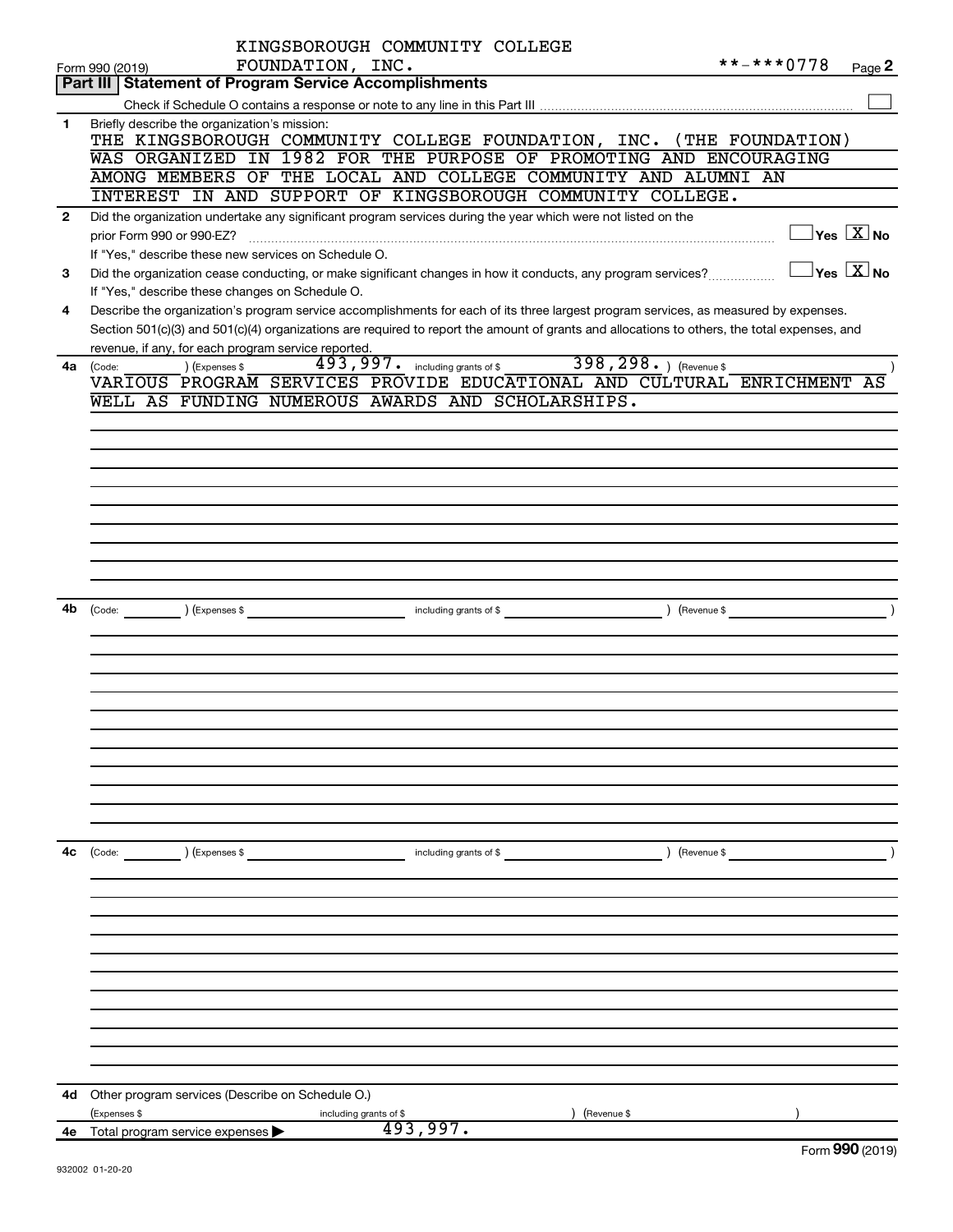**Part IV Checklist of Required Schedules**

| Form 990 (2019) | INC.<br><b>FOUNDATION</b> | מדדר<br>***<br>$* *$<br>$\cdot$ $\sim$<br><del>9 Page</del> |  |
|-----------------|---------------------------|-------------------------------------------------------------|--|
|-----------------|---------------------------|-------------------------------------------------------------|--|

|         |                                                                                                                                                                                                                                                                                                                                                                      |                        | Yes                   | No                      |
|---------|----------------------------------------------------------------------------------------------------------------------------------------------------------------------------------------------------------------------------------------------------------------------------------------------------------------------------------------------------------------------|------------------------|-----------------------|-------------------------|
| 1       | Is the organization described in section 501(c)(3) or $4947(a)(1)$ (other than a private foundation)?                                                                                                                                                                                                                                                                |                        |                       |                         |
|         |                                                                                                                                                                                                                                                                                                                                                                      | 1                      | X                     |                         |
| 2       | Is the organization required to complete Schedule B, Schedule of Contributors? [11] The organization required to complete Schedule B, Schedule of Contributors?                                                                                                                                                                                                      | $\overline{2}$         | $\overline{\text{x}}$ |                         |
| 3       | Did the organization engage in direct or indirect political campaign activities on behalf of or in opposition to candidates for                                                                                                                                                                                                                                      |                        |                       |                         |
|         |                                                                                                                                                                                                                                                                                                                                                                      | 3                      |                       | x                       |
| 4       | Section 501(c)(3) organizations. Did the organization engage in lobbying activities, or have a section 501(h) election in effect                                                                                                                                                                                                                                     |                        |                       |                         |
|         |                                                                                                                                                                                                                                                                                                                                                                      | 4                      |                       | x                       |
| 5       | Is the organization a section 501(c)(4), 501(c)(5), or 501(c)(6) organization that receives membership dues, assessments, or                                                                                                                                                                                                                                         |                        |                       |                         |
|         |                                                                                                                                                                                                                                                                                                                                                                      | 5                      |                       | x                       |
| 6       | Did the organization maintain any donor advised funds or any similar funds or accounts for which donors have the right to                                                                                                                                                                                                                                            |                        |                       |                         |
|         | provide advice on the distribution or investment of amounts in such funds or accounts? If "Yes," complete Schedule D, Part I                                                                                                                                                                                                                                         | 6                      |                       | x                       |
| 7       | Did the organization receive or hold a conservation easement, including easements to preserve open space,                                                                                                                                                                                                                                                            |                        |                       | x                       |
|         |                                                                                                                                                                                                                                                                                                                                                                      | $\overline{7}$         |                       |                         |
| 8       | Did the organization maintain collections of works of art, historical treasures, or other similar assets? If "Yes," complete                                                                                                                                                                                                                                         | 8                      | X                     |                         |
| 9       | Schedule D, Part III <b>Marting Communities</b> and the contract of the contract of the contract of the contract of the contract of the contract of the contract of the contract of the contract of the contract of the contract of<br>Did the organization report an amount in Part X, line 21, for escrow or custodial account liability, serve as a custodian for |                        |                       |                         |
|         | amounts not listed in Part X; or provide credit counseling, debt management, credit repair, or debt negotiation services?                                                                                                                                                                                                                                            |                        |                       |                         |
|         |                                                                                                                                                                                                                                                                                                                                                                      | 9                      |                       | x                       |
| 10      | Did the organization, directly or through a related organization, hold assets in donor-restricted endowments                                                                                                                                                                                                                                                         |                        |                       |                         |
|         |                                                                                                                                                                                                                                                                                                                                                                      | 10                     | х                     |                         |
| 11      | If the organization's answer to any of the following questions is "Yes," then complete Schedule D, Parts VI, VII, VIII, IX, or X                                                                                                                                                                                                                                     |                        |                       |                         |
|         | as applicable.                                                                                                                                                                                                                                                                                                                                                       |                        |                       |                         |
|         | a Did the organization report an amount for land, buildings, and equipment in Part X, line 10? If "Yes," complete Schedule D,                                                                                                                                                                                                                                        |                        |                       |                         |
|         | Part VI                                                                                                                                                                                                                                                                                                                                                              | 11a                    |                       | x                       |
| b       | Did the organization report an amount for investments - other securities in Part X, line 12, that is 5% or more of its total                                                                                                                                                                                                                                         |                        |                       |                         |
|         |                                                                                                                                                                                                                                                                                                                                                                      | 11b                    | X                     |                         |
| с       | Did the organization report an amount for investments - program related in Part X, line 13, that is 5% or more of its total                                                                                                                                                                                                                                          |                        |                       |                         |
|         |                                                                                                                                                                                                                                                                                                                                                                      | 11c                    |                       | x                       |
|         | d Did the organization report an amount for other assets in Part X, line 15, that is 5% or more of its total assets reported in                                                                                                                                                                                                                                      |                        |                       |                         |
|         |                                                                                                                                                                                                                                                                                                                                                                      | 11d                    |                       | x                       |
|         |                                                                                                                                                                                                                                                                                                                                                                      | 11e                    |                       | $\overline{\mathtt{x}}$ |
|         | Did the organization's separate or consolidated financial statements for the tax year include a footnote that addresses                                                                                                                                                                                                                                              |                        | X                     |                         |
|         | the organization's liability for uncertain tax positions under FIN 48 (ASC 740)? If "Yes," complete Schedule D, Part X                                                                                                                                                                                                                                               | 11f                    |                       |                         |
|         | 12a Did the organization obtain separate, independent audited financial statements for the tax year? If "Yes," complete                                                                                                                                                                                                                                              |                        | Х                     |                         |
|         | Was the organization included in consolidated, independent audited financial statements for the tax year?                                                                                                                                                                                                                                                            | 12a                    |                       |                         |
|         | If "Yes," and if the organization answered "No" to line 12a, then completing Schedule D, Parts XI and XII is optional                                                                                                                                                                                                                                                | 12b                    | X                     |                         |
| 13      |                                                                                                                                                                                                                                                                                                                                                                      | 13                     |                       | $\overline{\textbf{X}}$ |
| 14a     | Did the organization maintain an office, employees, or agents outside of the United States?                                                                                                                                                                                                                                                                          | 14a                    |                       | $\overline{\mathbf{X}}$ |
| b       | Did the organization have aggregate revenues or expenses of more than \$10,000 from grantmaking, fundraising, business,                                                                                                                                                                                                                                              |                        |                       |                         |
|         | investment, and program service activities outside the United States, or aggregate foreign investments valued at \$100,000                                                                                                                                                                                                                                           |                        |                       |                         |
|         |                                                                                                                                                                                                                                                                                                                                                                      | 14b                    |                       | х                       |
| 15      | Did the organization report on Part IX, column (A), line 3, more than \$5,000 of grants or other assistance to or for any                                                                                                                                                                                                                                            |                        |                       |                         |
|         |                                                                                                                                                                                                                                                                                                                                                                      | 15                     |                       | x                       |
| 16      | Did the organization report on Part IX, column (A), line 3, more than \$5,000 of aggregate grants or other assistance to                                                                                                                                                                                                                                             |                        |                       |                         |
|         |                                                                                                                                                                                                                                                                                                                                                                      | 16                     |                       | x                       |
| 17      | Did the organization report a total of more than \$15,000 of expenses for professional fundraising services on Part IX,                                                                                                                                                                                                                                              |                        |                       |                         |
|         |                                                                                                                                                                                                                                                                                                                                                                      | 17                     |                       | х                       |
| 18      | Did the organization report more than \$15,000 total of fundraising event gross income and contributions on Part VIII, lines                                                                                                                                                                                                                                         |                        |                       |                         |
|         |                                                                                                                                                                                                                                                                                                                                                                      | 18                     |                       | х                       |
| 19      | Did the organization report more than \$15,000 of gross income from gaming activities on Part VIII, line 9a? If "Yes,"                                                                                                                                                                                                                                               |                        |                       |                         |
|         |                                                                                                                                                                                                                                                                                                                                                                      | 19                     |                       | х<br>X                  |
| 20a     |                                                                                                                                                                                                                                                                                                                                                                      | 20a<br>20 <sub>b</sub> |                       |                         |
| b<br>21 | Did the organization report more than \$5,000 of grants or other assistance to any domestic organization or                                                                                                                                                                                                                                                          |                        |                       |                         |
|         |                                                                                                                                                                                                                                                                                                                                                                      | 21                     |                       | х                       |
|         |                                                                                                                                                                                                                                                                                                                                                                      |                        |                       |                         |

Form (2019) **990**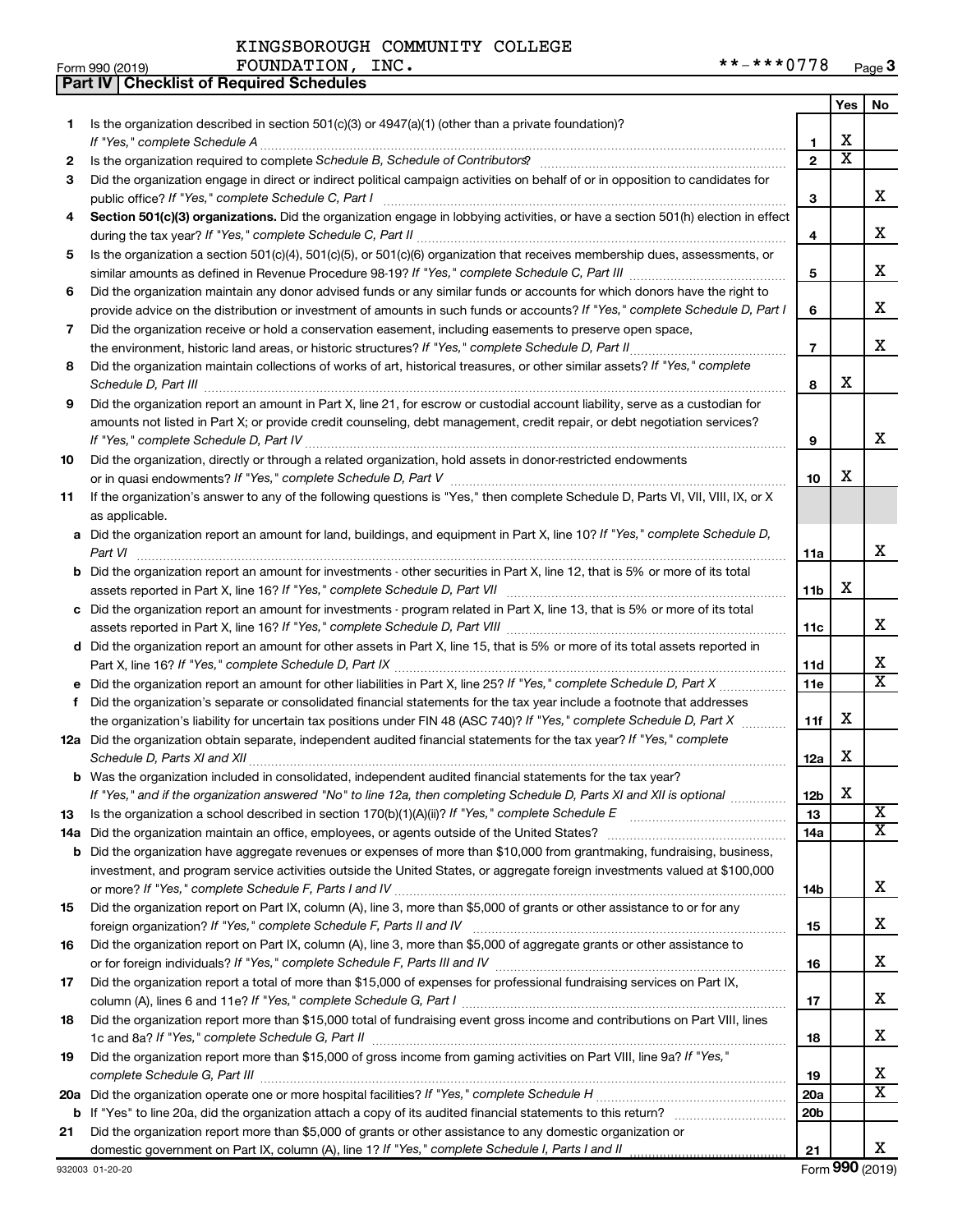| Form 990 (2019) | INC.<br>FOUNDATION | $+ + + 0770$<br>**<br>$\overline{\phantom{a}}$<br>$\overline{\phantom{a}}$<br>Page 4 |
|-----------------|--------------------|--------------------------------------------------------------------------------------|
|-----------------|--------------------|--------------------------------------------------------------------------------------|

| Yes<br>No.<br>Did the organization report more than \$5,000 of grants or other assistance to or for domestic individuals on<br>22<br>X<br>22<br>Did the organization answer "Yes" to Part VII, Section A, line 3, 4, or 5 about compensation of the organization's current<br>23<br>and former officers, directors, trustees, key employees, and highest compensated employees? If "Yes," complete<br>х<br>23<br>$\textit{Schedule J} \textit{ \textbf{}} \textit{ \textbf{}} \textit{ \textbf{}} \textit{ \textbf{}} \textit{ \textbf{}} \textit{ \textbf{}} \textit{ \textbf{}} \textit{ \textbf{}} \textit{ \textbf{}} \textit{ \textbf{}} \textit{ \textbf{}} \textit{ \textbf{}} \textit{ \textbf{}} \textit{ \textbf{}} \textit{ \textbf{}} \textit{ \textbf{}} \textit{ \textbf{}} \textit{ \textbf{}} \textit{ \textbf{}} \textit{ \textbf{}} \textit{ \textbf{}}$<br>24a Did the organization have a tax-exempt bond issue with an outstanding principal amount of more than \$100,000 as of the<br>last day of the year, that was issued after December 31, 2002? If "Yes," answer lines 24b through 24d and complete<br>x<br>24a<br>24b<br>c Did the organization maintain an escrow account other than a refunding escrow at any time during the year to defease<br>24c<br>24d<br>25a Section 501(c)(3), 501(c)(4), and 501(c)(29) organizations. Did the organization engage in an excess benefit<br>x<br>25a<br>b Is the organization aware that it engaged in an excess benefit transaction with a disqualified person in a prior year, and<br>that the transaction has not been reported on any of the organization's prior Forms 990 or 990-EZ? If "Yes," complete<br>х<br>Schedule L, Part I<br>25 <sub>b</sub><br>Did the organization report any amount on Part X, line 5 or 22, for receivables from or payables to any current<br>26<br>or former officer, director, trustee, key employee, creator or founder, substantial contributor, or 35%<br>X<br>controlled entity or family member of any of these persons? If "Yes," complete Schedule L, Part II<br>26<br>Did the organization provide a grant or other assistance to any current or former officer, director, trustee, key employee,<br>27<br>creator or founder, substantial contributor or employee thereof, a grant selection committee member, or to a 35% controlled<br>х<br>entity (including an employee thereof) or family member of any of these persons? If "Yes," complete Schedule L, Part III<br>27<br>Was the organization a party to a business transaction with one of the following parties (see Schedule L, Part IV<br>28<br>instructions, for applicable filing thresholds, conditions, and exceptions):<br>a A current or former officer, director, trustee, key employee, creator or founder, or substantial contributor? If<br>x<br><b>28a</b><br>$\overline{\texttt{x}}$<br>28b<br>c A 35% controlled entity of one or more individuals and/or organizations described in lines 28a or 28b?/f<br>х<br>28c<br>$\overline{\textbf{x}}$<br>29<br>29<br>Did the organization receive contributions of art, historical treasures, or other similar assets, or qualified conservation<br>30<br>х<br>30<br>X<br>Did the organization liquidate, terminate, or dissolve and cease operations? If "Yes," complete Schedule N, Part I<br>31<br>31<br>Did the organization sell, exchange, dispose of, or transfer more than 25% of its net assets? If "Yes," complete<br>32<br>Y<br>Schedule N, Part II<br>32<br>▵<br>Did the organization own 100% of an entity disregarded as separate from the organization under Regulations<br>33<br>x<br>33<br>Was the organization related to any tax-exempt or taxable entity? If "Yes," complete Schedule R, Part II, III, or IV, and<br>34<br>х<br>Part V, line 1<br>34<br>х<br>35a Did the organization have a controlled entity within the meaning of section 512(b)(13)?<br><b>35a</b><br>b If "Yes" to line 35a, did the organization receive any payment from or engage in any transaction with a controlled entity<br>35 <sub>b</sub><br>Section 501(c)(3) organizations. Did the organization make any transfers to an exempt non-charitable related organization?<br>36<br>x<br>36<br>Did the organization conduct more than 5% of its activities through an entity that is not a related organization<br>37<br>х<br>37<br>Did the organization complete Schedule O and provide explanations in Schedule O for Part VI, lines 11b and 19?<br>38<br>х<br>38<br><b>Statements Regarding Other IRS Filings and Tax Compliance</b><br><b>Part V</b><br>Check if Schedule O contains a response or note to any line in this Part V [11] [12] [12] [12] [12] Check if Schedule O contains a response or note to any line in this Part V<br>Yes<br>No<br>100<br>0<br>1b<br>b<br>c Did the organization comply with backup withholding rules for reportable payments to vendors and reportable gaming<br>х<br>1c | <b>Part IV   Checklist of Required Schedules (continued)</b> |  |  |
|----------------------------------------------------------------------------------------------------------------------------------------------------------------------------------------------------------------------------------------------------------------------------------------------------------------------------------------------------------------------------------------------------------------------------------------------------------------------------------------------------------------------------------------------------------------------------------------------------------------------------------------------------------------------------------------------------------------------------------------------------------------------------------------------------------------------------------------------------------------------------------------------------------------------------------------------------------------------------------------------------------------------------------------------------------------------------------------------------------------------------------------------------------------------------------------------------------------------------------------------------------------------------------------------------------------------------------------------------------------------------------------------------------------------------------------------------------------------------------------------------------------------------------------------------------------------------------------------------------------------------------------------------------------------------------------------------------------------------------------------------------------------------------------------------------------------------------------------------------------------------------------------------------------------------------------------------------------------------------------------------------------------------------------------------------------------------------------------------------------------------------------------------------------------------------------------------------------------------------------------------------------------------------------------------------------------------------------------------------------------------------------------------------------------------------------------------------------------------------------------------------------------------------------------------------------------------------------------------------------------------------------------------------------------------------------------------------------------------------------------------------------------------------------------------------------------------------------------------------------------------------------------------------------------------------------------------------------------------------------------------------------------------------------------------------------------------------------------------------------------------------------------------------------------------------------------------------------------------------------------------------------------------------------------------------------------------------------------------------------------------------------------------------------------------------------------------------------------------------------------------------------------------------------------------------------------------------------------------------------------------------------------------------------------------------------------------------------------------------------------------------------------------------------------------------------------------------------------------------------------------------------------------------------------------------------------------------------------------------------------------------------------------------------------------------------------------------------------------------------------------------------------------------------------------------------------------------------------------------------------------------------------------------------------------------------------------------------------------------------------------------------------------------------------------------------------------------------------------------------------------------------------------------------------------------------------------------------------------------------------------------------------------------------------------------------------------------------------------------------------------------------------------------------------------------------------------------------------------------------------------------------------------------------------------------------------------------|--------------------------------------------------------------|--|--|
|                                                                                                                                                                                                                                                                                                                                                                                                                                                                                                                                                                                                                                                                                                                                                                                                                                                                                                                                                                                                                                                                                                                                                                                                                                                                                                                                                                                                                                                                                                                                                                                                                                                                                                                                                                                                                                                                                                                                                                                                                                                                                                                                                                                                                                                                                                                                                                                                                                                                                                                                                                                                                                                                                                                                                                                                                                                                                                                                                                                                                                                                                                                                                                                                                                                                                                                                                                                                                                                                                                                                                                                                                                                                                                                                                                                                                                                                                                                                                                                                                                                                                                                                                                                                                                                                                                                                                                                                                                                                                                                                                                                                                                                                                                                                                                                                                                                                                                                                                          |                                                              |  |  |
|                                                                                                                                                                                                                                                                                                                                                                                                                                                                                                                                                                                                                                                                                                                                                                                                                                                                                                                                                                                                                                                                                                                                                                                                                                                                                                                                                                                                                                                                                                                                                                                                                                                                                                                                                                                                                                                                                                                                                                                                                                                                                                                                                                                                                                                                                                                                                                                                                                                                                                                                                                                                                                                                                                                                                                                                                                                                                                                                                                                                                                                                                                                                                                                                                                                                                                                                                                                                                                                                                                                                                                                                                                                                                                                                                                                                                                                                                                                                                                                                                                                                                                                                                                                                                                                                                                                                                                                                                                                                                                                                                                                                                                                                                                                                                                                                                                                                                                                                                          |                                                              |  |  |
|                                                                                                                                                                                                                                                                                                                                                                                                                                                                                                                                                                                                                                                                                                                                                                                                                                                                                                                                                                                                                                                                                                                                                                                                                                                                                                                                                                                                                                                                                                                                                                                                                                                                                                                                                                                                                                                                                                                                                                                                                                                                                                                                                                                                                                                                                                                                                                                                                                                                                                                                                                                                                                                                                                                                                                                                                                                                                                                                                                                                                                                                                                                                                                                                                                                                                                                                                                                                                                                                                                                                                                                                                                                                                                                                                                                                                                                                                                                                                                                                                                                                                                                                                                                                                                                                                                                                                                                                                                                                                                                                                                                                                                                                                                                                                                                                                                                                                                                                                          |                                                              |  |  |
|                                                                                                                                                                                                                                                                                                                                                                                                                                                                                                                                                                                                                                                                                                                                                                                                                                                                                                                                                                                                                                                                                                                                                                                                                                                                                                                                                                                                                                                                                                                                                                                                                                                                                                                                                                                                                                                                                                                                                                                                                                                                                                                                                                                                                                                                                                                                                                                                                                                                                                                                                                                                                                                                                                                                                                                                                                                                                                                                                                                                                                                                                                                                                                                                                                                                                                                                                                                                                                                                                                                                                                                                                                                                                                                                                                                                                                                                                                                                                                                                                                                                                                                                                                                                                                                                                                                                                                                                                                                                                                                                                                                                                                                                                                                                                                                                                                                                                                                                                          |                                                              |  |  |
|                                                                                                                                                                                                                                                                                                                                                                                                                                                                                                                                                                                                                                                                                                                                                                                                                                                                                                                                                                                                                                                                                                                                                                                                                                                                                                                                                                                                                                                                                                                                                                                                                                                                                                                                                                                                                                                                                                                                                                                                                                                                                                                                                                                                                                                                                                                                                                                                                                                                                                                                                                                                                                                                                                                                                                                                                                                                                                                                                                                                                                                                                                                                                                                                                                                                                                                                                                                                                                                                                                                                                                                                                                                                                                                                                                                                                                                                                                                                                                                                                                                                                                                                                                                                                                                                                                                                                                                                                                                                                                                                                                                                                                                                                                                                                                                                                                                                                                                                                          |                                                              |  |  |
|                                                                                                                                                                                                                                                                                                                                                                                                                                                                                                                                                                                                                                                                                                                                                                                                                                                                                                                                                                                                                                                                                                                                                                                                                                                                                                                                                                                                                                                                                                                                                                                                                                                                                                                                                                                                                                                                                                                                                                                                                                                                                                                                                                                                                                                                                                                                                                                                                                                                                                                                                                                                                                                                                                                                                                                                                                                                                                                                                                                                                                                                                                                                                                                                                                                                                                                                                                                                                                                                                                                                                                                                                                                                                                                                                                                                                                                                                                                                                                                                                                                                                                                                                                                                                                                                                                                                                                                                                                                                                                                                                                                                                                                                                                                                                                                                                                                                                                                                                          |                                                              |  |  |
|                                                                                                                                                                                                                                                                                                                                                                                                                                                                                                                                                                                                                                                                                                                                                                                                                                                                                                                                                                                                                                                                                                                                                                                                                                                                                                                                                                                                                                                                                                                                                                                                                                                                                                                                                                                                                                                                                                                                                                                                                                                                                                                                                                                                                                                                                                                                                                                                                                                                                                                                                                                                                                                                                                                                                                                                                                                                                                                                                                                                                                                                                                                                                                                                                                                                                                                                                                                                                                                                                                                                                                                                                                                                                                                                                                                                                                                                                                                                                                                                                                                                                                                                                                                                                                                                                                                                                                                                                                                                                                                                                                                                                                                                                                                                                                                                                                                                                                                                                          |                                                              |  |  |
|                                                                                                                                                                                                                                                                                                                                                                                                                                                                                                                                                                                                                                                                                                                                                                                                                                                                                                                                                                                                                                                                                                                                                                                                                                                                                                                                                                                                                                                                                                                                                                                                                                                                                                                                                                                                                                                                                                                                                                                                                                                                                                                                                                                                                                                                                                                                                                                                                                                                                                                                                                                                                                                                                                                                                                                                                                                                                                                                                                                                                                                                                                                                                                                                                                                                                                                                                                                                                                                                                                                                                                                                                                                                                                                                                                                                                                                                                                                                                                                                                                                                                                                                                                                                                                                                                                                                                                                                                                                                                                                                                                                                                                                                                                                                                                                                                                                                                                                                                          |                                                              |  |  |
|                                                                                                                                                                                                                                                                                                                                                                                                                                                                                                                                                                                                                                                                                                                                                                                                                                                                                                                                                                                                                                                                                                                                                                                                                                                                                                                                                                                                                                                                                                                                                                                                                                                                                                                                                                                                                                                                                                                                                                                                                                                                                                                                                                                                                                                                                                                                                                                                                                                                                                                                                                                                                                                                                                                                                                                                                                                                                                                                                                                                                                                                                                                                                                                                                                                                                                                                                                                                                                                                                                                                                                                                                                                                                                                                                                                                                                                                                                                                                                                                                                                                                                                                                                                                                                                                                                                                                                                                                                                                                                                                                                                                                                                                                                                                                                                                                                                                                                                                                          |                                                              |  |  |
|                                                                                                                                                                                                                                                                                                                                                                                                                                                                                                                                                                                                                                                                                                                                                                                                                                                                                                                                                                                                                                                                                                                                                                                                                                                                                                                                                                                                                                                                                                                                                                                                                                                                                                                                                                                                                                                                                                                                                                                                                                                                                                                                                                                                                                                                                                                                                                                                                                                                                                                                                                                                                                                                                                                                                                                                                                                                                                                                                                                                                                                                                                                                                                                                                                                                                                                                                                                                                                                                                                                                                                                                                                                                                                                                                                                                                                                                                                                                                                                                                                                                                                                                                                                                                                                                                                                                                                                                                                                                                                                                                                                                                                                                                                                                                                                                                                                                                                                                                          |                                                              |  |  |
|                                                                                                                                                                                                                                                                                                                                                                                                                                                                                                                                                                                                                                                                                                                                                                                                                                                                                                                                                                                                                                                                                                                                                                                                                                                                                                                                                                                                                                                                                                                                                                                                                                                                                                                                                                                                                                                                                                                                                                                                                                                                                                                                                                                                                                                                                                                                                                                                                                                                                                                                                                                                                                                                                                                                                                                                                                                                                                                                                                                                                                                                                                                                                                                                                                                                                                                                                                                                                                                                                                                                                                                                                                                                                                                                                                                                                                                                                                                                                                                                                                                                                                                                                                                                                                                                                                                                                                                                                                                                                                                                                                                                                                                                                                                                                                                                                                                                                                                                                          |                                                              |  |  |
|                                                                                                                                                                                                                                                                                                                                                                                                                                                                                                                                                                                                                                                                                                                                                                                                                                                                                                                                                                                                                                                                                                                                                                                                                                                                                                                                                                                                                                                                                                                                                                                                                                                                                                                                                                                                                                                                                                                                                                                                                                                                                                                                                                                                                                                                                                                                                                                                                                                                                                                                                                                                                                                                                                                                                                                                                                                                                                                                                                                                                                                                                                                                                                                                                                                                                                                                                                                                                                                                                                                                                                                                                                                                                                                                                                                                                                                                                                                                                                                                                                                                                                                                                                                                                                                                                                                                                                                                                                                                                                                                                                                                                                                                                                                                                                                                                                                                                                                                                          |                                                              |  |  |
|                                                                                                                                                                                                                                                                                                                                                                                                                                                                                                                                                                                                                                                                                                                                                                                                                                                                                                                                                                                                                                                                                                                                                                                                                                                                                                                                                                                                                                                                                                                                                                                                                                                                                                                                                                                                                                                                                                                                                                                                                                                                                                                                                                                                                                                                                                                                                                                                                                                                                                                                                                                                                                                                                                                                                                                                                                                                                                                                                                                                                                                                                                                                                                                                                                                                                                                                                                                                                                                                                                                                                                                                                                                                                                                                                                                                                                                                                                                                                                                                                                                                                                                                                                                                                                                                                                                                                                                                                                                                                                                                                                                                                                                                                                                                                                                                                                                                                                                                                          |                                                              |  |  |
|                                                                                                                                                                                                                                                                                                                                                                                                                                                                                                                                                                                                                                                                                                                                                                                                                                                                                                                                                                                                                                                                                                                                                                                                                                                                                                                                                                                                                                                                                                                                                                                                                                                                                                                                                                                                                                                                                                                                                                                                                                                                                                                                                                                                                                                                                                                                                                                                                                                                                                                                                                                                                                                                                                                                                                                                                                                                                                                                                                                                                                                                                                                                                                                                                                                                                                                                                                                                                                                                                                                                                                                                                                                                                                                                                                                                                                                                                                                                                                                                                                                                                                                                                                                                                                                                                                                                                                                                                                                                                                                                                                                                                                                                                                                                                                                                                                                                                                                                                          |                                                              |  |  |
|                                                                                                                                                                                                                                                                                                                                                                                                                                                                                                                                                                                                                                                                                                                                                                                                                                                                                                                                                                                                                                                                                                                                                                                                                                                                                                                                                                                                                                                                                                                                                                                                                                                                                                                                                                                                                                                                                                                                                                                                                                                                                                                                                                                                                                                                                                                                                                                                                                                                                                                                                                                                                                                                                                                                                                                                                                                                                                                                                                                                                                                                                                                                                                                                                                                                                                                                                                                                                                                                                                                                                                                                                                                                                                                                                                                                                                                                                                                                                                                                                                                                                                                                                                                                                                                                                                                                                                                                                                                                                                                                                                                                                                                                                                                                                                                                                                                                                                                                                          |                                                              |  |  |
|                                                                                                                                                                                                                                                                                                                                                                                                                                                                                                                                                                                                                                                                                                                                                                                                                                                                                                                                                                                                                                                                                                                                                                                                                                                                                                                                                                                                                                                                                                                                                                                                                                                                                                                                                                                                                                                                                                                                                                                                                                                                                                                                                                                                                                                                                                                                                                                                                                                                                                                                                                                                                                                                                                                                                                                                                                                                                                                                                                                                                                                                                                                                                                                                                                                                                                                                                                                                                                                                                                                                                                                                                                                                                                                                                                                                                                                                                                                                                                                                                                                                                                                                                                                                                                                                                                                                                                                                                                                                                                                                                                                                                                                                                                                                                                                                                                                                                                                                                          |                                                              |  |  |
|                                                                                                                                                                                                                                                                                                                                                                                                                                                                                                                                                                                                                                                                                                                                                                                                                                                                                                                                                                                                                                                                                                                                                                                                                                                                                                                                                                                                                                                                                                                                                                                                                                                                                                                                                                                                                                                                                                                                                                                                                                                                                                                                                                                                                                                                                                                                                                                                                                                                                                                                                                                                                                                                                                                                                                                                                                                                                                                                                                                                                                                                                                                                                                                                                                                                                                                                                                                                                                                                                                                                                                                                                                                                                                                                                                                                                                                                                                                                                                                                                                                                                                                                                                                                                                                                                                                                                                                                                                                                                                                                                                                                                                                                                                                                                                                                                                                                                                                                                          |                                                              |  |  |
|                                                                                                                                                                                                                                                                                                                                                                                                                                                                                                                                                                                                                                                                                                                                                                                                                                                                                                                                                                                                                                                                                                                                                                                                                                                                                                                                                                                                                                                                                                                                                                                                                                                                                                                                                                                                                                                                                                                                                                                                                                                                                                                                                                                                                                                                                                                                                                                                                                                                                                                                                                                                                                                                                                                                                                                                                                                                                                                                                                                                                                                                                                                                                                                                                                                                                                                                                                                                                                                                                                                                                                                                                                                                                                                                                                                                                                                                                                                                                                                                                                                                                                                                                                                                                                                                                                                                                                                                                                                                                                                                                                                                                                                                                                                                                                                                                                                                                                                                                          |                                                              |  |  |
|                                                                                                                                                                                                                                                                                                                                                                                                                                                                                                                                                                                                                                                                                                                                                                                                                                                                                                                                                                                                                                                                                                                                                                                                                                                                                                                                                                                                                                                                                                                                                                                                                                                                                                                                                                                                                                                                                                                                                                                                                                                                                                                                                                                                                                                                                                                                                                                                                                                                                                                                                                                                                                                                                                                                                                                                                                                                                                                                                                                                                                                                                                                                                                                                                                                                                                                                                                                                                                                                                                                                                                                                                                                                                                                                                                                                                                                                                                                                                                                                                                                                                                                                                                                                                                                                                                                                                                                                                                                                                                                                                                                                                                                                                                                                                                                                                                                                                                                                                          |                                                              |  |  |
|                                                                                                                                                                                                                                                                                                                                                                                                                                                                                                                                                                                                                                                                                                                                                                                                                                                                                                                                                                                                                                                                                                                                                                                                                                                                                                                                                                                                                                                                                                                                                                                                                                                                                                                                                                                                                                                                                                                                                                                                                                                                                                                                                                                                                                                                                                                                                                                                                                                                                                                                                                                                                                                                                                                                                                                                                                                                                                                                                                                                                                                                                                                                                                                                                                                                                                                                                                                                                                                                                                                                                                                                                                                                                                                                                                                                                                                                                                                                                                                                                                                                                                                                                                                                                                                                                                                                                                                                                                                                                                                                                                                                                                                                                                                                                                                                                                                                                                                                                          |                                                              |  |  |
|                                                                                                                                                                                                                                                                                                                                                                                                                                                                                                                                                                                                                                                                                                                                                                                                                                                                                                                                                                                                                                                                                                                                                                                                                                                                                                                                                                                                                                                                                                                                                                                                                                                                                                                                                                                                                                                                                                                                                                                                                                                                                                                                                                                                                                                                                                                                                                                                                                                                                                                                                                                                                                                                                                                                                                                                                                                                                                                                                                                                                                                                                                                                                                                                                                                                                                                                                                                                                                                                                                                                                                                                                                                                                                                                                                                                                                                                                                                                                                                                                                                                                                                                                                                                                                                                                                                                                                                                                                                                                                                                                                                                                                                                                                                                                                                                                                                                                                                                                          |                                                              |  |  |
|                                                                                                                                                                                                                                                                                                                                                                                                                                                                                                                                                                                                                                                                                                                                                                                                                                                                                                                                                                                                                                                                                                                                                                                                                                                                                                                                                                                                                                                                                                                                                                                                                                                                                                                                                                                                                                                                                                                                                                                                                                                                                                                                                                                                                                                                                                                                                                                                                                                                                                                                                                                                                                                                                                                                                                                                                                                                                                                                                                                                                                                                                                                                                                                                                                                                                                                                                                                                                                                                                                                                                                                                                                                                                                                                                                                                                                                                                                                                                                                                                                                                                                                                                                                                                                                                                                                                                                                                                                                                                                                                                                                                                                                                                                                                                                                                                                                                                                                                                          |                                                              |  |  |
|                                                                                                                                                                                                                                                                                                                                                                                                                                                                                                                                                                                                                                                                                                                                                                                                                                                                                                                                                                                                                                                                                                                                                                                                                                                                                                                                                                                                                                                                                                                                                                                                                                                                                                                                                                                                                                                                                                                                                                                                                                                                                                                                                                                                                                                                                                                                                                                                                                                                                                                                                                                                                                                                                                                                                                                                                                                                                                                                                                                                                                                                                                                                                                                                                                                                                                                                                                                                                                                                                                                                                                                                                                                                                                                                                                                                                                                                                                                                                                                                                                                                                                                                                                                                                                                                                                                                                                                                                                                                                                                                                                                                                                                                                                                                                                                                                                                                                                                                                          |                                                              |  |  |
|                                                                                                                                                                                                                                                                                                                                                                                                                                                                                                                                                                                                                                                                                                                                                                                                                                                                                                                                                                                                                                                                                                                                                                                                                                                                                                                                                                                                                                                                                                                                                                                                                                                                                                                                                                                                                                                                                                                                                                                                                                                                                                                                                                                                                                                                                                                                                                                                                                                                                                                                                                                                                                                                                                                                                                                                                                                                                                                                                                                                                                                                                                                                                                                                                                                                                                                                                                                                                                                                                                                                                                                                                                                                                                                                                                                                                                                                                                                                                                                                                                                                                                                                                                                                                                                                                                                                                                                                                                                                                                                                                                                                                                                                                                                                                                                                                                                                                                                                                          |                                                              |  |  |
|                                                                                                                                                                                                                                                                                                                                                                                                                                                                                                                                                                                                                                                                                                                                                                                                                                                                                                                                                                                                                                                                                                                                                                                                                                                                                                                                                                                                                                                                                                                                                                                                                                                                                                                                                                                                                                                                                                                                                                                                                                                                                                                                                                                                                                                                                                                                                                                                                                                                                                                                                                                                                                                                                                                                                                                                                                                                                                                                                                                                                                                                                                                                                                                                                                                                                                                                                                                                                                                                                                                                                                                                                                                                                                                                                                                                                                                                                                                                                                                                                                                                                                                                                                                                                                                                                                                                                                                                                                                                                                                                                                                                                                                                                                                                                                                                                                                                                                                                                          |                                                              |  |  |
|                                                                                                                                                                                                                                                                                                                                                                                                                                                                                                                                                                                                                                                                                                                                                                                                                                                                                                                                                                                                                                                                                                                                                                                                                                                                                                                                                                                                                                                                                                                                                                                                                                                                                                                                                                                                                                                                                                                                                                                                                                                                                                                                                                                                                                                                                                                                                                                                                                                                                                                                                                                                                                                                                                                                                                                                                                                                                                                                                                                                                                                                                                                                                                                                                                                                                                                                                                                                                                                                                                                                                                                                                                                                                                                                                                                                                                                                                                                                                                                                                                                                                                                                                                                                                                                                                                                                                                                                                                                                                                                                                                                                                                                                                                                                                                                                                                                                                                                                                          |                                                              |  |  |
|                                                                                                                                                                                                                                                                                                                                                                                                                                                                                                                                                                                                                                                                                                                                                                                                                                                                                                                                                                                                                                                                                                                                                                                                                                                                                                                                                                                                                                                                                                                                                                                                                                                                                                                                                                                                                                                                                                                                                                                                                                                                                                                                                                                                                                                                                                                                                                                                                                                                                                                                                                                                                                                                                                                                                                                                                                                                                                                                                                                                                                                                                                                                                                                                                                                                                                                                                                                                                                                                                                                                                                                                                                                                                                                                                                                                                                                                                                                                                                                                                                                                                                                                                                                                                                                                                                                                                                                                                                                                                                                                                                                                                                                                                                                                                                                                                                                                                                                                                          |                                                              |  |  |
|                                                                                                                                                                                                                                                                                                                                                                                                                                                                                                                                                                                                                                                                                                                                                                                                                                                                                                                                                                                                                                                                                                                                                                                                                                                                                                                                                                                                                                                                                                                                                                                                                                                                                                                                                                                                                                                                                                                                                                                                                                                                                                                                                                                                                                                                                                                                                                                                                                                                                                                                                                                                                                                                                                                                                                                                                                                                                                                                                                                                                                                                                                                                                                                                                                                                                                                                                                                                                                                                                                                                                                                                                                                                                                                                                                                                                                                                                                                                                                                                                                                                                                                                                                                                                                                                                                                                                                                                                                                                                                                                                                                                                                                                                                                                                                                                                                                                                                                                                          |                                                              |  |  |
|                                                                                                                                                                                                                                                                                                                                                                                                                                                                                                                                                                                                                                                                                                                                                                                                                                                                                                                                                                                                                                                                                                                                                                                                                                                                                                                                                                                                                                                                                                                                                                                                                                                                                                                                                                                                                                                                                                                                                                                                                                                                                                                                                                                                                                                                                                                                                                                                                                                                                                                                                                                                                                                                                                                                                                                                                                                                                                                                                                                                                                                                                                                                                                                                                                                                                                                                                                                                                                                                                                                                                                                                                                                                                                                                                                                                                                                                                                                                                                                                                                                                                                                                                                                                                                                                                                                                                                                                                                                                                                                                                                                                                                                                                                                                                                                                                                                                                                                                                          |                                                              |  |  |
|                                                                                                                                                                                                                                                                                                                                                                                                                                                                                                                                                                                                                                                                                                                                                                                                                                                                                                                                                                                                                                                                                                                                                                                                                                                                                                                                                                                                                                                                                                                                                                                                                                                                                                                                                                                                                                                                                                                                                                                                                                                                                                                                                                                                                                                                                                                                                                                                                                                                                                                                                                                                                                                                                                                                                                                                                                                                                                                                                                                                                                                                                                                                                                                                                                                                                                                                                                                                                                                                                                                                                                                                                                                                                                                                                                                                                                                                                                                                                                                                                                                                                                                                                                                                                                                                                                                                                                                                                                                                                                                                                                                                                                                                                                                                                                                                                                                                                                                                                          |                                                              |  |  |
|                                                                                                                                                                                                                                                                                                                                                                                                                                                                                                                                                                                                                                                                                                                                                                                                                                                                                                                                                                                                                                                                                                                                                                                                                                                                                                                                                                                                                                                                                                                                                                                                                                                                                                                                                                                                                                                                                                                                                                                                                                                                                                                                                                                                                                                                                                                                                                                                                                                                                                                                                                                                                                                                                                                                                                                                                                                                                                                                                                                                                                                                                                                                                                                                                                                                                                                                                                                                                                                                                                                                                                                                                                                                                                                                                                                                                                                                                                                                                                                                                                                                                                                                                                                                                                                                                                                                                                                                                                                                                                                                                                                                                                                                                                                                                                                                                                                                                                                                                          |                                                              |  |  |
|                                                                                                                                                                                                                                                                                                                                                                                                                                                                                                                                                                                                                                                                                                                                                                                                                                                                                                                                                                                                                                                                                                                                                                                                                                                                                                                                                                                                                                                                                                                                                                                                                                                                                                                                                                                                                                                                                                                                                                                                                                                                                                                                                                                                                                                                                                                                                                                                                                                                                                                                                                                                                                                                                                                                                                                                                                                                                                                                                                                                                                                                                                                                                                                                                                                                                                                                                                                                                                                                                                                                                                                                                                                                                                                                                                                                                                                                                                                                                                                                                                                                                                                                                                                                                                                                                                                                                                                                                                                                                                                                                                                                                                                                                                                                                                                                                                                                                                                                                          |                                                              |  |  |
|                                                                                                                                                                                                                                                                                                                                                                                                                                                                                                                                                                                                                                                                                                                                                                                                                                                                                                                                                                                                                                                                                                                                                                                                                                                                                                                                                                                                                                                                                                                                                                                                                                                                                                                                                                                                                                                                                                                                                                                                                                                                                                                                                                                                                                                                                                                                                                                                                                                                                                                                                                                                                                                                                                                                                                                                                                                                                                                                                                                                                                                                                                                                                                                                                                                                                                                                                                                                                                                                                                                                                                                                                                                                                                                                                                                                                                                                                                                                                                                                                                                                                                                                                                                                                                                                                                                                                                                                                                                                                                                                                                                                                                                                                                                                                                                                                                                                                                                                                          |                                                              |  |  |
|                                                                                                                                                                                                                                                                                                                                                                                                                                                                                                                                                                                                                                                                                                                                                                                                                                                                                                                                                                                                                                                                                                                                                                                                                                                                                                                                                                                                                                                                                                                                                                                                                                                                                                                                                                                                                                                                                                                                                                                                                                                                                                                                                                                                                                                                                                                                                                                                                                                                                                                                                                                                                                                                                                                                                                                                                                                                                                                                                                                                                                                                                                                                                                                                                                                                                                                                                                                                                                                                                                                                                                                                                                                                                                                                                                                                                                                                                                                                                                                                                                                                                                                                                                                                                                                                                                                                                                                                                                                                                                                                                                                                                                                                                                                                                                                                                                                                                                                                                          |                                                              |  |  |
|                                                                                                                                                                                                                                                                                                                                                                                                                                                                                                                                                                                                                                                                                                                                                                                                                                                                                                                                                                                                                                                                                                                                                                                                                                                                                                                                                                                                                                                                                                                                                                                                                                                                                                                                                                                                                                                                                                                                                                                                                                                                                                                                                                                                                                                                                                                                                                                                                                                                                                                                                                                                                                                                                                                                                                                                                                                                                                                                                                                                                                                                                                                                                                                                                                                                                                                                                                                                                                                                                                                                                                                                                                                                                                                                                                                                                                                                                                                                                                                                                                                                                                                                                                                                                                                                                                                                                                                                                                                                                                                                                                                                                                                                                                                                                                                                                                                                                                                                                          |                                                              |  |  |
|                                                                                                                                                                                                                                                                                                                                                                                                                                                                                                                                                                                                                                                                                                                                                                                                                                                                                                                                                                                                                                                                                                                                                                                                                                                                                                                                                                                                                                                                                                                                                                                                                                                                                                                                                                                                                                                                                                                                                                                                                                                                                                                                                                                                                                                                                                                                                                                                                                                                                                                                                                                                                                                                                                                                                                                                                                                                                                                                                                                                                                                                                                                                                                                                                                                                                                                                                                                                                                                                                                                                                                                                                                                                                                                                                                                                                                                                                                                                                                                                                                                                                                                                                                                                                                                                                                                                                                                                                                                                                                                                                                                                                                                                                                                                                                                                                                                                                                                                                          |                                                              |  |  |
|                                                                                                                                                                                                                                                                                                                                                                                                                                                                                                                                                                                                                                                                                                                                                                                                                                                                                                                                                                                                                                                                                                                                                                                                                                                                                                                                                                                                                                                                                                                                                                                                                                                                                                                                                                                                                                                                                                                                                                                                                                                                                                                                                                                                                                                                                                                                                                                                                                                                                                                                                                                                                                                                                                                                                                                                                                                                                                                                                                                                                                                                                                                                                                                                                                                                                                                                                                                                                                                                                                                                                                                                                                                                                                                                                                                                                                                                                                                                                                                                                                                                                                                                                                                                                                                                                                                                                                                                                                                                                                                                                                                                                                                                                                                                                                                                                                                                                                                                                          |                                                              |  |  |
|                                                                                                                                                                                                                                                                                                                                                                                                                                                                                                                                                                                                                                                                                                                                                                                                                                                                                                                                                                                                                                                                                                                                                                                                                                                                                                                                                                                                                                                                                                                                                                                                                                                                                                                                                                                                                                                                                                                                                                                                                                                                                                                                                                                                                                                                                                                                                                                                                                                                                                                                                                                                                                                                                                                                                                                                                                                                                                                                                                                                                                                                                                                                                                                                                                                                                                                                                                                                                                                                                                                                                                                                                                                                                                                                                                                                                                                                                                                                                                                                                                                                                                                                                                                                                                                                                                                                                                                                                                                                                                                                                                                                                                                                                                                                                                                                                                                                                                                                                          |                                                              |  |  |
|                                                                                                                                                                                                                                                                                                                                                                                                                                                                                                                                                                                                                                                                                                                                                                                                                                                                                                                                                                                                                                                                                                                                                                                                                                                                                                                                                                                                                                                                                                                                                                                                                                                                                                                                                                                                                                                                                                                                                                                                                                                                                                                                                                                                                                                                                                                                                                                                                                                                                                                                                                                                                                                                                                                                                                                                                                                                                                                                                                                                                                                                                                                                                                                                                                                                                                                                                                                                                                                                                                                                                                                                                                                                                                                                                                                                                                                                                                                                                                                                                                                                                                                                                                                                                                                                                                                                                                                                                                                                                                                                                                                                                                                                                                                                                                                                                                                                                                                                                          |                                                              |  |  |
|                                                                                                                                                                                                                                                                                                                                                                                                                                                                                                                                                                                                                                                                                                                                                                                                                                                                                                                                                                                                                                                                                                                                                                                                                                                                                                                                                                                                                                                                                                                                                                                                                                                                                                                                                                                                                                                                                                                                                                                                                                                                                                                                                                                                                                                                                                                                                                                                                                                                                                                                                                                                                                                                                                                                                                                                                                                                                                                                                                                                                                                                                                                                                                                                                                                                                                                                                                                                                                                                                                                                                                                                                                                                                                                                                                                                                                                                                                                                                                                                                                                                                                                                                                                                                                                                                                                                                                                                                                                                                                                                                                                                                                                                                                                                                                                                                                                                                                                                                          |                                                              |  |  |
|                                                                                                                                                                                                                                                                                                                                                                                                                                                                                                                                                                                                                                                                                                                                                                                                                                                                                                                                                                                                                                                                                                                                                                                                                                                                                                                                                                                                                                                                                                                                                                                                                                                                                                                                                                                                                                                                                                                                                                                                                                                                                                                                                                                                                                                                                                                                                                                                                                                                                                                                                                                                                                                                                                                                                                                                                                                                                                                                                                                                                                                                                                                                                                                                                                                                                                                                                                                                                                                                                                                                                                                                                                                                                                                                                                                                                                                                                                                                                                                                                                                                                                                                                                                                                                                                                                                                                                                                                                                                                                                                                                                                                                                                                                                                                                                                                                                                                                                                                          |                                                              |  |  |
|                                                                                                                                                                                                                                                                                                                                                                                                                                                                                                                                                                                                                                                                                                                                                                                                                                                                                                                                                                                                                                                                                                                                                                                                                                                                                                                                                                                                                                                                                                                                                                                                                                                                                                                                                                                                                                                                                                                                                                                                                                                                                                                                                                                                                                                                                                                                                                                                                                                                                                                                                                                                                                                                                                                                                                                                                                                                                                                                                                                                                                                                                                                                                                                                                                                                                                                                                                                                                                                                                                                                                                                                                                                                                                                                                                                                                                                                                                                                                                                                                                                                                                                                                                                                                                                                                                                                                                                                                                                                                                                                                                                                                                                                                                                                                                                                                                                                                                                                                          |                                                              |  |  |
|                                                                                                                                                                                                                                                                                                                                                                                                                                                                                                                                                                                                                                                                                                                                                                                                                                                                                                                                                                                                                                                                                                                                                                                                                                                                                                                                                                                                                                                                                                                                                                                                                                                                                                                                                                                                                                                                                                                                                                                                                                                                                                                                                                                                                                                                                                                                                                                                                                                                                                                                                                                                                                                                                                                                                                                                                                                                                                                                                                                                                                                                                                                                                                                                                                                                                                                                                                                                                                                                                                                                                                                                                                                                                                                                                                                                                                                                                                                                                                                                                                                                                                                                                                                                                                                                                                                                                                                                                                                                                                                                                                                                                                                                                                                                                                                                                                                                                                                                                          |                                                              |  |  |
|                                                                                                                                                                                                                                                                                                                                                                                                                                                                                                                                                                                                                                                                                                                                                                                                                                                                                                                                                                                                                                                                                                                                                                                                                                                                                                                                                                                                                                                                                                                                                                                                                                                                                                                                                                                                                                                                                                                                                                                                                                                                                                                                                                                                                                                                                                                                                                                                                                                                                                                                                                                                                                                                                                                                                                                                                                                                                                                                                                                                                                                                                                                                                                                                                                                                                                                                                                                                                                                                                                                                                                                                                                                                                                                                                                                                                                                                                                                                                                                                                                                                                                                                                                                                                                                                                                                                                                                                                                                                                                                                                                                                                                                                                                                                                                                                                                                                                                                                                          |                                                              |  |  |
|                                                                                                                                                                                                                                                                                                                                                                                                                                                                                                                                                                                                                                                                                                                                                                                                                                                                                                                                                                                                                                                                                                                                                                                                                                                                                                                                                                                                                                                                                                                                                                                                                                                                                                                                                                                                                                                                                                                                                                                                                                                                                                                                                                                                                                                                                                                                                                                                                                                                                                                                                                                                                                                                                                                                                                                                                                                                                                                                                                                                                                                                                                                                                                                                                                                                                                                                                                                                                                                                                                                                                                                                                                                                                                                                                                                                                                                                                                                                                                                                                                                                                                                                                                                                                                                                                                                                                                                                                                                                                                                                                                                                                                                                                                                                                                                                                                                                                                                                                          |                                                              |  |  |
|                                                                                                                                                                                                                                                                                                                                                                                                                                                                                                                                                                                                                                                                                                                                                                                                                                                                                                                                                                                                                                                                                                                                                                                                                                                                                                                                                                                                                                                                                                                                                                                                                                                                                                                                                                                                                                                                                                                                                                                                                                                                                                                                                                                                                                                                                                                                                                                                                                                                                                                                                                                                                                                                                                                                                                                                                                                                                                                                                                                                                                                                                                                                                                                                                                                                                                                                                                                                                                                                                                                                                                                                                                                                                                                                                                                                                                                                                                                                                                                                                                                                                                                                                                                                                                                                                                                                                                                                                                                                                                                                                                                                                                                                                                                                                                                                                                                                                                                                                          |                                                              |  |  |
|                                                                                                                                                                                                                                                                                                                                                                                                                                                                                                                                                                                                                                                                                                                                                                                                                                                                                                                                                                                                                                                                                                                                                                                                                                                                                                                                                                                                                                                                                                                                                                                                                                                                                                                                                                                                                                                                                                                                                                                                                                                                                                                                                                                                                                                                                                                                                                                                                                                                                                                                                                                                                                                                                                                                                                                                                                                                                                                                                                                                                                                                                                                                                                                                                                                                                                                                                                                                                                                                                                                                                                                                                                                                                                                                                                                                                                                                                                                                                                                                                                                                                                                                                                                                                                                                                                                                                                                                                                                                                                                                                                                                                                                                                                                                                                                                                                                                                                                                                          |                                                              |  |  |
|                                                                                                                                                                                                                                                                                                                                                                                                                                                                                                                                                                                                                                                                                                                                                                                                                                                                                                                                                                                                                                                                                                                                                                                                                                                                                                                                                                                                                                                                                                                                                                                                                                                                                                                                                                                                                                                                                                                                                                                                                                                                                                                                                                                                                                                                                                                                                                                                                                                                                                                                                                                                                                                                                                                                                                                                                                                                                                                                                                                                                                                                                                                                                                                                                                                                                                                                                                                                                                                                                                                                                                                                                                                                                                                                                                                                                                                                                                                                                                                                                                                                                                                                                                                                                                                                                                                                                                                                                                                                                                                                                                                                                                                                                                                                                                                                                                                                                                                                                          |                                                              |  |  |
|                                                                                                                                                                                                                                                                                                                                                                                                                                                                                                                                                                                                                                                                                                                                                                                                                                                                                                                                                                                                                                                                                                                                                                                                                                                                                                                                                                                                                                                                                                                                                                                                                                                                                                                                                                                                                                                                                                                                                                                                                                                                                                                                                                                                                                                                                                                                                                                                                                                                                                                                                                                                                                                                                                                                                                                                                                                                                                                                                                                                                                                                                                                                                                                                                                                                                                                                                                                                                                                                                                                                                                                                                                                                                                                                                                                                                                                                                                                                                                                                                                                                                                                                                                                                                                                                                                                                                                                                                                                                                                                                                                                                                                                                                                                                                                                                                                                                                                                                                          |                                                              |  |  |
|                                                                                                                                                                                                                                                                                                                                                                                                                                                                                                                                                                                                                                                                                                                                                                                                                                                                                                                                                                                                                                                                                                                                                                                                                                                                                                                                                                                                                                                                                                                                                                                                                                                                                                                                                                                                                                                                                                                                                                                                                                                                                                                                                                                                                                                                                                                                                                                                                                                                                                                                                                                                                                                                                                                                                                                                                                                                                                                                                                                                                                                                                                                                                                                                                                                                                                                                                                                                                                                                                                                                                                                                                                                                                                                                                                                                                                                                                                                                                                                                                                                                                                                                                                                                                                                                                                                                                                                                                                                                                                                                                                                                                                                                                                                                                                                                                                                                                                                                                          |                                                              |  |  |
|                                                                                                                                                                                                                                                                                                                                                                                                                                                                                                                                                                                                                                                                                                                                                                                                                                                                                                                                                                                                                                                                                                                                                                                                                                                                                                                                                                                                                                                                                                                                                                                                                                                                                                                                                                                                                                                                                                                                                                                                                                                                                                                                                                                                                                                                                                                                                                                                                                                                                                                                                                                                                                                                                                                                                                                                                                                                                                                                                                                                                                                                                                                                                                                                                                                                                                                                                                                                                                                                                                                                                                                                                                                                                                                                                                                                                                                                                                                                                                                                                                                                                                                                                                                                                                                                                                                                                                                                                                                                                                                                                                                                                                                                                                                                                                                                                                                                                                                                                          |                                                              |  |  |
|                                                                                                                                                                                                                                                                                                                                                                                                                                                                                                                                                                                                                                                                                                                                                                                                                                                                                                                                                                                                                                                                                                                                                                                                                                                                                                                                                                                                                                                                                                                                                                                                                                                                                                                                                                                                                                                                                                                                                                                                                                                                                                                                                                                                                                                                                                                                                                                                                                                                                                                                                                                                                                                                                                                                                                                                                                                                                                                                                                                                                                                                                                                                                                                                                                                                                                                                                                                                                                                                                                                                                                                                                                                                                                                                                                                                                                                                                                                                                                                                                                                                                                                                                                                                                                                                                                                                                                                                                                                                                                                                                                                                                                                                                                                                                                                                                                                                                                                                                          |                                                              |  |  |
|                                                                                                                                                                                                                                                                                                                                                                                                                                                                                                                                                                                                                                                                                                                                                                                                                                                                                                                                                                                                                                                                                                                                                                                                                                                                                                                                                                                                                                                                                                                                                                                                                                                                                                                                                                                                                                                                                                                                                                                                                                                                                                                                                                                                                                                                                                                                                                                                                                                                                                                                                                                                                                                                                                                                                                                                                                                                                                                                                                                                                                                                                                                                                                                                                                                                                                                                                                                                                                                                                                                                                                                                                                                                                                                                                                                                                                                                                                                                                                                                                                                                                                                                                                                                                                                                                                                                                                                                                                                                                                                                                                                                                                                                                                                                                                                                                                                                                                                                                          |                                                              |  |  |
|                                                                                                                                                                                                                                                                                                                                                                                                                                                                                                                                                                                                                                                                                                                                                                                                                                                                                                                                                                                                                                                                                                                                                                                                                                                                                                                                                                                                                                                                                                                                                                                                                                                                                                                                                                                                                                                                                                                                                                                                                                                                                                                                                                                                                                                                                                                                                                                                                                                                                                                                                                                                                                                                                                                                                                                                                                                                                                                                                                                                                                                                                                                                                                                                                                                                                                                                                                                                                                                                                                                                                                                                                                                                                                                                                                                                                                                                                                                                                                                                                                                                                                                                                                                                                                                                                                                                                                                                                                                                                                                                                                                                                                                                                                                                                                                                                                                                                                                                                          |                                                              |  |  |
|                                                                                                                                                                                                                                                                                                                                                                                                                                                                                                                                                                                                                                                                                                                                                                                                                                                                                                                                                                                                                                                                                                                                                                                                                                                                                                                                                                                                                                                                                                                                                                                                                                                                                                                                                                                                                                                                                                                                                                                                                                                                                                                                                                                                                                                                                                                                                                                                                                                                                                                                                                                                                                                                                                                                                                                                                                                                                                                                                                                                                                                                                                                                                                                                                                                                                                                                                                                                                                                                                                                                                                                                                                                                                                                                                                                                                                                                                                                                                                                                                                                                                                                                                                                                                                                                                                                                                                                                                                                                                                                                                                                                                                                                                                                                                                                                                                                                                                                                                          |                                                              |  |  |
|                                                                                                                                                                                                                                                                                                                                                                                                                                                                                                                                                                                                                                                                                                                                                                                                                                                                                                                                                                                                                                                                                                                                                                                                                                                                                                                                                                                                                                                                                                                                                                                                                                                                                                                                                                                                                                                                                                                                                                                                                                                                                                                                                                                                                                                                                                                                                                                                                                                                                                                                                                                                                                                                                                                                                                                                                                                                                                                                                                                                                                                                                                                                                                                                                                                                                                                                                                                                                                                                                                                                                                                                                                                                                                                                                                                                                                                                                                                                                                                                                                                                                                                                                                                                                                                                                                                                                                                                                                                                                                                                                                                                                                                                                                                                                                                                                                                                                                                                                          |                                                              |  |  |
|                                                                                                                                                                                                                                                                                                                                                                                                                                                                                                                                                                                                                                                                                                                                                                                                                                                                                                                                                                                                                                                                                                                                                                                                                                                                                                                                                                                                                                                                                                                                                                                                                                                                                                                                                                                                                                                                                                                                                                                                                                                                                                                                                                                                                                                                                                                                                                                                                                                                                                                                                                                                                                                                                                                                                                                                                                                                                                                                                                                                                                                                                                                                                                                                                                                                                                                                                                                                                                                                                                                                                                                                                                                                                                                                                                                                                                                                                                                                                                                                                                                                                                                                                                                                                                                                                                                                                                                                                                                                                                                                                                                                                                                                                                                                                                                                                                                                                                                                                          |                                                              |  |  |
|                                                                                                                                                                                                                                                                                                                                                                                                                                                                                                                                                                                                                                                                                                                                                                                                                                                                                                                                                                                                                                                                                                                                                                                                                                                                                                                                                                                                                                                                                                                                                                                                                                                                                                                                                                                                                                                                                                                                                                                                                                                                                                                                                                                                                                                                                                                                                                                                                                                                                                                                                                                                                                                                                                                                                                                                                                                                                                                                                                                                                                                                                                                                                                                                                                                                                                                                                                                                                                                                                                                                                                                                                                                                                                                                                                                                                                                                                                                                                                                                                                                                                                                                                                                                                                                                                                                                                                                                                                                                                                                                                                                                                                                                                                                                                                                                                                                                                                                                                          |                                                              |  |  |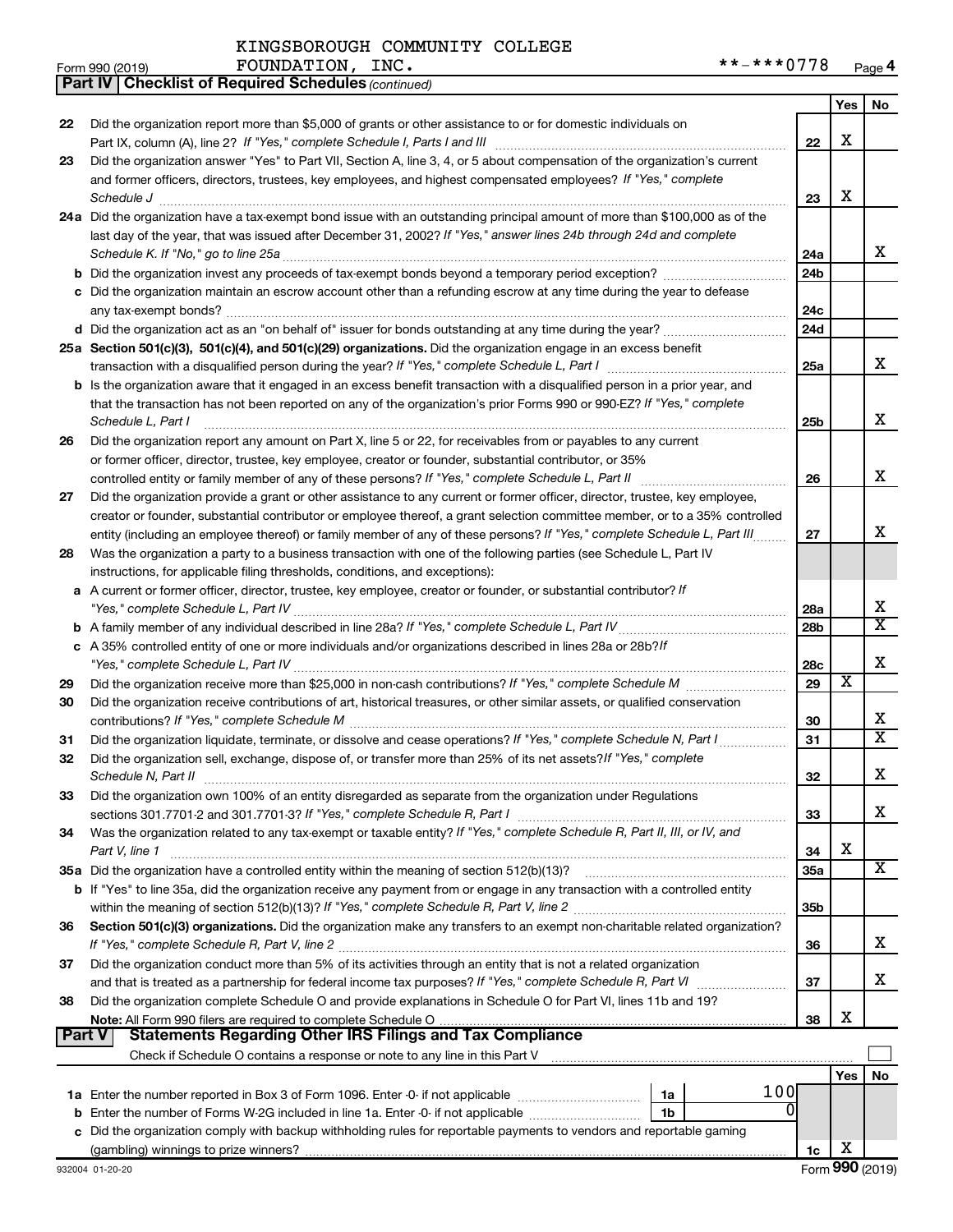| Part V  | Statements Regarding Other IRS Filings and Tax Compliance (continued)                                                                           |                 |     |    |  |
|---------|-------------------------------------------------------------------------------------------------------------------------------------------------|-----------------|-----|----|--|
|         |                                                                                                                                                 |                 | Yes | No |  |
|         | 2a Enter the number of employees reported on Form W-3, Transmittal of Wage and Tax Statements,                                                  |                 |     |    |  |
|         | 0<br>filed for the calendar year ending with or within the year covered by this return<br>2a                                                    |                 |     |    |  |
| b       |                                                                                                                                                 | 2 <sub>b</sub>  |     |    |  |
|         | Note: If the sum of lines 1a and 2a is greater than 250, you may be required to e-file (see instructions) <i></i>                               |                 |     |    |  |
|         | 3a Did the organization have unrelated business gross income of \$1,000 or more during the year?                                                | За              |     | х  |  |
| b       |                                                                                                                                                 | 3b              |     |    |  |
|         | 4a At any time during the calendar year, did the organization have an interest in, or a signature or other authority over, a                    |                 |     |    |  |
|         | financial account in a foreign country (such as a bank account, securities account, or other financial account)?                                | 4a              |     | x  |  |
|         | <b>b</b> If "Yes," enter the name of the foreign country $\blacktriangleright$                                                                  |                 |     |    |  |
|         | See instructions for filing requirements for FinCEN Form 114, Report of Foreign Bank and Financial Accounts (FBAR).                             |                 |     |    |  |
| 5a      |                                                                                                                                                 | 5a              |     | х  |  |
| b       |                                                                                                                                                 | 5 <sub>b</sub>  |     | X  |  |
|         |                                                                                                                                                 | 5c              |     |    |  |
|         | 6a Does the organization have annual gross receipts that are normally greater than \$100,000, and did the organization solicit                  |                 |     |    |  |
|         |                                                                                                                                                 | 6a              |     | x  |  |
|         | If "Yes," did the organization include with every solicitation an express statement that such contributions or gifts                            |                 |     |    |  |
|         | were not tax deductible?                                                                                                                        | 6b              |     |    |  |
| 7       | Organizations that may receive deductible contributions under section 170(c).                                                                   |                 |     |    |  |
| a       | Did the organization receive a payment in excess of \$75 made partly as a contribution and partly for goods and services provided to the payor? | 7a              |     | х  |  |
| b       |                                                                                                                                                 | 7b              |     |    |  |
|         | Did the organization sell, exchange, or otherwise dispose of tangible personal property for which it was required                               |                 |     |    |  |
|         | to file Form 8282?                                                                                                                              | 7c              |     | x  |  |
| d       | 7d                                                                                                                                              |                 |     |    |  |
|         | Did the organization receive any funds, directly or indirectly, to pay premiums on a personal benefit contract?                                 | 7e              |     |    |  |
| f       |                                                                                                                                                 | 7f              |     |    |  |
| g       | If the organization received a contribution of qualified intellectual property, did the organization file Form 8899 as required?                | 7g              |     |    |  |
| h       | If the organization received a contribution of cars, boats, airplanes, or other vehicles, did the organization file a Form 1098-C?              | 7h              |     |    |  |
| 8       | Sponsoring organizations maintaining donor advised funds. Did a donor advised fund maintained by the                                            |                 |     |    |  |
|         | sponsoring organization have excess business holdings at any time during the year? [11111111111111111111111111                                  | 8               |     |    |  |
| 9       | Sponsoring organizations maintaining donor advised funds.                                                                                       |                 |     |    |  |
| а       | Did the sponsoring organization make any taxable distributions under section 4966?                                                              | 9а              |     |    |  |
| b       | Did the sponsoring organization make a distribution to a donor, donor advisor, or related person?                                               | 9b              |     |    |  |
| 10      | Section 501(c)(7) organizations. Enter:<br>10a                                                                                                  |                 |     |    |  |
| а       | 10 <sub>b</sub><br>Gross receipts, included on Form 990, Part VIII, line 12, for public use of club facilities                                  |                 |     |    |  |
|         | Section 501(c)(12) organizations. Enter:                                                                                                        |                 |     |    |  |
| 11<br>а | 11a                                                                                                                                             |                 |     |    |  |
| b       | Gross income from other sources (Do not net amounts due or paid to other sources against                                                        |                 |     |    |  |
|         | 11b                                                                                                                                             |                 |     |    |  |
|         | 12a Section 4947(a)(1) non-exempt charitable trusts. Is the organization filing Form 990 in lieu of Form 1041?                                  | 12a             |     |    |  |
|         | b If "Yes," enter the amount of tax-exempt interest received or accrued during the year<br>12b                                                  |                 |     |    |  |
| 13      | Section 501(c)(29) qualified nonprofit health insurance issuers.                                                                                |                 |     |    |  |
|         | a Is the organization licensed to issue qualified health plans in more than one state?                                                          | 13a             |     |    |  |
|         | <b>Note:</b> See the instructions for additional information the organization must report on Schedule O.                                        |                 |     |    |  |
| b       | Enter the amount of reserves the organization is required to maintain by the states in which the                                                |                 |     |    |  |
|         | 13 <sub>b</sub>                                                                                                                                 |                 |     |    |  |
| с       | 13c                                                                                                                                             |                 |     |    |  |
|         | 14a Did the organization receive any payments for indoor tanning services during the tax year?                                                  | 14a             |     | x. |  |
|         | <b>b</b> If "Yes," has it filed a Form 720 to report these payments? If "No," provide an explanation on Schedule O                              | 14 <sub>b</sub> |     |    |  |
| 15      | Is the organization subject to the section 4960 tax on payment(s) of more than \$1,000,000 in remuneration or                                   |                 |     |    |  |
|         |                                                                                                                                                 | 15              |     | x  |  |
|         | If "Yes," see instructions and file Form 4720, Schedule N.                                                                                      |                 |     |    |  |
| 16      | Is the organization an educational institution subject to the section 4968 excise tax on net investment income?                                 | 16              |     | x  |  |
|         | If "Yes," complete Form 4720, Schedule O.                                                                                                       |                 |     |    |  |

Form (2019) **990**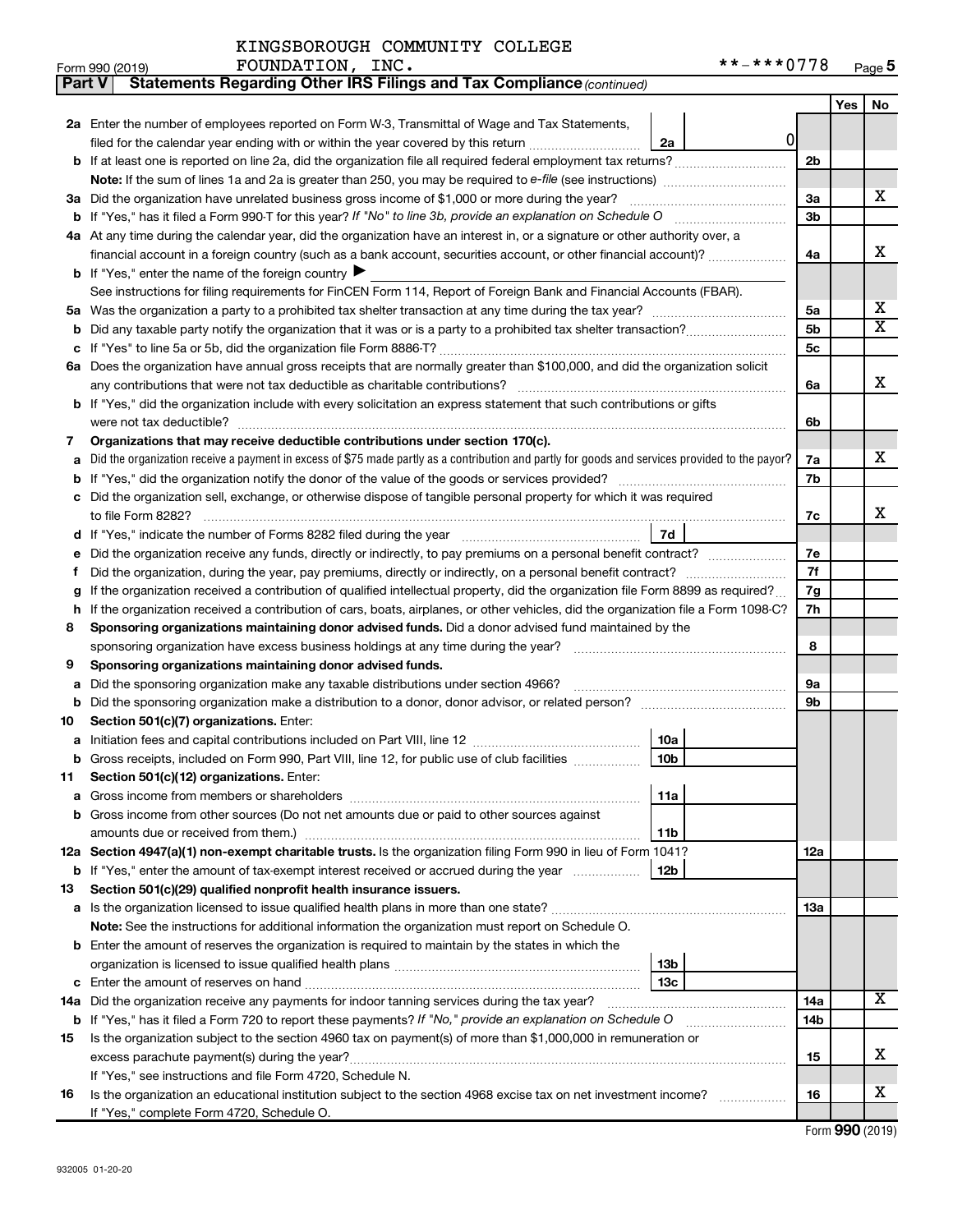**Part VI** Governance, Management, and Disclosure For each "Yes" response to lines 2 through 7b below, and for a "No" response *to line 8a, 8b, or 10b below, describe the circumstances, processes, or changes on Schedule O. See instructions.*

|     | Check if Schedule O contains a response or note to any line in this Part VI [11] [12] Check if Schedule O contains a response or note to any line in this Part VI |          |                         |                         | $\overline{\text{X}}$   |
|-----|-------------------------------------------------------------------------------------------------------------------------------------------------------------------|----------|-------------------------|-------------------------|-------------------------|
|     | <b>Section A. Governing Body and Management</b>                                                                                                                   |          |                         |                         |                         |
|     |                                                                                                                                                                   |          |                         | Yes                     | No                      |
|     | 1a Enter the number of voting members of the governing body at the end of the tax year <i>manument</i>                                                            | 16<br>1a |                         |                         |                         |
|     | If there are material differences in voting rights among members of the governing body, or if the governing                                                       |          |                         |                         |                         |
|     | body delegated broad authority to an executive committee or similar committee, explain on Schedule O.                                                             |          |                         |                         |                         |
| b   | Enter the number of voting members included on line 1a, above, who are independent <i>macono</i>                                                                  | 12<br>1b |                         |                         |                         |
| 2   | Did any officer, director, trustee, or key employee have a family relationship or a business relationship with any other                                          |          |                         |                         |                         |
|     |                                                                                                                                                                   |          | $\mathbf{2}$            |                         | x                       |
| 3   | Did the organization delegate control over management duties customarily performed by or under the direct supervision                                             |          |                         |                         |                         |
|     |                                                                                                                                                                   |          | 3                       |                         | x                       |
| 4   | Did the organization make any significant changes to its governing documents since the prior Form 990 was filed?                                                  |          | $\overline{\mathbf{4}}$ |                         | $\overline{\textbf{x}}$ |
| 5   |                                                                                                                                                                   |          | 5                       |                         | $\overline{\textbf{x}}$ |
| 6   |                                                                                                                                                                   |          | 6                       |                         | $\overline{\textbf{x}}$ |
|     | 7a Did the organization have members, stockholders, or other persons who had the power to elect or appoint one or                                                 |          |                         |                         |                         |
|     |                                                                                                                                                                   |          | 7a                      |                         | x                       |
|     | <b>b</b> Are any governance decisions of the organization reserved to (or subject to approval by) members, stockholders, or                                       |          |                         |                         |                         |
|     | persons other than the governing body?                                                                                                                            |          | 7b                      |                         | x                       |
| 8   | Did the organization contemporaneously document the meetings held or written actions undertaken during the year by the following:                                 |          |                         |                         |                         |
|     |                                                                                                                                                                   |          | 8a                      | x                       |                         |
| b   |                                                                                                                                                                   |          | 8b                      | $\overline{\textbf{x}}$ |                         |
| 9   | Is there any officer, director, trustee, or key employee listed in Part VII, Section A, who cannot be reached at the                                              |          |                         |                         |                         |
|     |                                                                                                                                                                   |          | 9                       |                         | x                       |
|     | Section B. Policies (This Section B requests information about policies not required by the Internal Revenue Code.)                                               |          |                         |                         |                         |
|     |                                                                                                                                                                   |          |                         | Yes                     | No                      |
|     |                                                                                                                                                                   |          | 10a                     |                         | $\overline{\mathbf{X}}$ |
|     | b If "Yes," did the organization have written policies and procedures governing the activities of such chapters, affiliates,                                      |          |                         |                         |                         |
|     | and branches to ensure their operations are consistent with the organization's exempt purposes?                                                                   |          | 10 <sub>b</sub>         |                         |                         |
|     | 11a Has the organization provided a complete copy of this Form 990 to all members of its governing body before filing the form?                                   |          | 11a                     | X                       |                         |
|     | <b>b</b> Describe in Schedule O the process, if any, used by the organization to review this Form 990.                                                            |          |                         |                         |                         |
| 12a |                                                                                                                                                                   |          | 12a                     | x                       |                         |
| b   | Were officers, directors, or trustees, and key employees required to disclose annually interests that could give rise to conflicts?                               |          | 12 <sub>b</sub>         | $\overline{\mathbf{x}}$ |                         |
| с   | Did the organization regularly and consistently monitor and enforce compliance with the policy? If "Yes," describe                                                |          |                         |                         |                         |
|     | in Schedule O how this was done                                                                                                                                   |          | 12c                     | х                       |                         |
| 13  |                                                                                                                                                                   |          | 13                      | $\overline{\textbf{x}}$ |                         |
| 14  | Did the organization have a written document retention and destruction policy? [11] manufaction manufaction in                                                    |          | 14                      | $\overline{\textbf{x}}$ |                         |
| 15  | Did the process for determining compensation of the following persons include a review and approval by independent                                                |          |                         |                         |                         |
|     | persons, comparability data, and contemporaneous substantiation of the deliberation and decision?                                                                 |          |                         |                         |                         |
|     | a The organization's CEO, Executive Director, or top management official manufactured content content of the o                                                    |          | 15a                     |                         | x                       |
|     | <b>b</b> Other officers or key employees of the organization                                                                                                      |          | 15b                     |                         | $\overline{\text{x}}$   |
|     | If "Yes" to line 15a or 15b, describe the process in Schedule O (see instructions).                                                                               |          |                         |                         |                         |
|     | 16a Did the organization invest in, contribute assets to, or participate in a joint venture or similar arrangement with a                                         |          |                         |                         |                         |
|     | taxable entity during the year?                                                                                                                                   |          | 16a                     |                         | x                       |
|     | b If "Yes," did the organization follow a written policy or procedure requiring the organization to evaluate its participation                                    |          |                         |                         |                         |
|     | in joint venture arrangements under applicable federal tax law, and take steps to safeguard the organization's                                                    |          |                         |                         |                         |
|     | exempt status with respect to such arrangements?                                                                                                                  |          | 16b                     |                         |                         |
|     | <b>Section C. Disclosure</b>                                                                                                                                      |          |                         |                         |                         |
| 17  | List the states with which a copy of this Form 990 is required to be filed $\blacktriangleright$ NY, NJ                                                           |          |                         |                         |                         |
| 18  | Section 6104 requires an organization to make its Forms 1023 (1024 or 1024-A, if applicable), 990, and 990-T (Section 501(c)(3)s only) available                  |          |                         |                         |                         |
|     | for public inspection. Indicate how you made these available. Check all that apply.                                                                               |          |                         |                         |                         |
|     | $ \underline{X} $ Upon request<br>Own website<br>Another's website<br>Other (explain on Schedule O)                                                               |          |                         |                         |                         |
| 19  | Describe on Schedule O whether (and if so, how) the organization made its governing documents, conflict of interest policy, and financial                         |          |                         |                         |                         |
|     | statements available to the public during the tax year.                                                                                                           |          |                         |                         |                         |
| 20  | State the name, address, and telephone number of the person who possesses the organization's books and records                                                    |          |                         |                         |                         |
|     | EDUARDO RIOS - 718-358-5068                                                                                                                                       |          |                         |                         |                         |
|     | 11235<br>2001 ORIENTAL BLVD, BROOKLYN, NY                                                                                                                         |          |                         |                         |                         |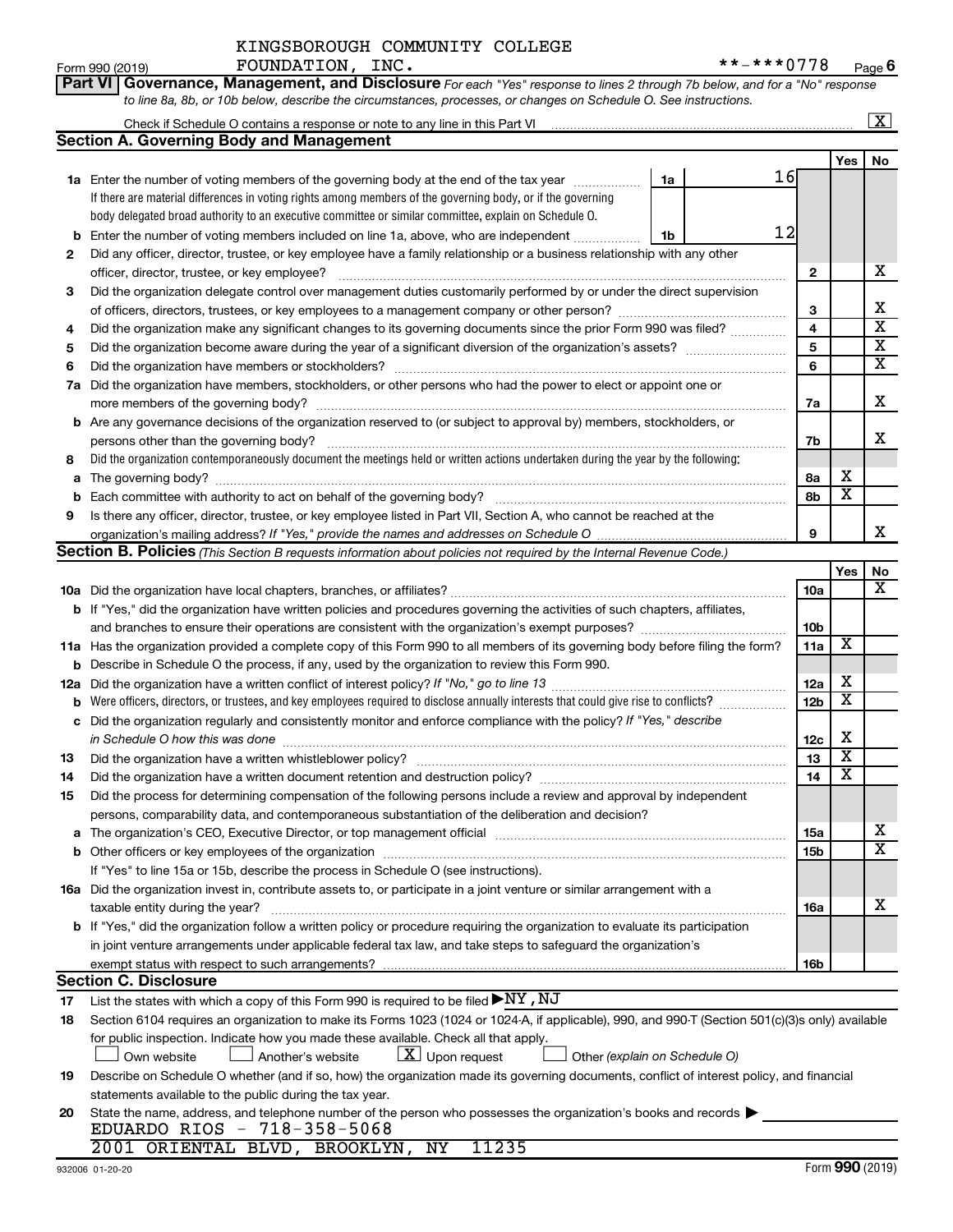| KINGSBOROUGH COMMUNITY COLLEGE |  |
|--------------------------------|--|
|                                |  |

 $\Box$ 

| Part VII Compensation of Officers, Directors, Trustees, Key Employees, Highest Compensated |  |  |  |
|--------------------------------------------------------------------------------------------|--|--|--|
| <b>Employees, and Independent Contractors</b>                                              |  |  |  |

Check if Schedule O contains a response or note to any line in this Part VII

**Section A. Officers, Directors, Trustees, Key Employees, and Highest Compensated Employees**

**1a**  Complete this table for all persons required to be listed. Report compensation for the calendar year ending with or within the organization's tax year.  $\bullet$  List all of the organization's current officers, directors, trustees (whether individuals or organizations), regardless of amount of compensation.

Enter -0- in columns (D), (E), and (F) if no compensation was paid.

**•** List all of the organization's current key employees, if any. See instructions for definition of "key employee."

• List the organization's five *current* highest compensated employees (other than an officer, director, trustee, or key employee) who received reportable compensation (Box 5 of Form W-2 and/or Box 7 of Form 1099-MISC) of more than \$100,000 from the organization and any related organizations.

 $\bullet$  List all of the organization's former officers, key employees, and highest compensated employees who received more than \$100,000 of reportable compensation from the organization and any related organizations.

**•** List all of the organization's former directors or trustees that received, in the capacity as a former director or trustee of the organization, more than \$10,000 of reportable compensation from the organization and any related organizations.

See instructions for the order in which to list the persons above.

Check this box if neither the organization nor any related organization compensated any current officer, director, or trustee.  $\Box$ 

| (A)                        | (B)                  |                                |                                                                  | (C)         |              |                                   |        | (D)                             | (E)             | (F)                         |
|----------------------------|----------------------|--------------------------------|------------------------------------------------------------------|-------------|--------------|-----------------------------------|--------|---------------------------------|-----------------|-----------------------------|
| Name and title             | Average              |                                | (do not check more than one                                      | Position    |              |                                   |        | Reportable                      | Reportable      | Estimated                   |
|                            | hours per            |                                | box, unless person is both an<br>officer and a director/trustee) |             |              |                                   |        | compensation                    | compensation    | amount of                   |
|                            | week                 |                                |                                                                  |             |              |                                   |        | from                            | from related    | other                       |
|                            | (list any            |                                |                                                                  |             |              |                                   |        | the                             | organizations   | compensation                |
|                            | hours for<br>related |                                |                                                                  |             |              |                                   |        | organization<br>(W-2/1099-MISC) | (W-2/1099-MISC) | from the                    |
|                            | organizations        |                                |                                                                  |             |              |                                   |        |                                 |                 | organization<br>and related |
|                            | below                |                                |                                                                  |             |              |                                   |        |                                 |                 | organizations               |
|                            | line)                | Individual trustee or director | Institutional trustee                                            | Officer     | Key employee | Highest compensated<br>  employee | Former |                                 |                 |                             |
| (1)<br>SUZANNE MURPHY      | 5.00                 |                                |                                                                  |             |              |                                   |        |                                 |                 |                             |
| TRUSTEE/CHAIRPERSON        | 0.00x                |                                |                                                                  | $\mathbf X$ |              |                                   |        | $\mathbf 0$ .                   | $\mathbf 0$ .   | 0.                          |
| JAMES A. CROSS JR<br>(2)   | 0.50                 |                                |                                                                  |             |              |                                   |        |                                 |                 |                             |
| TRUSTEE/TREASURER          | 0.00x                |                                |                                                                  | X           |              |                                   |        | $\mathbf 0$ .                   | $\mathbf 0$ .   | 0.                          |
| CLAUDIA V. SCHRADER<br>(3) | 0.50                 |                                |                                                                  |             |              |                                   |        |                                 |                 |                             |
| TRUSTEE                    | $35.00$ X            |                                |                                                                  | $\mathbf X$ |              |                                   |        | $\mathbf 0$ .                   | 285,014.        | 145,357.                    |
| (4)<br>GINA ARGENTO        | 0.20                 |                                |                                                                  |             |              |                                   |        |                                 |                 |                             |
| TRUSTEE                    | 0.00x                |                                |                                                                  |             |              |                                   |        | $\mathbf 0$ .                   | $\mathbf 0$ .   | $\mathbf 0$ .               |
| (5)<br>JOAN BARTOLOMEO     | 0.20                 |                                |                                                                  |             |              |                                   |        |                                 |                 |                             |
| TRUSTEE                    | 0.00x                |                                |                                                                  |             |              |                                   |        | $\mathbf 0$ .                   | $\mathbf 0$ .   | $\mathbf 0$ .               |
| (6)<br>JULIET LEWIS        | 0.20                 |                                |                                                                  |             |              |                                   |        |                                 |                 |                             |
| TRUSTEE                    | 0.00x                |                                |                                                                  |             |              |                                   |        | $\mathbf 0$ .                   | $\mathbf 0$ .   | $\mathbf 0$ .               |
| (7)<br>STEVEN V. MAKSIN    | 0.20                 |                                |                                                                  |             |              |                                   |        |                                 |                 |                             |
| <b>TRUSTEE</b>             | 0.00x                |                                |                                                                  |             |              |                                   |        | 0.                              | $\mathbf 0$ .   | 0.                          |
| (8)<br>MARY THERESA ORTIZ  | 0.20                 |                                |                                                                  |             |              |                                   |        |                                 |                 |                             |
| TRUSTEE                    | $35.00$ X            |                                |                                                                  |             |              |                                   |        | 0.                              | 132,265.        | 67,455.                     |
| (9) NICOLETTA PALLOTTA     | 0.20                 |                                |                                                                  |             |              |                                   |        |                                 |                 |                             |
| TRUSTEE                    | 0.00x                |                                |                                                                  |             |              |                                   |        | 0.                              | $\mathbf 0$ .   | 0.                          |
| (10) EDUARDO RIOS          | 0.20                 |                                |                                                                  |             |              |                                   |        |                                 |                 |                             |
| <b>TRUSTEE</b>             | $35.00$ X            |                                |                                                                  |             |              |                                   |        | 0.                              | 182,254.        | 92,949.                     |
| (11) FRANK RUGGERIO        | 0.20                 |                                |                                                                  |             |              |                                   |        |                                 |                 |                             |
| <b>TRUSTEE</b>             | 0.00x                |                                |                                                                  |             |              |                                   |        | 0.                              | $\mathbf 0$ .   | 0.                          |
| (12) RONI SHOYFER          | 0.20                 |                                |                                                                  |             |              |                                   |        |                                 |                 |                             |
| TRUSTEE                    | 0.00x                |                                |                                                                  |             |              |                                   |        | $\mathbf 0$ .                   | $\mathbf 0$ .   | $\mathbf 0$ .               |
| (13) SCOTT STIMPFEL        | 0.20                 |                                |                                                                  |             |              |                                   |        |                                 |                 |                             |
| <b>TRUSTEE</b>             | 0.00                 | x                              |                                                                  |             |              |                                   |        | $\mathbf 0$ .                   | О.              | $\boldsymbol{0}$ .          |
| (14) ALEC TEYTEL           | 0.20                 |                                |                                                                  |             |              |                                   |        |                                 |                 |                             |
| <b>TRUSTEE</b>             | $0.00 \, \mathrm{x}$ |                                |                                                                  |             |              |                                   |        | $\mathbf 0$ .                   | $\mathbf 0$ .   | $\mathbf 0$ .               |
| (15) DAVID WOLOCH          | 0.20                 |                                |                                                                  |             |              |                                   |        |                                 |                 |                             |
| <b>TRUSTEE</b>             | 0.00x                |                                |                                                                  |             |              |                                   |        | $\mathbf 0$ .                   | $\mathbf 0$ .   | $\mathbf 0$ .               |
| (16) TASHEKA SUTTON-YOUNG  | 5.00                 |                                |                                                                  |             |              |                                   |        |                                 |                 |                             |
| <b>TRUSTEE</b>             | 35.00                | X                              |                                                                  | $\mathbf X$ |              |                                   |        | 0.                              | 150,225.        | 76,615.                     |
|                            |                      |                                |                                                                  |             |              |                                   |        |                                 |                 |                             |
|                            |                      |                                |                                                                  |             |              |                                   |        |                                 |                 |                             |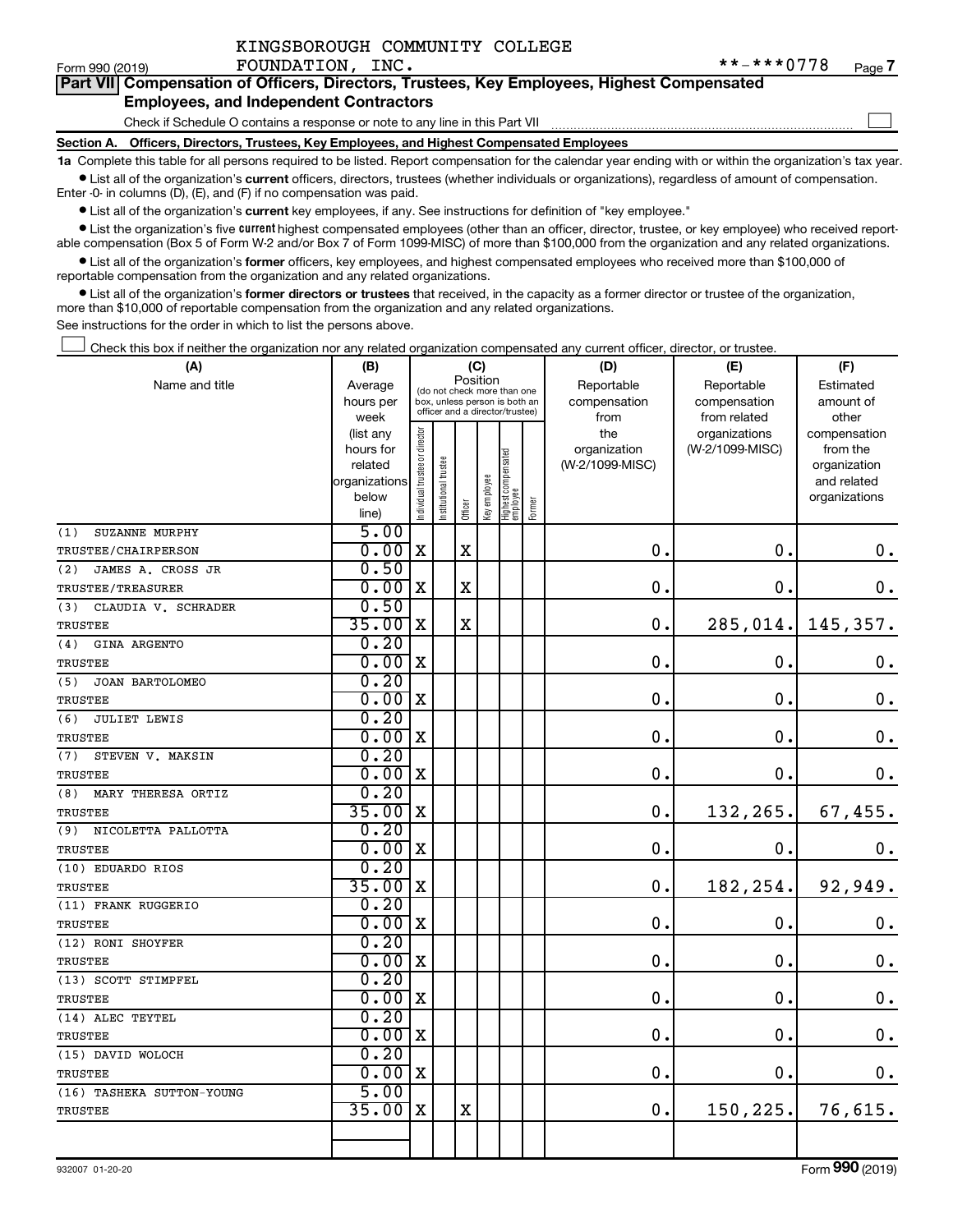|                                                                                                                                                                                                                                                             | KINGSBOROUGH COMMUNITY COLLEGE   |                                                         |                                                                                                                    |                       |         |              |                                 |        |                                                                                                        |                                                                    |    |                                                          |                       |
|-------------------------------------------------------------------------------------------------------------------------------------------------------------------------------------------------------------------------------------------------------------|----------------------------------|---------------------------------------------------------|--------------------------------------------------------------------------------------------------------------------|-----------------------|---------|--------------|---------------------------------|--------|--------------------------------------------------------------------------------------------------------|--------------------------------------------------------------------|----|----------------------------------------------------------|-----------------------|
| Form 990 (2019)                                                                                                                                                                                                                                             | FOUNDATION, INC.                 |                                                         |                                                                                                                    |                       |         |              |                                 |        |                                                                                                        | **-***0778                                                         |    |                                                          | Page 8                |
| <b>Part VII</b>                                                                                                                                                                                                                                             |                                  |                                                         |                                                                                                                    |                       |         |              |                                 |        | Section A. Officers, Directors, Trustees, Key Employees, and Highest Compensated Employees (continued) |                                                                    |    |                                                          |                       |
| (A)<br>Name and title                                                                                                                                                                                                                                       |                                  | (B)<br>Average<br>hours per<br>week<br>(list any        | (C)<br>Position<br>(do not check more than one<br>box, unless person is both an<br>officer and a director/trustee) |                       |         |              |                                 |        | (D)<br>Reportable<br>compensation<br>from<br>the                                                       | (E)<br>Reportable<br>compensation<br>from related<br>organizations |    | (F)<br>Estimated<br>amount of<br>other<br>compensation   |                       |
|                                                                                                                                                                                                                                                             |                                  | hours for<br>related<br>organizations<br>below<br>line) | Individual trustee or director                                                                                     | Institutional trustee | Officer | Key employee | Highest compensated<br>employee | Former | organization<br>(W-2/1099-MISC)                                                                        | (W-2/1099-MISC)                                                    |    | from the<br>organization<br>and related<br>organizations |                       |
|                                                                                                                                                                                                                                                             |                                  |                                                         |                                                                                                                    |                       |         |              |                                 |        |                                                                                                        |                                                                    |    |                                                          |                       |
|                                                                                                                                                                                                                                                             |                                  |                                                         |                                                                                                                    |                       |         |              |                                 |        |                                                                                                        |                                                                    |    |                                                          |                       |
|                                                                                                                                                                                                                                                             |                                  |                                                         |                                                                                                                    |                       |         |              |                                 |        |                                                                                                        |                                                                    |    |                                                          |                       |
|                                                                                                                                                                                                                                                             |                                  |                                                         |                                                                                                                    |                       |         |              |                                 |        |                                                                                                        |                                                                    |    |                                                          |                       |
|                                                                                                                                                                                                                                                             |                                  |                                                         |                                                                                                                    |                       |         |              |                                 |        |                                                                                                        |                                                                    |    |                                                          |                       |
| 1b Subtotal                                                                                                                                                                                                                                                 |                                  |                                                         |                                                                                                                    |                       |         |              |                                 |        | $\overline{0}$ .<br>σ.<br>σ.                                                                           | 749,758. 382,376.<br>749,758.                                      | 0. |                                                          | 0.<br>382, 376.       |
| d<br>Total number of individuals (including but not limited to those listed above) who received more than \$100,000 of reportable<br>$\mathbf{2}$<br>compensation from the organization $\blacktriangleright$                                               |                                  |                                                         |                                                                                                                    |                       |         |              |                                 |        |                                                                                                        |                                                                    |    |                                                          | 0                     |
|                                                                                                                                                                                                                                                             |                                  |                                                         |                                                                                                                    |                       |         |              |                                 |        |                                                                                                        |                                                                    |    | <b>Yes</b>                                               | No                    |
| Did the organization list any former officer, director, trustee, key employee, or highest compensated employee on<br>З<br>line 1a? If "Yes," complete Schedule J for such individual                                                                        |                                  |                                                         |                                                                                                                    |                       |         |              |                                 |        |                                                                                                        |                                                                    |    | 3                                                        | $\overline{\text{X}}$ |
| For any individual listed on line 1a, is the sum of reportable compensation and other compensation from the organization<br>4                                                                                                                               |                                  |                                                         |                                                                                                                    |                       |         |              |                                 |        |                                                                                                        |                                                                    |    | х<br>4                                                   |                       |
| Did any person listed on line 1a receive or accrue compensation from any unrelated organization or individual for services<br>5                                                                                                                             |                                  |                                                         |                                                                                                                    |                       |         |              |                                 |        |                                                                                                        |                                                                    |    | 5                                                        | X                     |
| <b>Section B. Independent Contractors</b>                                                                                                                                                                                                                   |                                  |                                                         |                                                                                                                    |                       |         |              |                                 |        |                                                                                                        |                                                                    |    |                                                          |                       |
| Complete this table for your five highest compensated independent contractors that received more than \$100,000 of compensation from<br>1<br>the organization. Report compensation for the calendar year ending with or within the organization's tax year. |                                  |                                                         |                                                                                                                    |                       |         |              |                                 |        |                                                                                                        |                                                                    |    |                                                          |                       |
|                                                                                                                                                                                                                                                             | (A)<br>Name and business address |                                                         |                                                                                                                    | <b>NONE</b>           |         |              |                                 |        | (B)<br>Description of services                                                                         |                                                                    |    | (C)<br>Compensation                                      |                       |
|                                                                                                                                                                                                                                                             |                                  |                                                         |                                                                                                                    |                       |         |              |                                 |        |                                                                                                        |                                                                    |    |                                                          |                       |
|                                                                                                                                                                                                                                                             |                                  |                                                         |                                                                                                                    |                       |         |              |                                 |        |                                                                                                        |                                                                    |    |                                                          |                       |
|                                                                                                                                                                                                                                                             |                                  |                                                         |                                                                                                                    |                       |         |              |                                 |        |                                                                                                        |                                                                    |    |                                                          |                       |
|                                                                                                                                                                                                                                                             |                                  |                                                         |                                                                                                                    |                       |         |              |                                 |        |                                                                                                        |                                                                    |    |                                                          |                       |
| Total number of independent contractors (including but not limited to those listed above) who received more than<br>2<br>\$100,000 of compensation from the organization                                                                                    |                                  |                                                         |                                                                                                                    |                       |         |              | 0                               |        |                                                                                                        |                                                                    |    |                                                          |                       |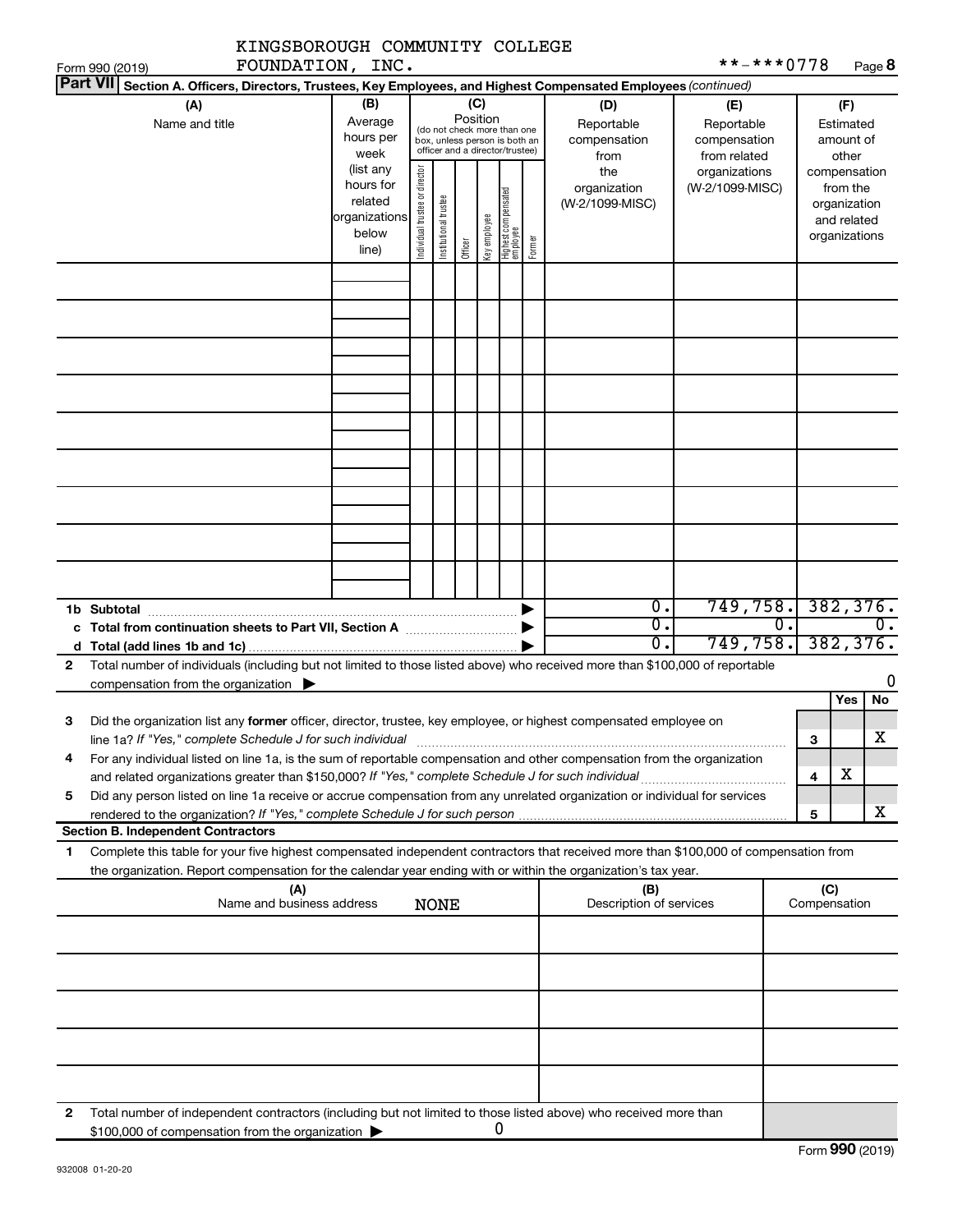|                                                           |                  |   | FOUNDATION, INC.<br>Form 990 (2019)                                                                                    |                          |               |                                   | **-***0778       | Page 9                               |
|-----------------------------------------------------------|------------------|---|------------------------------------------------------------------------------------------------------------------------|--------------------------|---------------|-----------------------------------|------------------|--------------------------------------|
|                                                           | <b>Part VIII</b> |   | <b>Statement of Revenue</b>                                                                                            |                          |               |                                   |                  |                                      |
|                                                           |                  |   |                                                                                                                        |                          |               |                                   |                  |                                      |
|                                                           |                  |   |                                                                                                                        |                          |               |                                   |                  | (D)                                  |
|                                                           |                  |   |                                                                                                                        |                          | Total revenue | Related or exempt                 | Unrelated        | Revenue excluded                     |
|                                                           |                  |   |                                                                                                                        |                          |               | function revenue business revenue |                  | from tax under<br>sections 512 - 514 |
|                                                           |                  |   |                                                                                                                        |                          |               |                                   |                  |                                      |
|                                                           |                  |   | 1a<br>1 a Federated campaigns                                                                                          |                          |               |                                   |                  |                                      |
|                                                           |                  |   | <b>b</b> Membership dues<br>1b                                                                                         |                          |               |                                   |                  |                                      |
|                                                           |                  |   | 1c<br>c Fundraising events                                                                                             |                          |               |                                   |                  |                                      |
|                                                           |                  |   | 1 <sub>d</sub><br>d Related organizations                                                                              |                          |               |                                   |                  |                                      |
|                                                           |                  |   | e Government grants (contributions)<br>1e                                                                              |                          |               |                                   |                  |                                      |
|                                                           |                  |   | f All other contributions, gifts, grants, and                                                                          |                          |               |                                   |                  |                                      |
| Contributions, Gifts, Grants<br>and Other Similar Amounts |                  |   | similar amounts not included above<br>1f                                                                               |                          |               |                                   |                  |                                      |
|                                                           |                  |   | 1g   \$<br>g Noncash contributions included in lines 1a-1f                                                             | $\frac{313,373}{31,276}$ |               |                                   |                  |                                      |
|                                                           |                  |   |                                                                                                                        |                          | 313, 373.     |                                   |                  |                                      |
|                                                           |                  |   |                                                                                                                        | <b>Business Code</b>     |               |                                   |                  |                                      |
|                                                           |                  |   |                                                                                                                        |                          |               |                                   |                  |                                      |
|                                                           | 2a               |   |                                                                                                                        |                          |               |                                   |                  |                                      |
|                                                           |                  | b | the control of the control of the control of the control of the control of                                             |                          |               |                                   |                  |                                      |
|                                                           |                  | с | <u> 1989 - Johann Stein, marwolaethau a bhann an t-Albann an t-Albann an t-Albann an t-Albann an t-Albann an t-Alb</u> |                          |               |                                   |                  |                                      |
|                                                           |                  | d | <u> 1989 - Johann Barbara, martin a</u>                                                                                |                          |               |                                   |                  |                                      |
| Program Service<br>Revenue                                |                  | е |                                                                                                                        |                          |               |                                   |                  |                                      |
|                                                           |                  |   |                                                                                                                        |                          |               |                                   |                  |                                      |
|                                                           |                  | g |                                                                                                                        |                          |               |                                   |                  |                                      |
|                                                           | 3                |   | Investment income (including dividends, interest, and                                                                  |                          |               |                                   |                  |                                      |
|                                                           |                  |   |                                                                                                                        |                          | 33,649.       |                                   |                  | 33,649.                              |
|                                                           | 4                |   | Income from investment of tax-exempt bond proceeds                                                                     |                          |               |                                   |                  |                                      |
|                                                           | 5                |   |                                                                                                                        |                          |               |                                   |                  |                                      |
|                                                           |                  |   | (i) Real                                                                                                               | (ii) Personal            |               |                                   |                  |                                      |
|                                                           |                  |   |                                                                                                                        |                          |               |                                   |                  |                                      |
|                                                           |                  |   | 6 a Gross rents<br>∣6a<br>.                                                                                            |                          |               |                                   |                  |                                      |
|                                                           |                  |   | 6b<br><b>b</b> Less: rental expenses $\ldots$                                                                          |                          |               |                                   |                  |                                      |
|                                                           |                  | с | Rental income or (loss)<br>6с                                                                                          |                          |               |                                   |                  |                                      |
|                                                           |                  |   | d Net rental income or (loss)                                                                                          |                          |               |                                   |                  |                                      |
|                                                           |                  |   | (i) Securities<br>7 a Gross amount from sales of                                                                       | (ii) Other               |               |                                   |                  |                                      |
|                                                           |                  |   | 40,956.<br>assets other than inventory<br>7a                                                                           |                          |               |                                   |                  |                                      |
|                                                           |                  |   | <b>b</b> Less: cost or other basis                                                                                     |                          |               |                                   |                  |                                      |
|                                                           |                  |   | 0.<br>and sales expenses<br>7b                                                                                         |                          |               |                                   |                  |                                      |
| evenue                                                    |                  |   | 7c <br>40,956.<br><b>c</b> Gain or (loss)                                                                              |                          |               |                                   |                  |                                      |
|                                                           |                  |   |                                                                                                                        |                          | 40,956.       |                                   |                  | $40,956$ .                           |
| Other R                                                   |                  |   | 8 a Gross income from fundraising events (not                                                                          |                          |               |                                   |                  |                                      |
|                                                           |                  |   |                                                                                                                        |                          |               |                                   |                  |                                      |
|                                                           |                  |   | including \$<br>of                                                                                                     |                          |               |                                   |                  |                                      |
|                                                           |                  |   | contributions reported on line 1c). See                                                                                |                          |               |                                   |                  |                                      |
|                                                           |                  |   | l 8a                                                                                                                   |                          |               |                                   |                  |                                      |
|                                                           |                  |   | 8b                                                                                                                     |                          |               |                                   |                  |                                      |
|                                                           |                  |   | c Net income or (loss) from fundraising events                                                                         |                          |               |                                   |                  |                                      |
|                                                           |                  |   | 9 a Gross income from gaming activities. See                                                                           |                          |               |                                   |                  |                                      |
|                                                           |                  |   | 9a                                                                                                                     |                          |               |                                   |                  |                                      |
|                                                           |                  |   | $\sqrt{9b}$                                                                                                            |                          |               |                                   |                  |                                      |
|                                                           |                  |   | c Net income or (loss) from gaming activities                                                                          |                          |               |                                   |                  |                                      |
|                                                           |                  |   | 10 a Gross sales of inventory, less returns                                                                            |                          |               |                                   |                  |                                      |
|                                                           |                  |   |                                                                                                                        |                          |               |                                   |                  |                                      |
|                                                           |                  |   | 10bl<br><b>b</b> Less: cost of goods sold                                                                              |                          |               |                                   |                  |                                      |
|                                                           |                  |   | c Net income or (loss) from sales of inventory                                                                         |                          |               |                                   |                  |                                      |
|                                                           |                  |   |                                                                                                                        |                          |               |                                   |                  |                                      |
|                                                           |                  |   |                                                                                                                        | <b>Business Code</b>     |               |                                   |                  |                                      |
|                                                           | 11 a             |   |                                                                                                                        |                          |               |                                   |                  |                                      |
| Miscellaneous<br>Revenue                                  |                  | b |                                                                                                                        |                          |               |                                   |                  |                                      |
|                                                           |                  | c |                                                                                                                        |                          |               |                                   |                  |                                      |
|                                                           |                  |   |                                                                                                                        |                          |               |                                   |                  |                                      |
|                                                           |                  |   |                                                                                                                        | $\blacktriangleright$    |               |                                   |                  |                                      |
|                                                           | 12               |   | Total revenue. See instructions [101] [101] Total revenue. See instructions                                            |                          | 387,978.      | $\overline{\phantom{0}}$          | $\overline{0}$ . | 74,605.                              |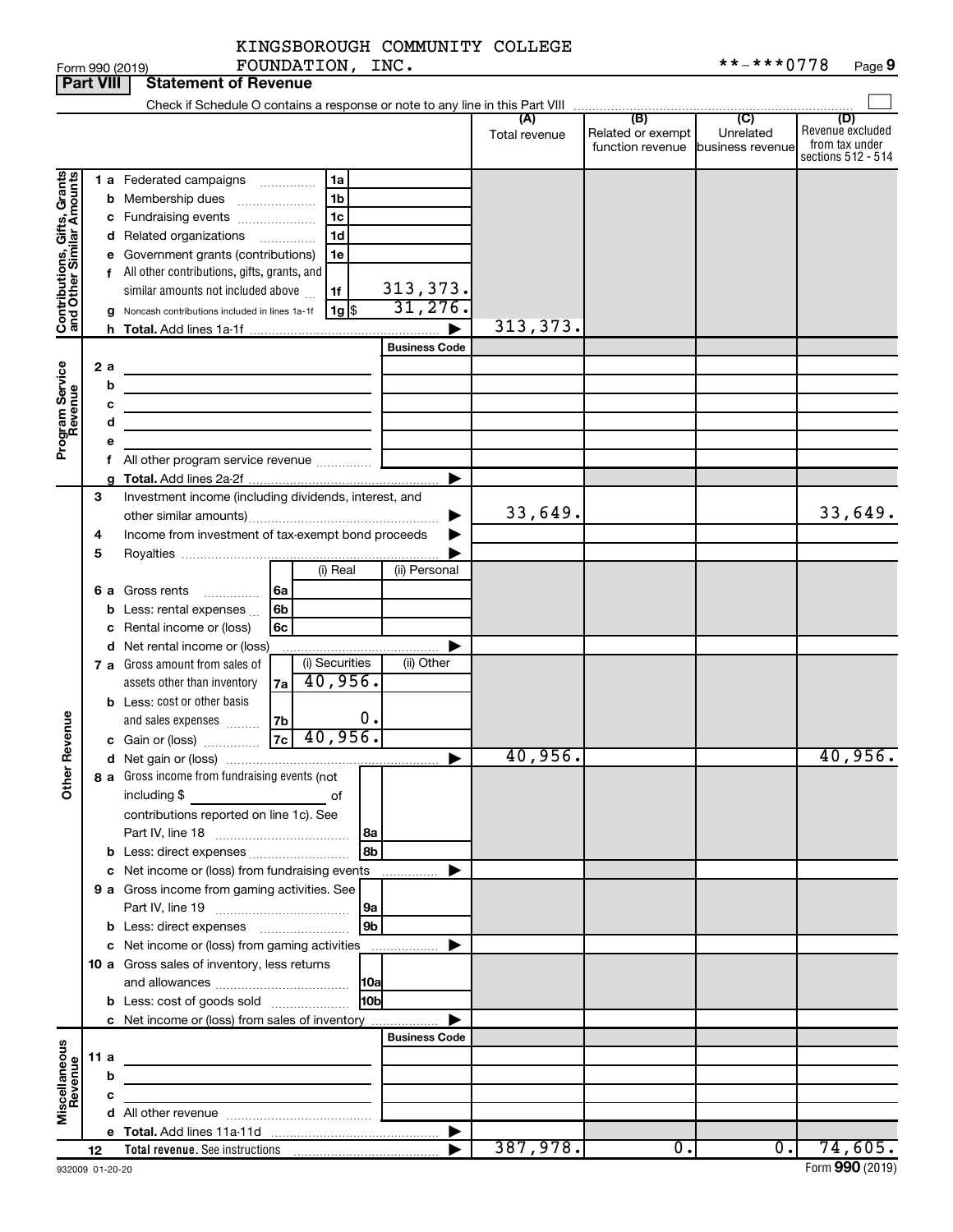#### KINGSBOROUGH COMMUNITY COLLEGE FOUNDATION, INC.

|          | FOUNDATION, INC.<br>Form 990 (2019)                                                                                                                                                                        |                |                             |                                    | **-***0778<br>Page 10   |
|----------|------------------------------------------------------------------------------------------------------------------------------------------------------------------------------------------------------------|----------------|-----------------------------|------------------------------------|-------------------------|
|          | <b>Part IX Statement of Functional Expenses</b>                                                                                                                                                            |                |                             |                                    |                         |
|          | Section 501(c)(3) and 501(c)(4) organizations must complete all columns. All other organizations must complete column (A).                                                                                 |                |                             |                                    |                         |
|          |                                                                                                                                                                                                            |                |                             |                                    |                         |
|          | Do not include amounts reported on lines 6b,<br>7b, 8b, 9b, and 10b of Part VIII.                                                                                                                          | Total expenses | Program service<br>expenses | Management and<br>general expenses | Fundraising<br>expenses |
| 1.       | Grants and other assistance to domestic organizations<br>and domestic governments. See Part IV, line 21                                                                                                    |                |                             |                                    |                         |
| 2        | Grants and other assistance to domestic<br>individuals. See Part IV, line 22                                                                                                                               | 398,298.       | 398,298.                    |                                    |                         |
| 3        | Grants and other assistance to foreign<br>organizations, foreign governments, and foreign<br>individuals. See Part IV, lines 15 and 16                                                                     |                |                             |                                    |                         |
| 4<br>5   | Benefits paid to or for members<br>Compensation of current officers, directors,<br>trustees, and key employees                                                                                             |                |                             |                                    |                         |
| 6        | Compensation not included above to disqualified<br>persons (as defined under section 4958(f)(1)) and<br>persons described in section 4958(c)(3)(B)                                                         |                |                             |                                    |                         |
| 7<br>8   | Pension plan accruals and contributions (include<br>section 401(k) and 403(b) employer contributions)                                                                                                      | 52,579.        |                             | 52,579.                            |                         |
| 9        |                                                                                                                                                                                                            |                |                             |                                    |                         |
| 10       |                                                                                                                                                                                                            |                |                             |                                    |                         |
| 11       | Fees for services (nonemployees):                                                                                                                                                                          |                |                             |                                    |                         |
| а        |                                                                                                                                                                                                            |                |                             |                                    |                         |
| b        |                                                                                                                                                                                                            | 8,000.         |                             | 8,000.                             |                         |
| с        |                                                                                                                                                                                                            |                |                             |                                    |                         |
| d        | Professional fundraising services. See Part IV, line 17                                                                                                                                                    |                |                             |                                    |                         |
| f        | Investment management fees                                                                                                                                                                                 |                |                             |                                    |                         |
| g        | Other. (If line 11g amount exceeds 10% of line 25,                                                                                                                                                         |                |                             |                                    |                         |
|          | column (A) amount, list line 11g expenses on Sch O.)                                                                                                                                                       |                |                             |                                    |                         |
| 12       |                                                                                                                                                                                                            |                |                             |                                    |                         |
| 13       |                                                                                                                                                                                                            | 36,412.        | 32,587.                     | 3,825.                             |                         |
| 14       |                                                                                                                                                                                                            |                |                             |                                    |                         |
| 15       |                                                                                                                                                                                                            |                |                             |                                    |                         |
|          |                                                                                                                                                                                                            |                |                             |                                    |                         |
| 17       | Travel                                                                                                                                                                                                     |                |                             |                                    |                         |
| 18       | Payments of travel or entertainment expenses                                                                                                                                                               |                |                             |                                    |                         |
|          | for any federal, state, or local public officials                                                                                                                                                          |                |                             |                                    |                         |
| 19       | Conferences, conventions, and meetings                                                                                                                                                                     |                |                             |                                    |                         |
| 20       | Interest                                                                                                                                                                                                   |                |                             |                                    |                         |
| 21       |                                                                                                                                                                                                            |                |                             |                                    |                         |
| 22       | Depreciation, depletion, and amortization                                                                                                                                                                  |                |                             |                                    |                         |
| 23       | Insurance                                                                                                                                                                                                  | 7,260.         |                             | 7,260.                             |                         |
| 24       | Other expenses. Itemize expenses not covered<br>above (List miscellaneous expenses on line 24e. If<br>line 24e amount exceeds 10% of line 25, column (A)<br>amount, list line 24e expenses on Schedule O.) |                |                             |                                    |                         |
| a        | MISCELLANEOUS                                                                                                                                                                                              | 49,316.        | 32,147.                     | 17, 169.                           |                         |
| b        | <b>DONATED SUPPLIES</b>                                                                                                                                                                                    | 21,043.        | 21,043.                     |                                    |                         |
| C        | PRESIDENT'S STRATEGIC P                                                                                                                                                                                    | 9,922.         | 9,922.                      |                                    |                         |
| d        |                                                                                                                                                                                                            |                |                             |                                    |                         |
| е        | All other expenses                                                                                                                                                                                         | 582,830.       | 493,997.                    | 88,833.                            | $\overline{0}$ .        |
| 25<br>26 | Total functional expenses. Add lines 1 through 24e<br><b>Joint costs.</b> Complete this line only if the organization                                                                                      |                |                             |                                    |                         |
|          | reported in column (B) joint costs from a combined                                                                                                                                                         |                |                             |                                    |                         |
|          | educational campaign and fundraising solicitation.                                                                                                                                                         |                |                             |                                    |                         |

Check here  $\blacktriangleright$   $\lfloor$ 

Check here  $\begin{array}{c} \begin{array}{|c} \hline \end{array} \end{array}$  if following SOP 98-2 (ASC 958-720)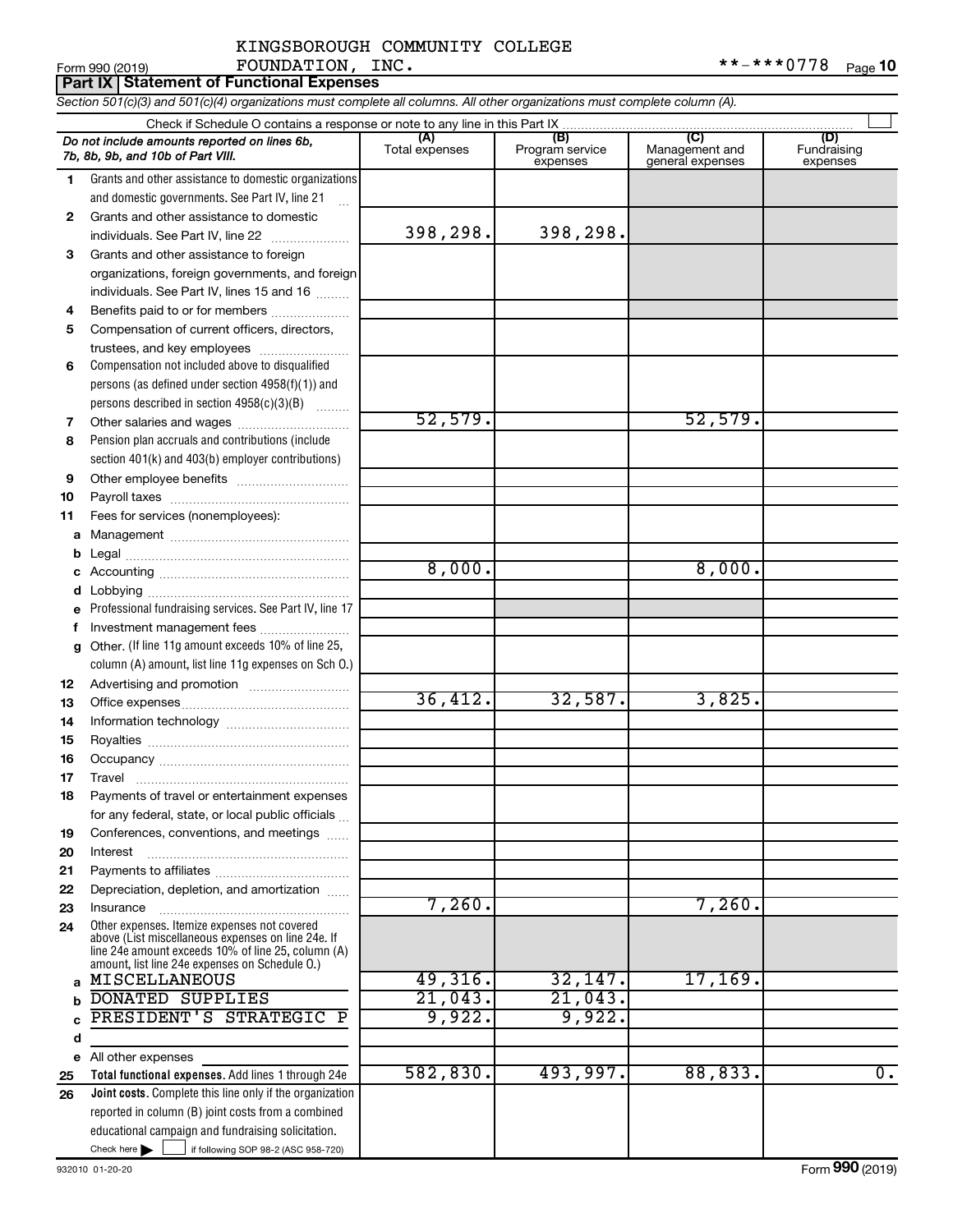| KINGSBOROUGH COMMUNITY COLLEGE |  |
|--------------------------------|--|
|                                |  |

Form 990 (2019) Page FOUNDATION, INC. \*\*-\*\*\*0778 **Part X Balance Sheet**

|                             |    |                                                                                                        |                 |          | (A) | Beginning of year |                          | (B)<br>End of year |
|-----------------------------|----|--------------------------------------------------------------------------------------------------------|-----------------|----------|-----|-------------------|--------------------------|--------------------|
|                             | 1  |                                                                                                        |                 |          |     |                   | 1                        |                    |
|                             | 2  |                                                                                                        |                 |          |     | 1,191,811.        | $\mathbf{2}$             | 1,970,552.         |
|                             | З  |                                                                                                        |                 |          |     | 1,362,608.        | 3                        | 211,672.           |
|                             | 4  |                                                                                                        |                 |          |     | 50.               | $\overline{4}$           | 50.                |
|                             | 5  | Loans and other receivables from any current or former officer, director,                              |                 |          |     |                   |                          |                    |
|                             |    | trustee, key employee, creator or founder, substantial contributor, or 35%                             |                 |          |     |                   |                          |                    |
|                             |    | controlled entity or family member of any of these persons                                             |                 |          |     |                   | 5                        |                    |
|                             | 6  | Loans and other receivables from other disqualified persons (as defined                                |                 |          |     |                   |                          |                    |
|                             |    | under section $4958(f)(1)$ , and persons described in section $4958(c)(3)(B)$                          |                 |          |     |                   | 6                        |                    |
|                             | 7  |                                                                                                        |                 |          |     |                   | $\overline{\phantom{a}}$ |                    |
| Assets                      | 8  |                                                                                                        |                 |          |     | 8                 |                          |                    |
|                             | 9  | Prepaid expenses and deferred charges                                                                  |                 |          |     |                   | 9                        |                    |
|                             |    | <b>10a</b> Land, buildings, and equipment: cost or other                                               |                 |          |     |                   |                          |                    |
|                             |    | basis. Complete Part VI of Schedule D                                                                  | 10a             | $0$ .    |     |                   |                          |                    |
|                             |    | <b>b</b> Less: accumulated depreciation <i>mimimimimi</i>                                              | 10 <sub>b</sub> |          |     | 0.                | 10 <sub>c</sub>          |                    |
|                             | 11 |                                                                                                        |                 |          |     | 11                |                          |                    |
|                             | 12 |                                                                                                        |                 |          |     | 1,916,697.        | 12                       | 2,023,205.         |
|                             | 13 |                                                                                                        |                 |          |     | 13                |                          |                    |
|                             | 14 |                                                                                                        |                 |          |     | 14                |                          |                    |
|                             | 15 |                                                                                                        |                 |          |     | 805.              | 15                       | 805.               |
|                             | 16 |                                                                                                        |                 |          |     | 4,471,971.        | 16                       | 4,206,284.         |
|                             | 17 |                                                                                                        |                 |          |     | 99,372.           | 17                       | 44,532.            |
|                             | 18 |                                                                                                        |                 |          |     |                   | 18                       |                    |
|                             | 19 |                                                                                                        |                 | 65, 291. | 19  | 34,800.           |                          |                    |
|                             | 20 |                                                                                                        |                 |          | 20  |                   |                          |                    |
|                             | 21 | Escrow or custodial account liability. Complete Part IV of Schedule D                                  |                 |          |     |                   | 21                       |                    |
|                             | 22 | Loans and other payables to any current or former officer, director,                                   |                 |          |     |                   |                          |                    |
| Liabilities                 |    | trustee, key employee, creator or founder, substantial contributor, or 35%                             |                 |          |     |                   |                          |                    |
|                             |    | controlled entity or family member of any of these persons                                             |                 |          |     |                   | 22                       |                    |
|                             | 23 | Secured mortgages and notes payable to unrelated third parties                                         |                 |          |     |                   | 23                       |                    |
|                             | 24 |                                                                                                        |                 |          |     |                   | 24                       |                    |
|                             | 25 | Other liabilities (including federal income tax, payables to related third                             |                 |          |     |                   |                          |                    |
|                             |    | parties, and other liabilities not included on lines 17-24). Complete Part X                           |                 |          |     |                   |                          |                    |
|                             |    | of Schedule D                                                                                          |                 |          |     |                   | 25                       |                    |
|                             | 26 | Total liabilities. Add lines 17 through 25                                                             |                 |          |     | 164,663.          | 26                       | 79,332.            |
|                             |    | Organizations that follow FASB ASC 958, check here $\blacktriangleright \lfloor \underline{X} \rfloor$ |                 |          |     |                   |                          |                    |
|                             |    | and complete lines 27, 28, 32, and 33.                                                                 |                 |          |     |                   |                          |                    |
|                             | 27 |                                                                                                        |                 |          |     | 1,598,397.        | 27                       | 1,601,433.         |
|                             | 28 |                                                                                                        |                 |          |     | 2,708,911.        | 28                       | 2,525,519.         |
|                             |    | Organizations that do not follow FASB ASC 958, check here $\blacktriangleright$                        |                 |          |     |                   |                          |                    |
|                             |    | and complete lines 29 through 33.                                                                      |                 |          |     |                   |                          |                    |
|                             | 29 |                                                                                                        |                 |          |     | 29                |                          |                    |
|                             | 30 | Paid-in or capital surplus, or land, building, or equipment fund                                       |                 |          |     |                   | 30                       |                    |
| Net Assets or Fund Balances | 31 | Retained earnings, endowment, accumulated income, or other funds                                       |                 |          |     |                   | 31                       |                    |
|                             | 32 |                                                                                                        |                 |          |     | 4,307,308.        | 32                       | 4,126,952.         |
|                             | 33 |                                                                                                        |                 |          |     | 4,471,971.        | 33                       | 4, 206, 284.       |

Form (2019) **990**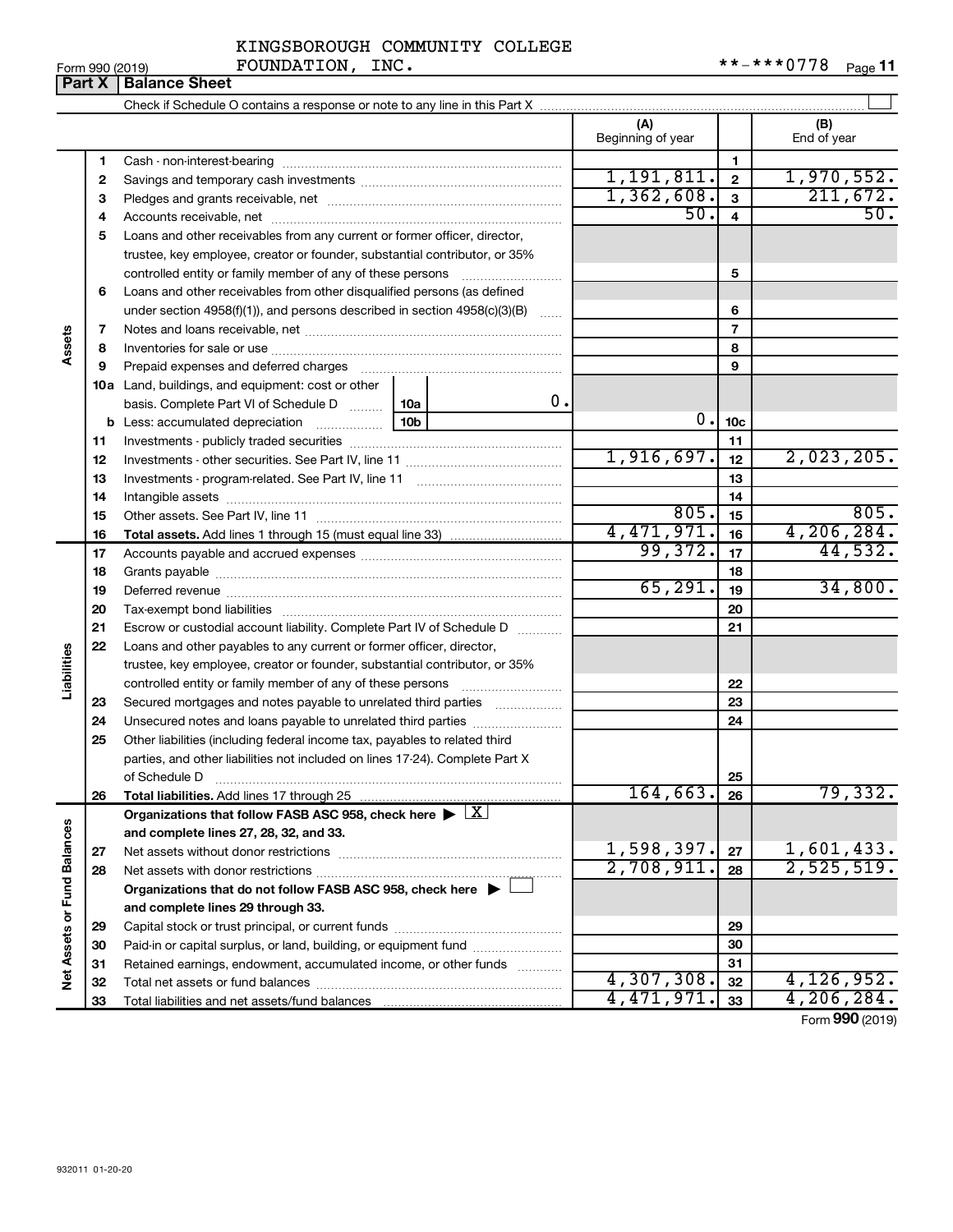| KINGSBOROUGH COMMUNITY COLLEGE |      |  |
|--------------------------------|------|--|
| <b>ROUNDATION</b>              | TNO. |  |

|    | Form 990 (2019)<br>FOUNDATION, INC.                                                                                             |                         |                |     | Page 12             |
|----|---------------------------------------------------------------------------------------------------------------------------------|-------------------------|----------------|-----|---------------------|
|    | <b>Part XI Reconciliation of Net Assets</b>                                                                                     |                         |                |     |                     |
|    |                                                                                                                                 |                         |                |     |                     |
|    |                                                                                                                                 |                         |                |     |                     |
| 1  |                                                                                                                                 | $\mathbf{1}$            |                |     | 387,978.            |
| 2  |                                                                                                                                 | $\mathbf{2}$            |                |     | 582, 830.           |
| з  | Revenue less expenses. Subtract line 2 from line 1                                                                              | 3                       | $-194,852.$    |     |                     |
| 4  |                                                                                                                                 | $\overline{\mathbf{4}}$ | 4,307,308.     |     |                     |
| 5  |                                                                                                                                 | 5                       |                |     | 14,496.             |
| 6  |                                                                                                                                 | 6                       |                |     |                     |
| 7  | Investment expenses www.communication.communication.com/www.communication.com/www.communication.com                             | $\overline{7}$          |                |     |                     |
| 8  | Prior period adjustments                                                                                                        | 8                       |                |     |                     |
| 9  | Other changes in net assets or fund balances (explain on Schedule O)                                                            | $\mathbf{Q}$            |                |     | $\overline{0}$ .    |
| 10 | Net assets or fund balances at end of year. Combine lines 3 through 9 (must equal Part X, line 32,                              |                         |                |     |                     |
|    |                                                                                                                                 | 10                      | 4, 126, 952.   |     |                     |
|    | Part XII Financial Statements and Reporting                                                                                     |                         |                |     |                     |
|    |                                                                                                                                 |                         |                |     | $\lfloor x \rfloor$ |
|    |                                                                                                                                 |                         |                | Yes | <b>No</b>           |
| 1  | $\lfloor x \rfloor$ Accrual<br>Accounting method used to prepare the Form 990: [130] Cash<br>$\Box$ Other                       |                         |                |     |                     |
|    | If the organization changed its method of accounting from a prior year or checked "Other," explain in Schedule O.               |                         |                |     |                     |
|    |                                                                                                                                 |                         | 2a             |     | x                   |
|    | If "Yes," check a box below to indicate whether the financial statements for the year were compiled or reviewed on a            |                         |                |     |                     |
|    | separate basis, consolidated basis, or both:                                                                                    |                         |                |     |                     |
|    | Both consolidated and separate basis<br>Separate basis<br>Consolidated basis                                                    |                         |                |     |                     |
|    |                                                                                                                                 |                         | 2 <sub>b</sub> | х   |                     |
|    | If "Yes," check a box below to indicate whether the financial statements for the year were audited on a separate basis,         |                         |                |     |                     |
|    | consolidated basis, or both:                                                                                                    |                         |                |     |                     |
|    | $\lfloor \underline{X} \rfloor$ Both consolidated and separate basis<br>Separate basis<br>Consolidated basis                    |                         |                |     |                     |
|    | c If "Yes" to line 2a or 2b, does the organization have a committee that assumes responsibility for oversight of the audit,     |                         |                |     |                     |
|    | review, or compilation of its financial statements and selection of an independent accountant?                                  |                         | 2c             | X   |                     |
|    | If the organization changed either its oversight process or selection process during the tax year, explain on Schedule O.       |                         |                |     |                     |
|    | 3a As a result of a federal award, was the organization required to undergo an audit or audits as set forth in the Single Audit |                         |                |     |                     |
|    |                                                                                                                                 |                         | За             |     | х                   |
|    | b If "Yes," did the organization undergo the required audit or audits? If the organization did not undergo the required audit   |                         |                |     |                     |
|    |                                                                                                                                 |                         | 3 <sub>b</sub> |     |                     |

Form (2019) **990**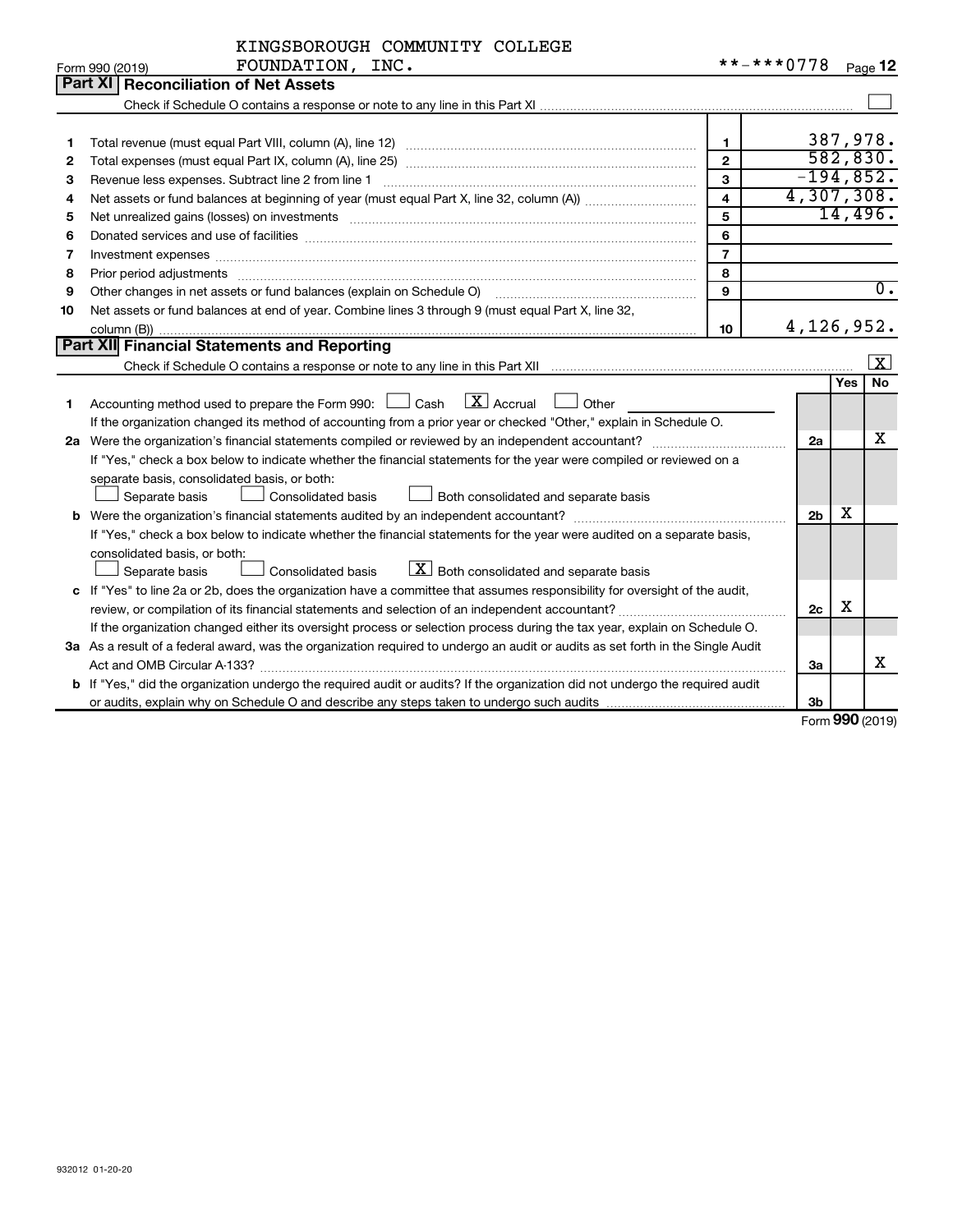| <b>SCHEDULE A</b>                                                                                                                                                                    |                                                                                                                                                                                                                                                                                            |                                                                                                                         |                                    |    |                            |  | OMB No. 1545-0047                                   |  |  |  |  |  |
|--------------------------------------------------------------------------------------------------------------------------------------------------------------------------------------|--------------------------------------------------------------------------------------------------------------------------------------------------------------------------------------------------------------------------------------------------------------------------------------------|-------------------------------------------------------------------------------------------------------------------------|------------------------------------|----|----------------------------|--|-----------------------------------------------------|--|--|--|--|--|
| (Form 990 or 990-EZ)                                                                                                                                                                 |                                                                                                                                                                                                                                                                                            | <b>Public Charity Status and Public Support</b>                                                                         |                                    |    |                            |  |                                                     |  |  |  |  |  |
|                                                                                                                                                                                      |                                                                                                                                                                                                                                                                                            | Complete if the organization is a section 501(c)(3) organization or a section<br>4947(a)(1) nonexempt charitable trust. |                                    |    |                            |  |                                                     |  |  |  |  |  |
| Department of the Treasury                                                                                                                                                           |                                                                                                                                                                                                                                                                                            | Attach to Form 990 or Form 990-EZ.                                                                                      |                                    |    |                            |  | <b>Open to Public</b>                               |  |  |  |  |  |
| Internal Revenue Service                                                                                                                                                             |                                                                                                                                                                                                                                                                                            | Go to www.irs.gov/Form990 for instructions and the latest information.                                                  |                                    |    |                            |  | Inspection                                          |  |  |  |  |  |
| Name of the organization                                                                                                                                                             | KINGSBOROUGH COMMUNITY COLLEGE<br>FOUNDATION, INC.                                                                                                                                                                                                                                         |                                                                                                                         |                                    |    |                            |  | <b>Employer identification number</b><br>**-***0778 |  |  |  |  |  |
| Part I                                                                                                                                                                               | Reason for Public Charity Status (All organizations must complete this part.) See instructions.                                                                                                                                                                                            |                                                                                                                         |                                    |    |                            |  |                                                     |  |  |  |  |  |
| The organization is not a private foundation because it is: (For lines 1 through 12, check only one box.)                                                                            |                                                                                                                                                                                                                                                                                            |                                                                                                                         |                                    |    |                            |  |                                                     |  |  |  |  |  |
| 1                                                                                                                                                                                    | A church, convention of churches, or association of churches described in section 170(b)(1)(A)(i).                                                                                                                                                                                         |                                                                                                                         |                                    |    |                            |  |                                                     |  |  |  |  |  |
| 2                                                                                                                                                                                    | A school described in section 170(b)(1)(A)(ii). (Attach Schedule E (Form 990 or 990-EZ).)                                                                                                                                                                                                  |                                                                                                                         |                                    |    |                            |  |                                                     |  |  |  |  |  |
| з                                                                                                                                                                                    | A hospital or a cooperative hospital service organization described in section 170(b)(1)(A)(iii).                                                                                                                                                                                          |                                                                                                                         |                                    |    |                            |  |                                                     |  |  |  |  |  |
| 4                                                                                                                                                                                    | A medical research organization operated in conjunction with a hospital described in section 170(b)(1)(A)(iii). Enter the hospital's name,                                                                                                                                                 |                                                                                                                         |                                    |    |                            |  |                                                     |  |  |  |  |  |
| city, and state:                                                                                                                                                                     |                                                                                                                                                                                                                                                                                            |                                                                                                                         |                                    |    |                            |  |                                                     |  |  |  |  |  |
| 5                                                                                                                                                                                    | An organization operated for the benefit of a college or university owned or operated by a governmental unit described in                                                                                                                                                                  |                                                                                                                         |                                    |    |                            |  |                                                     |  |  |  |  |  |
| section 170(b)(1)(A)(iv). (Complete Part II.)                                                                                                                                        |                                                                                                                                                                                                                                                                                            |                                                                                                                         |                                    |    |                            |  |                                                     |  |  |  |  |  |
| 6                                                                                                                                                                                    | A federal, state, or local government or governmental unit described in section 170(b)(1)(A)(v).                                                                                                                                                                                           |                                                                                                                         |                                    |    |                            |  |                                                     |  |  |  |  |  |
| $\mathbf{X}$<br>$\overline{7}$<br>An organization that normally receives a substantial part of its support from a governmental unit or from the general public described in          |                                                                                                                                                                                                                                                                                            |                                                                                                                         |                                    |    |                            |  |                                                     |  |  |  |  |  |
| section 170(b)(1)(A)(vi). (Complete Part II.)                                                                                                                                        |                                                                                                                                                                                                                                                                                            |                                                                                                                         |                                    |    |                            |  |                                                     |  |  |  |  |  |
| 8                                                                                                                                                                                    | A community trust described in section 170(b)(1)(A)(vi). (Complete Part II.)<br>An agricultural research organization described in section 170(b)(1)(A)(ix) operated in conjunction with a land-grant college                                                                              |                                                                                                                         |                                    |    |                            |  |                                                     |  |  |  |  |  |
| 9                                                                                                                                                                                    |                                                                                                                                                                                                                                                                                            |                                                                                                                         |                                    |    |                            |  |                                                     |  |  |  |  |  |
|                                                                                                                                                                                      | or university or a non-land-grant college of agriculture (see instructions). Enter the name, city, and state of the college or<br>university:                                                                                                                                              |                                                                                                                         |                                    |    |                            |  |                                                     |  |  |  |  |  |
| 10                                                                                                                                                                                   |                                                                                                                                                                                                                                                                                            |                                                                                                                         |                                    |    |                            |  |                                                     |  |  |  |  |  |
|                                                                                                                                                                                      | An organization that normally receives: (1) more than 33 1/3% of its support from contributions, membership fees, and gross receipts from<br>activities related to its exempt functions - subject to certain exceptions, and (2) no more than 33 1/3% of its support from gross investment |                                                                                                                         |                                    |    |                            |  |                                                     |  |  |  |  |  |
|                                                                                                                                                                                      |                                                                                                                                                                                                                                                                                            |                                                                                                                         |                                    |    |                            |  |                                                     |  |  |  |  |  |
| income and unrelated business taxable income (less section 511 tax) from businesses acquired by the organization after June 30, 1975.<br>See section 509(a)(2). (Complete Part III.) |                                                                                                                                                                                                                                                                                            |                                                                                                                         |                                    |    |                            |  |                                                     |  |  |  |  |  |
| 11                                                                                                                                                                                   | An organization organized and operated exclusively to test for public safety. See section 509(a)(4).                                                                                                                                                                                       |                                                                                                                         |                                    |    |                            |  |                                                     |  |  |  |  |  |
| 12                                                                                                                                                                                   | An organization organized and operated exclusively for the benefit of, to perform the functions of, or to carry out the purposes of one or                                                                                                                                                 |                                                                                                                         |                                    |    |                            |  |                                                     |  |  |  |  |  |
|                                                                                                                                                                                      | more publicly supported organizations described in section 509(a)(1) or section 509(a)(2). See section 509(a)(3). Check the box in                                                                                                                                                         |                                                                                                                         |                                    |    |                            |  |                                                     |  |  |  |  |  |
|                                                                                                                                                                                      | lines 12a through 12d that describes the type of supporting organization and complete lines 12e, 12f, and 12g.                                                                                                                                                                             |                                                                                                                         |                                    |    |                            |  |                                                     |  |  |  |  |  |
| a                                                                                                                                                                                    | Type I. A supporting organization operated, supervised, or controlled by its supported organization(s), typically by giving                                                                                                                                                                |                                                                                                                         |                                    |    |                            |  |                                                     |  |  |  |  |  |
|                                                                                                                                                                                      | the supported organization(s) the power to regularly appoint or elect a majority of the directors or trustees of the supporting                                                                                                                                                            |                                                                                                                         |                                    |    |                            |  |                                                     |  |  |  |  |  |
| b                                                                                                                                                                                    | organization. You must complete Part IV, Sections A and B.                                                                                                                                                                                                                                 |                                                                                                                         |                                    |    |                            |  |                                                     |  |  |  |  |  |
|                                                                                                                                                                                      | Type II. A supporting organization supervised or controlled in connection with its supported organization(s), by having<br>control or management of the supporting organization vested in the same persons that control or manage the supported                                            |                                                                                                                         |                                    |    |                            |  |                                                     |  |  |  |  |  |
|                                                                                                                                                                                      | organization(s). You must complete Part IV, Sections A and C.                                                                                                                                                                                                                              |                                                                                                                         |                                    |    |                            |  |                                                     |  |  |  |  |  |
| с                                                                                                                                                                                    | Type III functionally integrated. A supporting organization operated in connection with, and functionally integrated with,                                                                                                                                                                 |                                                                                                                         |                                    |    |                            |  |                                                     |  |  |  |  |  |
|                                                                                                                                                                                      | its supported organization(s) (see instructions). You must complete Part IV, Sections A, D, and E.                                                                                                                                                                                         |                                                                                                                         |                                    |    |                            |  |                                                     |  |  |  |  |  |
| d                                                                                                                                                                                    | Type III non-functionally integrated. A supporting organization operated in connection with its supported organization(s)                                                                                                                                                                  |                                                                                                                         |                                    |    |                            |  |                                                     |  |  |  |  |  |
|                                                                                                                                                                                      | that is not functionally integrated. The organization generally must satisfy a distribution requirement and an attentiveness                                                                                                                                                               |                                                                                                                         |                                    |    |                            |  |                                                     |  |  |  |  |  |
|                                                                                                                                                                                      | requirement (see instructions). You must complete Part IV, Sections A and D, and Part V.                                                                                                                                                                                                   |                                                                                                                         |                                    |    |                            |  |                                                     |  |  |  |  |  |
| е                                                                                                                                                                                    | Check this box if the organization received a written determination from the IRS that it is a Type I, Type II, Type III                                                                                                                                                                    |                                                                                                                         |                                    |    |                            |  |                                                     |  |  |  |  |  |
|                                                                                                                                                                                      | functionally integrated, or Type III non-functionally integrated supporting organization.                                                                                                                                                                                                  |                                                                                                                         |                                    |    |                            |  |                                                     |  |  |  |  |  |
| f Enter the number of supported organizations                                                                                                                                        |                                                                                                                                                                                                                                                                                            |                                                                                                                         |                                    |    |                            |  |                                                     |  |  |  |  |  |
| Provide the following information about the supported organization(s).<br>g<br>(i) Name of supported                                                                                 | (ii) EIN                                                                                                                                                                                                                                                                                   | (iii) Type of organization                                                                                              | (iv) Is the organization listed    |    | (v) Amount of monetary     |  | (vi) Amount of other                                |  |  |  |  |  |
| organization                                                                                                                                                                         |                                                                                                                                                                                                                                                                                            | (described on lines 1-10                                                                                                | in your governing document?<br>Yes | No | support (see instructions) |  | support (see instructions)                          |  |  |  |  |  |
|                                                                                                                                                                                      |                                                                                                                                                                                                                                                                                            | above (see instructions))                                                                                               |                                    |    |                            |  |                                                     |  |  |  |  |  |
|                                                                                                                                                                                      |                                                                                                                                                                                                                                                                                            |                                                                                                                         |                                    |    |                            |  |                                                     |  |  |  |  |  |
|                                                                                                                                                                                      |                                                                                                                                                                                                                                                                                            |                                                                                                                         |                                    |    |                            |  |                                                     |  |  |  |  |  |
|                                                                                                                                                                                      |                                                                                                                                                                                                                                                                                            |                                                                                                                         |                                    |    |                            |  |                                                     |  |  |  |  |  |
|                                                                                                                                                                                      |                                                                                                                                                                                                                                                                                            |                                                                                                                         |                                    |    |                            |  |                                                     |  |  |  |  |  |
|                                                                                                                                                                                      |                                                                                                                                                                                                                                                                                            |                                                                                                                         |                                    |    |                            |  |                                                     |  |  |  |  |  |
|                                                                                                                                                                                      |                                                                                                                                                                                                                                                                                            |                                                                                                                         |                                    |    |                            |  |                                                     |  |  |  |  |  |
|                                                                                                                                                                                      |                                                                                                                                                                                                                                                                                            |                                                                                                                         |                                    |    |                            |  |                                                     |  |  |  |  |  |
|                                                                                                                                                                                      |                                                                                                                                                                                                                                                                                            |                                                                                                                         |                                    |    |                            |  |                                                     |  |  |  |  |  |
| Total                                                                                                                                                                                |                                                                                                                                                                                                                                                                                            |                                                                                                                         |                                    |    |                            |  |                                                     |  |  |  |  |  |
|                                                                                                                                                                                      |                                                                                                                                                                                                                                                                                            |                                                                                                                         |                                    |    |                            |  |                                                     |  |  |  |  |  |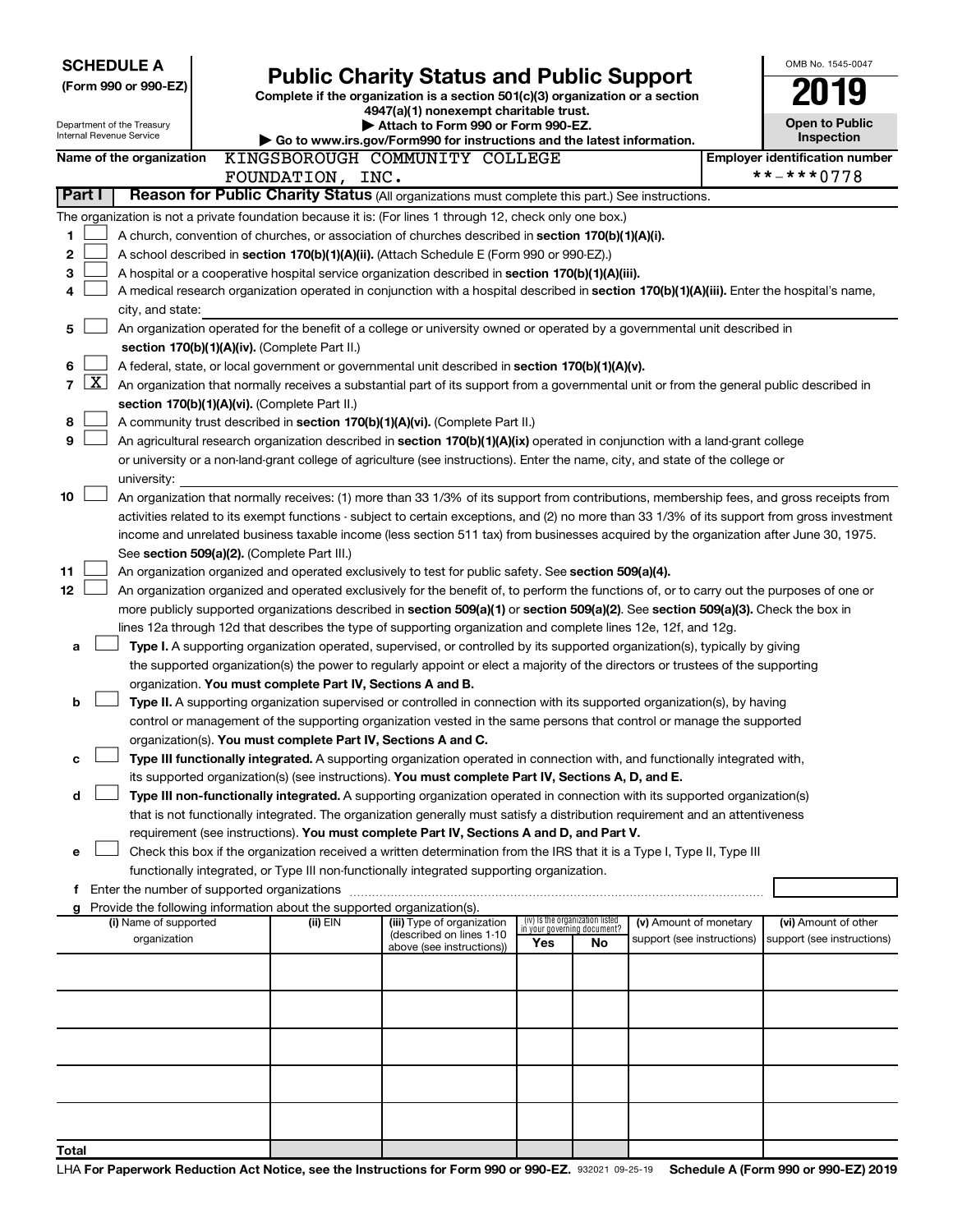### Schedule A (Form 990 or 990-EZ) 2019  ${\tt FOUNDATION}$ ,  ${\tt INC.}$   $\bf \ast = \ast + \ast + 0778$   $_{\tt Page}$ KINGSBOROUGH COMMUNITY COLLEGE

 $***$   $***$  0778 <sub>Page 2</sub>

(Complete only if you checked the box on line 5, 7, or 8 of Part I or if the organization failed to qualify under Part III. If the organization **Part II Support Schedule for Organizations Described in Sections 170(b)(1)(A)(iv) and 170(b)(1)(A)(vi)**

fails to qualify under the tests listed below, please complete Part III.)

|    | <b>Section A. Public Support</b>                                                                                                           |           |           |            |            |           |                                    |
|----|--------------------------------------------------------------------------------------------------------------------------------------------|-----------|-----------|------------|------------|-----------|------------------------------------|
|    | Calendar year (or fiscal year beginning in)                                                                                                | (a) 2015  | (b) 2016  | $(c)$ 2017 | $(d)$ 2018 | (e) 2019  | (f) Total                          |
|    | 1 Gifts, grants, contributions, and                                                                                                        |           |           |            |            |           |                                    |
|    | membership fees received. (Do not                                                                                                          |           |           |            |            |           |                                    |
|    | include any "unusual grants.")                                                                                                             | 655, 911. | 510, 571. | 433,043.   | 1,823,171. | 313, 373. | 3,736,069.                         |
|    | 2 Tax revenues levied for the organ-                                                                                                       |           |           |            |            |           |                                    |
|    | ization's benefit and either paid to                                                                                                       |           |           |            |            |           |                                    |
|    | or expended on its behalf                                                                                                                  |           |           |            |            |           |                                    |
|    | 3 The value of services or facilities                                                                                                      |           |           |            |            |           |                                    |
|    | furnished by a governmental unit to                                                                                                        |           |           |            |            |           |                                    |
|    | the organization without charge                                                                                                            |           |           |            |            |           |                                    |
|    | 4 Total. Add lines 1 through 3                                                                                                             | 655, 911. | 510, 571. | 433,043.   | 1,823,171. | 313, 373. | 3,736,069.                         |
|    |                                                                                                                                            |           |           |            |            |           |                                    |
| 5. | The portion of total contributions                                                                                                         |           |           |            |            |           |                                    |
|    | by each person (other than a                                                                                                               |           |           |            |            |           |                                    |
|    | governmental unit or publicly                                                                                                              |           |           |            |            |           |                                    |
|    | supported organization) included                                                                                                           |           |           |            |            |           |                                    |
|    | on line 1 that exceeds 2% of the                                                                                                           |           |           |            |            |           |                                    |
|    | amount shown on line 11,                                                                                                                   |           |           |            |            |           |                                    |
|    | column (f)                                                                                                                                 |           |           |            |            |           |                                    |
|    | 6 Public support. Subtract line 5 from line 4.                                                                                             |           |           |            |            |           | 3,736,069.                         |
|    | <b>Section B. Total Support</b>                                                                                                            |           |           |            |            |           |                                    |
|    | Calendar year (or fiscal year beginning in)                                                                                                | (a) 2015  | (b) 2016  | $(c)$ 2017 | $(d)$ 2018 | (e) 2019  | (f) Total                          |
|    | <b>7</b> Amounts from line 4                                                                                                               | 655,911.  | 510,571.  | 433,043.   | 1,823,171  | 313,373.  | 3,736,069.                         |
|    | 8 Gross income from interest,                                                                                                              |           |           |            |            |           |                                    |
|    | dividends, payments received on                                                                                                            |           |           |            |            |           |                                    |
|    | securities loans, rents, royalties,                                                                                                        |           |           |            |            |           |                                    |
|    | and income from similar sources                                                                                                            | 10, 313.  | 7,581.    | 11,976.    | 33,377.    | 33,649.   | 96,896.                            |
|    | 9 Net income from unrelated business                                                                                                       |           |           |            |            |           |                                    |
|    | activities, whether or not the                                                                                                             |           |           |            |            |           |                                    |
|    | business is regularly carried on                                                                                                           |           |           |            |            |           |                                    |
|    | 10 Other income. Do not include gain                                                                                                       |           |           |            |            |           |                                    |
|    | or loss from the sale of capital                                                                                                           |           |           |            |            |           |                                    |
|    | assets (Explain in Part VI.)                                                                                                               |           |           |            |            |           |                                    |
|    | 11 Total support. Add lines 7 through 10                                                                                                   |           |           |            |            |           | 3,832,965.                         |
|    | <b>12</b> Gross receipts from related activities, etc. (see instructions)                                                                  |           |           |            |            | 12        | 83,199.                            |
|    | 13 First five years. If the Form 990 is for the organization's first, second, third, fourth, or fifth tax year as a section 501(c)(3)      |           |           |            |            |           |                                    |
|    | organization, check this box and stop here                                                                                                 |           |           |            |            |           |                                    |
|    | Section C. Computation of Public Support Percentage                                                                                        |           |           |            |            |           |                                    |
|    |                                                                                                                                            |           |           |            |            | 14        | 97.47<br>%                         |
|    |                                                                                                                                            |           |           |            |            | 15        | 98.20<br>$\%$                      |
|    | 16a 33 1/3% support test - 2019. If the organization did not check the box on line 13, and line 14 is 33 1/3% or more, check this box and  |           |           |            |            |           |                                    |
|    |                                                                                                                                            |           |           |            |            |           | $\blacktriangleright$ $\mathbf{X}$ |
|    | b 33 1/3% support test - 2018. If the organization did not check a box on line 13 or 16a, and line 15 is 33 1/3% or more, check this box   |           |           |            |            |           |                                    |
|    |                                                                                                                                            |           |           |            |            |           |                                    |
|    |                                                                                                                                            |           |           |            |            |           |                                    |
|    | 17a 10% -facts-and-circumstances test - 2019. If the organization did not check a box on line 13, 16a, or 16b, and line 14 is 10% or more, |           |           |            |            |           |                                    |
|    | and if the organization meets the "facts-and-circumstances" test, check this box and stop here. Explain in Part VI how the organization    |           |           |            |            |           |                                    |
|    |                                                                                                                                            |           |           |            |            |           |                                    |
|    | b 10% -facts-and-circumstances test - 2018. If the organization did not check a box on line 13, 16a, 16b, or 17a, and line 15 is 10% or    |           |           |            |            |           |                                    |
|    | more, and if the organization meets the "facts-and-circumstances" test, check this box and stop here. Explain in Part VI how the           |           |           |            |            |           |                                    |
|    | organization meets the "facts-and-circumstances" test. The organization qualifies as a publicly supported organization                     |           |           |            |            |           |                                    |
|    | 18 Private foundation. If the organization did not check a box on line 13, 16a, 16b, 17a, or 17b, check this box and see instructions      |           |           |            |            |           |                                    |

**Schedule A (Form 990 or 990-EZ) 2019**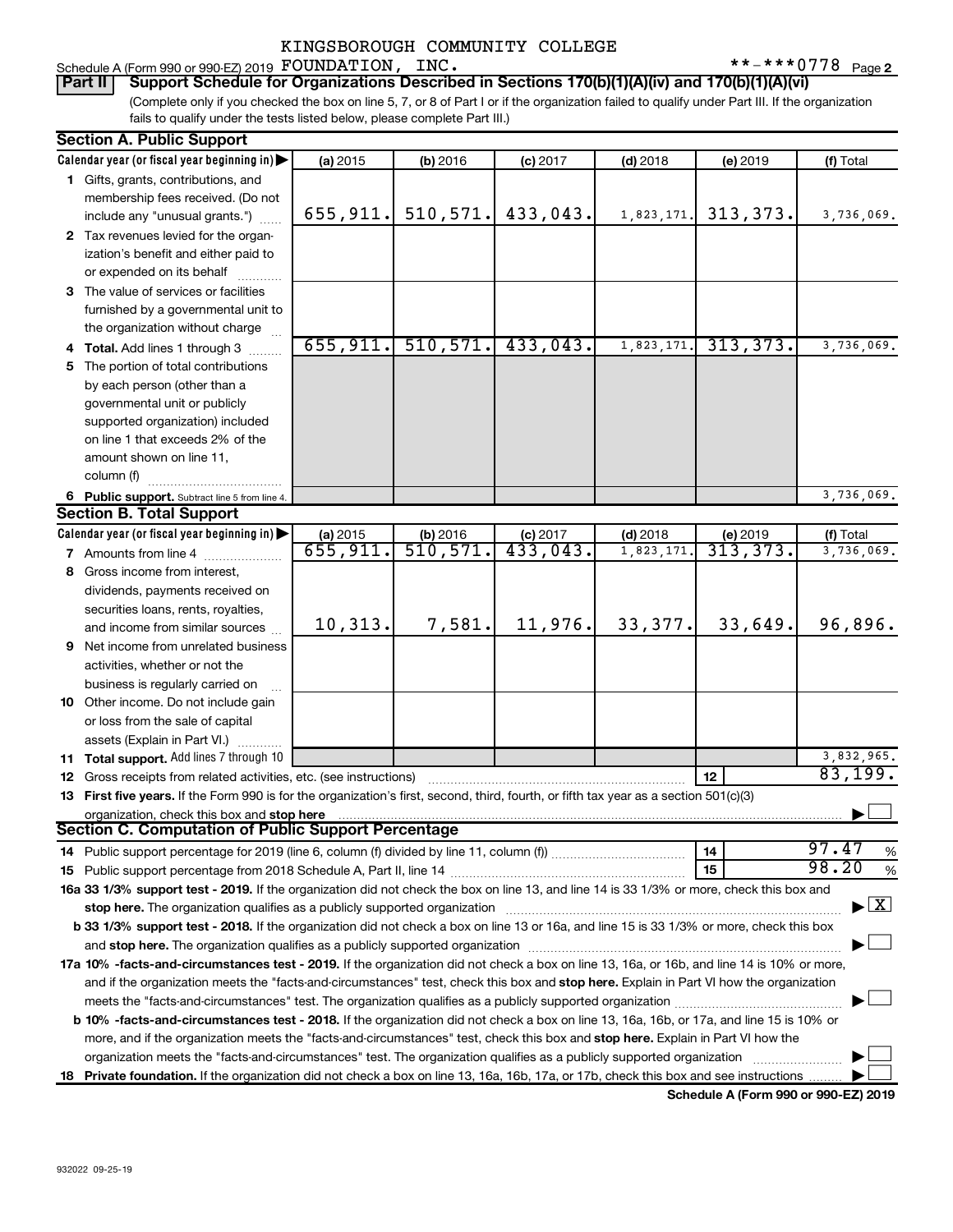#### Schedule A (Form 990 or 990-EZ) 2019  ${\tt FOUNDATION}$ ,  ${\tt INC.}$   $\bf \ast = \ast + \ast + 0778$   $_{\tt Page}$ **Part III Support Schedule for Organizations Described in Section 509(a)(2)**

(Complete only if you checked the box on line 10 of Part I or if the organization failed to qualify under Part II. If the organization fails to qualify under the tests listed below, please complete Part II.)

| <b>Section A. Public Support</b>                                                                                                                    |          |          |                 |            |          |           |
|-----------------------------------------------------------------------------------------------------------------------------------------------------|----------|----------|-----------------|------------|----------|-----------|
| Calendar year (or fiscal year beginning in)                                                                                                         | (a) 2015 | (b) 2016 | $(c)$ 2017      | $(d)$ 2018 | (e) 2019 | (f) Total |
| 1 Gifts, grants, contributions, and                                                                                                                 |          |          |                 |            |          |           |
| membership fees received. (Do not                                                                                                                   |          |          |                 |            |          |           |
| include any "unusual grants.")                                                                                                                      |          |          |                 |            |          |           |
| 2 Gross receipts from admissions,                                                                                                                   |          |          |                 |            |          |           |
| merchandise sold or services per-                                                                                                                   |          |          |                 |            |          |           |
| formed, or facilities furnished in                                                                                                                  |          |          |                 |            |          |           |
| any activity that is related to the<br>organization's tax-exempt purpose                                                                            |          |          |                 |            |          |           |
| 3 Gross receipts from activities that                                                                                                               |          |          |                 |            |          |           |
| are not an unrelated trade or bus-                                                                                                                  |          |          |                 |            |          |           |
| iness under section 513                                                                                                                             |          |          |                 |            |          |           |
| 4 Tax revenues levied for the organ-                                                                                                                |          |          |                 |            |          |           |
| ization's benefit and either paid to                                                                                                                |          |          |                 |            |          |           |
| or expended on its behalf                                                                                                                           |          |          |                 |            |          |           |
| 5 The value of services or facilities                                                                                                               |          |          |                 |            |          |           |
| furnished by a governmental unit to                                                                                                                 |          |          |                 |            |          |           |
| the organization without charge                                                                                                                     |          |          |                 |            |          |           |
| <b>6 Total.</b> Add lines 1 through 5                                                                                                               |          |          |                 |            |          |           |
| 7a Amounts included on lines 1, 2, and                                                                                                              |          |          |                 |            |          |           |
| 3 received from disqualified persons                                                                                                                |          |          |                 |            |          |           |
| <b>b</b> Amounts included on lines 2 and 3 received                                                                                                 |          |          |                 |            |          |           |
| from other than disqualified persons that                                                                                                           |          |          |                 |            |          |           |
| exceed the greater of \$5,000 or 1% of the                                                                                                          |          |          |                 |            |          |           |
| amount on line 13 for the year                                                                                                                      |          |          |                 |            |          |           |
| c Add lines 7a and 7b                                                                                                                               |          |          |                 |            |          |           |
| 8 Public support. (Subtract line 7c from line 6.)<br><b>Section B. Total Support</b>                                                                |          |          |                 |            |          |           |
| Calendar year (or fiscal year beginning in)                                                                                                         | (a) 2015 | (b) 2016 |                 | $(d)$ 2018 |          | (f) Total |
| <b>9</b> Amounts from line 6                                                                                                                        |          |          | <b>(c)</b> 2017 |            | (e) 2019 |           |
| <b>10a</b> Gross income from interest,                                                                                                              |          |          |                 |            |          |           |
| dividends, payments received on                                                                                                                     |          |          |                 |            |          |           |
| securities loans, rents, royalties,                                                                                                                 |          |          |                 |            |          |           |
| and income from similar sources                                                                                                                     |          |          |                 |            |          |           |
| <b>b</b> Unrelated business taxable income                                                                                                          |          |          |                 |            |          |           |
| (less section 511 taxes) from businesses                                                                                                            |          |          |                 |            |          |           |
| acquired after June 30, 1975<br>$\frac{1}{2}$                                                                                                       |          |          |                 |            |          |           |
| c Add lines 10a and 10b                                                                                                                             |          |          |                 |            |          |           |
| 11 Net income from unrelated business<br>activities not included in line 10b.                                                                       |          |          |                 |            |          |           |
| whether or not the business is                                                                                                                      |          |          |                 |            |          |           |
| regularly carried on                                                                                                                                |          |          |                 |            |          |           |
| <b>12</b> Other income. Do not include gain<br>or loss from the sale of capital                                                                     |          |          |                 |            |          |           |
| assets (Explain in Part VI.)                                                                                                                        |          |          |                 |            |          |           |
| <b>13</b> Total support. (Add lines 9, 10c, 11, and 12.)                                                                                            |          |          |                 |            |          |           |
| 14 First five years. If the Form 990 is for the organization's first, second, third, fourth, or fifth tax year as a section 501(c)(3) organization, |          |          |                 |            |          |           |
|                                                                                                                                                     |          |          |                 |            |          |           |
| Section C. Computation of Public Support Percentage                                                                                                 |          |          |                 |            |          |           |
|                                                                                                                                                     |          |          |                 |            | 15       | %         |
| 16 Public support percentage from 2018 Schedule A, Part III, line 15                                                                                |          |          |                 |            | 16       | %         |
| Section D. Computation of Investment Income Percentage                                                                                              |          |          |                 |            |          |           |
| 17 Investment income percentage for 2019 (line 10c, column (f), divided by line 13, column (f))                                                     |          |          |                 |            | 17       | %         |
| 18 Investment income percentage from 2018 Schedule A, Part III, line 17                                                                             |          |          |                 |            | 18       | %         |
| 19a 33 1/3% support tests - 2019. If the organization did not check the box on line 14, and line 15 is more than 33 1/3%, and line 17 is not        |          |          |                 |            |          |           |
| more than 33 1/3%, check this box and stop here. The organization qualifies as a publicly supported organization                                    |          |          |                 |            |          |           |
| b 33 1/3% support tests - 2018. If the organization did not check a box on line 14 or line 19a, and line 16 is more than 33 1/3%, and               |          |          |                 |            |          |           |
| line 18 is not more than 33 1/3%, check this box and stop here. The organization qualifies as a publicly supported organization                     |          |          |                 |            |          |           |
|                                                                                                                                                     |          |          |                 |            |          |           |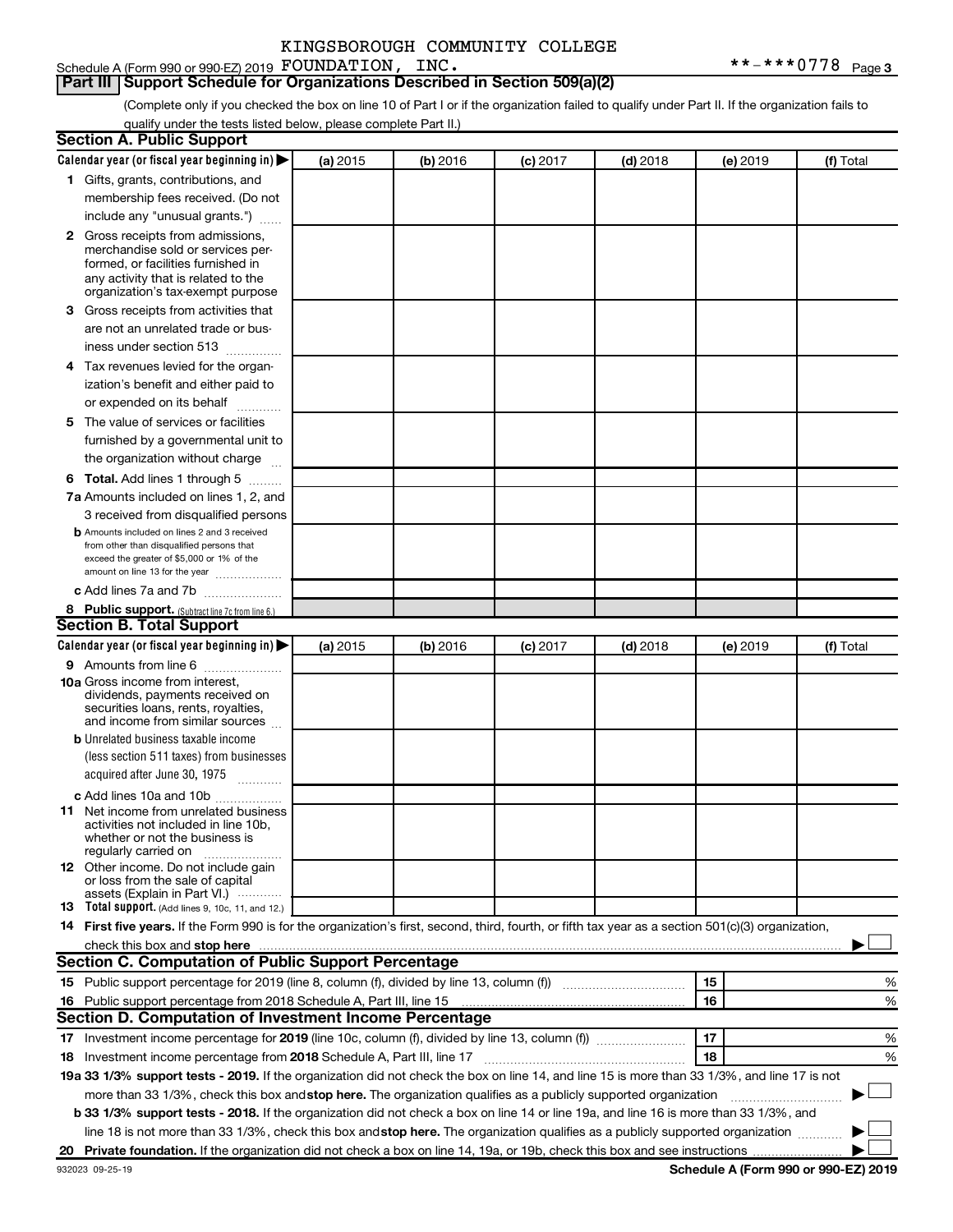### Schedule A (Form 990 or 990-EZ) 2019  ${\tt FOUNDATION}$ ,  ${\tt INC.}$   $\bf \ast = \ast + \ast + 0778$   $_{\tt Page}$ KINGSBOROUGH COMMUNITY COLLEGE

**1**

**Yes No**

## **Part IV Supporting Organizations**

(Complete only if you checked a box in line 12 on Part I. If you checked 12a of Part I, complete Sections A and B. If you checked 12b of Part I, complete Sections A and C. If you checked 12c of Part I, complete Sections A, D, and E. If you checked 12d of Part I, complete Sections A and D, and complete Part V.)

#### **Section A. All Supporting Organizations**

- **1** Are all of the organization's supported organizations listed by name in the organization's governing documents? If "No," describe in Part VI how the supported organizations are designated. If designated by *class or purpose, describe the designation. If historic and continuing relationship, explain.*
- **2** Did the organization have any supported organization that does not have an IRS determination of status under section 509(a)(1) or (2)? If "Yes," explain in Part **VI** how the organization determined that the supported *organization was described in section 509(a)(1) or (2).*
- **3a** Did the organization have a supported organization described in section 501(c)(4), (5), or (6)? If "Yes," answer *(b) and (c) below.*
- **b** Did the organization confirm that each supported organization qualified under section 501(c)(4), (5), or (6) and satisfied the public support tests under section 509(a)(2)? If "Yes," describe in Part VI when and how the *organization made the determination.*
- **c** Did the organization ensure that all support to such organizations was used exclusively for section 170(c)(2)(B) purposes? If "Yes," explain in Part VI what controls the organization put in place to ensure such use.
- **4 a** *If* Was any supported organization not organized in the United States ("foreign supported organization")? *"Yes," and if you checked 12a or 12b in Part I, answer (b) and (c) below.*
- **b** Did the organization have ultimate control and discretion in deciding whether to make grants to the foreign supported organization? If "Yes," describe in Part VI how the organization had such control and discretion *despite being controlled or supervised by or in connection with its supported organizations.*
- **c** Did the organization support any foreign supported organization that does not have an IRS determination under sections 501(c)(3) and 509(a)(1) or (2)? If "Yes," explain in Part VI what controls the organization used *to ensure that all support to the foreign supported organization was used exclusively for section 170(c)(2)(B) purposes.*
- **5a** Did the organization add, substitute, or remove any supported organizations during the tax year? If "Yes," answer (b) and (c) below (if applicable). Also, provide detail in **Part VI,** including (i) the names and EIN *numbers of the supported organizations added, substituted, or removed; (ii) the reasons for each such action; (iii) the authority under the organization's organizing document authorizing such action; and (iv) how the action was accomplished (such as by amendment to the organizing document).*
- **b** Type I or Type II only. Was any added or substituted supported organization part of a class already designated in the organization's organizing document?
- **c Substitutions only.**  Was the substitution the result of an event beyond the organization's control?
- **6** Did the organization provide support (whether in the form of grants or the provision of services or facilities) to **Part VI.** support or benefit one or more of the filing organization's supported organizations? If "Yes," provide detail in anyone other than (i) its supported organizations, (ii) individuals that are part of the charitable class benefited by one or more of its supported organizations, or (iii) other supporting organizations that also
- **7** Did the organization provide a grant, loan, compensation, or other similar payment to a substantial contributor regard to a substantial contributor? If "Yes," complete Part I of Schedule L (Form 990 or 990-EZ). (as defined in section 4958(c)(3)(C)), a family member of a substantial contributor, or a 35% controlled entity with
- **8** Did the organization make a loan to a disqualified person (as defined in section 4958) not described in line 7? *If "Yes," complete Part I of Schedule L (Form 990 or 990-EZ).*
- **9 a** Was the organization controlled directly or indirectly at any time during the tax year by one or more in section 509(a)(1) or (2))? If "Yes," provide detail in **Part VI.** disqualified persons as defined in section 4946 (other than foundation managers and organizations described
- **b** Did one or more disqualified persons (as defined in line 9a) hold a controlling interest in any entity in which the supporting organization had an interest? If "Yes," provide detail in Part VI.
- **c** Did a disqualified person (as defined in line 9a) have an ownership interest in, or derive any personal benefit from, assets in which the supporting organization also had an interest? If "Yes," provide detail in Part VI.
- **10 a** Was the organization subject to the excess business holdings rules of section 4943 because of section supporting organizations)? If "Yes," answer 10b below. 4943(f) (regarding certain Type II supporting organizations, and all Type III non-functionally integrated
- **b** Did the organization have any excess business holdings in the tax year? (Use Schedule C, Form 4720, to *determine whether the organization had excess business holdings.)*

**2 3a 3b 3c 4a 4b 4c 5a 5b 5c 6 7 8 9a 9b 9c 10a 10b**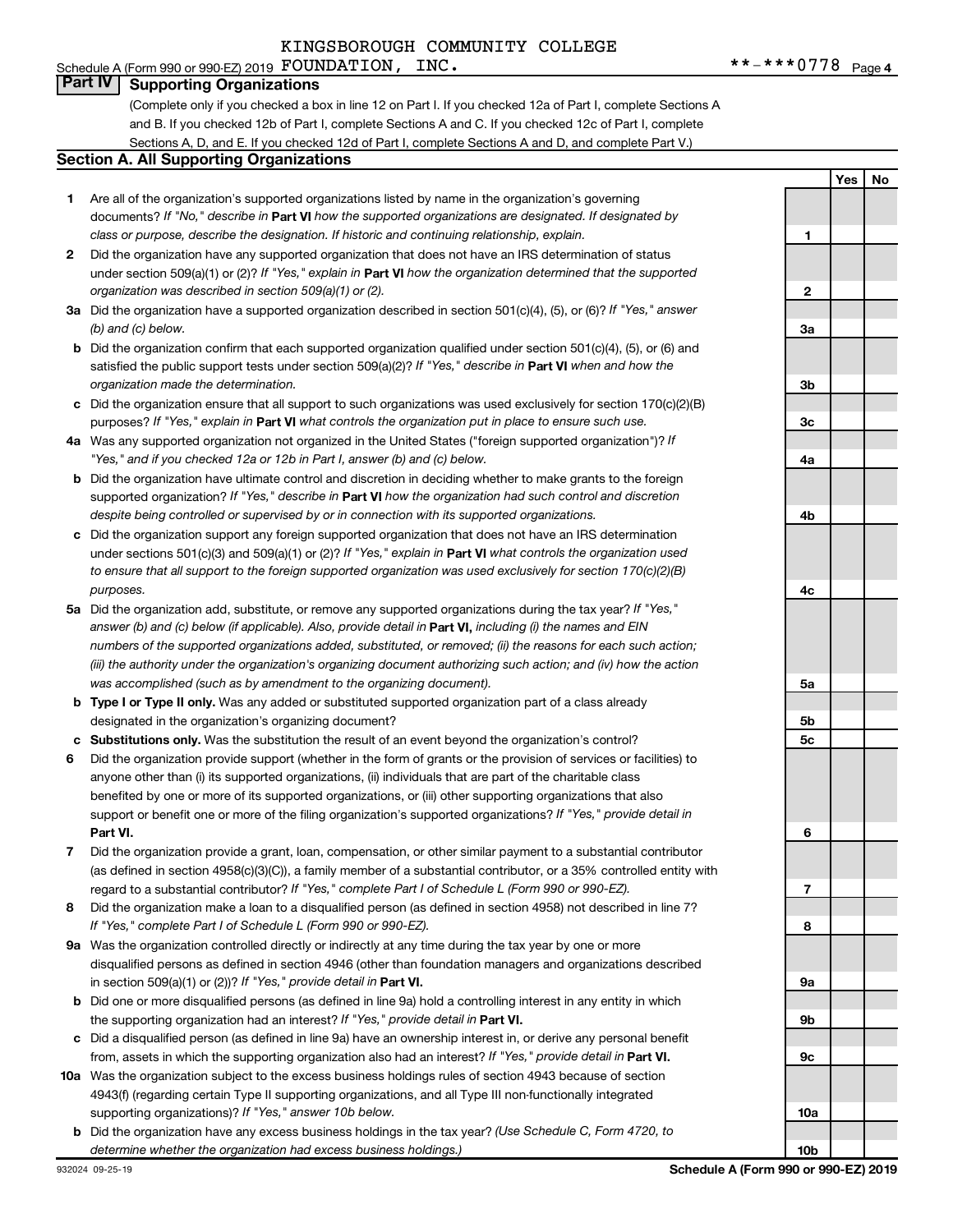|              | <b>Part IV</b><br><b>Supporting Organizations (continued)</b>                                                                                                                                                                                |              |            |    |
|--------------|----------------------------------------------------------------------------------------------------------------------------------------------------------------------------------------------------------------------------------------------|--------------|------------|----|
|              |                                                                                                                                                                                                                                              |              | Yes        | No |
| 11           | Has the organization accepted a gift or contribution from any of the following persons?                                                                                                                                                      |              |            |    |
|              | a A person who directly or indirectly controls, either alone or together with persons described in (b) and (c)                                                                                                                               |              |            |    |
|              | below, the governing body of a supported organization?                                                                                                                                                                                       | 11a          |            |    |
|              | <b>b</b> A family member of a person described in (a) above?                                                                                                                                                                                 |              |            |    |
|              |                                                                                                                                                                                                                                              | 11b          |            |    |
|              | c A 35% controlled entity of a person described in (a) or (b) above? If "Yes" to a, b, or c, provide detail in Part VI.                                                                                                                      | 11c          |            |    |
|              | <b>Section B. Type I Supporting Organizations</b>                                                                                                                                                                                            |              |            |    |
|              |                                                                                                                                                                                                                                              |              | <b>Yes</b> | No |
| 1            | Did the directors, trustees, or membership of one or more supported organizations have the power to                                                                                                                                          |              |            |    |
|              | regularly appoint or elect at least a majority of the organization's directors or trustees at all times during the                                                                                                                           |              |            |    |
|              | tax year? If "No," describe in Part VI how the supported organization(s) effectively operated, supervised, or                                                                                                                                |              |            |    |
|              | controlled the organization's activities. If the organization had more than one supported organization,                                                                                                                                      |              |            |    |
|              | describe how the powers to appoint and/or remove directors or trustees were allocated among the supported                                                                                                                                    |              |            |    |
|              | organizations and what conditions or restrictions, if any, applied to such powers during the tax year.                                                                                                                                       | 1            |            |    |
| $\mathbf{2}$ | Did the organization operate for the benefit of any supported organization other than the supported                                                                                                                                          |              |            |    |
|              | organization(s) that operated, supervised, or controlled the supporting organization? If "Yes," explain in                                                                                                                                   |              |            |    |
|              | Part VI how providing such benefit carried out the purposes of the supported organization(s) that operated,                                                                                                                                  |              |            |    |
|              | supervised, or controlled the supporting organization.                                                                                                                                                                                       | $\mathbf{2}$ |            |    |
|              | <b>Section C. Type II Supporting Organizations</b>                                                                                                                                                                                           |              |            |    |
|              |                                                                                                                                                                                                                                              |              | Yes        | No |
| 1.           | Were a majority of the organization's directors or trustees during the tax year also a majority of the directors                                                                                                                             |              |            |    |
|              | or trustees of each of the organization's supported organization(s)? If "No," describe in Part VI how control                                                                                                                                |              |            |    |
|              | or management of the supporting organization was vested in the same persons that controlled or managed                                                                                                                                       |              |            |    |
|              | the supported organization(s).                                                                                                                                                                                                               | 1            |            |    |
|              | <b>Section D. All Type III Supporting Organizations</b>                                                                                                                                                                                      |              |            |    |
|              |                                                                                                                                                                                                                                              |              | <b>Yes</b> | No |
| 1.           | Did the organization provide to each of its supported organizations, by the last day of the fifth month of the                                                                                                                               |              |            |    |
|              | organization's tax year, (i) a written notice describing the type and amount of support provided during the prior tax                                                                                                                        |              |            |    |
|              | year, (ii) a copy of the Form 990 that was most recently filed as of the date of notification, and (iii) copies of the                                                                                                                       |              |            |    |
|              | organization's governing documents in effect on the date of notification, to the extent not previously provided?                                                                                                                             | 1            |            |    |
| 2            | Were any of the organization's officers, directors, or trustees either (i) appointed or elected by the supported                                                                                                                             |              |            |    |
|              | organization(s) or (ii) serving on the governing body of a supported organization? If "No," explain in Part VI how                                                                                                                           |              |            |    |
|              | the organization maintained a close and continuous working relationship with the supported organization(s).                                                                                                                                  | 2            |            |    |
| 3            | By reason of the relationship described in (2), did the organization's supported organizations have a                                                                                                                                        |              |            |    |
|              | significant voice in the organization's investment policies and in directing the use of the organization's                                                                                                                                   |              |            |    |
|              | income or assets at all times during the tax year? If "Yes," describe in Part VI the role the organization's                                                                                                                                 |              |            |    |
|              | supported organizations played in this regard.                                                                                                                                                                                               | 3            |            |    |
|              | <b>Section E. Type III Functionally Integrated Supporting Organizations</b>                                                                                                                                                                  |              |            |    |
| 1            | Check the box next to the method that the organization used to satisfy the Integral Part Test during the yealsee instructions).                                                                                                              |              |            |    |
| a            | The organization satisfied the Activities Test. Complete line 2 below.                                                                                                                                                                       |              |            |    |
| b            | The organization is the parent of each of its supported organizations. Complete line 3 below.                                                                                                                                                |              |            |    |
| с            | The organization supported a governmental entity. Describe in Part VI how you supported a government entity (see instructions).                                                                                                              |              |            |    |
| 2            | Activities Test. Answer (a) and (b) below.                                                                                                                                                                                                   |              | Yes        | No |
| а            | Did substantially all of the organization's activities during the tax year directly further the exempt purposes of                                                                                                                           |              |            |    |
|              | the supported organization(s) to which the organization was responsive? If "Yes," then in Part VI identify                                                                                                                                   |              |            |    |
|              | those supported organizations and explain how these activities directly furthered their exempt purposes,                                                                                                                                     |              |            |    |
|              | how the organization was responsive to those supported organizations, and how the organization determined                                                                                                                                    |              |            |    |
|              | that these activities constituted substantially all of its activities.                                                                                                                                                                       | 2a           |            |    |
|              |                                                                                                                                                                                                                                              |              |            |    |
|              | <b>b</b> Did the activities described in (a) constitute activities that, but for the organization's involvement, one or more<br>of the organization's supported organization(s) would have been engaged in? If "Yes," explain in Part VI the |              |            |    |
|              |                                                                                                                                                                                                                                              |              |            |    |
|              | reasons for the organization's position that its supported organization(s) would have engaged in these                                                                                                                                       |              |            |    |
|              | activities but for the organization's involvement.                                                                                                                                                                                           | 2b           |            |    |
| 3            | Parent of Supported Organizations. Answer (a) and (b) below.                                                                                                                                                                                 |              |            |    |
|              | a Did the organization have the power to regularly appoint or elect a majority of the officers, directors, or                                                                                                                                |              |            |    |
|              | trustees of each of the supported organizations? Provide details in Part VI.                                                                                                                                                                 | За           |            |    |
|              | <b>b</b> Did the organization exercise a substantial degree of direction over the policies, programs, and activities of each                                                                                                                 |              |            |    |

**b** of its supported organizations? If "Yes," describe in Part VI the role played by the organization in this regard. Did the organization exercise a substantial degree of direction over the policies, programs, and activities of each

**3b**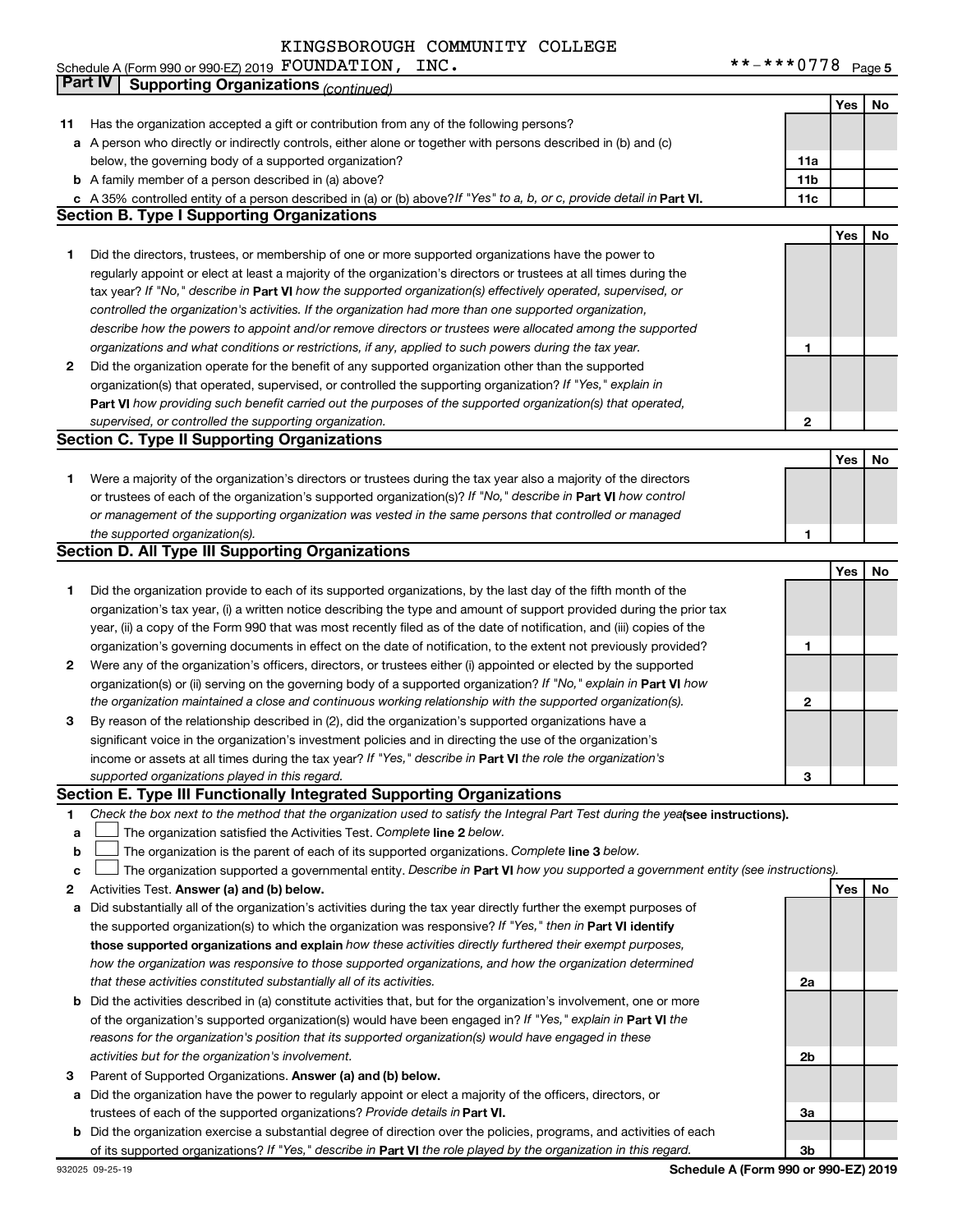#### Schedule A (Form 990 or 990-EZ) 2019  ${\tt FOUNDATION}$ ,  ${\tt INC.}$   $\bf \ast = \ast + \ast + 0778$   $_{\tt Page}$ KINGSBOROUGH COMMUNITY COLLEGE

#### **1 Lett** Check here if the organization satisfied the Integral Part Test as a qualifying trust on Nov. 20, 1970 (explain in Part VI). See instructions. All **Section A - Adjusted Net Income 1 2 3 4 5 6 7 8 1 2 3 4 5 6 7 Adjusted Net Income** (subtract lines 5, 6, and 7 from line 4) **8 8 Section B - Minimum Asset Amount 1 2 3 4 5 6 7 8 a** Average monthly value of securities **b** Average monthly cash balances **c** Fair market value of other non-exempt-use assets **d Total**  (add lines 1a, 1b, and 1c) **e Discount** claimed for blockage or other **1a 1b 1c 1d 2 3 4 5 6 7 8** factors (explain in detail in Part VI): **Minimum Asset Amount**  (add line 7 to line 6) **Section C - Distributable Amount 1 2 3 4 5 6 1 2 3 4 5 6** Distributable Amount. Subtract line 5 from line 4, unless subject to other Type III non-functionally integrated supporting organizations must complete Sections A through E. (B) Current Year<br>(optional) (A) Prior Year Net short-term capital gain Recoveries of prior-year distributions Other gross income (see instructions) Add lines 1 through 3. Depreciation and depletion Portion of operating expenses paid or incurred for production or collection of gross income or for management, conservation, or maintenance of property held for production of income (see instructions) Other expenses (see instructions) (B) Current Year  $(A)$  Prior Year  $\left\{\n\begin{array}{ccc}\n\end{array}\n\right\}$  (optional) Aggregate fair market value of all non-exempt-use assets (see instructions for short tax year or assets held for part of year): Acquisition indebtedness applicable to non-exempt-use assets Subtract line 2 from line 1d. Cash deemed held for exempt use. Enter 1-1/2% of line 3 (for greater amount, see instructions). Net value of non-exempt-use assets (subtract line 4 from line 3) Multiply line 5 by .035. Recoveries of prior-year distributions Current Year Adjusted net income for prior year (from Section A, line 8, Column A) Enter 85% of line 1. Minimum asset amount for prior year (from Section B, line 8, Column A) Enter greater of line 2 or line 3. Income tax imposed in prior year emergency temporary reduction (see instructions). **Part V Type III Non-Functionally Integrated 509(a)(3) Supporting Organizations**   $\Box$

**7** Check here if the current year is the organization's first as a non-functionally integrated Type III supporting organization (see † instructions).

**Schedule A (Form 990 or 990-EZ) 2019**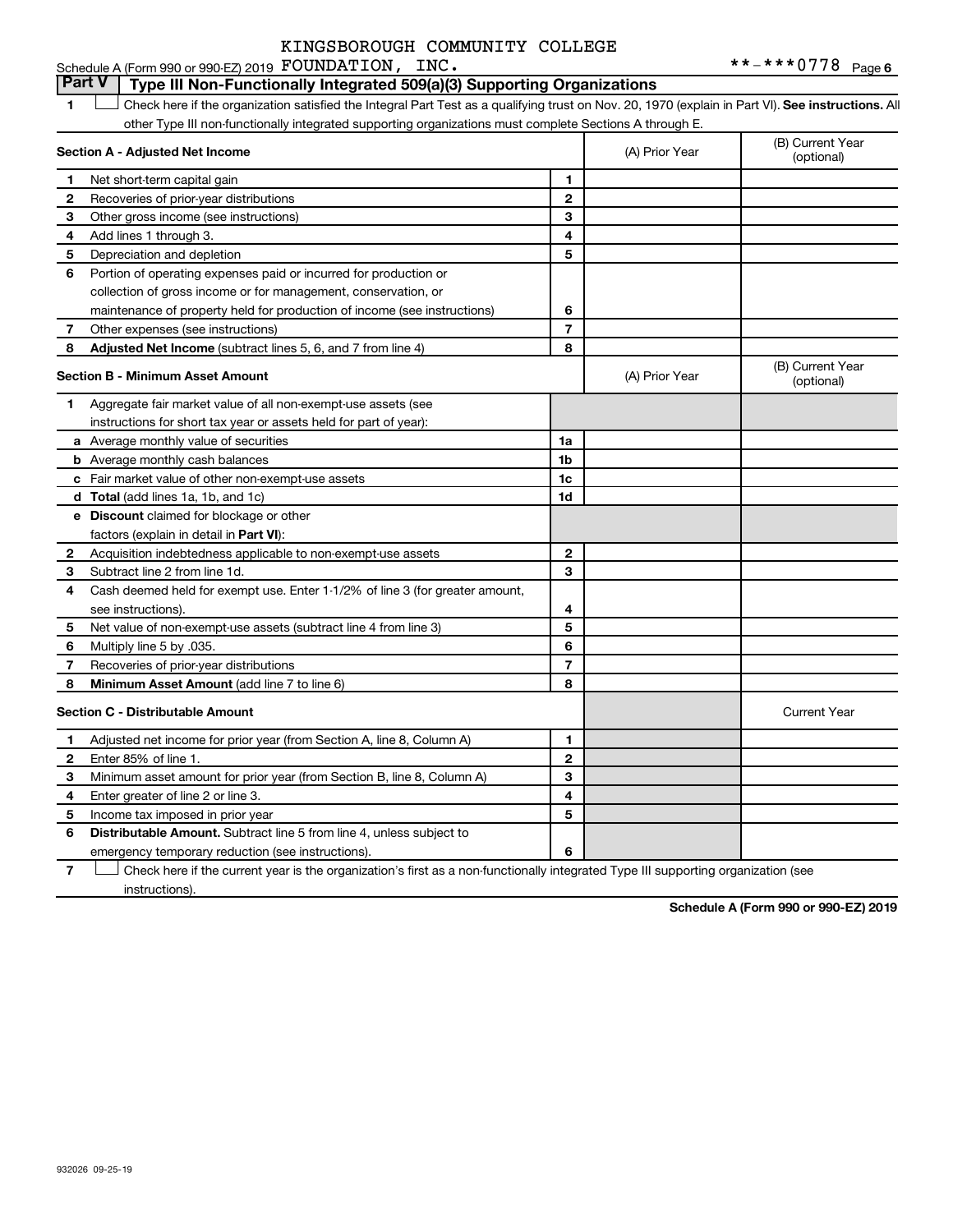|               | Schedule A (Form 990 or 990-EZ) 2019 FOUNDATION, INC.                                      |                                    |                                               |                                                  |
|---------------|--------------------------------------------------------------------------------------------|------------------------------------|-----------------------------------------------|--------------------------------------------------|
| <b>Part V</b> | Type III Non-Functionally Integrated 509(a)(3) Supporting Organizations (continued)        |                                    |                                               |                                                  |
|               | <b>Section D - Distributions</b>                                                           |                                    |                                               | <b>Current Year</b>                              |
| 1             | Amounts paid to supported organizations to accomplish exempt purposes                      |                                    |                                               |                                                  |
| 2             | Amounts paid to perform activity that directly furthers exempt purposes of supported       |                                    |                                               |                                                  |
|               | organizations, in excess of income from activity                                           |                                    |                                               |                                                  |
| 3             | Administrative expenses paid to accomplish exempt purposes of supported organizations      |                                    |                                               |                                                  |
| 4             | Amounts paid to acquire exempt-use assets                                                  |                                    |                                               |                                                  |
| 5             | Qualified set-aside amounts (prior IRS approval required)                                  |                                    |                                               |                                                  |
| 6             | Other distributions (describe in <b>Part VI</b> ). See instructions.                       |                                    |                                               |                                                  |
| 7             | Total annual distributions. Add lines 1 through 6.                                         |                                    |                                               |                                                  |
| 8             | Distributions to attentive supported organizations to which the organization is responsive |                                    |                                               |                                                  |
|               | (provide details in Part VI). See instructions.                                            |                                    |                                               |                                                  |
| 9             | Distributable amount for 2019 from Section C, line 6                                       |                                    |                                               |                                                  |
| 10            | Line 8 amount divided by line 9 amount                                                     |                                    |                                               |                                                  |
|               | <b>Section E - Distribution Allocations (see instructions)</b>                             | (i)<br><b>Excess Distributions</b> | (ii)<br><b>Underdistributions</b><br>Pre-2019 | (iii)<br><b>Distributable</b><br>Amount for 2019 |
| 1             | Distributable amount for 2019 from Section C, line 6                                       |                                    |                                               |                                                  |
| 2             | Underdistributions, if any, for years prior to 2019 (reason-                               |                                    |                                               |                                                  |
|               | able cause required- explain in Part VI). See instructions.                                |                                    |                                               |                                                  |
| 3             | Excess distributions carryover, if any, to 2019                                            |                                    |                                               |                                                  |
|               | a From 2014                                                                                |                                    |                                               |                                                  |
|               | <b>b</b> From 2015                                                                         |                                    |                                               |                                                  |
|               | c From 2016                                                                                |                                    |                                               |                                                  |
|               | <b>d</b> From 2017                                                                         |                                    |                                               |                                                  |
|               | e From 2018                                                                                |                                    |                                               |                                                  |
|               | f Total of lines 3a through e                                                              |                                    |                                               |                                                  |
|               | g Applied to underdistributions of prior years                                             |                                    |                                               |                                                  |
|               | <b>h</b> Applied to 2019 distributable amount                                              |                                    |                                               |                                                  |
| Ť.            | Carryover from 2014 not applied (see instructions)                                         |                                    |                                               |                                                  |
|               | Remainder. Subtract lines 3g, 3h, and 3i from 3f.                                          |                                    |                                               |                                                  |
| 4             | Distributions for 2019 from Section D,                                                     |                                    |                                               |                                                  |
|               | line $7:$                                                                                  |                                    |                                               |                                                  |
|               | a Applied to underdistributions of prior years                                             |                                    |                                               |                                                  |
|               | <b>b</b> Applied to 2019 distributable amount                                              |                                    |                                               |                                                  |
|               | <b>c</b> Remainder. Subtract lines 4a and 4b from 4.                                       |                                    |                                               |                                                  |
|               | 5 Remaining underdistributions for years prior to 2019, if                                 |                                    |                                               |                                                  |
|               | any. Subtract lines 3g and 4a from line 2. For result greater                              |                                    |                                               |                                                  |
|               | than zero, explain in Part VI. See instructions.                                           |                                    |                                               |                                                  |
| 6             | Remaining underdistributions for 2019. Subtract lines 3h                                   |                                    |                                               |                                                  |
|               | and 4b from line 1. For result greater than zero, explain in                               |                                    |                                               |                                                  |
|               | <b>Part VI.</b> See instructions.                                                          |                                    |                                               |                                                  |
| 7             | Excess distributions carryover to 2020. Add lines 3j                                       |                                    |                                               |                                                  |
|               | and 4c.                                                                                    |                                    |                                               |                                                  |
| 8             | Breakdown of line 7:                                                                       |                                    |                                               |                                                  |
|               | a Excess from 2015                                                                         |                                    |                                               |                                                  |
|               | <b>b</b> Excess from 2016                                                                  |                                    |                                               |                                                  |
|               | c Excess from 2017                                                                         |                                    |                                               |                                                  |
|               | d Excess from 2018                                                                         |                                    |                                               |                                                  |
|               | e Excess from 2019                                                                         |                                    |                                               |                                                  |
|               |                                                                                            |                                    |                                               |                                                  |

**Schedule A (Form 990 or 990-EZ) 2019**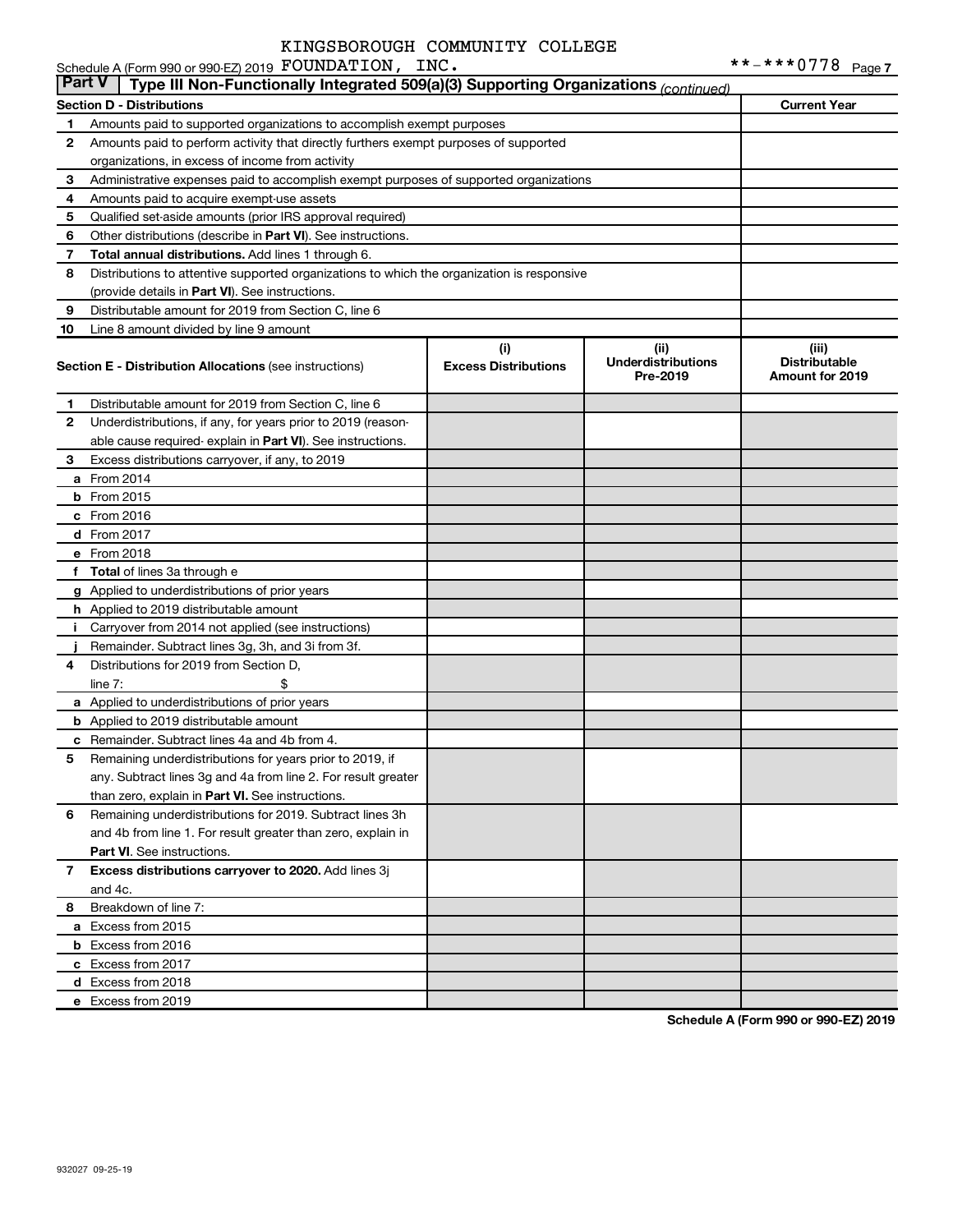| **-***0778 Page 8<br>Schedule A (Form 990 or 990 EZ) 2019 FOUNDATION, INC.<br><b>Part VI</b><br>Supplemental Information. Provide the explanations required by Part II, line 10; Part II, line 17a or 17b; Part III, line 12;<br>Part IV, Section A, lines 1, 2, 3b, 3c, 4b, 4c, 5a, 6, 9a, 9b, 9c, 11a, 11b, and 11c; Part IV, Section B, lines 1 and 2; Part IV, Section C,<br>line 1; Part IV, Section D, lines 2 and 3; Part IV, Section E, lines 1c, 2a, 2b, 3a, and 3b; Part V, line 1; Part V, Section B, line 1e; Part V,<br>Section D, lines 5, 6, and 8; and Part V, Section E, lines 2, 5, and 6. Also complete this part for any additional information.<br>(See instructions.) |
|---------------------------------------------------------------------------------------------------------------------------------------------------------------------------------------------------------------------------------------------------------------------------------------------------------------------------------------------------------------------------------------------------------------------------------------------------------------------------------------------------------------------------------------------------------------------------------------------------------------------------------------------------------------------------------------------|
|                                                                                                                                                                                                                                                                                                                                                                                                                                                                                                                                                                                                                                                                                             |
|                                                                                                                                                                                                                                                                                                                                                                                                                                                                                                                                                                                                                                                                                             |
|                                                                                                                                                                                                                                                                                                                                                                                                                                                                                                                                                                                                                                                                                             |
|                                                                                                                                                                                                                                                                                                                                                                                                                                                                                                                                                                                                                                                                                             |
|                                                                                                                                                                                                                                                                                                                                                                                                                                                                                                                                                                                                                                                                                             |
|                                                                                                                                                                                                                                                                                                                                                                                                                                                                                                                                                                                                                                                                                             |
|                                                                                                                                                                                                                                                                                                                                                                                                                                                                                                                                                                                                                                                                                             |
|                                                                                                                                                                                                                                                                                                                                                                                                                                                                                                                                                                                                                                                                                             |
|                                                                                                                                                                                                                                                                                                                                                                                                                                                                                                                                                                                                                                                                                             |
|                                                                                                                                                                                                                                                                                                                                                                                                                                                                                                                                                                                                                                                                                             |
|                                                                                                                                                                                                                                                                                                                                                                                                                                                                                                                                                                                                                                                                                             |
|                                                                                                                                                                                                                                                                                                                                                                                                                                                                                                                                                                                                                                                                                             |
|                                                                                                                                                                                                                                                                                                                                                                                                                                                                                                                                                                                                                                                                                             |
|                                                                                                                                                                                                                                                                                                                                                                                                                                                                                                                                                                                                                                                                                             |
|                                                                                                                                                                                                                                                                                                                                                                                                                                                                                                                                                                                                                                                                                             |
|                                                                                                                                                                                                                                                                                                                                                                                                                                                                                                                                                                                                                                                                                             |
|                                                                                                                                                                                                                                                                                                                                                                                                                                                                                                                                                                                                                                                                                             |
|                                                                                                                                                                                                                                                                                                                                                                                                                                                                                                                                                                                                                                                                                             |
|                                                                                                                                                                                                                                                                                                                                                                                                                                                                                                                                                                                                                                                                                             |
|                                                                                                                                                                                                                                                                                                                                                                                                                                                                                                                                                                                                                                                                                             |
|                                                                                                                                                                                                                                                                                                                                                                                                                                                                                                                                                                                                                                                                                             |
|                                                                                                                                                                                                                                                                                                                                                                                                                                                                                                                                                                                                                                                                                             |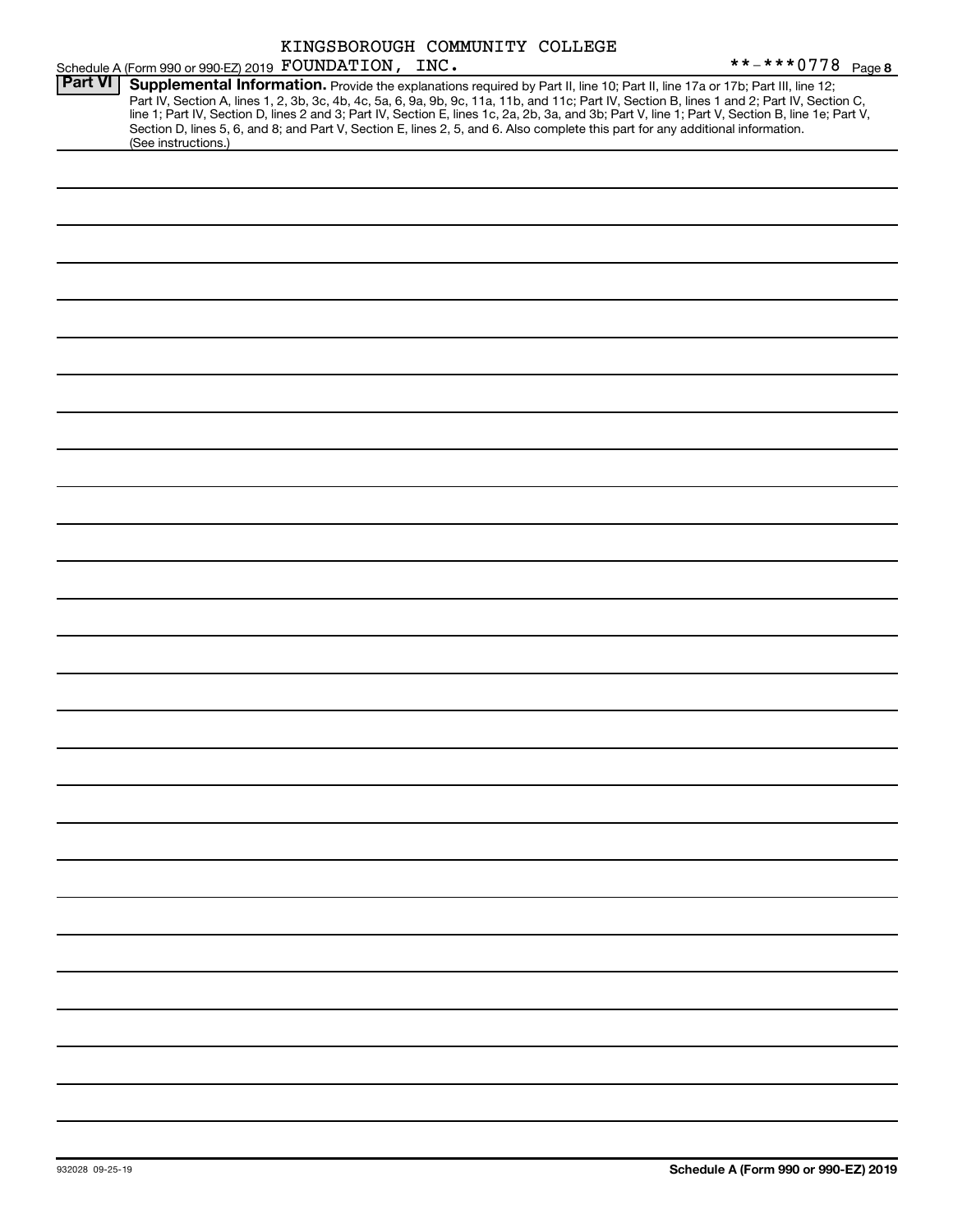Department of the Treasury Internal Revenue Service **(Form 990, 990-EZ,**

|  |  | Name of the organization |
|--|--|--------------------------|
|  |  |                          |

**Organization type** (check one):

### \*\* PUBLIC DISCLOSURE COPY \*\*

# **Schedule B Schedule of Contributors**

**or 990-PF) | Attach to Form 990, Form 990-EZ, or Form 990-PF. | Go to www.irs.gov/Form990 for the latest information.** OMB No. 1545-0047

**2019**

**Employer identification number**

| **-***0778 |
|------------|
|            |

| .                              |  |
|--------------------------------|--|
| KINGSBOROUGH COMMUNITY COLLEGE |  |
|                                |  |

FOUNDATION, INC.

| Filers of:         | Section:                                                                  |
|--------------------|---------------------------------------------------------------------------|
| Form 990 or 990-EZ | $\lfloor x \rfloor$ 501(c)( 3) (enter number) organization                |
|                    | 4947(a)(1) nonexempt charitable trust not treated as a private foundation |
|                    | 527 political organization                                                |
| Form 990-PF        | 501(c)(3) exempt private foundation                                       |
|                    | 4947(a)(1) nonexempt charitable trust treated as a private foundation     |
|                    | 501(c)(3) taxable private foundation                                      |

Check if your organization is covered by the General Rule or a Special Rule. **Note:**  Only a section 501(c)(7), (8), or (10) organization can check boxes for both the General Rule and a Special Rule. See instructions.

#### **General Rule**

 $\Box$ 

For an organization filing Form 990, 990-EZ, or 990-PF that received, during the year, contributions totaling \$5,000 or more (in money or property) from any one contributor. Complete Parts I and II. See instructions for determining a contributor's total contributions.

#### **Special Rules**

any one contributor, during the year, total contributions of the greater of (1) \$5,000; or (2) 2% of the amount on (i) Form 990, Part VIII, line 1h;  $\boxed{\text{X}}$  For an organization described in section 501(c)(3) filing Form 990 or 990-EZ that met the 33 1/3% support test of the regulations under sections 509(a)(1) and 170(b)(1)(A)(vi), that checked Schedule A (Form 990 or 990-EZ), Part II, line 13, 16a, or 16b, and that received from or (ii) Form 990-EZ, line 1. Complete Parts I and II.

year, total contributions of more than \$1,000 *exclusively* for religious, charitable, scientific, literary, or educational purposes, or for the For an organization described in section 501(c)(7), (8), or (10) filing Form 990 or 990-EZ that received from any one contributor, during the prevention of cruelty to children or animals. Complete Parts I, II, and III.  $\Box$ 

purpose. Don't complete any of the parts unless the General Rule applies to this organization because it received nonexclusively year, contributions exclusively for religious, charitable, etc., purposes, but no such contributions totaled more than \$1,000. If this box is checked, enter here the total contributions that were received during the year for an exclusively religious, charitable, etc., For an organization described in section 501(c)(7), (8), or (10) filing Form 990 or 990-EZ that received from any one contributor, during the religious, charitable, etc., contributions totaling \$5,000 or more during the year  $\ldots$  $\ldots$  $\ldots$  $\ldots$  $\ldots$  $\ldots$  $\Box$ 

**Caution:**  An organization that isn't covered by the General Rule and/or the Special Rules doesn't file Schedule B (Form 990, 990-EZ, or 990-PF),  **must** but it answer "No" on Part IV, line 2, of its Form 990; or check the box on line H of its Form 990-EZ or on its Form 990-PF, Part I, line 2, to certify that it doesn't meet the filing requirements of Schedule B (Form 990, 990-EZ, or 990-PF).

**For Paperwork Reduction Act Notice, see the instructions for Form 990, 990-EZ, or 990-PF. Schedule B (Form 990, 990-EZ, or 990-PF) (2019)** LHA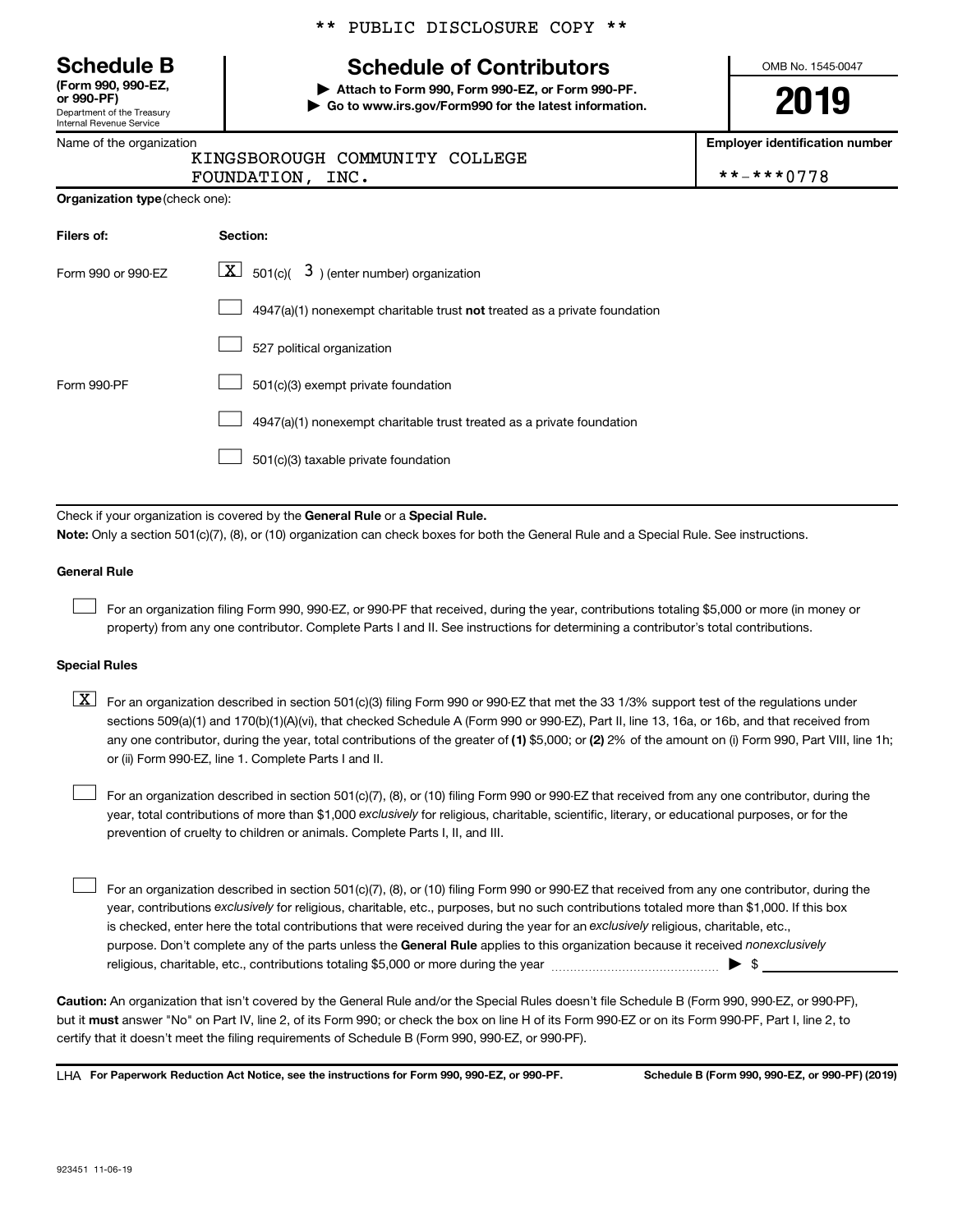#### Schedule B (Form 990, 990-EZ, or 990-PF) (2019)

Name of organization

KINGSBOROUGH COMMUNITY COLLEGE FOUNDATION, INC. \*\*-\*\*\*0778

| Part I     | <b>Contributors</b> (see instructions). Use duplicate copies of Part I if additional space is needed. |                                             |                                                                                                                                     |  |  |  |  |  |  |  |
|------------|-------------------------------------------------------------------------------------------------------|---------------------------------------------|-------------------------------------------------------------------------------------------------------------------------------------|--|--|--|--|--|--|--|
| (a)        | (b)                                                                                                   | (c)                                         | (d)                                                                                                                                 |  |  |  |  |  |  |  |
| No.        | Name, address, and ZIP + 4                                                                            | <b>Total contributions</b>                  | Type of contribution                                                                                                                |  |  |  |  |  |  |  |
| 1          |                                                                                                       | 9,000.<br>\$                                | $\overline{\textbf{X}}$<br>Person<br>Payroll<br>Noncash<br>(Complete Part II for<br>noncash contributions.)                         |  |  |  |  |  |  |  |
| (a)<br>No. | (b)<br>Name, address, and ZIP + 4                                                                     | (c)<br><b>Total contributions</b>           | (d)<br>Type of contribution                                                                                                         |  |  |  |  |  |  |  |
| 2          |                                                                                                       | 10,000.<br>\$                               | $\overline{\text{X}}$<br>Person<br>Payroll<br>Noncash<br>(Complete Part II for<br>noncash contributions.)                           |  |  |  |  |  |  |  |
| (a)<br>No. | (b)<br>Name, address, and ZIP + 4                                                                     | (c)<br><b>Total contributions</b>           | (d)<br>Type of contribution                                                                                                         |  |  |  |  |  |  |  |
| 3          |                                                                                                       | 50,000.<br>\$                               | $\overline{\text{X}}$<br>Person<br>Payroll<br>Noncash<br>(Complete Part II for<br>noncash contributions.)                           |  |  |  |  |  |  |  |
| (a)        | (b)                                                                                                   | (c)                                         | (d)                                                                                                                                 |  |  |  |  |  |  |  |
| No.<br>4   | Name, address, and ZIP + 4                                                                            | <b>Total contributions</b><br>25,000.<br>\$ | Type of contribution<br>$\overline{\text{X}}$<br>Person<br>Payroll<br>Noncash<br>(Complete Part II for<br>noncash contributions.)   |  |  |  |  |  |  |  |
| (a)        | (b)                                                                                                   | (c)<br><b>Total contributions</b>           | (d)                                                                                                                                 |  |  |  |  |  |  |  |
| No.<br>5   | Name, address, and ZIP + 4                                                                            | 6,500.<br>\$                                | Type of contribution<br>$\overline{\textbf{x}}$<br>Person<br>Payroll<br>Noncash<br>(Complete Part II for<br>noncash contributions.) |  |  |  |  |  |  |  |
| (a)<br>No. | (b)<br>Name, address, and ZIP + 4                                                                     | (c)<br><b>Total contributions</b>           | (d)<br>Type of contribution                                                                                                         |  |  |  |  |  |  |  |
| 6          |                                                                                                       | 7,500.<br>\$                                | $\overline{\textbf{x}}$<br>Person<br>Payroll<br>Noncash<br>(Complete Part II for<br>noncash contributions.)                         |  |  |  |  |  |  |  |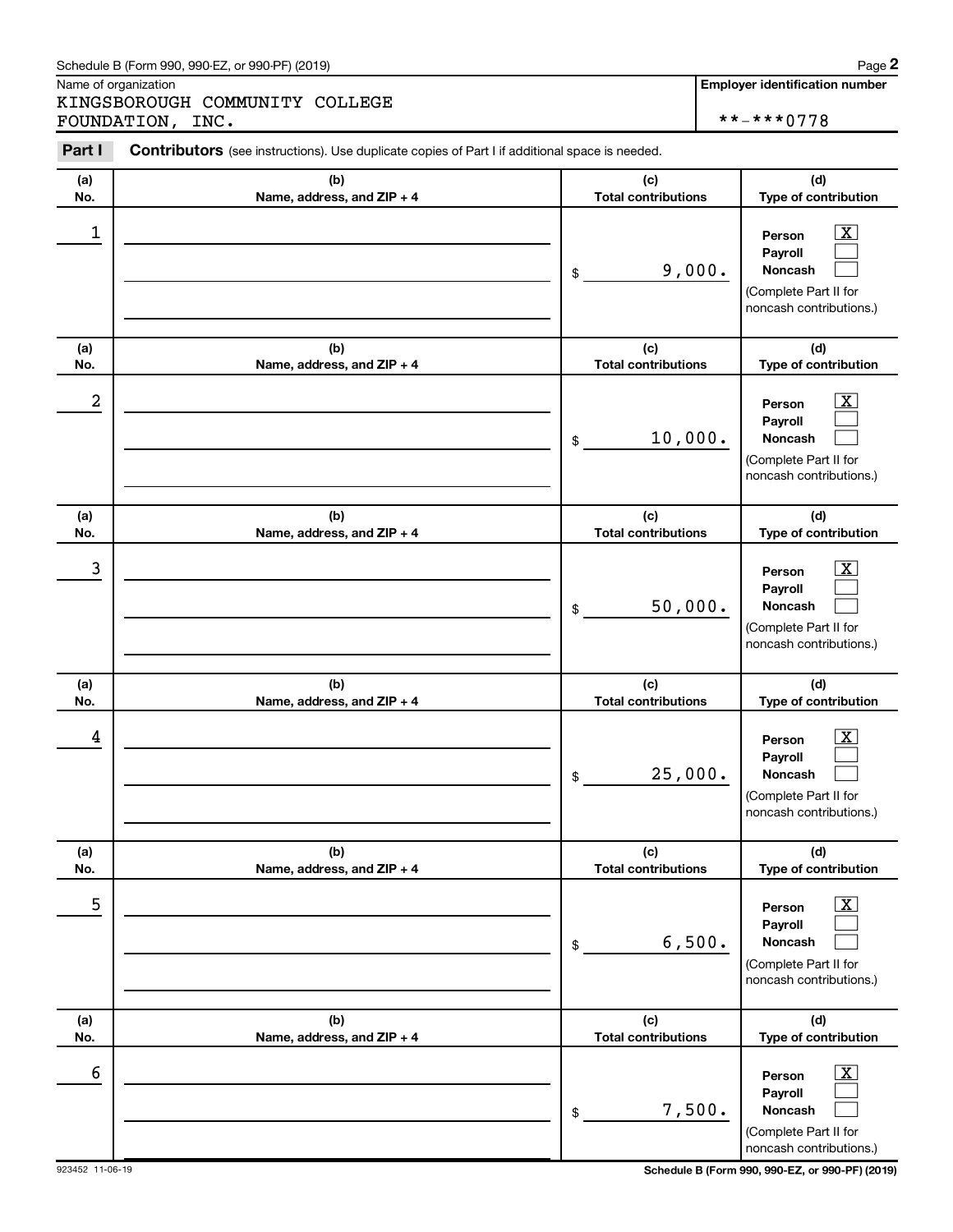#### Schedule B (Form 990, 990-EZ, or 990-PF) (2019)

Name of organization

KINGSBOROUGH COMMUNITY COLLEGE FOUNDATION, INC. \*\*-\*\*\*0778

| Part I     | Contributors (see instructions). Use duplicate copies of Part I if additional space is needed. |                                   |                                                                                                                    |
|------------|------------------------------------------------------------------------------------------------|-----------------------------------|--------------------------------------------------------------------------------------------------------------------|
| (a)<br>No. | (b)<br>Name, address, and ZIP + 4                                                              | (c)<br><b>Total contributions</b> | (d)<br>Type of contribution                                                                                        |
| 7          |                                                                                                | 10,500.<br>\$                     | $\overline{\textbf{X}}$<br>Person<br>Payroll<br><b>Noncash</b><br>(Complete Part II for<br>noncash contributions.) |
| (a)<br>No. | (b)<br>Name, address, and ZIP + 4                                                              | (c)<br><b>Total contributions</b> | (d)<br>Type of contribution                                                                                        |
|            |                                                                                                | \$                                | Person<br>Payroll<br><b>Noncash</b><br>(Complete Part II for<br>noncash contributions.)                            |
| (a)<br>No. | (b)<br>Name, address, and ZIP + 4                                                              | (c)<br><b>Total contributions</b> | (d)<br>Type of contribution                                                                                        |
|            |                                                                                                | \$                                | Person<br>Payroll<br><b>Noncash</b><br>(Complete Part II for<br>noncash contributions.)                            |
| (a)<br>No. | (b)<br>Name, address, and ZIP + 4                                                              | (c)<br><b>Total contributions</b> | (d)<br>Type of contribution                                                                                        |
|            |                                                                                                | \$                                | Person<br>Payroll<br>Noncash<br>(Complete Part II for<br>noncash contributions.)                                   |
| (a)<br>No. | (b)<br>Name, address, and ZIP + 4                                                              | (c)<br><b>Total contributions</b> | (d)<br>Type of contribution                                                                                        |
|            |                                                                                                | \$                                | Person<br>Payroll<br>Noncash<br>(Complete Part II for<br>noncash contributions.)                                   |
| (a)<br>No. | (b)<br>Name, address, and ZIP + 4                                                              | (c)<br><b>Total contributions</b> | (d)<br>Type of contribution                                                                                        |
|            |                                                                                                | \$                                | Person<br>Payroll<br>Noncash<br>(Complete Part II for<br>noncash contributions.)                                   |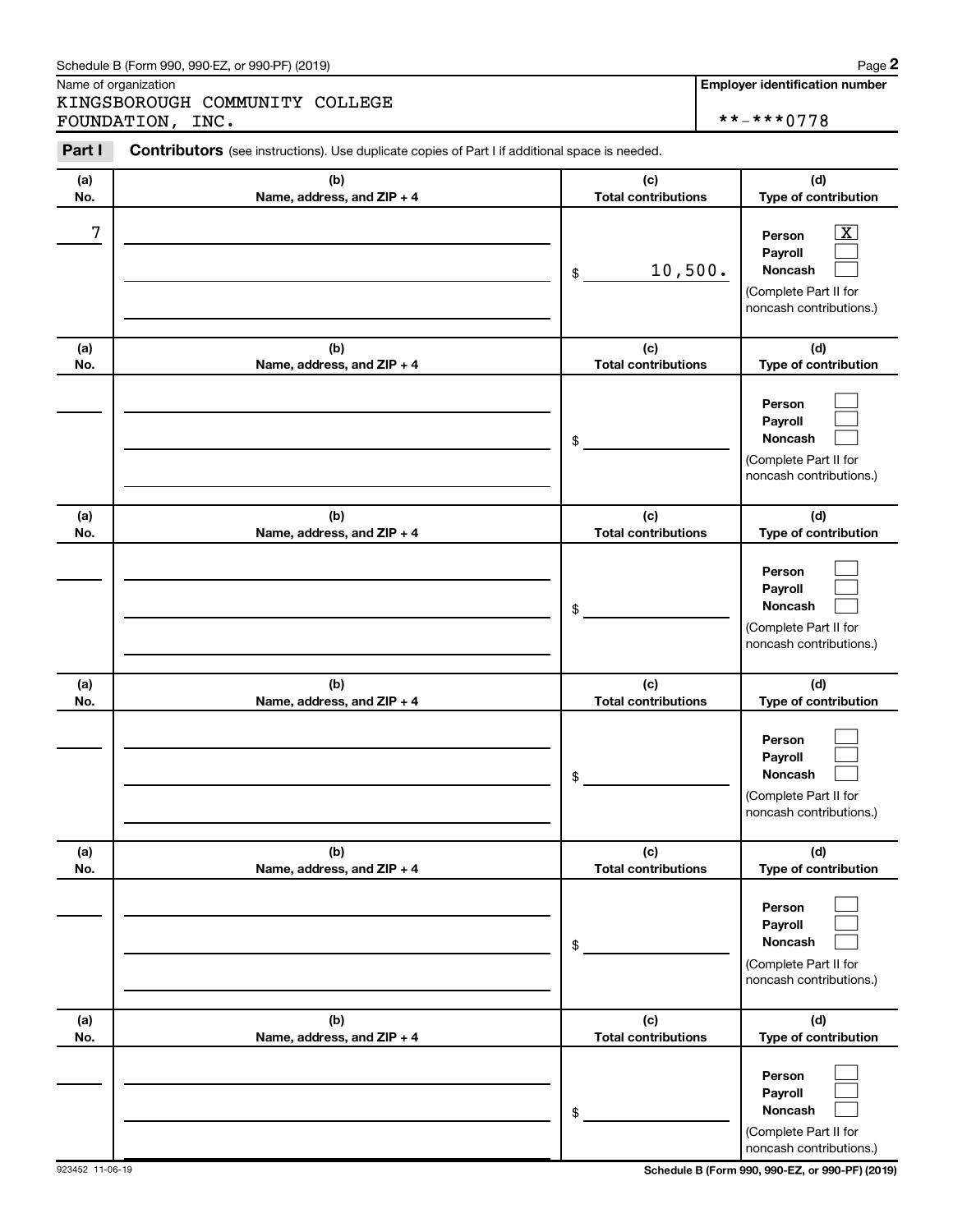| (a)<br>No.<br>from<br>Part I | (b)<br>Description of noncash property given | (c)<br>FMV (or estimate)<br>(See instructions.) | (d)<br>Date received                            |
|------------------------------|----------------------------------------------|-------------------------------------------------|-------------------------------------------------|
|                              |                                              | \$                                              |                                                 |
| (a)<br>No.<br>from<br>Part I | (b)<br>Description of noncash property given | (c)<br>FMV (or estimate)<br>(See instructions.) | (d)<br>Date received                            |
|                              |                                              | \$                                              |                                                 |
| (a)<br>No.<br>from<br>Part I | (b)<br>Description of noncash property given | (c)<br>FMV (or estimate)<br>(See instructions.) | (d)<br>Date received                            |
|                              |                                              | \$                                              |                                                 |
| (a)<br>No.<br>from<br>Part I | (b)<br>Description of noncash property given | (c)<br>FMV (or estimate)<br>(See instructions.) | (d)<br>Date received                            |
|                              |                                              | \$                                              |                                                 |
| (a)<br>No.<br>from<br>Part I | (b)<br>Description of noncash property given | (c)<br>FMV (or estimate)<br>(See instructions.) | (d)<br>Date received                            |
|                              |                                              | \$                                              |                                                 |
| (a)<br>No.<br>from<br>Part I | (b)<br>Description of noncash property given | (c)<br>FMV (or estimate)<br>(See instructions.) | (d)<br>Date received                            |
| 923453 11-06-19              |                                              | \$                                              | Schedule B (Form 990, 990-EZ, or 990-PF) (2019) |

Part II Noncash Property (see instructions). Use duplicate copies of Part II if additional space is needed.

Schedule B (Form 990, 990-EZ, or 990-PF) (2019)

KINGSBOROUGH COMMUNITY COLLEGE

Name of organization

**Employer identification number**

**3**

FOUNDATION, INC. \*\*-\*\*\*0778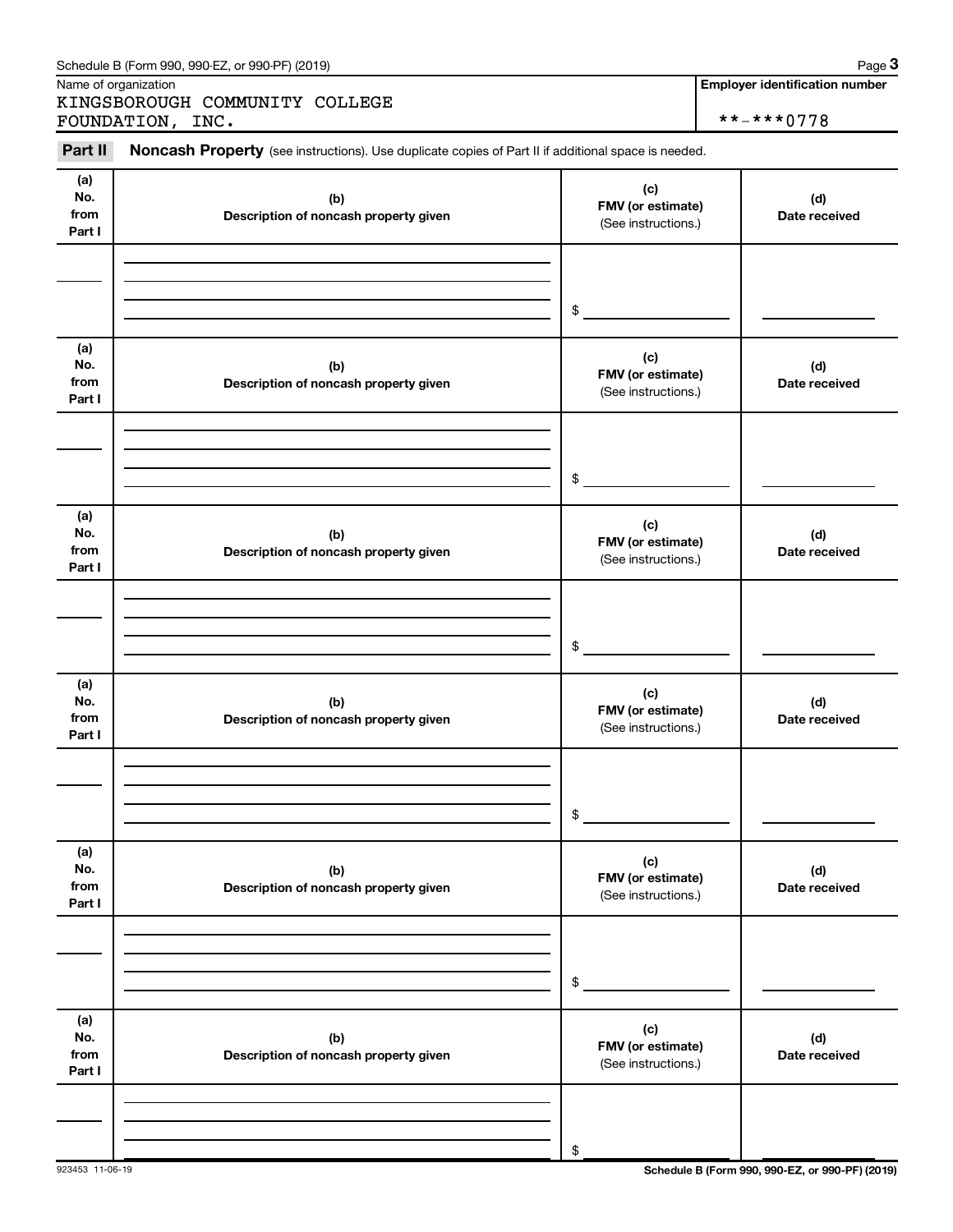|                           | Schedule B (Form 990, 990-EZ, or 990-PF) (2019)                                                                                                                                                                                                                                                                                                                                                                                          |                                          |                                          |                                          | Page 4                                   |  |  |
|---------------------------|------------------------------------------------------------------------------------------------------------------------------------------------------------------------------------------------------------------------------------------------------------------------------------------------------------------------------------------------------------------------------------------------------------------------------------------|------------------------------------------|------------------------------------------|------------------------------------------|------------------------------------------|--|--|
|                           | Name of organization                                                                                                                                                                                                                                                                                                                                                                                                                     |                                          |                                          |                                          | <b>Employer identification number</b>    |  |  |
|                           | KINGSBOROUGH COMMUNITY COLLEGE                                                                                                                                                                                                                                                                                                                                                                                                           |                                          |                                          |                                          |                                          |  |  |
|                           | FOUNDATION, INC.                                                                                                                                                                                                                                                                                                                                                                                                                         |                                          |                                          |                                          | **-***0778                               |  |  |
| Part III                  | Exclusively religious, charitable, etc., contributions to organizations described in section 501(c)(7), (8), or (10) that total more than \$1,000 for the year<br>from any one contributor. Complete columns (a) through (e) and the following line entry. For organizations<br>completing Part III, enter the total of exclusively religious, charitable, etc., contributions of \$1,000 or less for the year. (Enter this info. once.) |                                          |                                          |                                          |                                          |  |  |
|                           | Use duplicate copies of Part III if additional space is needed.                                                                                                                                                                                                                                                                                                                                                                          |                                          |                                          |                                          |                                          |  |  |
| (a) No.<br>from<br>Part I | (b) Purpose of gift                                                                                                                                                                                                                                                                                                                                                                                                                      | (c) Use of gift                          |                                          | (d) Description of how gift is held      |                                          |  |  |
|                           |                                                                                                                                                                                                                                                                                                                                                                                                                                          |                                          |                                          |                                          |                                          |  |  |
|                           |                                                                                                                                                                                                                                                                                                                                                                                                                                          |                                          |                                          |                                          |                                          |  |  |
|                           |                                                                                                                                                                                                                                                                                                                                                                                                                                          | (e) Transfer of gift                     |                                          |                                          |                                          |  |  |
|                           | Transferee's name, address, and ZIP + 4                                                                                                                                                                                                                                                                                                                                                                                                  |                                          |                                          |                                          | Relationship of transferor to transferee |  |  |
|                           |                                                                                                                                                                                                                                                                                                                                                                                                                                          |                                          |                                          |                                          |                                          |  |  |
| (a) No.<br>from<br>Part I | (b) Purpose of gift                                                                                                                                                                                                                                                                                                                                                                                                                      | (c) Use of gift                          |                                          |                                          | (d) Description of how gift is held      |  |  |
|                           |                                                                                                                                                                                                                                                                                                                                                                                                                                          |                                          |                                          |                                          |                                          |  |  |
|                           |                                                                                                                                                                                                                                                                                                                                                                                                                                          |                                          |                                          |                                          |                                          |  |  |
|                           | (e) Transfer of gift                                                                                                                                                                                                                                                                                                                                                                                                                     |                                          |                                          |                                          |                                          |  |  |
|                           | Transferee's name, address, and ZIP + 4                                                                                                                                                                                                                                                                                                                                                                                                  |                                          |                                          | Relationship of transferor to transferee |                                          |  |  |
|                           |                                                                                                                                                                                                                                                                                                                                                                                                                                          |                                          |                                          |                                          |                                          |  |  |
|                           |                                                                                                                                                                                                                                                                                                                                                                                                                                          |                                          |                                          |                                          |                                          |  |  |
| (a) No.<br>from<br>Part I | (b) Purpose of gift                                                                                                                                                                                                                                                                                                                                                                                                                      | (c) Use of gift                          |                                          |                                          | (d) Description of how gift is held      |  |  |
|                           |                                                                                                                                                                                                                                                                                                                                                                                                                                          |                                          |                                          |                                          |                                          |  |  |
|                           |                                                                                                                                                                                                                                                                                                                                                                                                                                          |                                          |                                          |                                          |                                          |  |  |
|                           |                                                                                                                                                                                                                                                                                                                                                                                                                                          |                                          |                                          |                                          |                                          |  |  |
|                           | (e) Transfer of gift                                                                                                                                                                                                                                                                                                                                                                                                                     |                                          |                                          |                                          |                                          |  |  |
|                           | Transferee's name, address, and ZIP + 4                                                                                                                                                                                                                                                                                                                                                                                                  | Relationship of transferor to transferee |                                          |                                          |                                          |  |  |
|                           |                                                                                                                                                                                                                                                                                                                                                                                                                                          |                                          |                                          |                                          |                                          |  |  |
|                           |                                                                                                                                                                                                                                                                                                                                                                                                                                          |                                          |                                          |                                          |                                          |  |  |
| (a) No.<br>from<br>Part I | (b) Purpose of gift                                                                                                                                                                                                                                                                                                                                                                                                                      | (c) Use of gift                          |                                          | (d) Description of how gift is held      |                                          |  |  |
|                           |                                                                                                                                                                                                                                                                                                                                                                                                                                          |                                          |                                          |                                          |                                          |  |  |
|                           |                                                                                                                                                                                                                                                                                                                                                                                                                                          |                                          |                                          |                                          |                                          |  |  |
|                           |                                                                                                                                                                                                                                                                                                                                                                                                                                          | (e) Transfer of gift                     |                                          |                                          |                                          |  |  |
|                           | Transferee's name, address, and $ZIP + 4$                                                                                                                                                                                                                                                                                                                                                                                                |                                          | Relationship of transferor to transferee |                                          |                                          |  |  |
|                           |                                                                                                                                                                                                                                                                                                                                                                                                                                          |                                          |                                          |                                          |                                          |  |  |
|                           |                                                                                                                                                                                                                                                                                                                                                                                                                                          |                                          |                                          |                                          |                                          |  |  |
|                           |                                                                                                                                                                                                                                                                                                                                                                                                                                          |                                          |                                          |                                          |                                          |  |  |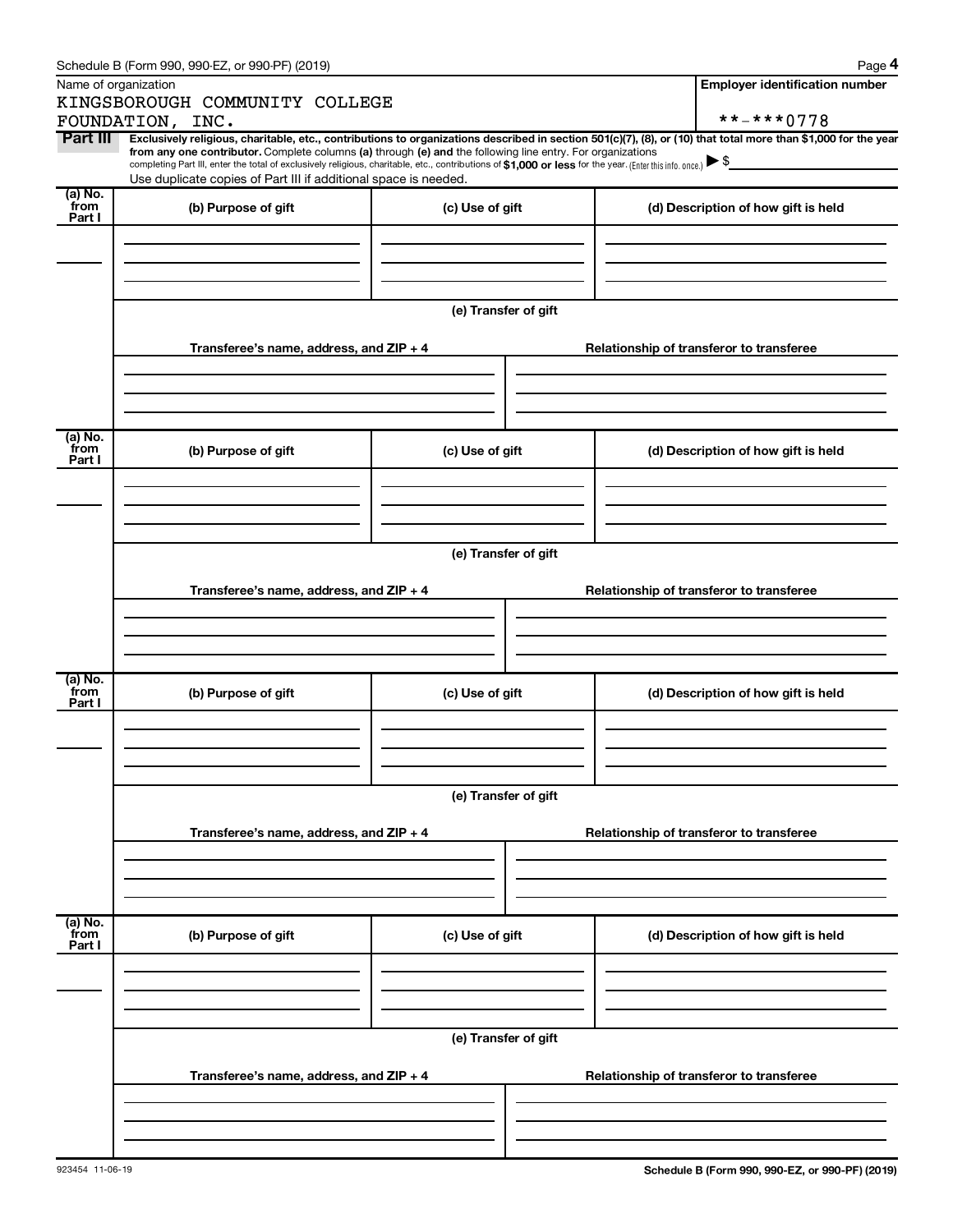| <b>Supplemental Financial Statements</b><br><b>SCHEDULE D</b><br>Complete if the organization answered "Yes" on Form 990,<br>(Form 990)<br>Part IV, line 6, 7, 8, 9, 10, 11a, 11b, 11c, 11d, 11e, 11f, 12a, or 12b.<br>Open to Public<br>Attach to Form 990.<br>Department of the Treasury<br>Inspection<br>Go to www.irs.gov/Form990 for instructions and the latest information.<br><b>Internal Revenue Service</b><br>KINGSBOROUGH COMMUNITY COLLEGE<br>Name of the organization<br><b>Employer identification number</b><br>**-***0778<br>FOUNDATION, INC.<br>Organizations Maintaining Donor Advised Funds or Other Similar Funds or Accounts. Complete if the<br>Part I<br>organization answered "Yes" on Form 990, Part IV, line 6.<br>(a) Donor advised funds<br>(b) Funds and other accounts<br>1<br>Aggregate value of contributions to (during year)<br>2<br>the control of the control of the control of the control of the control of<br>З<br><u> 1980 - Johann Barbara, martin a</u><br>4<br>Did the organization inform all donors and donor advisors in writing that the assets held in donor advised funds<br>5<br><b>Yes</b><br>No<br>Did the organization inform all grantees, donors, and donor advisors in writing that grant funds can be used only<br>6<br>for charitable purposes and not for the benefit of the donor or donor advisor, or for any other purpose conferring<br>Yes<br>impermissible private benefit?<br>No<br>Part II<br>Conservation Easements. Complete if the organization answered "Yes" on Form 990, Part IV, line 7.<br>Purpose(s) of conservation easements held by the organization (check all that apply).<br>1.<br>Preservation of land for public use (for example, recreation or education)<br>Preservation of a historically important land area<br>Protection of natural habitat<br>Preservation of a certified historic structure<br>Preservation of open space<br>Complete lines 2a through 2d if the organization held a qualified conservation contribution in the form of a conservation easement on the last<br>2<br>Held at the End of the Tax Year<br>day of the tax year.<br>2a<br>Total acreage restricted by conservation easements<br>2b<br>b<br>2c<br>c Number of conservation easements on a certified historic structure included in (a) manufacture included in (a)<br>d Number of conservation easements included in (c) acquired after 7/25/06, and not on a historic structure<br>2d<br>listed in the National Register [111] Marshall Register [11] Marshall Register [11] Marshall Register [11] Marshall Register [11] Marshall Register [11] Marshall Register [11] Marshall Register [11] Marshall Register [11]<br>Number of conservation easements modified, transferred, released, extinguished, or terminated by the organization during the tax<br>3<br>$year \blacktriangleright$<br>Number of states where property subject to conservation easement is located ><br>4<br>Does the organization have a written policy regarding the periodic monitoring, inspection, handling of<br>5<br>Yes<br>No<br>violations, and enforcement of the conservation easements it holds?<br>Staff and volunteer hours devoted to monitoring, inspecting, handling of violations, and enforcing conservation easements during the year<br>6<br>Amount of expenses incurred in monitoring, inspecting, handling of violations, and enforcing conservation easements during the year<br>7<br>$\blacktriangleright$ \$<br>Does each conservation easement reported on line 2(d) above satisfy the requirements of section 170(h)(4)(B)(i)<br>8<br>Yes<br><b>No</b><br>In Part XIII, describe how the organization reports conservation easements in its revenue and expense statement and<br>9<br>balance sheet, and include, if applicable, the text of the footnote to the organization's financial statements that describes the<br>organization's accounting for conservation easements.<br>Part III   Organizations Maintaining Collections of Art, Historical Treasures, or Other Similar Assets.<br>Complete if the organization answered "Yes" on Form 990, Part IV, line 8.<br>1a If the organization elected, as permitted under FASB ASC 958, not to report in its revenue statement and balance sheet works<br>of art, historical treasures, or other similar assets held for public exhibition, education, or research in furtherance of public<br>service, provide in Part XIII the text of the footnote to its financial statements that describes these items.<br>b If the organization elected, as permitted under FASB ASC 958, to report in its revenue statement and balance sheet works of<br>art, historical treasures, or other similar assets held for public exhibition, education, or research in furtherance of public service,<br>provide the following amounts relating to these items:<br>$\triangleright$ \$<br>$\blacktriangleright$ \$<br>(ii) Assets included in Form 990, Part X [11] Marson Marson Marson Marson Marson Marson Marson Marson Marson M<br>If the organization received or held works of art, historical treasures, or other similar assets for financial gain, provide<br>2<br>the following amounts required to be reported under FASB ASC 958 relating to these items: |  |  |  |  |  | OMB No. 1545-0047 |  |
|------------------------------------------------------------------------------------------------------------------------------------------------------------------------------------------------------------------------------------------------------------------------------------------------------------------------------------------------------------------------------------------------------------------------------------------------------------------------------------------------------------------------------------------------------------------------------------------------------------------------------------------------------------------------------------------------------------------------------------------------------------------------------------------------------------------------------------------------------------------------------------------------------------------------------------------------------------------------------------------------------------------------------------------------------------------------------------------------------------------------------------------------------------------------------------------------------------------------------------------------------------------------------------------------------------------------------------------------------------------------------------------------------------------------------------------------------------------------------------------------------------------------------------------------------------------------------------------------------------------------------------------------------------------------------------------------------------------------------------------------------------------------------------------------------------------------------------------------------------------------------------------------------------------------------------------------------------------------------------------------------------------------------------------------------------------------------------------------------------------------------------------------------------------------------------------------------------------------------------------------------------------------------------------------------------------------------------------------------------------------------------------------------------------------------------------------------------------------------------------------------------------------------------------------------------------------------------------------------------------------------------------------------------------------------------------------------------------------------------------------------------------------------------------------------------------------------------------------------------------------------------------------------------------------------------------------------------------------------------------------------------------------------------------------------------------------------------------------------------------------------------------------------------------------------------------------------------------------------------------------------------------------------------------------------------------------------------------------------------------------------------------------------------------------------------------------------------------------------------------------------------------------------------------------------------------------------------------------------------------------------------------------------------------------------------------------------------------------------------------------------------------------------------------------------------------------------------------------------------------------------------------------------------------------------------------------------------------------------------------------------------------------------------------------------------------------------------------------------------------------------------------------------------------------------------------------------------------------------------------------------------------------------------------------------------------------------------------------------------------------------------------------------------------------------------------------------------------------------------------------------------------------------------------------------------------------------------------------------------------------------------------------------------------------------------------------------------------------------------------------------------------------------------------------------------------------------------------------------------------------------------------------------------------------------------------------------------------------------------------------------------------------------------------------------------------------------------------------------------------------------------------------------------------------------------------------------------------------------------------------------------------------------------------------|--|--|--|--|--|-------------------|--|
|                                                                                                                                                                                                                                                                                                                                                                                                                                                                                                                                                                                                                                                                                                                                                                                                                                                                                                                                                                                                                                                                                                                                                                                                                                                                                                                                                                                                                                                                                                                                                                                                                                                                                                                                                                                                                                                                                                                                                                                                                                                                                                                                                                                                                                                                                                                                                                                                                                                                                                                                                                                                                                                                                                                                                                                                                                                                                                                                                                                                                                                                                                                                                                                                                                                                                                                                                                                                                                                                                                                                                                                                                                                                                                                                                                                                                                                                                                                                                                                                                                                                                                                                                                                                                                                                                                                                                                                                                                                                                                                                                                                                                                                                                                                                                                                                                                                                                                                                                                                                                                                                                                                                                                                                                                                                                                |  |  |  |  |  |                   |  |
|                                                                                                                                                                                                                                                                                                                                                                                                                                                                                                                                                                                                                                                                                                                                                                                                                                                                                                                                                                                                                                                                                                                                                                                                                                                                                                                                                                                                                                                                                                                                                                                                                                                                                                                                                                                                                                                                                                                                                                                                                                                                                                                                                                                                                                                                                                                                                                                                                                                                                                                                                                                                                                                                                                                                                                                                                                                                                                                                                                                                                                                                                                                                                                                                                                                                                                                                                                                                                                                                                                                                                                                                                                                                                                                                                                                                                                                                                                                                                                                                                                                                                                                                                                                                                                                                                                                                                                                                                                                                                                                                                                                                                                                                                                                                                                                                                                                                                                                                                                                                                                                                                                                                                                                                                                                                                                |  |  |  |  |  |                   |  |
|                                                                                                                                                                                                                                                                                                                                                                                                                                                                                                                                                                                                                                                                                                                                                                                                                                                                                                                                                                                                                                                                                                                                                                                                                                                                                                                                                                                                                                                                                                                                                                                                                                                                                                                                                                                                                                                                                                                                                                                                                                                                                                                                                                                                                                                                                                                                                                                                                                                                                                                                                                                                                                                                                                                                                                                                                                                                                                                                                                                                                                                                                                                                                                                                                                                                                                                                                                                                                                                                                                                                                                                                                                                                                                                                                                                                                                                                                                                                                                                                                                                                                                                                                                                                                                                                                                                                                                                                                                                                                                                                                                                                                                                                                                                                                                                                                                                                                                                                                                                                                                                                                                                                                                                                                                                                                                |  |  |  |  |  |                   |  |
|                                                                                                                                                                                                                                                                                                                                                                                                                                                                                                                                                                                                                                                                                                                                                                                                                                                                                                                                                                                                                                                                                                                                                                                                                                                                                                                                                                                                                                                                                                                                                                                                                                                                                                                                                                                                                                                                                                                                                                                                                                                                                                                                                                                                                                                                                                                                                                                                                                                                                                                                                                                                                                                                                                                                                                                                                                                                                                                                                                                                                                                                                                                                                                                                                                                                                                                                                                                                                                                                                                                                                                                                                                                                                                                                                                                                                                                                                                                                                                                                                                                                                                                                                                                                                                                                                                                                                                                                                                                                                                                                                                                                                                                                                                                                                                                                                                                                                                                                                                                                                                                                                                                                                                                                                                                                                                |  |  |  |  |  |                   |  |
|                                                                                                                                                                                                                                                                                                                                                                                                                                                                                                                                                                                                                                                                                                                                                                                                                                                                                                                                                                                                                                                                                                                                                                                                                                                                                                                                                                                                                                                                                                                                                                                                                                                                                                                                                                                                                                                                                                                                                                                                                                                                                                                                                                                                                                                                                                                                                                                                                                                                                                                                                                                                                                                                                                                                                                                                                                                                                                                                                                                                                                                                                                                                                                                                                                                                                                                                                                                                                                                                                                                                                                                                                                                                                                                                                                                                                                                                                                                                                                                                                                                                                                                                                                                                                                                                                                                                                                                                                                                                                                                                                                                                                                                                                                                                                                                                                                                                                                                                                                                                                                                                                                                                                                                                                                                                                                |  |  |  |  |  |                   |  |
|                                                                                                                                                                                                                                                                                                                                                                                                                                                                                                                                                                                                                                                                                                                                                                                                                                                                                                                                                                                                                                                                                                                                                                                                                                                                                                                                                                                                                                                                                                                                                                                                                                                                                                                                                                                                                                                                                                                                                                                                                                                                                                                                                                                                                                                                                                                                                                                                                                                                                                                                                                                                                                                                                                                                                                                                                                                                                                                                                                                                                                                                                                                                                                                                                                                                                                                                                                                                                                                                                                                                                                                                                                                                                                                                                                                                                                                                                                                                                                                                                                                                                                                                                                                                                                                                                                                                                                                                                                                                                                                                                                                                                                                                                                                                                                                                                                                                                                                                                                                                                                                                                                                                                                                                                                                                                                |  |  |  |  |  |                   |  |
|                                                                                                                                                                                                                                                                                                                                                                                                                                                                                                                                                                                                                                                                                                                                                                                                                                                                                                                                                                                                                                                                                                                                                                                                                                                                                                                                                                                                                                                                                                                                                                                                                                                                                                                                                                                                                                                                                                                                                                                                                                                                                                                                                                                                                                                                                                                                                                                                                                                                                                                                                                                                                                                                                                                                                                                                                                                                                                                                                                                                                                                                                                                                                                                                                                                                                                                                                                                                                                                                                                                                                                                                                                                                                                                                                                                                                                                                                                                                                                                                                                                                                                                                                                                                                                                                                                                                                                                                                                                                                                                                                                                                                                                                                                                                                                                                                                                                                                                                                                                                                                                                                                                                                                                                                                                                                                |  |  |  |  |  |                   |  |
|                                                                                                                                                                                                                                                                                                                                                                                                                                                                                                                                                                                                                                                                                                                                                                                                                                                                                                                                                                                                                                                                                                                                                                                                                                                                                                                                                                                                                                                                                                                                                                                                                                                                                                                                                                                                                                                                                                                                                                                                                                                                                                                                                                                                                                                                                                                                                                                                                                                                                                                                                                                                                                                                                                                                                                                                                                                                                                                                                                                                                                                                                                                                                                                                                                                                                                                                                                                                                                                                                                                                                                                                                                                                                                                                                                                                                                                                                                                                                                                                                                                                                                                                                                                                                                                                                                                                                                                                                                                                                                                                                                                                                                                                                                                                                                                                                                                                                                                                                                                                                                                                                                                                                                                                                                                                                                |  |  |  |  |  |                   |  |
|                                                                                                                                                                                                                                                                                                                                                                                                                                                                                                                                                                                                                                                                                                                                                                                                                                                                                                                                                                                                                                                                                                                                                                                                                                                                                                                                                                                                                                                                                                                                                                                                                                                                                                                                                                                                                                                                                                                                                                                                                                                                                                                                                                                                                                                                                                                                                                                                                                                                                                                                                                                                                                                                                                                                                                                                                                                                                                                                                                                                                                                                                                                                                                                                                                                                                                                                                                                                                                                                                                                                                                                                                                                                                                                                                                                                                                                                                                                                                                                                                                                                                                                                                                                                                                                                                                                                                                                                                                                                                                                                                                                                                                                                                                                                                                                                                                                                                                                                                                                                                                                                                                                                                                                                                                                                                                |  |  |  |  |  |                   |  |
|                                                                                                                                                                                                                                                                                                                                                                                                                                                                                                                                                                                                                                                                                                                                                                                                                                                                                                                                                                                                                                                                                                                                                                                                                                                                                                                                                                                                                                                                                                                                                                                                                                                                                                                                                                                                                                                                                                                                                                                                                                                                                                                                                                                                                                                                                                                                                                                                                                                                                                                                                                                                                                                                                                                                                                                                                                                                                                                                                                                                                                                                                                                                                                                                                                                                                                                                                                                                                                                                                                                                                                                                                                                                                                                                                                                                                                                                                                                                                                                                                                                                                                                                                                                                                                                                                                                                                                                                                                                                                                                                                                                                                                                                                                                                                                                                                                                                                                                                                                                                                                                                                                                                                                                                                                                                                                |  |  |  |  |  |                   |  |
|                                                                                                                                                                                                                                                                                                                                                                                                                                                                                                                                                                                                                                                                                                                                                                                                                                                                                                                                                                                                                                                                                                                                                                                                                                                                                                                                                                                                                                                                                                                                                                                                                                                                                                                                                                                                                                                                                                                                                                                                                                                                                                                                                                                                                                                                                                                                                                                                                                                                                                                                                                                                                                                                                                                                                                                                                                                                                                                                                                                                                                                                                                                                                                                                                                                                                                                                                                                                                                                                                                                                                                                                                                                                                                                                                                                                                                                                                                                                                                                                                                                                                                                                                                                                                                                                                                                                                                                                                                                                                                                                                                                                                                                                                                                                                                                                                                                                                                                                                                                                                                                                                                                                                                                                                                                                                                |  |  |  |  |  |                   |  |
|                                                                                                                                                                                                                                                                                                                                                                                                                                                                                                                                                                                                                                                                                                                                                                                                                                                                                                                                                                                                                                                                                                                                                                                                                                                                                                                                                                                                                                                                                                                                                                                                                                                                                                                                                                                                                                                                                                                                                                                                                                                                                                                                                                                                                                                                                                                                                                                                                                                                                                                                                                                                                                                                                                                                                                                                                                                                                                                                                                                                                                                                                                                                                                                                                                                                                                                                                                                                                                                                                                                                                                                                                                                                                                                                                                                                                                                                                                                                                                                                                                                                                                                                                                                                                                                                                                                                                                                                                                                                                                                                                                                                                                                                                                                                                                                                                                                                                                                                                                                                                                                                                                                                                                                                                                                                                                |  |  |  |  |  |                   |  |
|                                                                                                                                                                                                                                                                                                                                                                                                                                                                                                                                                                                                                                                                                                                                                                                                                                                                                                                                                                                                                                                                                                                                                                                                                                                                                                                                                                                                                                                                                                                                                                                                                                                                                                                                                                                                                                                                                                                                                                                                                                                                                                                                                                                                                                                                                                                                                                                                                                                                                                                                                                                                                                                                                                                                                                                                                                                                                                                                                                                                                                                                                                                                                                                                                                                                                                                                                                                                                                                                                                                                                                                                                                                                                                                                                                                                                                                                                                                                                                                                                                                                                                                                                                                                                                                                                                                                                                                                                                                                                                                                                                                                                                                                                                                                                                                                                                                                                                                                                                                                                                                                                                                                                                                                                                                                                                |  |  |  |  |  |                   |  |
|                                                                                                                                                                                                                                                                                                                                                                                                                                                                                                                                                                                                                                                                                                                                                                                                                                                                                                                                                                                                                                                                                                                                                                                                                                                                                                                                                                                                                                                                                                                                                                                                                                                                                                                                                                                                                                                                                                                                                                                                                                                                                                                                                                                                                                                                                                                                                                                                                                                                                                                                                                                                                                                                                                                                                                                                                                                                                                                                                                                                                                                                                                                                                                                                                                                                                                                                                                                                                                                                                                                                                                                                                                                                                                                                                                                                                                                                                                                                                                                                                                                                                                                                                                                                                                                                                                                                                                                                                                                                                                                                                                                                                                                                                                                                                                                                                                                                                                                                                                                                                                                                                                                                                                                                                                                                                                |  |  |  |  |  |                   |  |
|                                                                                                                                                                                                                                                                                                                                                                                                                                                                                                                                                                                                                                                                                                                                                                                                                                                                                                                                                                                                                                                                                                                                                                                                                                                                                                                                                                                                                                                                                                                                                                                                                                                                                                                                                                                                                                                                                                                                                                                                                                                                                                                                                                                                                                                                                                                                                                                                                                                                                                                                                                                                                                                                                                                                                                                                                                                                                                                                                                                                                                                                                                                                                                                                                                                                                                                                                                                                                                                                                                                                                                                                                                                                                                                                                                                                                                                                                                                                                                                                                                                                                                                                                                                                                                                                                                                                                                                                                                                                                                                                                                                                                                                                                                                                                                                                                                                                                                                                                                                                                                                                                                                                                                                                                                                                                                |  |  |  |  |  |                   |  |
|                                                                                                                                                                                                                                                                                                                                                                                                                                                                                                                                                                                                                                                                                                                                                                                                                                                                                                                                                                                                                                                                                                                                                                                                                                                                                                                                                                                                                                                                                                                                                                                                                                                                                                                                                                                                                                                                                                                                                                                                                                                                                                                                                                                                                                                                                                                                                                                                                                                                                                                                                                                                                                                                                                                                                                                                                                                                                                                                                                                                                                                                                                                                                                                                                                                                                                                                                                                                                                                                                                                                                                                                                                                                                                                                                                                                                                                                                                                                                                                                                                                                                                                                                                                                                                                                                                                                                                                                                                                                                                                                                                                                                                                                                                                                                                                                                                                                                                                                                                                                                                                                                                                                                                                                                                                                                                |  |  |  |  |  |                   |  |
|                                                                                                                                                                                                                                                                                                                                                                                                                                                                                                                                                                                                                                                                                                                                                                                                                                                                                                                                                                                                                                                                                                                                                                                                                                                                                                                                                                                                                                                                                                                                                                                                                                                                                                                                                                                                                                                                                                                                                                                                                                                                                                                                                                                                                                                                                                                                                                                                                                                                                                                                                                                                                                                                                                                                                                                                                                                                                                                                                                                                                                                                                                                                                                                                                                                                                                                                                                                                                                                                                                                                                                                                                                                                                                                                                                                                                                                                                                                                                                                                                                                                                                                                                                                                                                                                                                                                                                                                                                                                                                                                                                                                                                                                                                                                                                                                                                                                                                                                                                                                                                                                                                                                                                                                                                                                                                |  |  |  |  |  |                   |  |
|                                                                                                                                                                                                                                                                                                                                                                                                                                                                                                                                                                                                                                                                                                                                                                                                                                                                                                                                                                                                                                                                                                                                                                                                                                                                                                                                                                                                                                                                                                                                                                                                                                                                                                                                                                                                                                                                                                                                                                                                                                                                                                                                                                                                                                                                                                                                                                                                                                                                                                                                                                                                                                                                                                                                                                                                                                                                                                                                                                                                                                                                                                                                                                                                                                                                                                                                                                                                                                                                                                                                                                                                                                                                                                                                                                                                                                                                                                                                                                                                                                                                                                                                                                                                                                                                                                                                                                                                                                                                                                                                                                                                                                                                                                                                                                                                                                                                                                                                                                                                                                                                                                                                                                                                                                                                                                |  |  |  |  |  |                   |  |
|                                                                                                                                                                                                                                                                                                                                                                                                                                                                                                                                                                                                                                                                                                                                                                                                                                                                                                                                                                                                                                                                                                                                                                                                                                                                                                                                                                                                                                                                                                                                                                                                                                                                                                                                                                                                                                                                                                                                                                                                                                                                                                                                                                                                                                                                                                                                                                                                                                                                                                                                                                                                                                                                                                                                                                                                                                                                                                                                                                                                                                                                                                                                                                                                                                                                                                                                                                                                                                                                                                                                                                                                                                                                                                                                                                                                                                                                                                                                                                                                                                                                                                                                                                                                                                                                                                                                                                                                                                                                                                                                                                                                                                                                                                                                                                                                                                                                                                                                                                                                                                                                                                                                                                                                                                                                                                |  |  |  |  |  |                   |  |
|                                                                                                                                                                                                                                                                                                                                                                                                                                                                                                                                                                                                                                                                                                                                                                                                                                                                                                                                                                                                                                                                                                                                                                                                                                                                                                                                                                                                                                                                                                                                                                                                                                                                                                                                                                                                                                                                                                                                                                                                                                                                                                                                                                                                                                                                                                                                                                                                                                                                                                                                                                                                                                                                                                                                                                                                                                                                                                                                                                                                                                                                                                                                                                                                                                                                                                                                                                                                                                                                                                                                                                                                                                                                                                                                                                                                                                                                                                                                                                                                                                                                                                                                                                                                                                                                                                                                                                                                                                                                                                                                                                                                                                                                                                                                                                                                                                                                                                                                                                                                                                                                                                                                                                                                                                                                                                |  |  |  |  |  |                   |  |
|                                                                                                                                                                                                                                                                                                                                                                                                                                                                                                                                                                                                                                                                                                                                                                                                                                                                                                                                                                                                                                                                                                                                                                                                                                                                                                                                                                                                                                                                                                                                                                                                                                                                                                                                                                                                                                                                                                                                                                                                                                                                                                                                                                                                                                                                                                                                                                                                                                                                                                                                                                                                                                                                                                                                                                                                                                                                                                                                                                                                                                                                                                                                                                                                                                                                                                                                                                                                                                                                                                                                                                                                                                                                                                                                                                                                                                                                                                                                                                                                                                                                                                                                                                                                                                                                                                                                                                                                                                                                                                                                                                                                                                                                                                                                                                                                                                                                                                                                                                                                                                                                                                                                                                                                                                                                                                |  |  |  |  |  |                   |  |
|                                                                                                                                                                                                                                                                                                                                                                                                                                                                                                                                                                                                                                                                                                                                                                                                                                                                                                                                                                                                                                                                                                                                                                                                                                                                                                                                                                                                                                                                                                                                                                                                                                                                                                                                                                                                                                                                                                                                                                                                                                                                                                                                                                                                                                                                                                                                                                                                                                                                                                                                                                                                                                                                                                                                                                                                                                                                                                                                                                                                                                                                                                                                                                                                                                                                                                                                                                                                                                                                                                                                                                                                                                                                                                                                                                                                                                                                                                                                                                                                                                                                                                                                                                                                                                                                                                                                                                                                                                                                                                                                                                                                                                                                                                                                                                                                                                                                                                                                                                                                                                                                                                                                                                                                                                                                                                |  |  |  |  |  |                   |  |
|                                                                                                                                                                                                                                                                                                                                                                                                                                                                                                                                                                                                                                                                                                                                                                                                                                                                                                                                                                                                                                                                                                                                                                                                                                                                                                                                                                                                                                                                                                                                                                                                                                                                                                                                                                                                                                                                                                                                                                                                                                                                                                                                                                                                                                                                                                                                                                                                                                                                                                                                                                                                                                                                                                                                                                                                                                                                                                                                                                                                                                                                                                                                                                                                                                                                                                                                                                                                                                                                                                                                                                                                                                                                                                                                                                                                                                                                                                                                                                                                                                                                                                                                                                                                                                                                                                                                                                                                                                                                                                                                                                                                                                                                                                                                                                                                                                                                                                                                                                                                                                                                                                                                                                                                                                                                                                |  |  |  |  |  |                   |  |
|                                                                                                                                                                                                                                                                                                                                                                                                                                                                                                                                                                                                                                                                                                                                                                                                                                                                                                                                                                                                                                                                                                                                                                                                                                                                                                                                                                                                                                                                                                                                                                                                                                                                                                                                                                                                                                                                                                                                                                                                                                                                                                                                                                                                                                                                                                                                                                                                                                                                                                                                                                                                                                                                                                                                                                                                                                                                                                                                                                                                                                                                                                                                                                                                                                                                                                                                                                                                                                                                                                                                                                                                                                                                                                                                                                                                                                                                                                                                                                                                                                                                                                                                                                                                                                                                                                                                                                                                                                                                                                                                                                                                                                                                                                                                                                                                                                                                                                                                                                                                                                                                                                                                                                                                                                                                                                |  |  |  |  |  |                   |  |
|                                                                                                                                                                                                                                                                                                                                                                                                                                                                                                                                                                                                                                                                                                                                                                                                                                                                                                                                                                                                                                                                                                                                                                                                                                                                                                                                                                                                                                                                                                                                                                                                                                                                                                                                                                                                                                                                                                                                                                                                                                                                                                                                                                                                                                                                                                                                                                                                                                                                                                                                                                                                                                                                                                                                                                                                                                                                                                                                                                                                                                                                                                                                                                                                                                                                                                                                                                                                                                                                                                                                                                                                                                                                                                                                                                                                                                                                                                                                                                                                                                                                                                                                                                                                                                                                                                                                                                                                                                                                                                                                                                                                                                                                                                                                                                                                                                                                                                                                                                                                                                                                                                                                                                                                                                                                                                |  |  |  |  |  |                   |  |
|                                                                                                                                                                                                                                                                                                                                                                                                                                                                                                                                                                                                                                                                                                                                                                                                                                                                                                                                                                                                                                                                                                                                                                                                                                                                                                                                                                                                                                                                                                                                                                                                                                                                                                                                                                                                                                                                                                                                                                                                                                                                                                                                                                                                                                                                                                                                                                                                                                                                                                                                                                                                                                                                                                                                                                                                                                                                                                                                                                                                                                                                                                                                                                                                                                                                                                                                                                                                                                                                                                                                                                                                                                                                                                                                                                                                                                                                                                                                                                                                                                                                                                                                                                                                                                                                                                                                                                                                                                                                                                                                                                                                                                                                                                                                                                                                                                                                                                                                                                                                                                                                                                                                                                                                                                                                                                |  |  |  |  |  |                   |  |
|                                                                                                                                                                                                                                                                                                                                                                                                                                                                                                                                                                                                                                                                                                                                                                                                                                                                                                                                                                                                                                                                                                                                                                                                                                                                                                                                                                                                                                                                                                                                                                                                                                                                                                                                                                                                                                                                                                                                                                                                                                                                                                                                                                                                                                                                                                                                                                                                                                                                                                                                                                                                                                                                                                                                                                                                                                                                                                                                                                                                                                                                                                                                                                                                                                                                                                                                                                                                                                                                                                                                                                                                                                                                                                                                                                                                                                                                                                                                                                                                                                                                                                                                                                                                                                                                                                                                                                                                                                                                                                                                                                                                                                                                                                                                                                                                                                                                                                                                                                                                                                                                                                                                                                                                                                                                                                |  |  |  |  |  |                   |  |
|                                                                                                                                                                                                                                                                                                                                                                                                                                                                                                                                                                                                                                                                                                                                                                                                                                                                                                                                                                                                                                                                                                                                                                                                                                                                                                                                                                                                                                                                                                                                                                                                                                                                                                                                                                                                                                                                                                                                                                                                                                                                                                                                                                                                                                                                                                                                                                                                                                                                                                                                                                                                                                                                                                                                                                                                                                                                                                                                                                                                                                                                                                                                                                                                                                                                                                                                                                                                                                                                                                                                                                                                                                                                                                                                                                                                                                                                                                                                                                                                                                                                                                                                                                                                                                                                                                                                                                                                                                                                                                                                                                                                                                                                                                                                                                                                                                                                                                                                                                                                                                                                                                                                                                                                                                                                                                |  |  |  |  |  |                   |  |
|                                                                                                                                                                                                                                                                                                                                                                                                                                                                                                                                                                                                                                                                                                                                                                                                                                                                                                                                                                                                                                                                                                                                                                                                                                                                                                                                                                                                                                                                                                                                                                                                                                                                                                                                                                                                                                                                                                                                                                                                                                                                                                                                                                                                                                                                                                                                                                                                                                                                                                                                                                                                                                                                                                                                                                                                                                                                                                                                                                                                                                                                                                                                                                                                                                                                                                                                                                                                                                                                                                                                                                                                                                                                                                                                                                                                                                                                                                                                                                                                                                                                                                                                                                                                                                                                                                                                                                                                                                                                                                                                                                                                                                                                                                                                                                                                                                                                                                                                                                                                                                                                                                                                                                                                                                                                                                |  |  |  |  |  |                   |  |
|                                                                                                                                                                                                                                                                                                                                                                                                                                                                                                                                                                                                                                                                                                                                                                                                                                                                                                                                                                                                                                                                                                                                                                                                                                                                                                                                                                                                                                                                                                                                                                                                                                                                                                                                                                                                                                                                                                                                                                                                                                                                                                                                                                                                                                                                                                                                                                                                                                                                                                                                                                                                                                                                                                                                                                                                                                                                                                                                                                                                                                                                                                                                                                                                                                                                                                                                                                                                                                                                                                                                                                                                                                                                                                                                                                                                                                                                                                                                                                                                                                                                                                                                                                                                                                                                                                                                                                                                                                                                                                                                                                                                                                                                                                                                                                                                                                                                                                                                                                                                                                                                                                                                                                                                                                                                                                |  |  |  |  |  |                   |  |
|                                                                                                                                                                                                                                                                                                                                                                                                                                                                                                                                                                                                                                                                                                                                                                                                                                                                                                                                                                                                                                                                                                                                                                                                                                                                                                                                                                                                                                                                                                                                                                                                                                                                                                                                                                                                                                                                                                                                                                                                                                                                                                                                                                                                                                                                                                                                                                                                                                                                                                                                                                                                                                                                                                                                                                                                                                                                                                                                                                                                                                                                                                                                                                                                                                                                                                                                                                                                                                                                                                                                                                                                                                                                                                                                                                                                                                                                                                                                                                                                                                                                                                                                                                                                                                                                                                                                                                                                                                                                                                                                                                                                                                                                                                                                                                                                                                                                                                                                                                                                                                                                                                                                                                                                                                                                                                |  |  |  |  |  |                   |  |
|                                                                                                                                                                                                                                                                                                                                                                                                                                                                                                                                                                                                                                                                                                                                                                                                                                                                                                                                                                                                                                                                                                                                                                                                                                                                                                                                                                                                                                                                                                                                                                                                                                                                                                                                                                                                                                                                                                                                                                                                                                                                                                                                                                                                                                                                                                                                                                                                                                                                                                                                                                                                                                                                                                                                                                                                                                                                                                                                                                                                                                                                                                                                                                                                                                                                                                                                                                                                                                                                                                                                                                                                                                                                                                                                                                                                                                                                                                                                                                                                                                                                                                                                                                                                                                                                                                                                                                                                                                                                                                                                                                                                                                                                                                                                                                                                                                                                                                                                                                                                                                                                                                                                                                                                                                                                                                |  |  |  |  |  |                   |  |
|                                                                                                                                                                                                                                                                                                                                                                                                                                                                                                                                                                                                                                                                                                                                                                                                                                                                                                                                                                                                                                                                                                                                                                                                                                                                                                                                                                                                                                                                                                                                                                                                                                                                                                                                                                                                                                                                                                                                                                                                                                                                                                                                                                                                                                                                                                                                                                                                                                                                                                                                                                                                                                                                                                                                                                                                                                                                                                                                                                                                                                                                                                                                                                                                                                                                                                                                                                                                                                                                                                                                                                                                                                                                                                                                                                                                                                                                                                                                                                                                                                                                                                                                                                                                                                                                                                                                                                                                                                                                                                                                                                                                                                                                                                                                                                                                                                                                                                                                                                                                                                                                                                                                                                                                                                                                                                |  |  |  |  |  |                   |  |
|                                                                                                                                                                                                                                                                                                                                                                                                                                                                                                                                                                                                                                                                                                                                                                                                                                                                                                                                                                                                                                                                                                                                                                                                                                                                                                                                                                                                                                                                                                                                                                                                                                                                                                                                                                                                                                                                                                                                                                                                                                                                                                                                                                                                                                                                                                                                                                                                                                                                                                                                                                                                                                                                                                                                                                                                                                                                                                                                                                                                                                                                                                                                                                                                                                                                                                                                                                                                                                                                                                                                                                                                                                                                                                                                                                                                                                                                                                                                                                                                                                                                                                                                                                                                                                                                                                                                                                                                                                                                                                                                                                                                                                                                                                                                                                                                                                                                                                                                                                                                                                                                                                                                                                                                                                                                                                |  |  |  |  |  |                   |  |
|                                                                                                                                                                                                                                                                                                                                                                                                                                                                                                                                                                                                                                                                                                                                                                                                                                                                                                                                                                                                                                                                                                                                                                                                                                                                                                                                                                                                                                                                                                                                                                                                                                                                                                                                                                                                                                                                                                                                                                                                                                                                                                                                                                                                                                                                                                                                                                                                                                                                                                                                                                                                                                                                                                                                                                                                                                                                                                                                                                                                                                                                                                                                                                                                                                                                                                                                                                                                                                                                                                                                                                                                                                                                                                                                                                                                                                                                                                                                                                                                                                                                                                                                                                                                                                                                                                                                                                                                                                                                                                                                                                                                                                                                                                                                                                                                                                                                                                                                                                                                                                                                                                                                                                                                                                                                                                |  |  |  |  |  |                   |  |
|                                                                                                                                                                                                                                                                                                                                                                                                                                                                                                                                                                                                                                                                                                                                                                                                                                                                                                                                                                                                                                                                                                                                                                                                                                                                                                                                                                                                                                                                                                                                                                                                                                                                                                                                                                                                                                                                                                                                                                                                                                                                                                                                                                                                                                                                                                                                                                                                                                                                                                                                                                                                                                                                                                                                                                                                                                                                                                                                                                                                                                                                                                                                                                                                                                                                                                                                                                                                                                                                                                                                                                                                                                                                                                                                                                                                                                                                                                                                                                                                                                                                                                                                                                                                                                                                                                                                                                                                                                                                                                                                                                                                                                                                                                                                                                                                                                                                                                                                                                                                                                                                                                                                                                                                                                                                                                |  |  |  |  |  |                   |  |
|                                                                                                                                                                                                                                                                                                                                                                                                                                                                                                                                                                                                                                                                                                                                                                                                                                                                                                                                                                                                                                                                                                                                                                                                                                                                                                                                                                                                                                                                                                                                                                                                                                                                                                                                                                                                                                                                                                                                                                                                                                                                                                                                                                                                                                                                                                                                                                                                                                                                                                                                                                                                                                                                                                                                                                                                                                                                                                                                                                                                                                                                                                                                                                                                                                                                                                                                                                                                                                                                                                                                                                                                                                                                                                                                                                                                                                                                                                                                                                                                                                                                                                                                                                                                                                                                                                                                                                                                                                                                                                                                                                                                                                                                                                                                                                                                                                                                                                                                                                                                                                                                                                                                                                                                                                                                                                |  |  |  |  |  |                   |  |
|                                                                                                                                                                                                                                                                                                                                                                                                                                                                                                                                                                                                                                                                                                                                                                                                                                                                                                                                                                                                                                                                                                                                                                                                                                                                                                                                                                                                                                                                                                                                                                                                                                                                                                                                                                                                                                                                                                                                                                                                                                                                                                                                                                                                                                                                                                                                                                                                                                                                                                                                                                                                                                                                                                                                                                                                                                                                                                                                                                                                                                                                                                                                                                                                                                                                                                                                                                                                                                                                                                                                                                                                                                                                                                                                                                                                                                                                                                                                                                                                                                                                                                                                                                                                                                                                                                                                                                                                                                                                                                                                                                                                                                                                                                                                                                                                                                                                                                                                                                                                                                                                                                                                                                                                                                                                                                |  |  |  |  |  |                   |  |
|                                                                                                                                                                                                                                                                                                                                                                                                                                                                                                                                                                                                                                                                                                                                                                                                                                                                                                                                                                                                                                                                                                                                                                                                                                                                                                                                                                                                                                                                                                                                                                                                                                                                                                                                                                                                                                                                                                                                                                                                                                                                                                                                                                                                                                                                                                                                                                                                                                                                                                                                                                                                                                                                                                                                                                                                                                                                                                                                                                                                                                                                                                                                                                                                                                                                                                                                                                                                                                                                                                                                                                                                                                                                                                                                                                                                                                                                                                                                                                                                                                                                                                                                                                                                                                                                                                                                                                                                                                                                                                                                                                                                                                                                                                                                                                                                                                                                                                                                                                                                                                                                                                                                                                                                                                                                                                |  |  |  |  |  |                   |  |
|                                                                                                                                                                                                                                                                                                                                                                                                                                                                                                                                                                                                                                                                                                                                                                                                                                                                                                                                                                                                                                                                                                                                                                                                                                                                                                                                                                                                                                                                                                                                                                                                                                                                                                                                                                                                                                                                                                                                                                                                                                                                                                                                                                                                                                                                                                                                                                                                                                                                                                                                                                                                                                                                                                                                                                                                                                                                                                                                                                                                                                                                                                                                                                                                                                                                                                                                                                                                                                                                                                                                                                                                                                                                                                                                                                                                                                                                                                                                                                                                                                                                                                                                                                                                                                                                                                                                                                                                                                                                                                                                                                                                                                                                                                                                                                                                                                                                                                                                                                                                                                                                                                                                                                                                                                                                                                |  |  |  |  |  |                   |  |
|                                                                                                                                                                                                                                                                                                                                                                                                                                                                                                                                                                                                                                                                                                                                                                                                                                                                                                                                                                                                                                                                                                                                                                                                                                                                                                                                                                                                                                                                                                                                                                                                                                                                                                                                                                                                                                                                                                                                                                                                                                                                                                                                                                                                                                                                                                                                                                                                                                                                                                                                                                                                                                                                                                                                                                                                                                                                                                                                                                                                                                                                                                                                                                                                                                                                                                                                                                                                                                                                                                                                                                                                                                                                                                                                                                                                                                                                                                                                                                                                                                                                                                                                                                                                                                                                                                                                                                                                                                                                                                                                                                                                                                                                                                                                                                                                                                                                                                                                                                                                                                                                                                                                                                                                                                                                                                |  |  |  |  |  |                   |  |
|                                                                                                                                                                                                                                                                                                                                                                                                                                                                                                                                                                                                                                                                                                                                                                                                                                                                                                                                                                                                                                                                                                                                                                                                                                                                                                                                                                                                                                                                                                                                                                                                                                                                                                                                                                                                                                                                                                                                                                                                                                                                                                                                                                                                                                                                                                                                                                                                                                                                                                                                                                                                                                                                                                                                                                                                                                                                                                                                                                                                                                                                                                                                                                                                                                                                                                                                                                                                                                                                                                                                                                                                                                                                                                                                                                                                                                                                                                                                                                                                                                                                                                                                                                                                                                                                                                                                                                                                                                                                                                                                                                                                                                                                                                                                                                                                                                                                                                                                                                                                                                                                                                                                                                                                                                                                                                |  |  |  |  |  |                   |  |
|                                                                                                                                                                                                                                                                                                                                                                                                                                                                                                                                                                                                                                                                                                                                                                                                                                                                                                                                                                                                                                                                                                                                                                                                                                                                                                                                                                                                                                                                                                                                                                                                                                                                                                                                                                                                                                                                                                                                                                                                                                                                                                                                                                                                                                                                                                                                                                                                                                                                                                                                                                                                                                                                                                                                                                                                                                                                                                                                                                                                                                                                                                                                                                                                                                                                                                                                                                                                                                                                                                                                                                                                                                                                                                                                                                                                                                                                                                                                                                                                                                                                                                                                                                                                                                                                                                                                                                                                                                                                                                                                                                                                                                                                                                                                                                                                                                                                                                                                                                                                                                                                                                                                                                                                                                                                                                |  |  |  |  |  |                   |  |
|                                                                                                                                                                                                                                                                                                                                                                                                                                                                                                                                                                                                                                                                                                                                                                                                                                                                                                                                                                                                                                                                                                                                                                                                                                                                                                                                                                                                                                                                                                                                                                                                                                                                                                                                                                                                                                                                                                                                                                                                                                                                                                                                                                                                                                                                                                                                                                                                                                                                                                                                                                                                                                                                                                                                                                                                                                                                                                                                                                                                                                                                                                                                                                                                                                                                                                                                                                                                                                                                                                                                                                                                                                                                                                                                                                                                                                                                                                                                                                                                                                                                                                                                                                                                                                                                                                                                                                                                                                                                                                                                                                                                                                                                                                                                                                                                                                                                                                                                                                                                                                                                                                                                                                                                                                                                                                |  |  |  |  |  |                   |  |
|                                                                                                                                                                                                                                                                                                                                                                                                                                                                                                                                                                                                                                                                                                                                                                                                                                                                                                                                                                                                                                                                                                                                                                                                                                                                                                                                                                                                                                                                                                                                                                                                                                                                                                                                                                                                                                                                                                                                                                                                                                                                                                                                                                                                                                                                                                                                                                                                                                                                                                                                                                                                                                                                                                                                                                                                                                                                                                                                                                                                                                                                                                                                                                                                                                                                                                                                                                                                                                                                                                                                                                                                                                                                                                                                                                                                                                                                                                                                                                                                                                                                                                                                                                                                                                                                                                                                                                                                                                                                                                                                                                                                                                                                                                                                                                                                                                                                                                                                                                                                                                                                                                                                                                                                                                                                                                |  |  |  |  |  |                   |  |
|                                                                                                                                                                                                                                                                                                                                                                                                                                                                                                                                                                                                                                                                                                                                                                                                                                                                                                                                                                                                                                                                                                                                                                                                                                                                                                                                                                                                                                                                                                                                                                                                                                                                                                                                                                                                                                                                                                                                                                                                                                                                                                                                                                                                                                                                                                                                                                                                                                                                                                                                                                                                                                                                                                                                                                                                                                                                                                                                                                                                                                                                                                                                                                                                                                                                                                                                                                                                                                                                                                                                                                                                                                                                                                                                                                                                                                                                                                                                                                                                                                                                                                                                                                                                                                                                                                                                                                                                                                                                                                                                                                                                                                                                                                                                                                                                                                                                                                                                                                                                                                                                                                                                                                                                                                                                                                |  |  |  |  |  |                   |  |
|                                                                                                                                                                                                                                                                                                                                                                                                                                                                                                                                                                                                                                                                                                                                                                                                                                                                                                                                                                                                                                                                                                                                                                                                                                                                                                                                                                                                                                                                                                                                                                                                                                                                                                                                                                                                                                                                                                                                                                                                                                                                                                                                                                                                                                                                                                                                                                                                                                                                                                                                                                                                                                                                                                                                                                                                                                                                                                                                                                                                                                                                                                                                                                                                                                                                                                                                                                                                                                                                                                                                                                                                                                                                                                                                                                                                                                                                                                                                                                                                                                                                                                                                                                                                                                                                                                                                                                                                                                                                                                                                                                                                                                                                                                                                                                                                                                                                                                                                                                                                                                                                                                                                                                                                                                                                                                |  |  |  |  |  |                   |  |
|                                                                                                                                                                                                                                                                                                                                                                                                                                                                                                                                                                                                                                                                                                                                                                                                                                                                                                                                                                                                                                                                                                                                                                                                                                                                                                                                                                                                                                                                                                                                                                                                                                                                                                                                                                                                                                                                                                                                                                                                                                                                                                                                                                                                                                                                                                                                                                                                                                                                                                                                                                                                                                                                                                                                                                                                                                                                                                                                                                                                                                                                                                                                                                                                                                                                                                                                                                                                                                                                                                                                                                                                                                                                                                                                                                                                                                                                                                                                                                                                                                                                                                                                                                                                                                                                                                                                                                                                                                                                                                                                                                                                                                                                                                                                                                                                                                                                                                                                                                                                                                                                                                                                                                                                                                                                                                |  |  |  |  |  |                   |  |
|                                                                                                                                                                                                                                                                                                                                                                                                                                                                                                                                                                                                                                                                                                                                                                                                                                                                                                                                                                                                                                                                                                                                                                                                                                                                                                                                                                                                                                                                                                                                                                                                                                                                                                                                                                                                                                                                                                                                                                                                                                                                                                                                                                                                                                                                                                                                                                                                                                                                                                                                                                                                                                                                                                                                                                                                                                                                                                                                                                                                                                                                                                                                                                                                                                                                                                                                                                                                                                                                                                                                                                                                                                                                                                                                                                                                                                                                                                                                                                                                                                                                                                                                                                                                                                                                                                                                                                                                                                                                                                                                                                                                                                                                                                                                                                                                                                                                                                                                                                                                                                                                                                                                                                                                                                                                                                |  |  |  |  |  |                   |  |
|                                                                                                                                                                                                                                                                                                                                                                                                                                                                                                                                                                                                                                                                                                                                                                                                                                                                                                                                                                                                                                                                                                                                                                                                                                                                                                                                                                                                                                                                                                                                                                                                                                                                                                                                                                                                                                                                                                                                                                                                                                                                                                                                                                                                                                                                                                                                                                                                                                                                                                                                                                                                                                                                                                                                                                                                                                                                                                                                                                                                                                                                                                                                                                                                                                                                                                                                                                                                                                                                                                                                                                                                                                                                                                                                                                                                                                                                                                                                                                                                                                                                                                                                                                                                                                                                                                                                                                                                                                                                                                                                                                                                                                                                                                                                                                                                                                                                                                                                                                                                                                                                                                                                                                                                                                                                                                |  |  |  |  |  |                   |  |
|                                                                                                                                                                                                                                                                                                                                                                                                                                                                                                                                                                                                                                                                                                                                                                                                                                                                                                                                                                                                                                                                                                                                                                                                                                                                                                                                                                                                                                                                                                                                                                                                                                                                                                                                                                                                                                                                                                                                                                                                                                                                                                                                                                                                                                                                                                                                                                                                                                                                                                                                                                                                                                                                                                                                                                                                                                                                                                                                                                                                                                                                                                                                                                                                                                                                                                                                                                                                                                                                                                                                                                                                                                                                                                                                                                                                                                                                                                                                                                                                                                                                                                                                                                                                                                                                                                                                                                                                                                                                                                                                                                                                                                                                                                                                                                                                                                                                                                                                                                                                                                                                                                                                                                                                                                                                                                |  |  |  |  |  |                   |  |
|                                                                                                                                                                                                                                                                                                                                                                                                                                                                                                                                                                                                                                                                                                                                                                                                                                                                                                                                                                                                                                                                                                                                                                                                                                                                                                                                                                                                                                                                                                                                                                                                                                                                                                                                                                                                                                                                                                                                                                                                                                                                                                                                                                                                                                                                                                                                                                                                                                                                                                                                                                                                                                                                                                                                                                                                                                                                                                                                                                                                                                                                                                                                                                                                                                                                                                                                                                                                                                                                                                                                                                                                                                                                                                                                                                                                                                                                                                                                                                                                                                                                                                                                                                                                                                                                                                                                                                                                                                                                                                                                                                                                                                                                                                                                                                                                                                                                                                                                                                                                                                                                                                                                                                                                                                                                                                |  |  |  |  |  |                   |  |
| $\blacktriangleright$ \$<br>а<br>$\blacktriangleright$ \$                                                                                                                                                                                                                                                                                                                                                                                                                                                                                                                                                                                                                                                                                                                                                                                                                                                                                                                                                                                                                                                                                                                                                                                                                                                                                                                                                                                                                                                                                                                                                                                                                                                                                                                                                                                                                                                                                                                                                                                                                                                                                                                                                                                                                                                                                                                                                                                                                                                                                                                                                                                                                                                                                                                                                                                                                                                                                                                                                                                                                                                                                                                                                                                                                                                                                                                                                                                                                                                                                                                                                                                                                                                                                                                                                                                                                                                                                                                                                                                                                                                                                                                                                                                                                                                                                                                                                                                                                                                                                                                                                                                                                                                                                                                                                                                                                                                                                                                                                                                                                                                                                                                                                                                                                                      |  |  |  |  |  |                   |  |

932051 10-02-19 **For Paperwork Reduction Act Notice, see the Instructions for Form 990. Schedule D (Form 990) 2019** LHA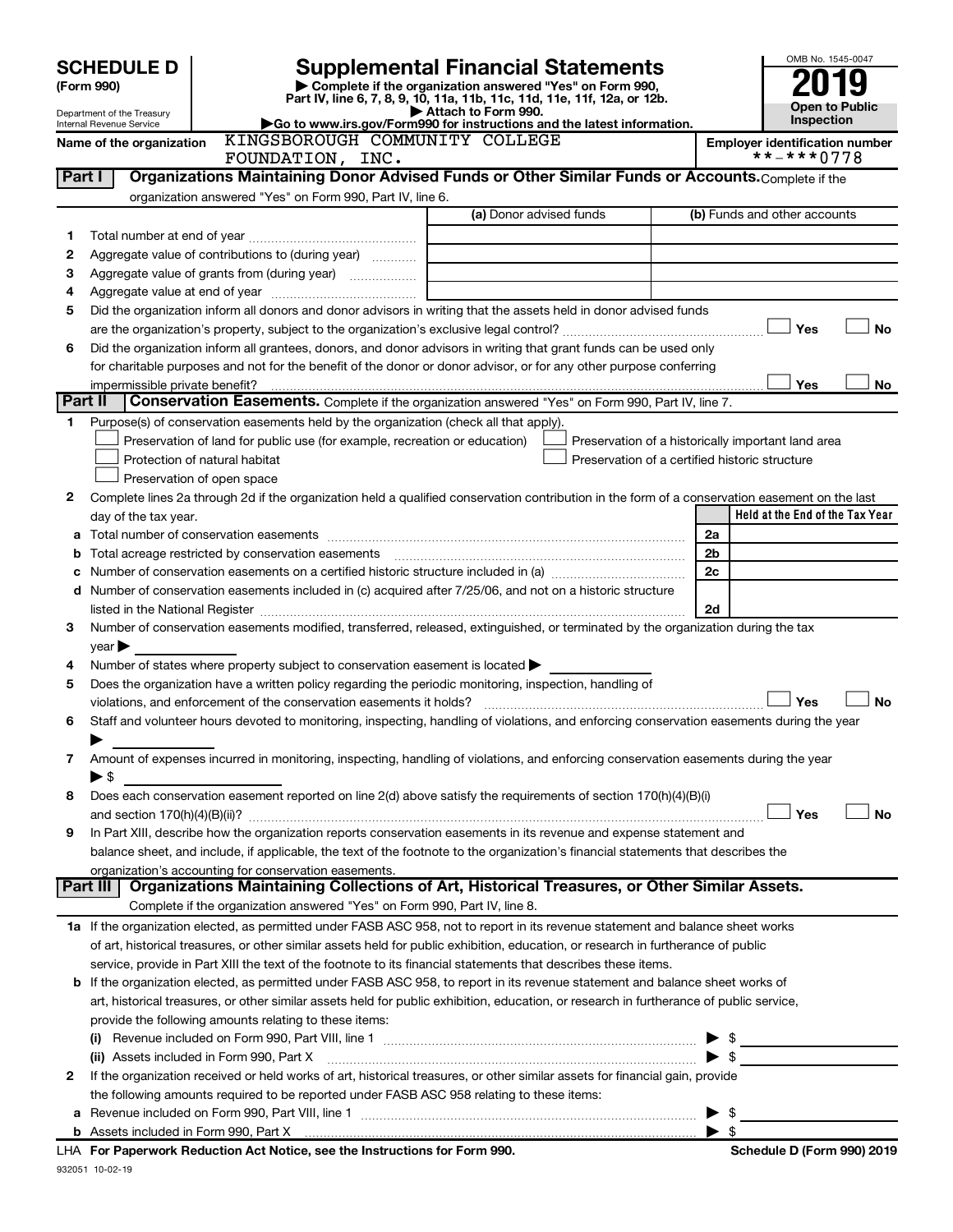|        |                                                                                                                                                                                                                                     | KINGSBOROUGH COMMUNITY COLLEGE          |                                     |                                    |                 |              |                      |                |                            |  |
|--------|-------------------------------------------------------------------------------------------------------------------------------------------------------------------------------------------------------------------------------------|-----------------------------------------|-------------------------------------|------------------------------------|-----------------|--------------|----------------------|----------------|----------------------------|--|
|        | Schedule D (Form 990) 2019                                                                                                                                                                                                          | FOUNDATION, INC.                        |                                     |                                    |                 |              | $***$ $***$ 0778     |                | Page 2                     |  |
|        | Part III   Organizations Maintaining Collections of Art, Historical Treasures, or Other Similar Assets(continued)                                                                                                                   |                                         |                                     |                                    |                 |              |                      |                |                            |  |
| 3.     | Using the organization's acquisition, accession, and other records, check any of the following that make significant use of its                                                                                                     |                                         |                                     |                                    |                 |              |                      |                |                            |  |
|        | collection items (check all that apply):                                                                                                                                                                                            |                                         |                                     |                                    |                 |              |                      |                |                            |  |
| a      | Public exhibition                                                                                                                                                                                                                   |                                         |                                     | Loan or exchange program           |                 |              |                      |                |                            |  |
| b      | Scholarly research                                                                                                                                                                                                                  | e                                       | $\lfloor x \rfloor$ Other EDUCATION |                                    |                 |              |                      |                |                            |  |
| c      | Preservation for future generations                                                                                                                                                                                                 |                                         |                                     |                                    |                 |              |                      |                |                            |  |
| 4      | Provide a description of the organization's collections and explain how they further the organization's exempt purpose in Part XIII.                                                                                                |                                         |                                     |                                    |                 |              |                      |                |                            |  |
| 5      | During the year, did the organization solicit or receive donations of art, historical treasures, or other similar assets                                                                                                            |                                         |                                     |                                    |                 |              |                      |                |                            |  |
|        |                                                                                                                                                                                                                                     |                                         |                                     |                                    |                 |              |                      | Yes            | $\overline{\text{X}}$ No   |  |
|        | Part IV<br>Escrow and Custodial Arrangements. Complete if the organization answered "Yes" on Form 990, Part IV, line 9, or                                                                                                          |                                         |                                     |                                    |                 |              |                      |                |                            |  |
|        | reported an amount on Form 990, Part X, line 21.                                                                                                                                                                                    |                                         |                                     |                                    |                 |              |                      |                |                            |  |
|        | 1a Is the organization an agent, trustee, custodian or other intermediary for contributions or other assets not included                                                                                                            |                                         |                                     |                                    |                 |              |                      |                |                            |  |
|        |                                                                                                                                                                                                                                     |                                         |                                     |                                    |                 |              |                      | Yes            | <b>No</b>                  |  |
|        | b If "Yes," explain the arrangement in Part XIII and complete the following table:                                                                                                                                                  |                                         |                                     |                                    |                 |              |                      |                |                            |  |
|        |                                                                                                                                                                                                                                     |                                         |                                     |                                    |                 |              |                      | Amount         |                            |  |
|        | c Beginning balance <b>communications</b> and a construction of the construction of the construction of the construction of the construction of the construction of the construction of the construction of the construction of the |                                         |                                     |                                    |                 | 1c           |                      |                |                            |  |
|        |                                                                                                                                                                                                                                     |                                         |                                     |                                    |                 | 1d           |                      |                |                            |  |
|        | e Distributions during the year manufactured and an account of the year manufactured and account of the year manufactured and account of the state of the state of the state of the state of the state of the state of the sta      |                                         |                                     |                                    |                 | 1e           |                      |                |                            |  |
| f      |                                                                                                                                                                                                                                     |                                         |                                     |                                    |                 | 1f           |                      |                |                            |  |
|        | 2a Did the organization include an amount on Form 990, Part X, line 21, for escrow or custodial account liability?                                                                                                                  |                                         |                                     |                                    |                 |              |                      | Yes            | No                         |  |
|        | <b>b</b> If "Yes," explain the arrangement in Part XIII. Check here if the explanation has been provided on Part XIII                                                                                                               |                                         |                                     |                                    |                 |              |                      |                |                            |  |
| Part V | Endowment Funds. Complete if the organization answered "Yes" on Form 990, Part IV, line 10.                                                                                                                                         |                                         |                                     |                                    |                 |              |                      |                |                            |  |
|        |                                                                                                                                                                                                                                     | (a) Current year                        | (b) Prior year                      | (c) Two years back                 |                 |              | (d) Three years back |                | (e) Four years back        |  |
|        | 1a Beginning of year balance                                                                                                                                                                                                        | 439,543.                                | 395,222.                            | 320,937.                           |                 |              | 289,383.             |                | 288,738.                   |  |
|        |                                                                                                                                                                                                                                     | 12,456.                                 | 19,723.                             | 65,807.                            |                 |              | 31,554.              |                | 11,200.                    |  |
|        | c Net investment earnings, gains, and losses                                                                                                                                                                                        | 20,275.                                 | 24,598.                             | 8,478.                             |                 |              |                      |                | $-6,397.$                  |  |
|        |                                                                                                                                                                                                                                     |                                         |                                     |                                    |                 |              |                      |                | 4,158.                     |  |
|        | e Other expenditures for facilities                                                                                                                                                                                                 |                                         |                                     |                                    |                 |              |                      |                |                            |  |
|        | and programs                                                                                                                                                                                                                        |                                         |                                     |                                    |                 |              |                      |                |                            |  |
|        | f Administrative expenses                                                                                                                                                                                                           |                                         |                                     |                                    |                 |              |                      |                |                            |  |
|        |                                                                                                                                                                                                                                     | 472, 274.                               | 439,543.                            | 395, 222.                          |                 |              | 320,937.             |                | 289,383.                   |  |
| 2      | Provide the estimated percentage of the current year end balance (line 1g, column (a)) held as:                                                                                                                                     |                                         |                                     |                                    |                 |              |                      |                |                            |  |
|        | a Board designated or quasi-endowment >                                                                                                                                                                                             |                                         | %                                   |                                    |                 |              |                      |                |                            |  |
|        | 78.82<br>Permanent endowment<br>21.18%                                                                                                                                                                                              | %                                       |                                     |                                    |                 |              |                      |                |                            |  |
|        | c Term endowment $\blacktriangleright$                                                                                                                                                                                              |                                         |                                     |                                    |                 |              |                      |                |                            |  |
|        | The percentages on lines 2a, 2b, and 2c should equal 100%.                                                                                                                                                                          |                                         |                                     |                                    |                 |              |                      |                |                            |  |
|        | 3a Are there endowment funds not in the possession of the organization that are held and administered for the organization                                                                                                          |                                         |                                     |                                    |                 |              |                      |                |                            |  |
|        | by:                                                                                                                                                                                                                                 |                                         |                                     |                                    |                 |              |                      |                | Yes<br>No<br>X             |  |
|        | (i)                                                                                                                                                                                                                                 |                                         |                                     |                                    |                 |              |                      | 3a(i)          | х                          |  |
|        |                                                                                                                                                                                                                                     |                                         |                                     |                                    |                 |              |                      | 3a(ii)         | х                          |  |
|        |                                                                                                                                                                                                                                     |                                         |                                     |                                    |                 |              |                      | 3 <sub>b</sub> |                            |  |
| 4      | Describe in Part XIII the intended uses of the organization's endowment funds.<br>Part VI   Land, Buildings, and Equipment.                                                                                                         |                                         |                                     |                                    |                 |              |                      |                |                            |  |
|        | Complete if the organization answered "Yes" on Form 990, Part IV, line 11a. See Form 990, Part X, line 10.                                                                                                                          |                                         |                                     |                                    |                 |              |                      |                |                            |  |
|        |                                                                                                                                                                                                                                     |                                         |                                     |                                    | (c) Accumulated |              |                      |                |                            |  |
|        | Description of property                                                                                                                                                                                                             | (a) Cost or other<br>basis (investment) |                                     | (b) Cost or other<br>basis (other) |                 | depreciation |                      | (d) Book value |                            |  |
|        |                                                                                                                                                                                                                                     |                                         |                                     |                                    |                 |              |                      |                |                            |  |
|        |                                                                                                                                                                                                                                     |                                         |                                     |                                    |                 |              |                      |                |                            |  |
|        |                                                                                                                                                                                                                                     |                                         |                                     |                                    |                 |              |                      |                |                            |  |
|        |                                                                                                                                                                                                                                     |                                         |                                     |                                    |                 |              |                      |                |                            |  |
|        |                                                                                                                                                                                                                                     |                                         |                                     |                                    |                 |              |                      |                |                            |  |
|        | Total. Add lines 1a through 1e. (Column (d) must equal Form 990, Part X, column (B), line 10c.)                                                                                                                                     |                                         |                                     |                                    |                 |              |                      |                | ο.                         |  |
|        |                                                                                                                                                                                                                                     |                                         |                                     |                                    |                 |              |                      |                | Schedule D (Form 990) 2019 |  |
|        |                                                                                                                                                                                                                                     |                                         |                                     |                                    |                 |              |                      |                |                            |  |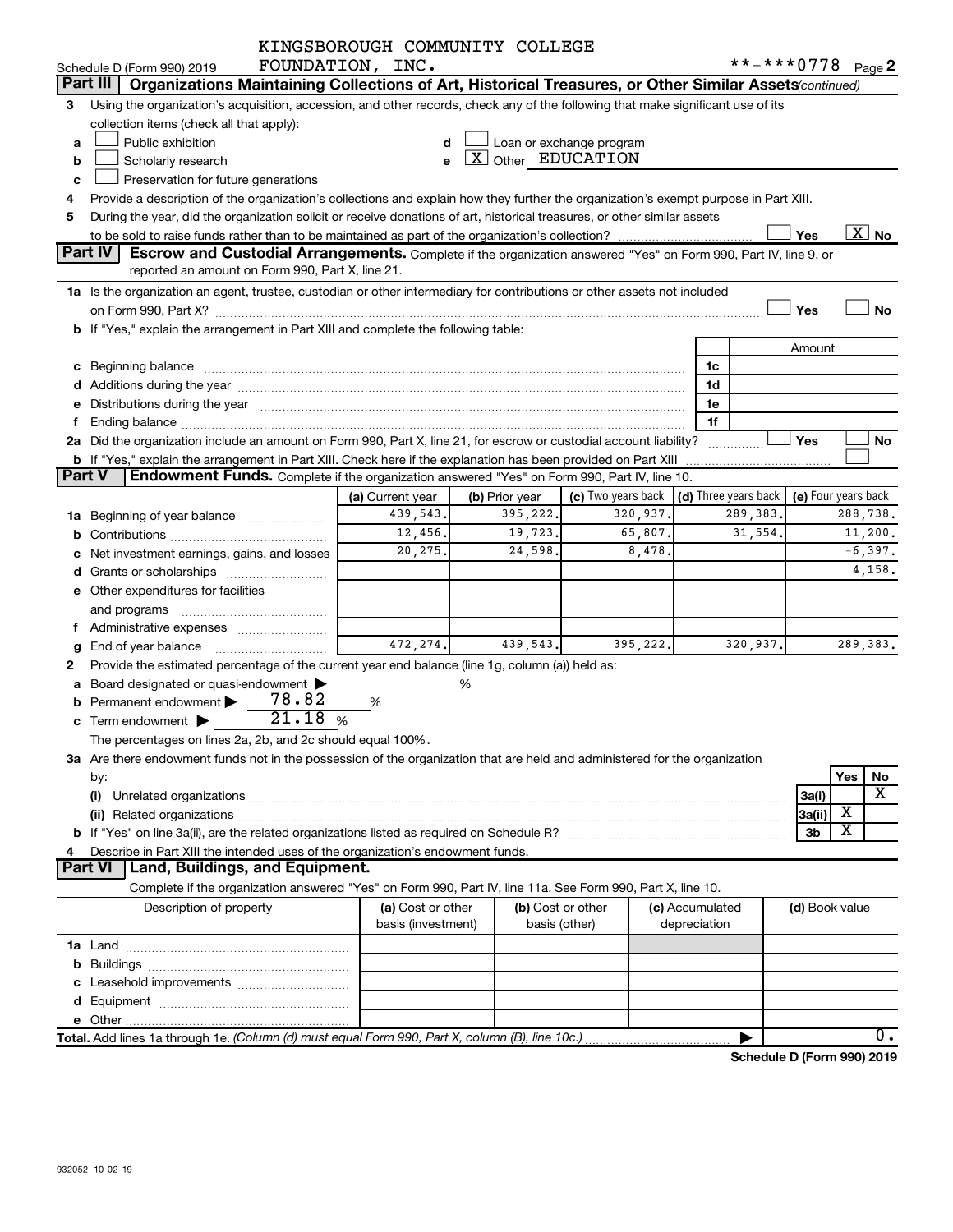| KINGSBOROUGH COMMUNITY COLLEGE |      |  |
|--------------------------------|------|--|
| ᢑᢕᠮᠯᠮᠮᡗ᠊ᠯᡴᡏ᠘ᠾ                  | TNTC |  |

| Schedule D (Form 990) 2019<br>FOUNDATION,                                                                         | TMC.            |                                                           | $***$ $0/8$<br>Page 3 |
|-------------------------------------------------------------------------------------------------------------------|-----------------|-----------------------------------------------------------|-----------------------|
| Part VII Investments - Other Securities.                                                                          |                 |                                                           |                       |
| Complete if the organization answered "Yes" on Form 990, Part IV, line 11b. See Form 990, Part X, line 12.        |                 |                                                           |                       |
| (a) Description of security or category (including name of security)                                              | (b) Book value  | (c) Method of valuation: Cost or end-of-year market value |                       |
| (1) Financial derivatives                                                                                         |                 |                                                           |                       |
| (2) Closely held equity interests                                                                                 |                 |                                                           |                       |
| (3) Other                                                                                                         |                 |                                                           |                       |
| CUNY INVESTMENT POOL<br>(A)                                                                                       | 2,023,205.      | END-OF-YEAR MARKET VALUE                                  |                       |
| (B)                                                                                                               |                 |                                                           |                       |
| (C)                                                                                                               |                 |                                                           |                       |
| (D)                                                                                                               |                 |                                                           |                       |
| (E)                                                                                                               |                 |                                                           |                       |
| (F)                                                                                                               |                 |                                                           |                       |
| (G)                                                                                                               |                 |                                                           |                       |
| (H)                                                                                                               |                 |                                                           |                       |
| Total. (Col. (b) must equal Form 990, Part X, col. (B) line 12.) $\blacktriangleright$                            | 2,023,205.      |                                                           |                       |
| Part VIII Investments - Program Related.                                                                          |                 |                                                           |                       |
| Complete if the organization answered "Yes" on Form 990, Part IV, line 11c. See Form 990, Part X, line 13.        |                 |                                                           |                       |
| (a) Description of investment                                                                                     | (b) Book value  | (c) Method of valuation: Cost or end-of-year market value |                       |
| (1)                                                                                                               |                 |                                                           |                       |
| (2)                                                                                                               |                 |                                                           |                       |
| (3)                                                                                                               |                 |                                                           |                       |
| (4)                                                                                                               |                 |                                                           |                       |
| (5)                                                                                                               |                 |                                                           |                       |
| (6)                                                                                                               |                 |                                                           |                       |
| (7)                                                                                                               |                 |                                                           |                       |
| (8)                                                                                                               |                 |                                                           |                       |
| (9)                                                                                                               |                 |                                                           |                       |
| Total. (Col. (b) must equal Form 990, Part X, col. (B) line 13.) $\blacktriangleright$                            |                 |                                                           |                       |
| <b>Other Assets.</b><br>Part IX                                                                                   |                 |                                                           |                       |
| Complete if the organization answered "Yes" on Form 990, Part IV, line 11d. See Form 990, Part X, line 15.        |                 |                                                           |                       |
|                                                                                                                   | (a) Description |                                                           | (b) Book value        |
| (1)                                                                                                               |                 |                                                           |                       |
| (2)                                                                                                               |                 |                                                           |                       |
| (3)                                                                                                               |                 |                                                           |                       |
| (4)                                                                                                               |                 |                                                           |                       |
| (5)                                                                                                               |                 |                                                           |                       |
| (6)                                                                                                               |                 |                                                           |                       |
| (7)                                                                                                               |                 |                                                           |                       |
| (8)                                                                                                               |                 |                                                           |                       |
| (9)                                                                                                               |                 |                                                           |                       |
| Total. (Column (b) must equal Form 990, Part X, col. (B) line 15.)                                                |                 |                                                           |                       |
| <b>Other Liabilities.</b><br>Part X                                                                               |                 |                                                           |                       |
| Complete if the organization answered "Yes" on Form 990, Part IV, line 11e or 11f. See Form 990, Part X, line 25. |                 |                                                           |                       |
| (a) Description of liability<br>1.                                                                                |                 |                                                           | (b) Book value        |
| (1)<br>Federal income taxes                                                                                       |                 |                                                           |                       |
| (2)                                                                                                               |                 |                                                           |                       |
| (3)                                                                                                               |                 |                                                           |                       |
| (4)                                                                                                               |                 |                                                           |                       |
| (5)                                                                                                               |                 |                                                           |                       |
| (6)                                                                                                               |                 |                                                           |                       |
| (7)                                                                                                               |                 |                                                           |                       |
| (8)                                                                                                               |                 |                                                           |                       |
| (9)                                                                                                               |                 |                                                           |                       |
| Total. (Column (b) must equal Form 990, Part X, col. (B) line 25.)                                                |                 |                                                           |                       |

**2.** Liability for uncertain tax positions. In Part XIII, provide the text of the footnote to the organization's financial statements that reports the organization's liability for uncertain tax positions under FASB ASC 740. Check here if the text of the footnote has been provided in Part XIII ...  $\fbox{\bf X}$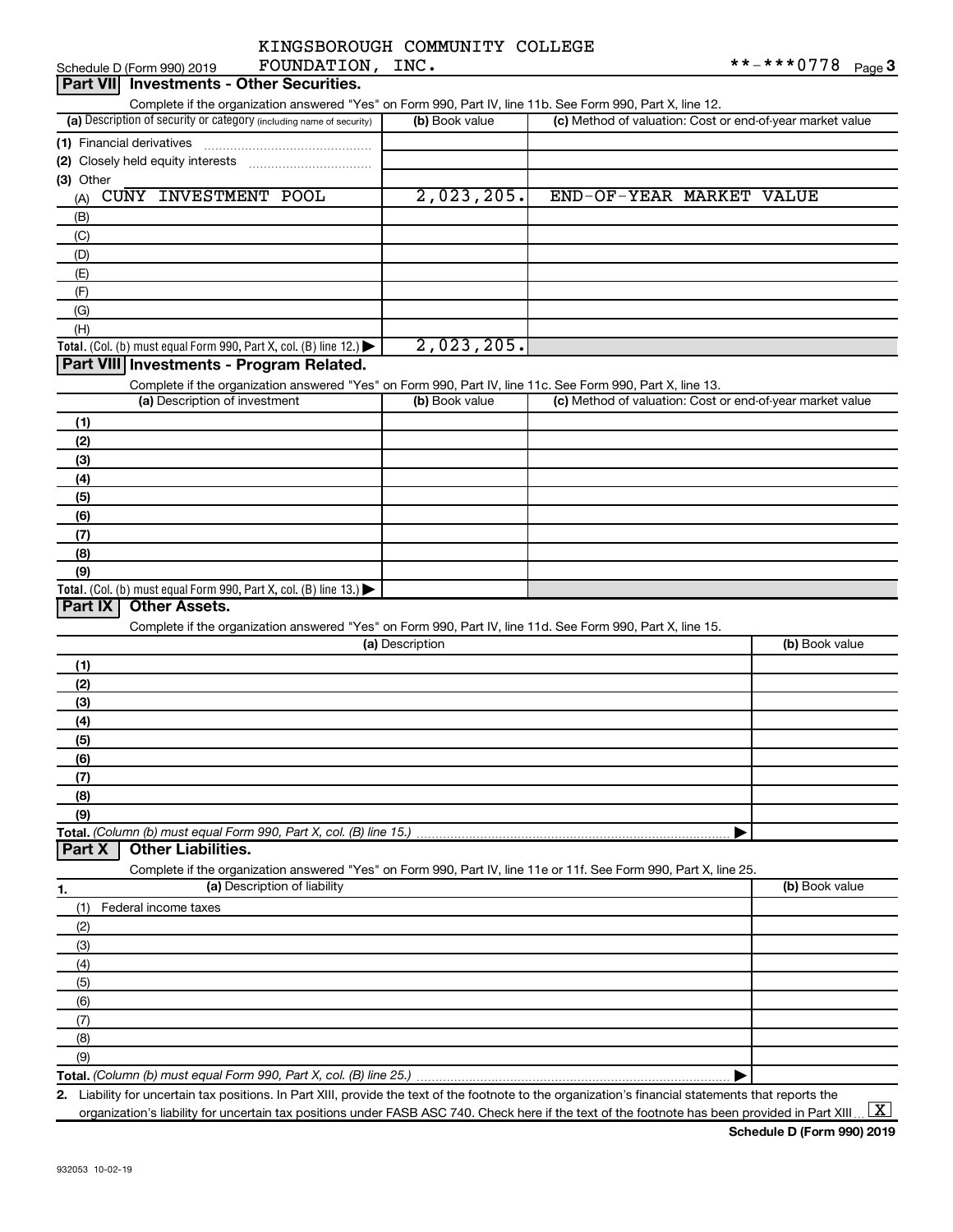|   | KINGSBOROUGH COMMUNITY COLLEGE                                                                                                                               |                |         |              |                   |
|---|--------------------------------------------------------------------------------------------------------------------------------------------------------------|----------------|---------|--------------|-------------------|
|   | FOUNDATION, INC.<br>Schedule D (Form 990) 2019                                                                                                               |                |         |              | **-***0778 Page 4 |
|   | Reconciliation of Revenue per Audited Financial Statements With Revenue per Return.<br><b>Part XI</b>                                                        |                |         |              |                   |
|   | Complete if the organization answered "Yes" on Form 990, Part IV, line 12a.                                                                                  |                |         |              |                   |
| 1 | Total revenue, gains, and other support per audited financial statements [111] [11] Total revenue, gains, and other support per audited financial statements |                |         | $\mathbf{1}$ | 406,989.          |
| 2 | Amounts included on line 1 but not on Form 990, Part VIII, line 12:                                                                                          |                |         |              |                   |
| a | Net unrealized gains (losses) on investments [111] [12] matter contracts and a local metal of the university o                                               | 2a             | 14,496. |              |                   |
| b |                                                                                                                                                              | 2 <sub>b</sub> | 4,515.  |              |                   |
|   |                                                                                                                                                              | 2 <sub>c</sub> |         |              |                   |
| d |                                                                                                                                                              | 2d             |         |              |                   |
|   | e Add lines 2a through 2d                                                                                                                                    |                |         | <b>2e</b>    | 19,011.           |
| 3 |                                                                                                                                                              |                |         | 3            | 387,978.          |
| 4 | Amounts included on Form 990, Part VIII, line 12, but not on line 1:                                                                                         |                |         |              |                   |
| a |                                                                                                                                                              | 4a             |         |              |                   |
|   |                                                                                                                                                              | 4 <sub>h</sub> |         |              |                   |
|   | c Add lines 4a and 4b                                                                                                                                        |                |         | 4с           | 0.                |
| 5 |                                                                                                                                                              |                |         | 5            | 387,978.          |
|   | Part XII   Reconciliation of Expenses per Audited Financial Statements With Expenses per Return.                                                             |                |         |              |                   |
|   | Complete if the organization answered "Yes" on Form 990, Part IV, line 12a.                                                                                  |                |         |              |                   |
| 1 |                                                                                                                                                              |                |         | $\mathbf{1}$ | 587, 345.         |
| 2 | Amounts included on line 1 but not on Form 990, Part IX, line 25:                                                                                            |                |         |              |                   |
| a |                                                                                                                                                              | 2a             | 4,515.  |              |                   |
| b |                                                                                                                                                              | 2 <sub>b</sub> |         |              |                   |
|   |                                                                                                                                                              | 2 <sub>c</sub> |         |              |                   |
| d |                                                                                                                                                              | 2d             |         |              |                   |
|   | e Add lines 2a through 2d [11] manual contract and a set of the set of the Add lines 2a through 2d                                                           |                |         | 2e           | 4,515.            |
| 3 |                                                                                                                                                              |                |         | 3            | 582, 830.         |
| 4 | Amounts included on Form 990, Part IX, line 25, but not on line 1:                                                                                           |                |         |              |                   |
| a |                                                                                                                                                              | 4a             |         |              |                   |
|   | Other (Describe in Part XIII.) [100] [100] [100] [100] [100] [100] [100] [100] [100] [100] [100] [100] [100] [                                               | 4 <sub>b</sub> |         |              |                   |
|   | Add lines 4a and 4b                                                                                                                                          |                |         | 4c           | ο.                |
|   |                                                                                                                                                              |                |         | 5            | 582,830.          |
|   | Part XIII Supplemental Information.                                                                                                                          |                |         |              |                   |

Provide the descriptions required for Part II, lines 3, 5, and 9; Part III, lines 1a and 4; Part IV, lines 1b and 2b; Part V, line 4; Part X, line 2; Part XI, lines 2d and 4b; and Part XII, lines 2d and 4b. Also complete this part to provide any additional information.

#### PART III, LINE 4:

|  |  |  |  |  |  | COIN COLLECTION IS BEING USED FOR EDUCATIONAL PURPOSES TO BE HELD ON |  |  |  |  |  |
|--|--|--|--|--|--|----------------------------------------------------------------------|--|--|--|--|--|
|--|--|--|--|--|--|----------------------------------------------------------------------|--|--|--|--|--|

DISPLAY FOR STUDENTS THAT ATTEND THE COLLEGE.

PART V, LINE 4:

THE ENDOWMENT FUNDS ARE USED TO GENERATE INVESTMENT INCOME FOR

SCHOLARSHIPS THAT ARE GIVEN OUT BY THE FOUNDATION FOR CURRENT STUDENTS.

PART X, LINE 2:

#### THE FOUNDATION IS EXEMPT FROM FEDERAL INCOME TAXES UNDER SECTION 501(C)(3)

OF THE INTERNAL REVENUE CODE (THE CODE); THEREFORE, NO PROVISION FOR

#### INCOME TAXES IS REFLECTED IN THE FINANCIAL STATEMENTS. THE FOUNDATION HAS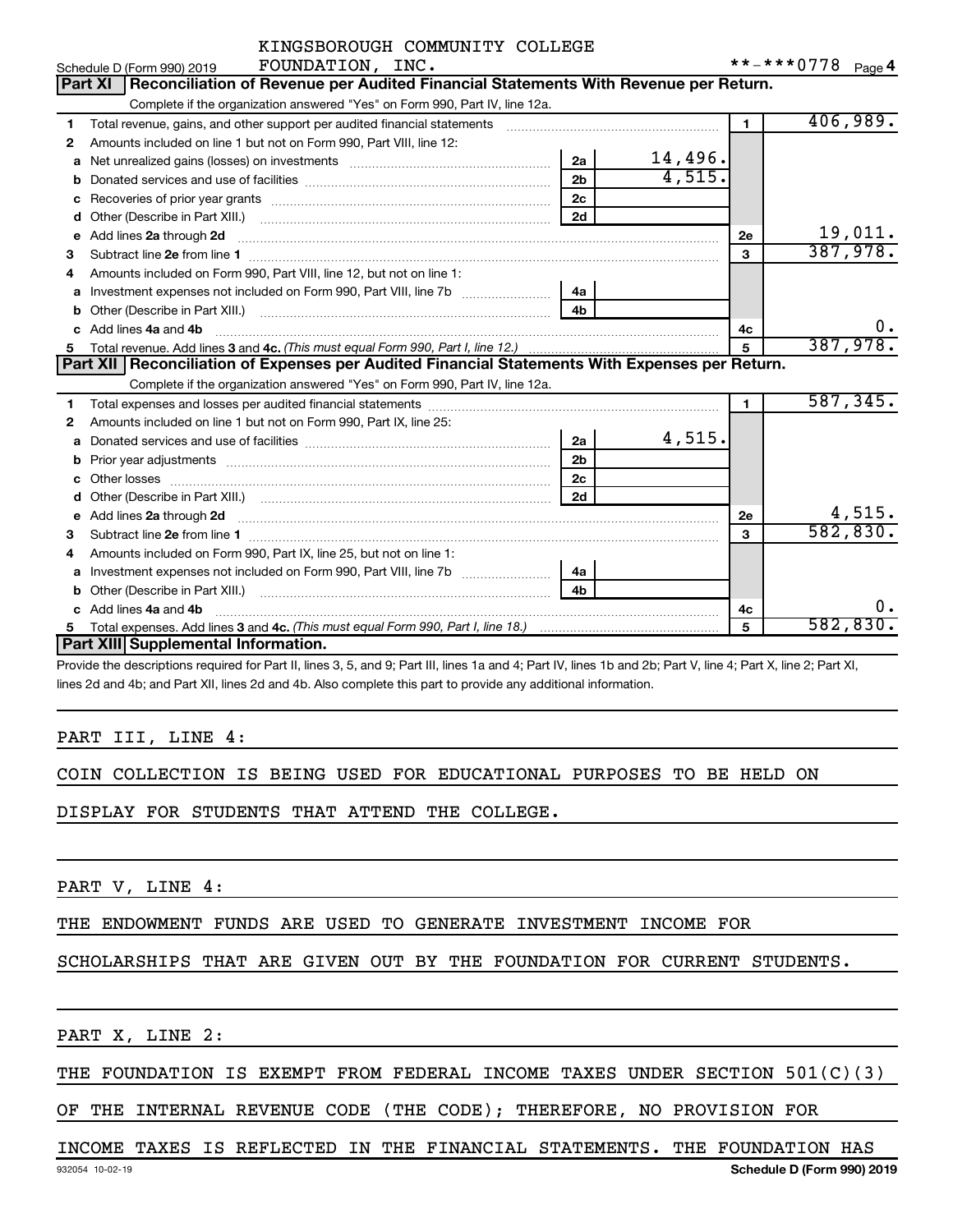| KINGSBOROUGH COMMUNITY COLLEGE                                                                                               |
|------------------------------------------------------------------------------------------------------------------------------|
| **-***0778 Page 5<br>FOUNDATION, INC.<br>Schedule D (Form 990) 2019<br><b>Part XIII Supplemental Information (continued)</b> |
|                                                                                                                              |
| BEEN CLASSIFIED AS A PUBLICLY SUPPORTED ORGANIZATION THAT IS NOT A PRIVATE                                                   |
| FOUNDATION UNDER SECTION 509(A) OF THE CODE. THE FOUNDATION PRESENTLY                                                        |
| DISCLOSES OR RECOGNIZES INCOME TAX POSITIONS BASED ON MANAGEMENT'S                                                           |
| ESTIMATE OF WHETHER IT IS REASONABLY POSSIBLE OR PROBABLE THAT A LIABILITY                                                   |
| HAS BEEN INCURRED FOR UNRECOGNIZED INCOME TAXES, MANAGEMENT HAS CONCLUDED                                                    |
| THAT THE FOUNDATION HAS TAKEN NO UNCERTAIN TAX POSITIONS THAT REQUIRE                                                        |
| ADJUSTMENT IN ITS FINANCIAL STATEMENTS. U.S. FORMS 990 FILED BY THE                                                          |
| FOUNDATION ARE SUBJECT TO EXAMINATION BY TAXING AUTHORITIES.                                                                 |
|                                                                                                                              |
|                                                                                                                              |
|                                                                                                                              |
|                                                                                                                              |
|                                                                                                                              |
|                                                                                                                              |
|                                                                                                                              |
|                                                                                                                              |
|                                                                                                                              |
|                                                                                                                              |
|                                                                                                                              |
|                                                                                                                              |
|                                                                                                                              |
|                                                                                                                              |
|                                                                                                                              |
|                                                                                                                              |
|                                                                                                                              |
|                                                                                                                              |
|                                                                                                                              |
|                                                                                                                              |
|                                                                                                                              |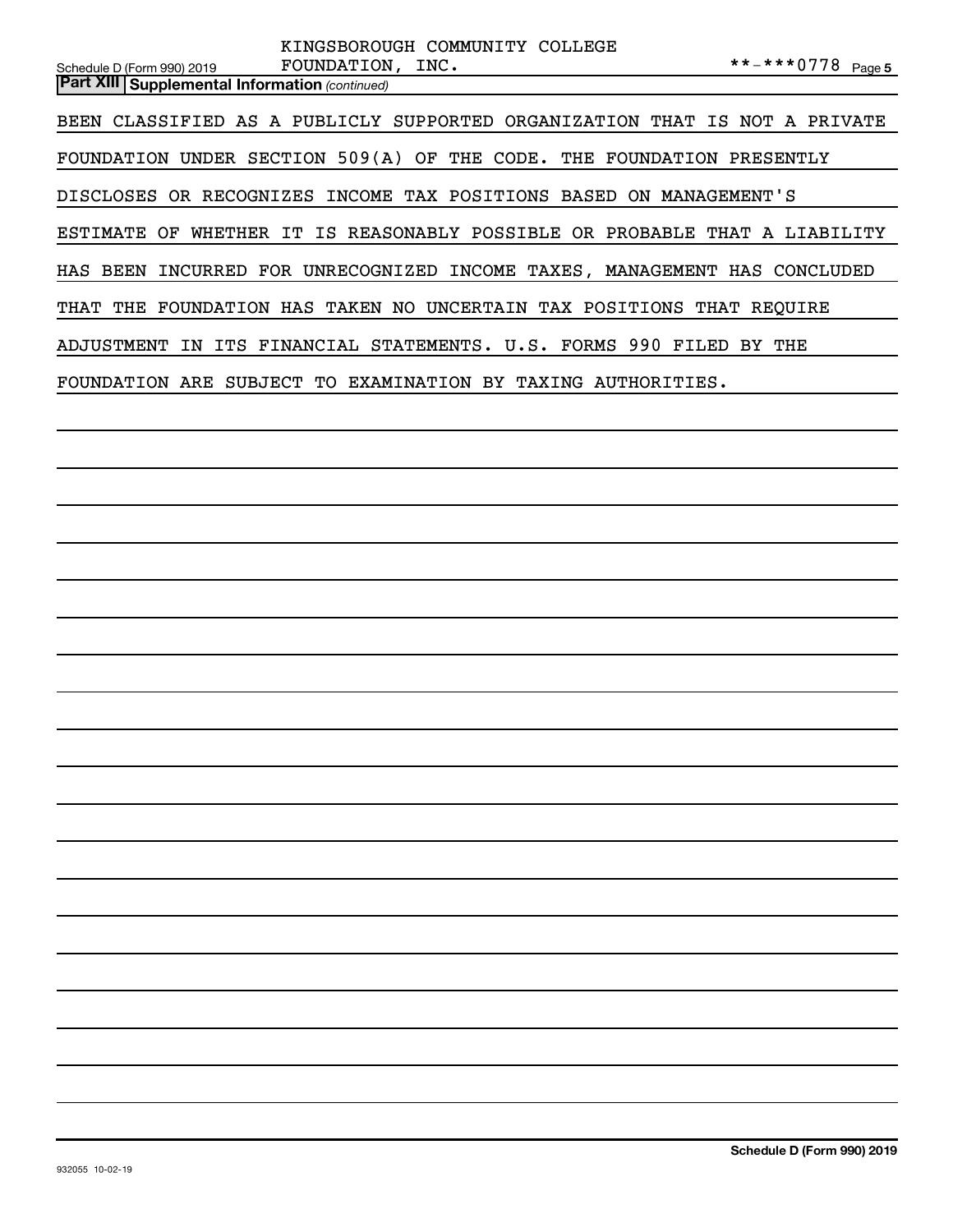| <b>SCHEDULE I</b><br>(Form 990)                        |                                                                                                                                                                                                                                                                                     |           | <b>Grants and Other Assistance to Organizations,</b><br>Governments, and Individuals in the United States |                             |                                                       |                                                                |                                          | OMB No. 1545-0047                                        |
|--------------------------------------------------------|-------------------------------------------------------------------------------------------------------------------------------------------------------------------------------------------------------------------------------------------------------------------------------------|-----------|-----------------------------------------------------------------------------------------------------------|-----------------------------|-------------------------------------------------------|----------------------------------------------------------------|------------------------------------------|----------------------------------------------------------|
|                                                        |                                                                                                                                                                                                                                                                                     |           | Complete if the organization answered "Yes" on Form 990, Part IV, line 21 or 22.                          |                             |                                                       |                                                                |                                          |                                                          |
| Department of the Treasury<br>Internal Revenue Service |                                                                                                                                                                                                                                                                                     |           |                                                                                                           | Attach to Form 990.         | Go to www.irs.gov/Form990 for the latest information. |                                                                |                                          | <b>Open to Public</b><br>Inspection                      |
| Name of the organization                               | FOUNDATION, INC.                                                                                                                                                                                                                                                                    |           | KINGSBOROUGH COMMUNITY COLLEGE                                                                            |                             |                                                       |                                                                |                                          | <b>Employer identification number</b><br>$***$ -*** 0778 |
| Part I                                                 | <b>General Information on Grants and Assistance</b>                                                                                                                                                                                                                                 |           |                                                                                                           |                             |                                                       |                                                                |                                          |                                                          |
| $\mathbf 1$                                            | Does the organization maintain records to substantiate the amount of the grants or assistance, the grantees' eligibility for the grants or assistance, and the selection                                                                                                            |           |                                                                                                           |                             |                                                       |                                                                |                                          | $\boxed{\text{X}}$ Yes<br>  No                           |
| $\mathbf{2}$<br>Part II                                | Describe in Part IV the organization's procedures for monitoring the use of grant funds in the United States.<br>Grants and Other Assistance to Domestic Organizations and Domestic Governments. Complete if the organization answered "Yes" on Form 990, Part IV, line 21, for any |           |                                                                                                           |                             |                                                       |                                                                |                                          |                                                          |
|                                                        | recipient that received more than \$5,000. Part II can be duplicated if additional space is needed.                                                                                                                                                                                 |           |                                                                                                           |                             |                                                       |                                                                |                                          |                                                          |
|                                                        | 1 (a) Name and address of organization<br>or government                                                                                                                                                                                                                             | $(b)$ EIN | (c) IRC section<br>(if applicable)                                                                        | (d) Amount of<br>cash grant | (e) Amount of<br>non-cash<br>assistance               | (f) Method of<br>valuation (book,<br>FMV, appraisal,<br>other) | (g) Description of<br>noncash assistance | (h) Purpose of grant<br>or assistance                    |
|                                                        |                                                                                                                                                                                                                                                                                     |           |                                                                                                           |                             |                                                       |                                                                |                                          |                                                          |
|                                                        |                                                                                                                                                                                                                                                                                     |           |                                                                                                           |                             |                                                       |                                                                |                                          |                                                          |
|                                                        |                                                                                                                                                                                                                                                                                     |           |                                                                                                           |                             |                                                       |                                                                |                                          |                                                          |
|                                                        |                                                                                                                                                                                                                                                                                     |           |                                                                                                           |                             |                                                       |                                                                |                                          |                                                          |
|                                                        |                                                                                                                                                                                                                                                                                     |           |                                                                                                           |                             |                                                       |                                                                |                                          |                                                          |
|                                                        |                                                                                                                                                                                                                                                                                     |           |                                                                                                           |                             |                                                       |                                                                |                                          |                                                          |
| 2<br>3                                                 |                                                                                                                                                                                                                                                                                     |           |                                                                                                           |                             |                                                       |                                                                |                                          | ▶                                                        |

**For Paperwork Reduction Act Notice, see the Instructions for Form 990. Schedule I (Form 990) (2019)** LHA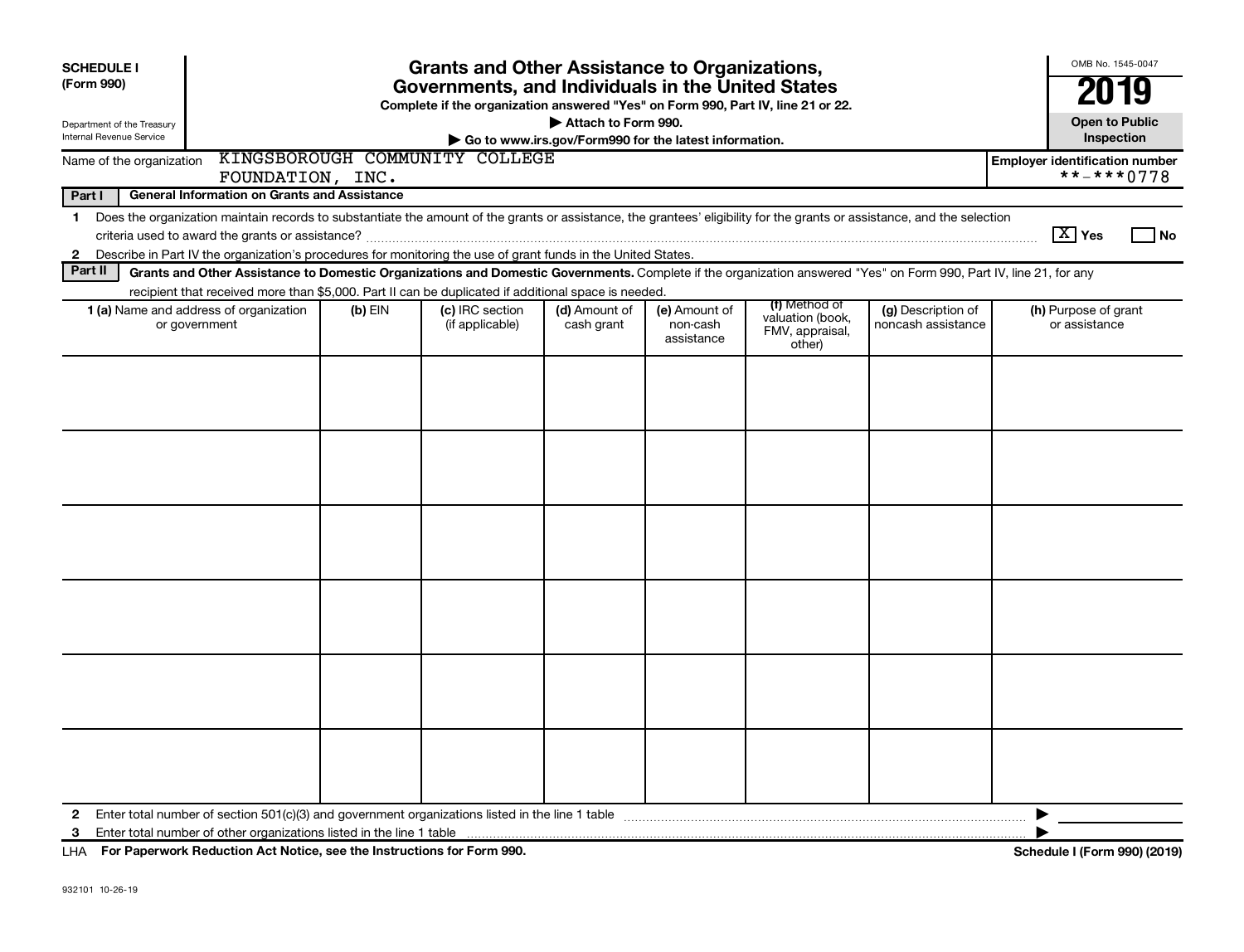Schedule I (Form 990) (2019)  $\qquad \qquad \qquad$   $\qquad \qquad$   $\qquad \qquad$   $\qquad \qquad$   $\qquad \qquad$   $\qquad \qquad$   $\qquad \qquad$   $\qquad \qquad$   $\qquad \qquad$   $\qquad \qquad$   $\qquad \qquad$   $\qquad \qquad$   $\qquad \qquad$   $\qquad \qquad$   $\qquad \qquad$   $\qquad \qquad$   $\qquad \qquad$   $\qquad \qquad$   $\qquad \qquad$   $\qquad \qquad$   $\qquad \qquad$ 

FOUNDATION, INC.

**2**

Part III | Grants and Other Assistance to Domestic Individuals. Complete if the organization answered "Yes" on Form 990, Part IV, line 22. Part III can be duplicated if additional space is needed.

| (a) Type of grant or assistance             | (b) Number of<br>recipients | (c) Amount of<br>cash grant | (d) Amount of non-<br>cash assistance | (e) Method of valuation<br>(book, FMV, appraisal, other) | (f) Description of noncash assistance |
|---------------------------------------------|-----------------------------|-----------------------------|---------------------------------------|----------------------------------------------------------|---------------------------------------|
|                                             |                             |                             |                                       |                                                          |                                       |
| STIPENDS, SCHOLARSHIPS, OR GRANT ASSISTANCE | 753                         | 395, 316.                   | $0$ .                                 |                                                          |                                       |
|                                             |                             |                             |                                       |                                                          |                                       |
| GIFT CARDS                                  |                             | 900.                        | 0.                                    |                                                          |                                       |
|                                             |                             |                             |                                       |                                                          |                                       |
| BOOKSTORE VOUCHERS                          | 12                          | 2,082.                      | $\mathbf 0$ .                         |                                                          |                                       |
|                                             |                             |                             |                                       |                                                          |                                       |
|                                             |                             |                             |                                       |                                                          |                                       |
|                                             |                             |                             |                                       |                                                          |                                       |
|                                             |                             |                             |                                       |                                                          |                                       |

Part IV | Supplemental Information. Provide the information required in Part I, line 2; Part III, column (b); and any other additional information.

PART I, LINE 2:

FOR THE TEMPORARY RESTRICTED GRANTS, THE DIRECTOR OF FUNDS MANAGEMENT

REVIEWS THE REQUEST FOR USE OF FUNDS (E.G. FOR SUPPLIES, GUEST SPEAKERS,

REFRESHMENTS, STIPENDS, ETC.) TO DETERMINE IF SUCH REQUESTS ARE WITHIN THE

GUIDELINES OF THE GRANT. THE REQUEST IS THEN APPROVED BY BOTH THE VP OF

COLLEGE ADVANCEMENT AND THE FOUNDATION'S TREASURER.

## A MONTHLY TRIAL BALANCE RECONCILIATION IS PERFORMED. PERIODICALLY THE FUND

### BALANCES OF ALL GRANTS ARE REVIEWED AND RECONCILED.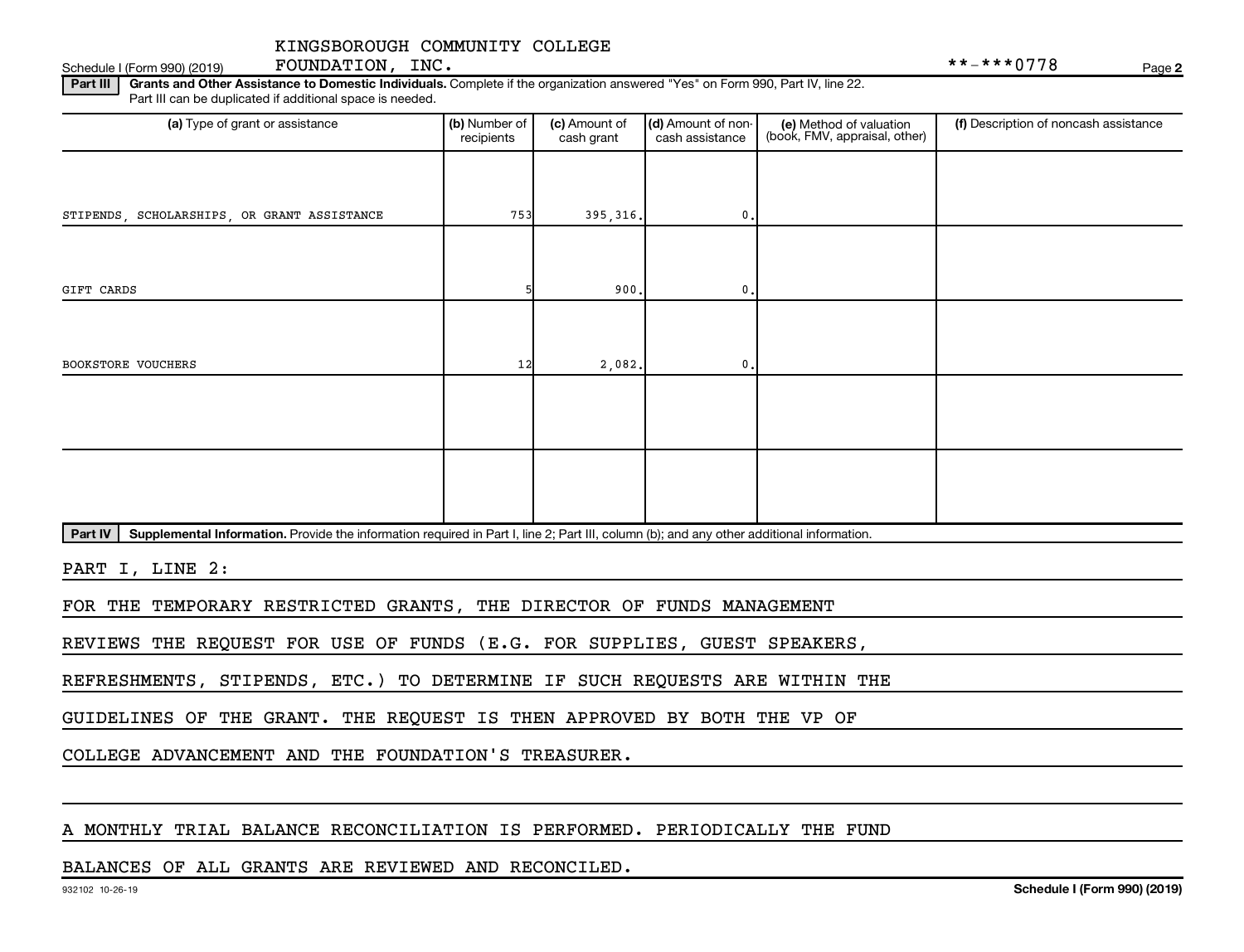| Complete if the organization answered "Yes" on Form 990, Part IV, line 23.<br><b>Open to Public</b><br>Attach to Form 990.<br>Department of the Treasury<br><b>Inspection</b><br>Internal Revenue Service<br>Go to www.irs.gov/Form990 for instructions and the latest information.<br>KINGSBOROUGH COMMUNITY COLLEGE<br><b>Employer identification number</b><br>Name of the organization<br>**-***0778<br>FOUNDATION, INC.<br>Part I<br><b>Questions Regarding Compensation</b><br>Yes<br>No<br><b>1a</b> Check the appropriate box(es) if the organization provided any of the following to or for a person listed on Form 990,<br>Part VII, Section A, line 1a. Complete Part III to provide any relevant information regarding these items.<br>First-class or charter travel<br>Housing allowance or residence for personal use<br>Travel for companions<br>Payments for business use of personal residence<br>Tax indemnification and gross-up payments<br>Health or social club dues or initiation fees<br>Discretionary spending account<br>Personal services (such as maid, chauffeur, chef)<br><b>b</b> If any of the boxes on line 1a are checked, did the organization follow a written policy regarding payment or<br>1b<br>Did the organization require substantiation prior to reimbursing or allowing expenses incurred by all directors,<br>2<br>$\mathbf{2}$<br>Indicate which, if any, of the following the organization used to establish the compensation of the organization's<br>3<br>CEO/Executive Director. Check all that apply. Do not check any boxes for methods used by a related organization to<br>establish compensation of the CEO/Executive Director, but explain in Part III.<br>Compensation committee<br>Written employment contract<br>Independent compensation consultant<br>Compensation survey or study<br>Form 990 of other organizations<br>Approval by the board or compensation committee<br>During the year, did any person listed on Form 990, Part VII, Section A, line 1a, with respect to the filing<br>4<br>organization or a related organization:<br>х<br>Receive a severance payment or change-of-control payment?<br>4a<br>а<br>$\overline{\texttt{x}}$<br>4b<br>b<br>X<br>4c<br>If "Yes" to any of lines 4a-c, list the persons and provide the applicable amounts for each item in Part III.<br>Only section 501(c)(3), 501(c)(4), and 501(c)(29) organizations must complete lines 5-9.<br>For persons listed on Form 990, Part VII, Section A, line 1a, did the organization pay or accrue any compensation<br>contingent on the revenues of:<br>х<br>a The organization? <b>Entitation</b> 2008 Communication of the organization of the organization?<br>5a<br>X<br>5b<br>If "Yes" on line 5a or 5b, describe in Part III.<br>6 For persons listed on Form 990, Part VII, Section A, line 1a, did the organization pay or accrue any compensation<br>contingent on the net earnings of:<br>х<br>6а<br>x<br>6b<br>If "Yes" on line 6a or 6b, describe in Part III.<br>7 For persons listed on Form 990, Part VII, Section A, line 1a, did the organization provide any nonfixed payments<br>х<br>7<br>Were any amounts reported on Form 990, Part VII, paid or accrued pursuant to a contract that was subject to the<br>8<br>х<br>8<br>If "Yes" on line 8, did the organization also follow the rebuttable presumption procedure described in<br>9<br>9<br>LHA For Paperwork Reduction Act Notice, see the Instructions for Form 990.<br>Schedule J (Form 990) 2019 | <b>Compensation Information</b><br><b>SCHEDULE J</b><br>(Form 990)<br>For certain Officers, Directors, Trustees, Key Employees, and Highest<br><b>Compensated Employees</b> | OMB No. 1545-0047<br>2019 |  |  |  |  |
|-----------------------------------------------------------------------------------------------------------------------------------------------------------------------------------------------------------------------------------------------------------------------------------------------------------------------------------------------------------------------------------------------------------------------------------------------------------------------------------------------------------------------------------------------------------------------------------------------------------------------------------------------------------------------------------------------------------------------------------------------------------------------------------------------------------------------------------------------------------------------------------------------------------------------------------------------------------------------------------------------------------------------------------------------------------------------------------------------------------------------------------------------------------------------------------------------------------------------------------------------------------------------------------------------------------------------------------------------------------------------------------------------------------------------------------------------------------------------------------------------------------------------------------------------------------------------------------------------------------------------------------------------------------------------------------------------------------------------------------------------------------------------------------------------------------------------------------------------------------------------------------------------------------------------------------------------------------------------------------------------------------------------------------------------------------------------------------------------------------------------------------------------------------------------------------------------------------------------------------------------------------------------------------------------------------------------------------------------------------------------------------------------------------------------------------------------------------------------------------------------------------------------------------------------------------------------------------------------------------------------------------------------------------------------------------------------------------------------------------------------------------------------------------------------------------------------------------------------------------------------------------------------------------------------------------------------------------------------------------------------------------------------------------------------------------------------------------------------------------------------------------------------------------------------------------------------------------------------------------------------------------------------------------------------------------------------------------------------------------------------------------------------------------------------------------------------------------------------------------------------------------------------------------|-----------------------------------------------------------------------------------------------------------------------------------------------------------------------------|---------------------------|--|--|--|--|
|                                                                                                                                                                                                                                                                                                                                                                                                                                                                                                                                                                                                                                                                                                                                                                                                                                                                                                                                                                                                                                                                                                                                                                                                                                                                                                                                                                                                                                                                                                                                                                                                                                                                                                                                                                                                                                                                                                                                                                                                                                                                                                                                                                                                                                                                                                                                                                                                                                                                                                                                                                                                                                                                                                                                                                                                                                                                                                                                                                                                                                                                                                                                                                                                                                                                                                                                                                                                                                                                                                                                   |                                                                                                                                                                             |                           |  |  |  |  |
|                                                                                                                                                                                                                                                                                                                                                                                                                                                                                                                                                                                                                                                                                                                                                                                                                                                                                                                                                                                                                                                                                                                                                                                                                                                                                                                                                                                                                                                                                                                                                                                                                                                                                                                                                                                                                                                                                                                                                                                                                                                                                                                                                                                                                                                                                                                                                                                                                                                                                                                                                                                                                                                                                                                                                                                                                                                                                                                                                                                                                                                                                                                                                                                                                                                                                                                                                                                                                                                                                                                                   |                                                                                                                                                                             |                           |  |  |  |  |
|                                                                                                                                                                                                                                                                                                                                                                                                                                                                                                                                                                                                                                                                                                                                                                                                                                                                                                                                                                                                                                                                                                                                                                                                                                                                                                                                                                                                                                                                                                                                                                                                                                                                                                                                                                                                                                                                                                                                                                                                                                                                                                                                                                                                                                                                                                                                                                                                                                                                                                                                                                                                                                                                                                                                                                                                                                                                                                                                                                                                                                                                                                                                                                                                                                                                                                                                                                                                                                                                                                                                   |                                                                                                                                                                             |                           |  |  |  |  |
|                                                                                                                                                                                                                                                                                                                                                                                                                                                                                                                                                                                                                                                                                                                                                                                                                                                                                                                                                                                                                                                                                                                                                                                                                                                                                                                                                                                                                                                                                                                                                                                                                                                                                                                                                                                                                                                                                                                                                                                                                                                                                                                                                                                                                                                                                                                                                                                                                                                                                                                                                                                                                                                                                                                                                                                                                                                                                                                                                                                                                                                                                                                                                                                                                                                                                                                                                                                                                                                                                                                                   |                                                                                                                                                                             |                           |  |  |  |  |
|                                                                                                                                                                                                                                                                                                                                                                                                                                                                                                                                                                                                                                                                                                                                                                                                                                                                                                                                                                                                                                                                                                                                                                                                                                                                                                                                                                                                                                                                                                                                                                                                                                                                                                                                                                                                                                                                                                                                                                                                                                                                                                                                                                                                                                                                                                                                                                                                                                                                                                                                                                                                                                                                                                                                                                                                                                                                                                                                                                                                                                                                                                                                                                                                                                                                                                                                                                                                                                                                                                                                   |                                                                                                                                                                             |                           |  |  |  |  |
|                                                                                                                                                                                                                                                                                                                                                                                                                                                                                                                                                                                                                                                                                                                                                                                                                                                                                                                                                                                                                                                                                                                                                                                                                                                                                                                                                                                                                                                                                                                                                                                                                                                                                                                                                                                                                                                                                                                                                                                                                                                                                                                                                                                                                                                                                                                                                                                                                                                                                                                                                                                                                                                                                                                                                                                                                                                                                                                                                                                                                                                                                                                                                                                                                                                                                                                                                                                                                                                                                                                                   |                                                                                                                                                                             |                           |  |  |  |  |
|                                                                                                                                                                                                                                                                                                                                                                                                                                                                                                                                                                                                                                                                                                                                                                                                                                                                                                                                                                                                                                                                                                                                                                                                                                                                                                                                                                                                                                                                                                                                                                                                                                                                                                                                                                                                                                                                                                                                                                                                                                                                                                                                                                                                                                                                                                                                                                                                                                                                                                                                                                                                                                                                                                                                                                                                                                                                                                                                                                                                                                                                                                                                                                                                                                                                                                                                                                                                                                                                                                                                   |                                                                                                                                                                             |                           |  |  |  |  |
|                                                                                                                                                                                                                                                                                                                                                                                                                                                                                                                                                                                                                                                                                                                                                                                                                                                                                                                                                                                                                                                                                                                                                                                                                                                                                                                                                                                                                                                                                                                                                                                                                                                                                                                                                                                                                                                                                                                                                                                                                                                                                                                                                                                                                                                                                                                                                                                                                                                                                                                                                                                                                                                                                                                                                                                                                                                                                                                                                                                                                                                                                                                                                                                                                                                                                                                                                                                                                                                                                                                                   |                                                                                                                                                                             |                           |  |  |  |  |
|                                                                                                                                                                                                                                                                                                                                                                                                                                                                                                                                                                                                                                                                                                                                                                                                                                                                                                                                                                                                                                                                                                                                                                                                                                                                                                                                                                                                                                                                                                                                                                                                                                                                                                                                                                                                                                                                                                                                                                                                                                                                                                                                                                                                                                                                                                                                                                                                                                                                                                                                                                                                                                                                                                                                                                                                                                                                                                                                                                                                                                                                                                                                                                                                                                                                                                                                                                                                                                                                                                                                   |                                                                                                                                                                             |                           |  |  |  |  |
|                                                                                                                                                                                                                                                                                                                                                                                                                                                                                                                                                                                                                                                                                                                                                                                                                                                                                                                                                                                                                                                                                                                                                                                                                                                                                                                                                                                                                                                                                                                                                                                                                                                                                                                                                                                                                                                                                                                                                                                                                                                                                                                                                                                                                                                                                                                                                                                                                                                                                                                                                                                                                                                                                                                                                                                                                                                                                                                                                                                                                                                                                                                                                                                                                                                                                                                                                                                                                                                                                                                                   |                                                                                                                                                                             |                           |  |  |  |  |
|                                                                                                                                                                                                                                                                                                                                                                                                                                                                                                                                                                                                                                                                                                                                                                                                                                                                                                                                                                                                                                                                                                                                                                                                                                                                                                                                                                                                                                                                                                                                                                                                                                                                                                                                                                                                                                                                                                                                                                                                                                                                                                                                                                                                                                                                                                                                                                                                                                                                                                                                                                                                                                                                                                                                                                                                                                                                                                                                                                                                                                                                                                                                                                                                                                                                                                                                                                                                                                                                                                                                   |                                                                                                                                                                             |                           |  |  |  |  |
|                                                                                                                                                                                                                                                                                                                                                                                                                                                                                                                                                                                                                                                                                                                                                                                                                                                                                                                                                                                                                                                                                                                                                                                                                                                                                                                                                                                                                                                                                                                                                                                                                                                                                                                                                                                                                                                                                                                                                                                                                                                                                                                                                                                                                                                                                                                                                                                                                                                                                                                                                                                                                                                                                                                                                                                                                                                                                                                                                                                                                                                                                                                                                                                                                                                                                                                                                                                                                                                                                                                                   |                                                                                                                                                                             |                           |  |  |  |  |
|                                                                                                                                                                                                                                                                                                                                                                                                                                                                                                                                                                                                                                                                                                                                                                                                                                                                                                                                                                                                                                                                                                                                                                                                                                                                                                                                                                                                                                                                                                                                                                                                                                                                                                                                                                                                                                                                                                                                                                                                                                                                                                                                                                                                                                                                                                                                                                                                                                                                                                                                                                                                                                                                                                                                                                                                                                                                                                                                                                                                                                                                                                                                                                                                                                                                                                                                                                                                                                                                                                                                   |                                                                                                                                                                             |                           |  |  |  |  |
|                                                                                                                                                                                                                                                                                                                                                                                                                                                                                                                                                                                                                                                                                                                                                                                                                                                                                                                                                                                                                                                                                                                                                                                                                                                                                                                                                                                                                                                                                                                                                                                                                                                                                                                                                                                                                                                                                                                                                                                                                                                                                                                                                                                                                                                                                                                                                                                                                                                                                                                                                                                                                                                                                                                                                                                                                                                                                                                                                                                                                                                                                                                                                                                                                                                                                                                                                                                                                                                                                                                                   |                                                                                                                                                                             |                           |  |  |  |  |
|                                                                                                                                                                                                                                                                                                                                                                                                                                                                                                                                                                                                                                                                                                                                                                                                                                                                                                                                                                                                                                                                                                                                                                                                                                                                                                                                                                                                                                                                                                                                                                                                                                                                                                                                                                                                                                                                                                                                                                                                                                                                                                                                                                                                                                                                                                                                                                                                                                                                                                                                                                                                                                                                                                                                                                                                                                                                                                                                                                                                                                                                                                                                                                                                                                                                                                                                                                                                                                                                                                                                   |                                                                                                                                                                             |                           |  |  |  |  |
|                                                                                                                                                                                                                                                                                                                                                                                                                                                                                                                                                                                                                                                                                                                                                                                                                                                                                                                                                                                                                                                                                                                                                                                                                                                                                                                                                                                                                                                                                                                                                                                                                                                                                                                                                                                                                                                                                                                                                                                                                                                                                                                                                                                                                                                                                                                                                                                                                                                                                                                                                                                                                                                                                                                                                                                                                                                                                                                                                                                                                                                                                                                                                                                                                                                                                                                                                                                                                                                                                                                                   |                                                                                                                                                                             |                           |  |  |  |  |
|                                                                                                                                                                                                                                                                                                                                                                                                                                                                                                                                                                                                                                                                                                                                                                                                                                                                                                                                                                                                                                                                                                                                                                                                                                                                                                                                                                                                                                                                                                                                                                                                                                                                                                                                                                                                                                                                                                                                                                                                                                                                                                                                                                                                                                                                                                                                                                                                                                                                                                                                                                                                                                                                                                                                                                                                                                                                                                                                                                                                                                                                                                                                                                                                                                                                                                                                                                                                                                                                                                                                   |                                                                                                                                                                             |                           |  |  |  |  |
|                                                                                                                                                                                                                                                                                                                                                                                                                                                                                                                                                                                                                                                                                                                                                                                                                                                                                                                                                                                                                                                                                                                                                                                                                                                                                                                                                                                                                                                                                                                                                                                                                                                                                                                                                                                                                                                                                                                                                                                                                                                                                                                                                                                                                                                                                                                                                                                                                                                                                                                                                                                                                                                                                                                                                                                                                                                                                                                                                                                                                                                                                                                                                                                                                                                                                                                                                                                                                                                                                                                                   |                                                                                                                                                                             |                           |  |  |  |  |
|                                                                                                                                                                                                                                                                                                                                                                                                                                                                                                                                                                                                                                                                                                                                                                                                                                                                                                                                                                                                                                                                                                                                                                                                                                                                                                                                                                                                                                                                                                                                                                                                                                                                                                                                                                                                                                                                                                                                                                                                                                                                                                                                                                                                                                                                                                                                                                                                                                                                                                                                                                                                                                                                                                                                                                                                                                                                                                                                                                                                                                                                                                                                                                                                                                                                                                                                                                                                                                                                                                                                   |                                                                                                                                                                             |                           |  |  |  |  |
|                                                                                                                                                                                                                                                                                                                                                                                                                                                                                                                                                                                                                                                                                                                                                                                                                                                                                                                                                                                                                                                                                                                                                                                                                                                                                                                                                                                                                                                                                                                                                                                                                                                                                                                                                                                                                                                                                                                                                                                                                                                                                                                                                                                                                                                                                                                                                                                                                                                                                                                                                                                                                                                                                                                                                                                                                                                                                                                                                                                                                                                                                                                                                                                                                                                                                                                                                                                                                                                                                                                                   |                                                                                                                                                                             |                           |  |  |  |  |
|                                                                                                                                                                                                                                                                                                                                                                                                                                                                                                                                                                                                                                                                                                                                                                                                                                                                                                                                                                                                                                                                                                                                                                                                                                                                                                                                                                                                                                                                                                                                                                                                                                                                                                                                                                                                                                                                                                                                                                                                                                                                                                                                                                                                                                                                                                                                                                                                                                                                                                                                                                                                                                                                                                                                                                                                                                                                                                                                                                                                                                                                                                                                                                                                                                                                                                                                                                                                                                                                                                                                   |                                                                                                                                                                             |                           |  |  |  |  |
|                                                                                                                                                                                                                                                                                                                                                                                                                                                                                                                                                                                                                                                                                                                                                                                                                                                                                                                                                                                                                                                                                                                                                                                                                                                                                                                                                                                                                                                                                                                                                                                                                                                                                                                                                                                                                                                                                                                                                                                                                                                                                                                                                                                                                                                                                                                                                                                                                                                                                                                                                                                                                                                                                                                                                                                                                                                                                                                                                                                                                                                                                                                                                                                                                                                                                                                                                                                                                                                                                                                                   |                                                                                                                                                                             |                           |  |  |  |  |
|                                                                                                                                                                                                                                                                                                                                                                                                                                                                                                                                                                                                                                                                                                                                                                                                                                                                                                                                                                                                                                                                                                                                                                                                                                                                                                                                                                                                                                                                                                                                                                                                                                                                                                                                                                                                                                                                                                                                                                                                                                                                                                                                                                                                                                                                                                                                                                                                                                                                                                                                                                                                                                                                                                                                                                                                                                                                                                                                                                                                                                                                                                                                                                                                                                                                                                                                                                                                                                                                                                                                   |                                                                                                                                                                             |                           |  |  |  |  |
|                                                                                                                                                                                                                                                                                                                                                                                                                                                                                                                                                                                                                                                                                                                                                                                                                                                                                                                                                                                                                                                                                                                                                                                                                                                                                                                                                                                                                                                                                                                                                                                                                                                                                                                                                                                                                                                                                                                                                                                                                                                                                                                                                                                                                                                                                                                                                                                                                                                                                                                                                                                                                                                                                                                                                                                                                                                                                                                                                                                                                                                                                                                                                                                                                                                                                                                                                                                                                                                                                                                                   |                                                                                                                                                                             |                           |  |  |  |  |
|                                                                                                                                                                                                                                                                                                                                                                                                                                                                                                                                                                                                                                                                                                                                                                                                                                                                                                                                                                                                                                                                                                                                                                                                                                                                                                                                                                                                                                                                                                                                                                                                                                                                                                                                                                                                                                                                                                                                                                                                                                                                                                                                                                                                                                                                                                                                                                                                                                                                                                                                                                                                                                                                                                                                                                                                                                                                                                                                                                                                                                                                                                                                                                                                                                                                                                                                                                                                                                                                                                                                   |                                                                                                                                                                             |                           |  |  |  |  |
|                                                                                                                                                                                                                                                                                                                                                                                                                                                                                                                                                                                                                                                                                                                                                                                                                                                                                                                                                                                                                                                                                                                                                                                                                                                                                                                                                                                                                                                                                                                                                                                                                                                                                                                                                                                                                                                                                                                                                                                                                                                                                                                                                                                                                                                                                                                                                                                                                                                                                                                                                                                                                                                                                                                                                                                                                                                                                                                                                                                                                                                                                                                                                                                                                                                                                                                                                                                                                                                                                                                                   |                                                                                                                                                                             |                           |  |  |  |  |
|                                                                                                                                                                                                                                                                                                                                                                                                                                                                                                                                                                                                                                                                                                                                                                                                                                                                                                                                                                                                                                                                                                                                                                                                                                                                                                                                                                                                                                                                                                                                                                                                                                                                                                                                                                                                                                                                                                                                                                                                                                                                                                                                                                                                                                                                                                                                                                                                                                                                                                                                                                                                                                                                                                                                                                                                                                                                                                                                                                                                                                                                                                                                                                                                                                                                                                                                                                                                                                                                                                                                   |                                                                                                                                                                             |                           |  |  |  |  |
|                                                                                                                                                                                                                                                                                                                                                                                                                                                                                                                                                                                                                                                                                                                                                                                                                                                                                                                                                                                                                                                                                                                                                                                                                                                                                                                                                                                                                                                                                                                                                                                                                                                                                                                                                                                                                                                                                                                                                                                                                                                                                                                                                                                                                                                                                                                                                                                                                                                                                                                                                                                                                                                                                                                                                                                                                                                                                                                                                                                                                                                                                                                                                                                                                                                                                                                                                                                                                                                                                                                                   |                                                                                                                                                                             |                           |  |  |  |  |
|                                                                                                                                                                                                                                                                                                                                                                                                                                                                                                                                                                                                                                                                                                                                                                                                                                                                                                                                                                                                                                                                                                                                                                                                                                                                                                                                                                                                                                                                                                                                                                                                                                                                                                                                                                                                                                                                                                                                                                                                                                                                                                                                                                                                                                                                                                                                                                                                                                                                                                                                                                                                                                                                                                                                                                                                                                                                                                                                                                                                                                                                                                                                                                                                                                                                                                                                                                                                                                                                                                                                   |                                                                                                                                                                             |                           |  |  |  |  |
|                                                                                                                                                                                                                                                                                                                                                                                                                                                                                                                                                                                                                                                                                                                                                                                                                                                                                                                                                                                                                                                                                                                                                                                                                                                                                                                                                                                                                                                                                                                                                                                                                                                                                                                                                                                                                                                                                                                                                                                                                                                                                                                                                                                                                                                                                                                                                                                                                                                                                                                                                                                                                                                                                                                                                                                                                                                                                                                                                                                                                                                                                                                                                                                                                                                                                                                                                                                                                                                                                                                                   |                                                                                                                                                                             |                           |  |  |  |  |
|                                                                                                                                                                                                                                                                                                                                                                                                                                                                                                                                                                                                                                                                                                                                                                                                                                                                                                                                                                                                                                                                                                                                                                                                                                                                                                                                                                                                                                                                                                                                                                                                                                                                                                                                                                                                                                                                                                                                                                                                                                                                                                                                                                                                                                                                                                                                                                                                                                                                                                                                                                                                                                                                                                                                                                                                                                                                                                                                                                                                                                                                                                                                                                                                                                                                                                                                                                                                                                                                                                                                   |                                                                                                                                                                             |                           |  |  |  |  |
|                                                                                                                                                                                                                                                                                                                                                                                                                                                                                                                                                                                                                                                                                                                                                                                                                                                                                                                                                                                                                                                                                                                                                                                                                                                                                                                                                                                                                                                                                                                                                                                                                                                                                                                                                                                                                                                                                                                                                                                                                                                                                                                                                                                                                                                                                                                                                                                                                                                                                                                                                                                                                                                                                                                                                                                                                                                                                                                                                                                                                                                                                                                                                                                                                                                                                                                                                                                                                                                                                                                                   |                                                                                                                                                                             |                           |  |  |  |  |
|                                                                                                                                                                                                                                                                                                                                                                                                                                                                                                                                                                                                                                                                                                                                                                                                                                                                                                                                                                                                                                                                                                                                                                                                                                                                                                                                                                                                                                                                                                                                                                                                                                                                                                                                                                                                                                                                                                                                                                                                                                                                                                                                                                                                                                                                                                                                                                                                                                                                                                                                                                                                                                                                                                                                                                                                                                                                                                                                                                                                                                                                                                                                                                                                                                                                                                                                                                                                                                                                                                                                   |                                                                                                                                                                             |                           |  |  |  |  |
|                                                                                                                                                                                                                                                                                                                                                                                                                                                                                                                                                                                                                                                                                                                                                                                                                                                                                                                                                                                                                                                                                                                                                                                                                                                                                                                                                                                                                                                                                                                                                                                                                                                                                                                                                                                                                                                                                                                                                                                                                                                                                                                                                                                                                                                                                                                                                                                                                                                                                                                                                                                                                                                                                                                                                                                                                                                                                                                                                                                                                                                                                                                                                                                                                                                                                                                                                                                                                                                                                                                                   |                                                                                                                                                                             |                           |  |  |  |  |
|                                                                                                                                                                                                                                                                                                                                                                                                                                                                                                                                                                                                                                                                                                                                                                                                                                                                                                                                                                                                                                                                                                                                                                                                                                                                                                                                                                                                                                                                                                                                                                                                                                                                                                                                                                                                                                                                                                                                                                                                                                                                                                                                                                                                                                                                                                                                                                                                                                                                                                                                                                                                                                                                                                                                                                                                                                                                                                                                                                                                                                                                                                                                                                                                                                                                                                                                                                                                                                                                                                                                   |                                                                                                                                                                             |                           |  |  |  |  |
|                                                                                                                                                                                                                                                                                                                                                                                                                                                                                                                                                                                                                                                                                                                                                                                                                                                                                                                                                                                                                                                                                                                                                                                                                                                                                                                                                                                                                                                                                                                                                                                                                                                                                                                                                                                                                                                                                                                                                                                                                                                                                                                                                                                                                                                                                                                                                                                                                                                                                                                                                                                                                                                                                                                                                                                                                                                                                                                                                                                                                                                                                                                                                                                                                                                                                                                                                                                                                                                                                                                                   |                                                                                                                                                                             |                           |  |  |  |  |
|                                                                                                                                                                                                                                                                                                                                                                                                                                                                                                                                                                                                                                                                                                                                                                                                                                                                                                                                                                                                                                                                                                                                                                                                                                                                                                                                                                                                                                                                                                                                                                                                                                                                                                                                                                                                                                                                                                                                                                                                                                                                                                                                                                                                                                                                                                                                                                                                                                                                                                                                                                                                                                                                                                                                                                                                                                                                                                                                                                                                                                                                                                                                                                                                                                                                                                                                                                                                                                                                                                                                   |                                                                                                                                                                             |                           |  |  |  |  |
|                                                                                                                                                                                                                                                                                                                                                                                                                                                                                                                                                                                                                                                                                                                                                                                                                                                                                                                                                                                                                                                                                                                                                                                                                                                                                                                                                                                                                                                                                                                                                                                                                                                                                                                                                                                                                                                                                                                                                                                                                                                                                                                                                                                                                                                                                                                                                                                                                                                                                                                                                                                                                                                                                                                                                                                                                                                                                                                                                                                                                                                                                                                                                                                                                                                                                                                                                                                                                                                                                                                                   |                                                                                                                                                                             |                           |  |  |  |  |
|                                                                                                                                                                                                                                                                                                                                                                                                                                                                                                                                                                                                                                                                                                                                                                                                                                                                                                                                                                                                                                                                                                                                                                                                                                                                                                                                                                                                                                                                                                                                                                                                                                                                                                                                                                                                                                                                                                                                                                                                                                                                                                                                                                                                                                                                                                                                                                                                                                                                                                                                                                                                                                                                                                                                                                                                                                                                                                                                                                                                                                                                                                                                                                                                                                                                                                                                                                                                                                                                                                                                   |                                                                                                                                                                             |                           |  |  |  |  |
|                                                                                                                                                                                                                                                                                                                                                                                                                                                                                                                                                                                                                                                                                                                                                                                                                                                                                                                                                                                                                                                                                                                                                                                                                                                                                                                                                                                                                                                                                                                                                                                                                                                                                                                                                                                                                                                                                                                                                                                                                                                                                                                                                                                                                                                                                                                                                                                                                                                                                                                                                                                                                                                                                                                                                                                                                                                                                                                                                                                                                                                                                                                                                                                                                                                                                                                                                                                                                                                                                                                                   |                                                                                                                                                                             |                           |  |  |  |  |
|                                                                                                                                                                                                                                                                                                                                                                                                                                                                                                                                                                                                                                                                                                                                                                                                                                                                                                                                                                                                                                                                                                                                                                                                                                                                                                                                                                                                                                                                                                                                                                                                                                                                                                                                                                                                                                                                                                                                                                                                                                                                                                                                                                                                                                                                                                                                                                                                                                                                                                                                                                                                                                                                                                                                                                                                                                                                                                                                                                                                                                                                                                                                                                                                                                                                                                                                                                                                                                                                                                                                   |                                                                                                                                                                             |                           |  |  |  |  |
|                                                                                                                                                                                                                                                                                                                                                                                                                                                                                                                                                                                                                                                                                                                                                                                                                                                                                                                                                                                                                                                                                                                                                                                                                                                                                                                                                                                                                                                                                                                                                                                                                                                                                                                                                                                                                                                                                                                                                                                                                                                                                                                                                                                                                                                                                                                                                                                                                                                                                                                                                                                                                                                                                                                                                                                                                                                                                                                                                                                                                                                                                                                                                                                                                                                                                                                                                                                                                                                                                                                                   |                                                                                                                                                                             |                           |  |  |  |  |
|                                                                                                                                                                                                                                                                                                                                                                                                                                                                                                                                                                                                                                                                                                                                                                                                                                                                                                                                                                                                                                                                                                                                                                                                                                                                                                                                                                                                                                                                                                                                                                                                                                                                                                                                                                                                                                                                                                                                                                                                                                                                                                                                                                                                                                                                                                                                                                                                                                                                                                                                                                                                                                                                                                                                                                                                                                                                                                                                                                                                                                                                                                                                                                                                                                                                                                                                                                                                                                                                                                                                   |                                                                                                                                                                             |                           |  |  |  |  |
|                                                                                                                                                                                                                                                                                                                                                                                                                                                                                                                                                                                                                                                                                                                                                                                                                                                                                                                                                                                                                                                                                                                                                                                                                                                                                                                                                                                                                                                                                                                                                                                                                                                                                                                                                                                                                                                                                                                                                                                                                                                                                                                                                                                                                                                                                                                                                                                                                                                                                                                                                                                                                                                                                                                                                                                                                                                                                                                                                                                                                                                                                                                                                                                                                                                                                                                                                                                                                                                                                                                                   |                                                                                                                                                                             |                           |  |  |  |  |
|                                                                                                                                                                                                                                                                                                                                                                                                                                                                                                                                                                                                                                                                                                                                                                                                                                                                                                                                                                                                                                                                                                                                                                                                                                                                                                                                                                                                                                                                                                                                                                                                                                                                                                                                                                                                                                                                                                                                                                                                                                                                                                                                                                                                                                                                                                                                                                                                                                                                                                                                                                                                                                                                                                                                                                                                                                                                                                                                                                                                                                                                                                                                                                                                                                                                                                                                                                                                                                                                                                                                   |                                                                                                                                                                             |                           |  |  |  |  |
|                                                                                                                                                                                                                                                                                                                                                                                                                                                                                                                                                                                                                                                                                                                                                                                                                                                                                                                                                                                                                                                                                                                                                                                                                                                                                                                                                                                                                                                                                                                                                                                                                                                                                                                                                                                                                                                                                                                                                                                                                                                                                                                                                                                                                                                                                                                                                                                                                                                                                                                                                                                                                                                                                                                                                                                                                                                                                                                                                                                                                                                                                                                                                                                                                                                                                                                                                                                                                                                                                                                                   |                                                                                                                                                                             |                           |  |  |  |  |
|                                                                                                                                                                                                                                                                                                                                                                                                                                                                                                                                                                                                                                                                                                                                                                                                                                                                                                                                                                                                                                                                                                                                                                                                                                                                                                                                                                                                                                                                                                                                                                                                                                                                                                                                                                                                                                                                                                                                                                                                                                                                                                                                                                                                                                                                                                                                                                                                                                                                                                                                                                                                                                                                                                                                                                                                                                                                                                                                                                                                                                                                                                                                                                                                                                                                                                                                                                                                                                                                                                                                   |                                                                                                                                                                             |                           |  |  |  |  |
|                                                                                                                                                                                                                                                                                                                                                                                                                                                                                                                                                                                                                                                                                                                                                                                                                                                                                                                                                                                                                                                                                                                                                                                                                                                                                                                                                                                                                                                                                                                                                                                                                                                                                                                                                                                                                                                                                                                                                                                                                                                                                                                                                                                                                                                                                                                                                                                                                                                                                                                                                                                                                                                                                                                                                                                                                                                                                                                                                                                                                                                                                                                                                                                                                                                                                                                                                                                                                                                                                                                                   |                                                                                                                                                                             |                           |  |  |  |  |
|                                                                                                                                                                                                                                                                                                                                                                                                                                                                                                                                                                                                                                                                                                                                                                                                                                                                                                                                                                                                                                                                                                                                                                                                                                                                                                                                                                                                                                                                                                                                                                                                                                                                                                                                                                                                                                                                                                                                                                                                                                                                                                                                                                                                                                                                                                                                                                                                                                                                                                                                                                                                                                                                                                                                                                                                                                                                                                                                                                                                                                                                                                                                                                                                                                                                                                                                                                                                                                                                                                                                   |                                                                                                                                                                             |                           |  |  |  |  |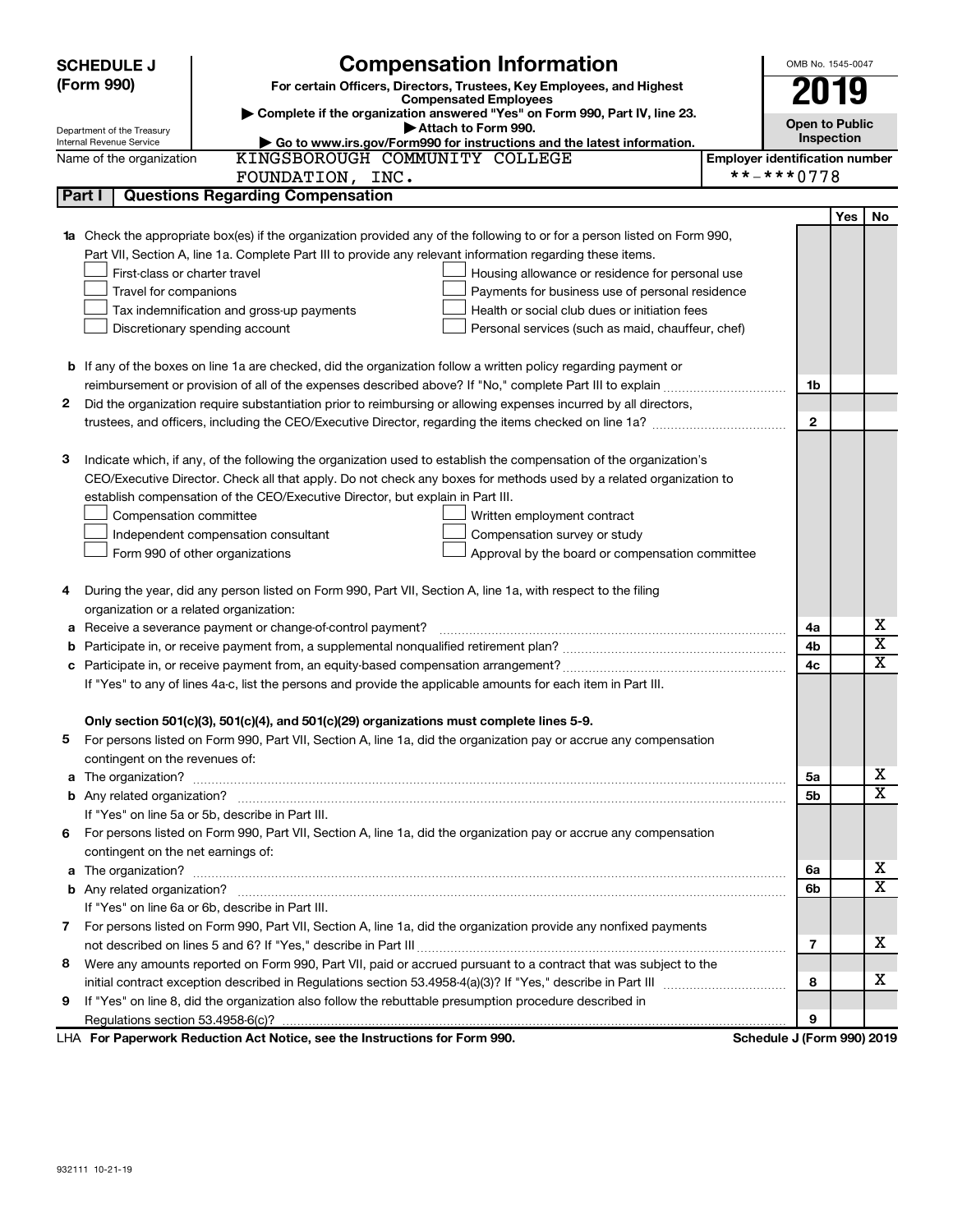Schedule J (Form 990) 2019 **FOUNDATION,INC .** \*\*-\*\*\*0778 Page

Part II | Officers, Directors, Trustees, Key Employees, and Highest Compensated Employees. Use duplicate copies if additional space is needed.

For each individual whose compensation must be reported on Schedule J, report compensation from the organization on row (i) and from related organizations, described in the instructions, on row (ii). Do not list any individuals that aren't listed on Form 990, Part VII.

Note: The sum of columns (B)(i)-(iii) for each listed individual must equal the total amount of Form 990, Part VII, Section A, line 1a, applicable column (D) and (E) amounts for that individual.

|                            |      |                          | (B) Breakdown of W-2 and/or 1099-MISC compensation |                                           | (C) Retirement and<br>other deferred | (D) Nontaxable<br>benefits | (E) Total of columns<br>$(B)(i)-(D)$ | (F) Compensation<br>in column (B)         |
|----------------------------|------|--------------------------|----------------------------------------------------|-------------------------------------------|--------------------------------------|----------------------------|--------------------------------------|-------------------------------------------|
| (A) Name and Title         |      | (i) Base<br>compensation | (ii) Bonus &<br>incentive<br>compensation          | (iii) Other<br>reportable<br>compensation | compensation                         |                            |                                      | reported as deferred<br>on prior Form 990 |
| CLAUDIA V. SCHRADER<br>(1) | (i)  | $\overline{0}$ .         | $\overline{0}$ .                                   | $\overline{0}$ .                          | $\overline{0}$ .                     | $0$ .                      | $\mathbf 0$                          | $\overline{0}$ .                          |
| TRUSTEE                    | (ii) | 285,014.                 | $\overline{\mathfrak{o}}$ .                        | $\overline{0}$ .                          | $\overline{0}$ .                     | 145, 357.                  | 430, 371.                            | $\overline{\mathbf{0}}$ .                 |
| (2) MARY THERESA ORTIZ     | (i)  | $\overline{0}$ .         | $\overline{\mathfrak{o}}$ .                        | $\overline{0}$ .                          | $\overline{0}$ .                     | 0.                         | $\mathbf 0$                          | $\overline{0}$ .                          |
| TRUSTEE                    | (ii) | 132,265.                 | $\overline{0}$ .                                   | 0.                                        | $\overline{0}$ .                     | 67,455.                    | 199,720.                             | $\overline{0}$ .                          |
| (3)<br>EDUARDO RIOS        | (i)  | $0$ .                    | $\overline{\mathfrak{o}}$ .                        | $\overline{0}$ .                          | О.                                   | $\Omega$ .                 | $\overline{0}$ .                     | $\overline{0}$ .                          |
| TRUSTEE                    | (ii) | 182, 254.                | $\overline{\mathfrak{o}}$ .                        | $\overline{0}$ .                          | σ.                                   | 92,949.                    | 275, 203.                            | $\overline{0}$ .                          |
| (4) TASHEKA SUTTON-YOUNG   | (i)  | $0$ .                    | $\overline{\mathfrak{o}}$ .                        | $\overline{0}$ .                          | $\overline{0}$ .                     | О.                         | $\overline{0}$ .                     | $\overline{\mathbf{0}}$ .                 |
| TRUSTEE                    | (ii) | 150, 225.                | $\overline{\mathfrak{o}}$ .                        | $\overline{\mathbf{0}}$ .                 | σ.                                   | 76,615.                    | 226,840.                             | $\overline{0}$ .                          |
|                            | (i)  |                          |                                                    |                                           |                                      |                            |                                      |                                           |
|                            | (ii) |                          |                                                    |                                           |                                      |                            |                                      |                                           |
|                            | (i)  |                          |                                                    |                                           |                                      |                            |                                      |                                           |
|                            | (ii) |                          |                                                    |                                           |                                      |                            |                                      |                                           |
|                            | (i)  |                          |                                                    |                                           |                                      |                            |                                      |                                           |
|                            | (ii) |                          |                                                    |                                           |                                      |                            |                                      |                                           |
|                            | (i)  |                          |                                                    |                                           |                                      |                            |                                      |                                           |
|                            | (ii) |                          |                                                    |                                           |                                      |                            |                                      |                                           |
|                            | (i)  |                          |                                                    |                                           |                                      |                            |                                      |                                           |
|                            | (ii) |                          |                                                    |                                           |                                      |                            |                                      |                                           |
|                            | (i)  |                          |                                                    |                                           |                                      |                            |                                      |                                           |
|                            | (ii) |                          |                                                    |                                           |                                      |                            |                                      |                                           |
|                            | (i)  |                          |                                                    |                                           |                                      |                            |                                      |                                           |
|                            | (ii) |                          |                                                    |                                           |                                      |                            |                                      |                                           |
|                            | (i)  |                          |                                                    |                                           |                                      |                            |                                      |                                           |
|                            | (ii) |                          |                                                    |                                           |                                      |                            |                                      |                                           |
|                            | (i)  |                          |                                                    |                                           |                                      |                            |                                      |                                           |
|                            | (ii) |                          |                                                    |                                           |                                      |                            |                                      |                                           |
|                            | (i)  |                          |                                                    |                                           |                                      |                            |                                      |                                           |
|                            | (ii) |                          |                                                    |                                           |                                      |                            |                                      |                                           |
|                            | (i)  |                          |                                                    |                                           |                                      |                            |                                      |                                           |
|                            | (ii) |                          |                                                    |                                           |                                      |                            |                                      |                                           |
|                            | (i)  |                          |                                                    |                                           |                                      |                            |                                      |                                           |
|                            | (ii) |                          |                                                    |                                           |                                      |                            |                                      |                                           |

**2**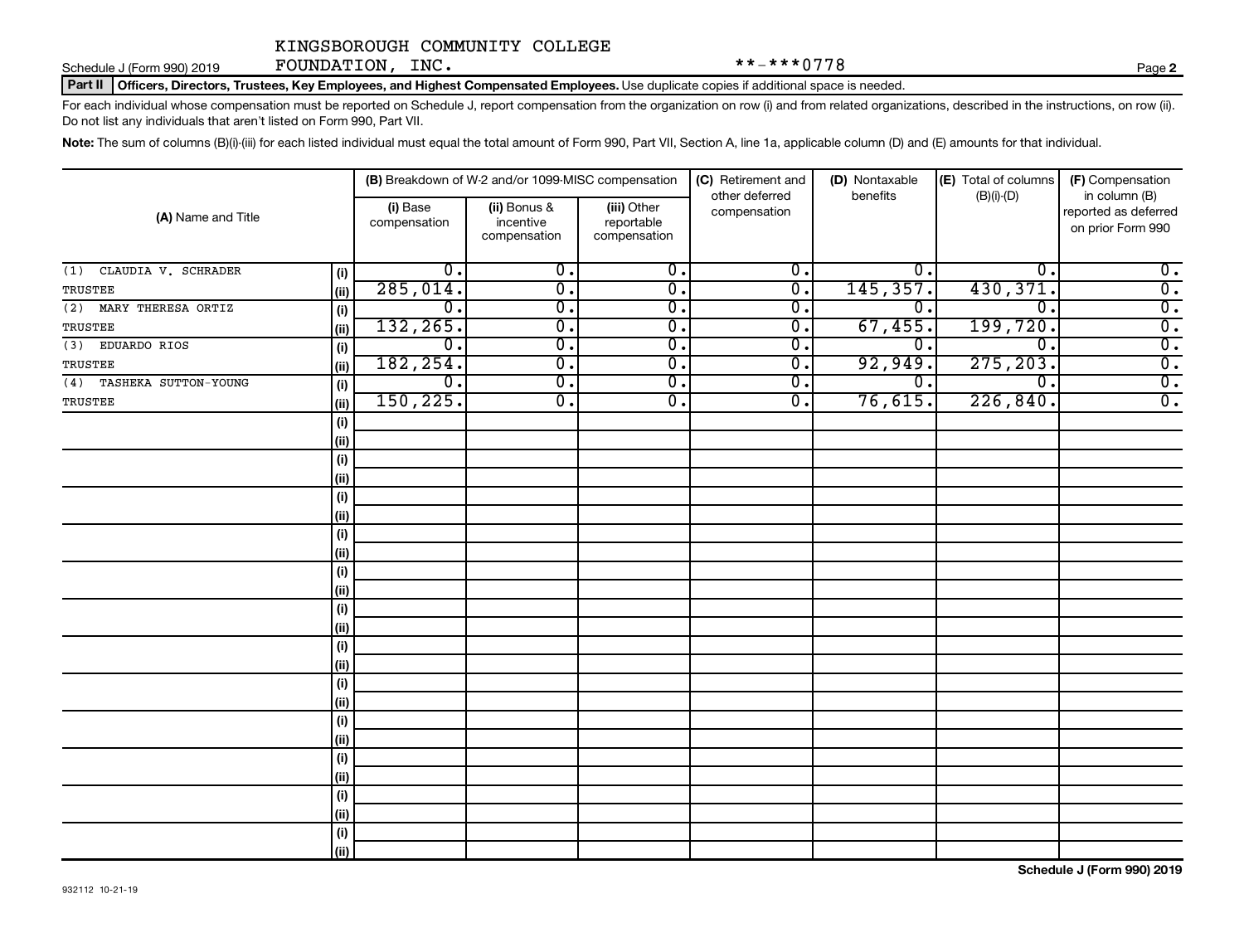#### **Part III Supplemental Information**

Provide the information, explanation, or descriptions required for Part I, lines 1a, 1b, 3, 4a, 4b, 4c, 5a, 5b, 6a, 6b, 7, and 8, and for Part II. Also complete this part for any additional information.

**Schedule J (Form 990) 2019**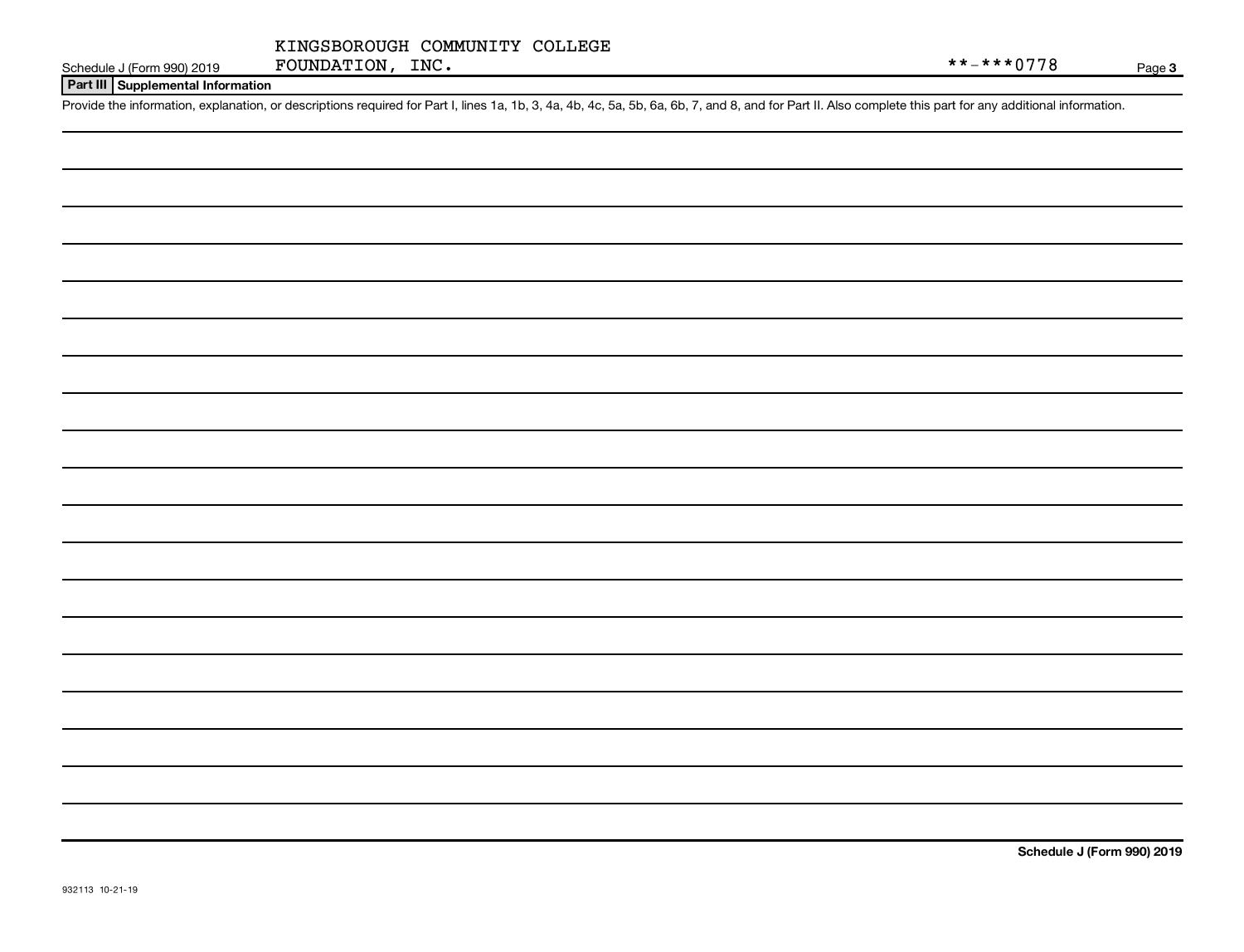| <b>SCHEDULE M</b> |  |
|-------------------|--|
| (Form 990)        |  |

# **Noncash Contributions**

OMB No. 1545-0047

| Department of the Treasury |  |  |  |  |  |
|----------------------------|--|--|--|--|--|
| Internal Revenue Service   |  |  |  |  |  |

◆ Complete if the organizations answered "Yes" on Form 990, Part IV, lines 29 or 30.<br>▶ Complete if the organizations answered "Yes" on Form 990, Part IV, lines 29 or 30. **Attach to Form 990.** J

**Open to Public Inspection**

Name of the organization

 **Go to www.irs.gov/Form990 for instructions and the latest information.** J KINGSBOROUGH COMMUNITY COLLEGE

**Employer identification number**<br>\*\*-\*\*\*0778

**Part I Types of Property** FOUNDATION, INC.

| UN, | TMC . |  |
|-----|-------|--|
|     |       |  |
|     |       |  |
|     |       |  |

|     |                                                                                                                                | (a)<br>Check if<br>applicable | (b)<br>Number of<br>contributions or | (c)<br>Noncash contribution<br>amounts reported on | (d)<br>Method of determining<br>noncash contribution amounts |            |     |     |
|-----|--------------------------------------------------------------------------------------------------------------------------------|-------------------------------|--------------------------------------|----------------------------------------------------|--------------------------------------------------------------|------------|-----|-----|
|     |                                                                                                                                |                               |                                      | litems contributed Form 990, Part VIII, line 1g    |                                                              |            |     |     |
| 1.  |                                                                                                                                | х                             |                                      |                                                    | 5,000.FMV                                                    |            |     |     |
| 2   |                                                                                                                                |                               |                                      |                                                    |                                                              |            |     |     |
| з   | Art - Fractional interests                                                                                                     |                               |                                      |                                                    |                                                              |            |     |     |
| 4   | Books and publications                                                                                                         |                               |                                      |                                                    |                                                              |            |     |     |
| 5   | Clothing and household goods                                                                                                   |                               |                                      |                                                    |                                                              |            |     |     |
| 6   | Cars and other vehicles                                                                                                        |                               |                                      |                                                    |                                                              |            |     |     |
| 7   |                                                                                                                                |                               |                                      |                                                    |                                                              |            |     |     |
| 8   |                                                                                                                                |                               |                                      |                                                    |                                                              |            |     |     |
| 9   | Securities - Publicly traded                                                                                                   | $\overline{\textbf{x}}$       |                                      |                                                    | 10,233. PUBLISHED FMV                                        |            |     |     |
| 10  | Securities - Closely held stock                                                                                                |                               |                                      |                                                    |                                                              |            |     |     |
| 11  | Securities - Partnership, LLC, or                                                                                              |                               |                                      |                                                    |                                                              |            |     |     |
|     | trust interests                                                                                                                |                               |                                      |                                                    |                                                              |            |     |     |
| 12  |                                                                                                                                |                               |                                      |                                                    |                                                              |            |     |     |
| 13  | Qualified conservation contribution -                                                                                          |                               |                                      |                                                    |                                                              |            |     |     |
|     |                                                                                                                                |                               |                                      |                                                    |                                                              |            |     |     |
| 14  | Qualified conservation contribution - Other                                                                                    |                               |                                      |                                                    |                                                              |            |     |     |
| 15  |                                                                                                                                |                               |                                      |                                                    |                                                              |            |     |     |
| 16  | Real estate - Commercial                                                                                                       |                               |                                      |                                                    |                                                              |            |     |     |
| 17  |                                                                                                                                |                               |                                      |                                                    |                                                              |            |     |     |
| 18  |                                                                                                                                |                               |                                      |                                                    |                                                              |            |     |     |
| 19  |                                                                                                                                |                               |                                      |                                                    |                                                              |            |     |     |
| 20  | Drugs and medical supplies                                                                                                     |                               |                                      |                                                    |                                                              |            |     |     |
| 21  |                                                                                                                                |                               |                                      |                                                    |                                                              |            |     |     |
| 22  |                                                                                                                                |                               |                                      |                                                    |                                                              |            |     |     |
| 23  |                                                                                                                                |                               |                                      |                                                    |                                                              |            |     |     |
| 24  |                                                                                                                                |                               |                                      |                                                    |                                                              |            |     |     |
| 25  | (MISCELLANEOUS)<br>Other $\blacktriangleright$                                                                                 | х                             | 0                                    | 16,043.FMV                                         |                                                              |            |     |     |
| 26  | Other $\blacktriangleright$                                                                                                    |                               |                                      |                                                    |                                                              |            |     |     |
|     |                                                                                                                                |                               |                                      |                                                    |                                                              |            |     |     |
| 27  | Other $\blacktriangleright$                                                                                                    |                               |                                      |                                                    |                                                              |            |     |     |
| 28  | Other                                                                                                                          |                               |                                      |                                                    |                                                              |            |     |     |
| 29  | Number of Forms 8283 received by the organization during the tax year for contributions                                        |                               |                                      |                                                    |                                                              |            |     |     |
|     | for which the organization completed Form 8283, Part IV, Donee Acknowledgement                                                 |                               |                                      | 29                                                 |                                                              |            |     |     |
|     |                                                                                                                                |                               |                                      |                                                    |                                                              |            | Yes | No. |
|     | 30a During the year, did the organization receive by contribution any property reported in Part I, lines 1 through 28, that it |                               |                                      |                                                    |                                                              |            |     |     |
|     | must hold for at least three years from the date of the initial contribution, and which isn't required to be used for          |                               |                                      |                                                    |                                                              |            |     |     |
|     |                                                                                                                                |                               |                                      |                                                    |                                                              | <b>30a</b> |     | х   |
| b   | If "Yes," describe the arrangement in Part II.                                                                                 |                               |                                      |                                                    |                                                              |            |     |     |
| 31  | Does the organization have a gift acceptance policy that requires the review of any nonstandard contributions?                 |                               |                                      |                                                    |                                                              | 31         |     | х   |
|     | 32a Does the organization hire or use third parties or related organizations to solicit, process, or sell noncash              |                               |                                      |                                                    |                                                              |            |     |     |
|     | contributions?                                                                                                                 |                               |                                      |                                                    |                                                              | <b>32a</b> |     | х   |
|     | <b>b</b> If "Yes," describe in Part II.                                                                                        |                               |                                      |                                                    |                                                              |            |     |     |
| 33  | If the organization didn't report an amount in column (c) for a type of property for which column (a) is checked,              |                               |                                      |                                                    |                                                              |            |     |     |
|     | describe in Part II.                                                                                                           |                               |                                      |                                                    |                                                              |            |     |     |
| LHA | For Paperwork Reduction Act Notice, see the Instructions for Form 990.                                                         |                               |                                      |                                                    | Schedule M (Form 990) 2019                                   |            |     |     |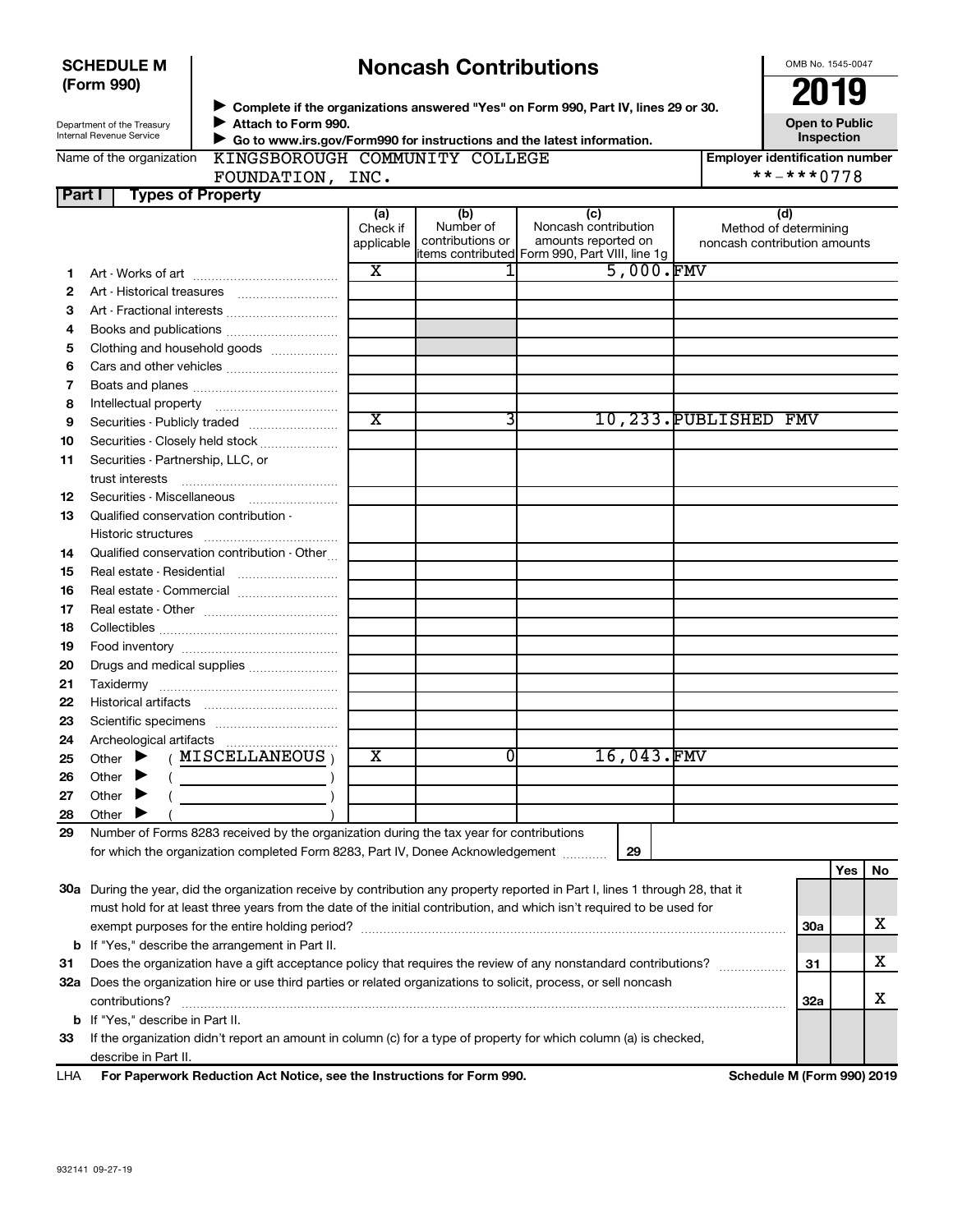#### KINGSBOROUGH COMMUNITY COLLEGE FOUNDATION, INC.

Schedule M (Form 990) 2019 FOUNDATION, INC.<br>**Part II** Supplemental Information. Provide the information required by Part L lines 30b, 32b, and 33, and whether the orga Provide the information required by Part I, lines 30b, 32b, and 33, and whether the organization is reporting in Part I, column (b), the number of contributions, the number of items received, or a combination of both. Also complete this part for any additional information. **Part II Supplemental Information.** 

## SCHEDULE M, PART I, COLUMN (B):

#### VARIOUS GOODS AND SUPPLIES DONATED FOR FUNDRAISING EVENTS AND

HOMECOMING

**Schedule M (Form 990) 2019**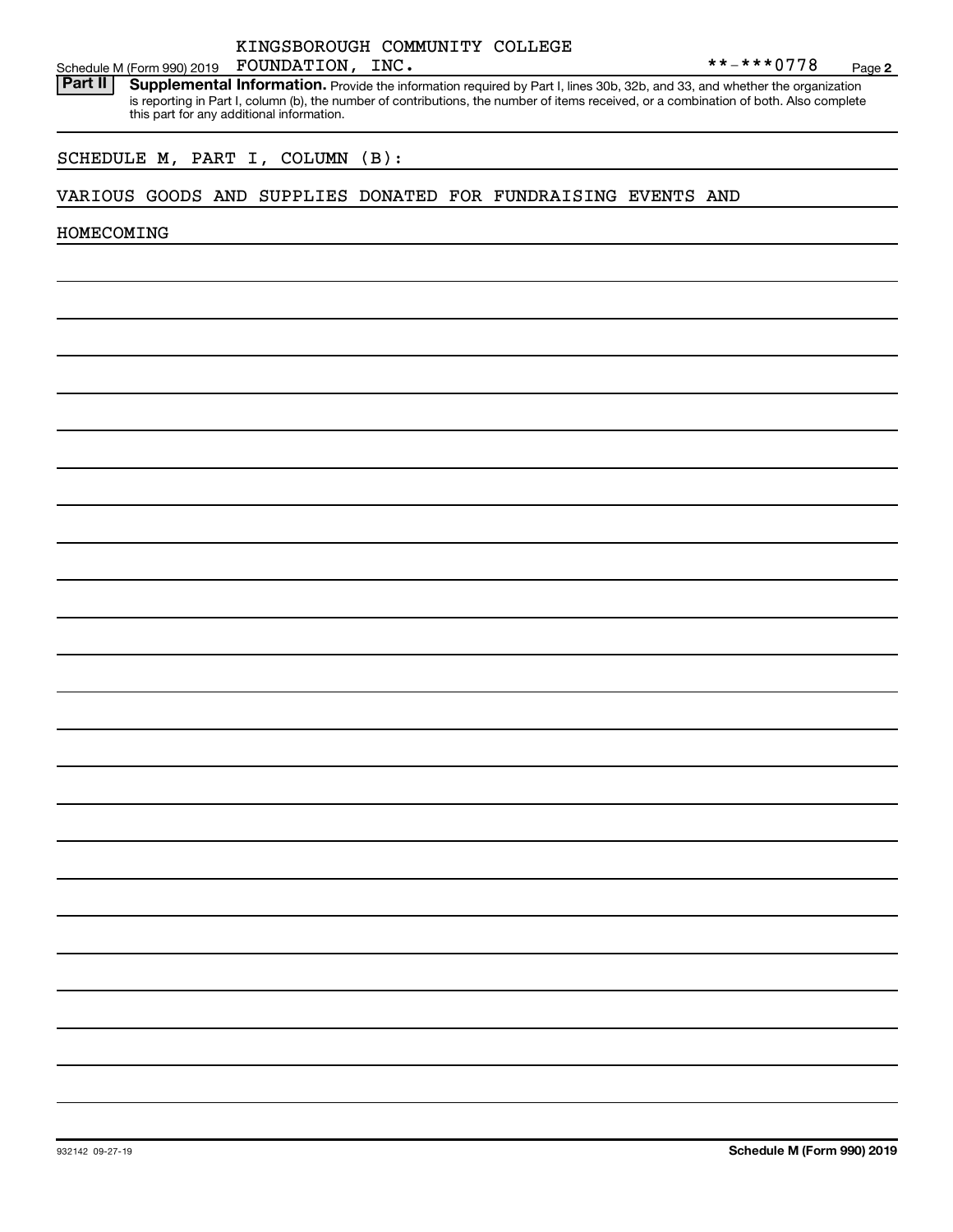**(Form 990 or 990-EZ)**

Department of the Treasury Internal Revenue Service Name of the organization

**Complete to provide information for responses to specific questions on Form 990 or 990-EZ or to provide any additional information. | Attach to Form 990 or 990-EZ. SCHEDULE O Supplemental Information to Form 990 or 990-EZ 2019**

**| Go to www.irs.gov/Form990 for the latest information.**

OMB No. 1545-0047 **Open to Public Inspection**

KINGSBOROUGH COMMUNITY COLLEGE

**Employer identification number**<br>\*\*-\*\*\*0778

FORM 990, PART I, LINE 1, DESCRIPTION OF ORGANIZATION MISSION:

THE KINGSBOROUGH COMMUNITY COLLEGE FOUNDATION , INC. (FOUNDATION) WAS

ORGANIZED IN 1982 FOR THE PURPOSE OF PROMOTING AND ENCOURAGING AMONG

MEMBERS OF THE LOCAL AND COLLEGE COMMUNITY AND ALUMNI AN INTEREST IN

AND SUPPORT OF KINGSBOROUGH COMMUNITY COLLEGE.

FOUNDATION, INC.

FORM 990, PART VI, SECTION B, LINE 11B:

THE FORM 990 IS REVIEWED BY THE ORGANIZATION'S BOARD OF DIRECTORS.

FORM 990, PART VI, SECTION B, LINE 12C:

BOARD MEMBERS AND EMPLOYEES MUST REVIEW THE CONFLICT OF INTEREST POLICY AND

ATTEST TO THEIR ACCEPTANCE AND COMPLIANCE WITH THE POLICY ON AN ANNUAL

BASIS.

FORM 990, PART VI, SECTION C, LINE 19:

THE ORGANIZATION'S GOVERNING DOCUMENTS, CONFLICT OF INTEREST POLICY, AND

FINANCIAL STATEMENTS ARE AVAILABLE FOR PUBLIC INSPECTION AT THE

ORGANIZATION'S OFFICES.

FORM 990, PART XII, LINE 2C:

NO CHANGE DURING THE FISCAL YEAR ENDED JUNE 30, 2020.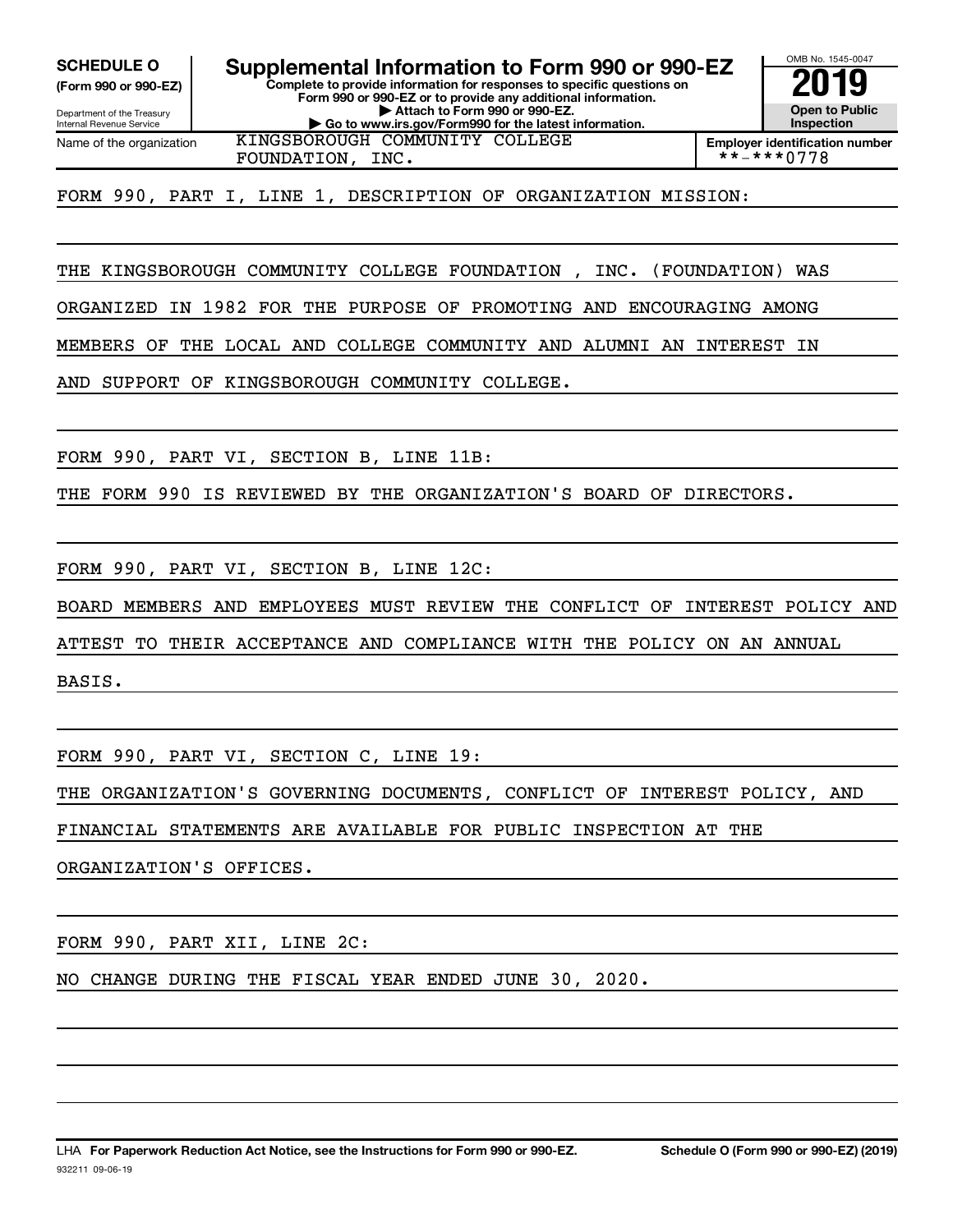| <b>SCHEDULE R</b><br>(Form 990)<br>Department of the Treasury<br>Internal Revenue Service |                                                                                                                                                                                                                    | <b>Related Organizations and Unrelated Partnerships</b><br>Complete if the organization answered "Yes" on Form 990, Part IV, line 33, 34, 35b, 36, or 37.<br>Go to www.irs.gov/Form990 for instructions and the latest information. | Attach to Form 990.                                 |                                      |                                                          |                                     | OMB No. 1545-0047<br><b>2019</b><br><b>Open to Public</b><br>Inspection |                                                            |  |  |
|-------------------------------------------------------------------------------------------|--------------------------------------------------------------------------------------------------------------------------------------------------------------------------------------------------------------------|-------------------------------------------------------------------------------------------------------------------------------------------------------------------------------------------------------------------------------------|-----------------------------------------------------|--------------------------------------|----------------------------------------------------------|-------------------------------------|-------------------------------------------------------------------------|------------------------------------------------------------|--|--|
| Name of the organization                                                                  | FOUNDATION, INC.                                                                                                                                                                                                   | KINGSBOROUGH COMMUNITY COLLEGE                                                                                                                                                                                                      |                                                     |                                      |                                                          |                                     |                                                                         |                                                            |  |  |
| Part I                                                                                    | Identification of Disregarded Entities. Complete if the organization answered "Yes" on Form 990, Part IV, line 33.                                                                                                 |                                                                                                                                                                                                                                     |                                                     |                                      |                                                          |                                     |                                                                         |                                                            |  |  |
|                                                                                           | (a)<br>Name, address, and EIN (if applicable)<br>of disregarded entity                                                                                                                                             | (b)<br>Primary activity                                                                                                                                                                                                             | (c)<br>Legal domicile (state or<br>foreign country) | (d)<br>Total income                  | (e)<br>End-of-year assets                                |                                     | (f)<br>Direct controlling<br>entity                                     |                                                            |  |  |
|                                                                                           |                                                                                                                                                                                                                    |                                                                                                                                                                                                                                     |                                                     |                                      |                                                          |                                     |                                                                         |                                                            |  |  |
|                                                                                           |                                                                                                                                                                                                                    |                                                                                                                                                                                                                                     |                                                     |                                      |                                                          |                                     |                                                                         |                                                            |  |  |
| Part II                                                                                   | Identification of Related Tax-Exempt Organizations. Complete if the organization answered "Yes" on Form 990, Part IV, line 34, because it had one or more related tax-exempt<br>organizations during the tax year. |                                                                                                                                                                                                                                     |                                                     |                                      |                                                          |                                     |                                                                         |                                                            |  |  |
|                                                                                           | (a)<br>Name, address, and EIN<br>of related organization                                                                                                                                                           | (b)<br>Primary activity                                                                                                                                                                                                             | (c)<br>Legal domicile (state or<br>foreign country) | (d)<br><b>Exempt Code</b><br>section | (e)<br>Public charity<br>status (if section<br>501(c)(3) | (f)<br>Direct controlling<br>entity | Yes                                                                     | $(g)$<br>Section 512(b)(13)<br>controlled<br>entity?<br>No |  |  |
| 2001 ORIENTAL BOULEVARD<br>BROOKLYN, NY 11235                                             | KINGSBOROUGH COMMUNITY COLLEGE - 13-6400434                                                                                                                                                                        | <b>EDUCATION</b>                                                                                                                                                                                                                    | NEW YORK                                            | 501(C)(1)                            |                                                          |                                     |                                                                         | x                                                          |  |  |
| 230 WEST 41ST STREET                                                                      | RESEARCH FOUNDATION OF CUNY - 13-1988190                                                                                                                                                                           |                                                                                                                                                                                                                                     |                                                     |                                      |                                                          |                                     |                                                                         |                                                            |  |  |
| NEW YORK, NY 10036                                                                        |                                                                                                                                                                                                                    | RESEARCH                                                                                                                                                                                                                            | NEW YORK                                            | 501(C)(3)                            | LINE 7                                                   |                                     |                                                                         | x                                                          |  |  |
|                                                                                           | For Paperwork Reduction Act Notice, see the Instructions for Form 990.                                                                                                                                             |                                                                                                                                                                                                                                     |                                                     |                                      |                                                          |                                     | Schedule R (Form 990) 2019                                              |                                                            |  |  |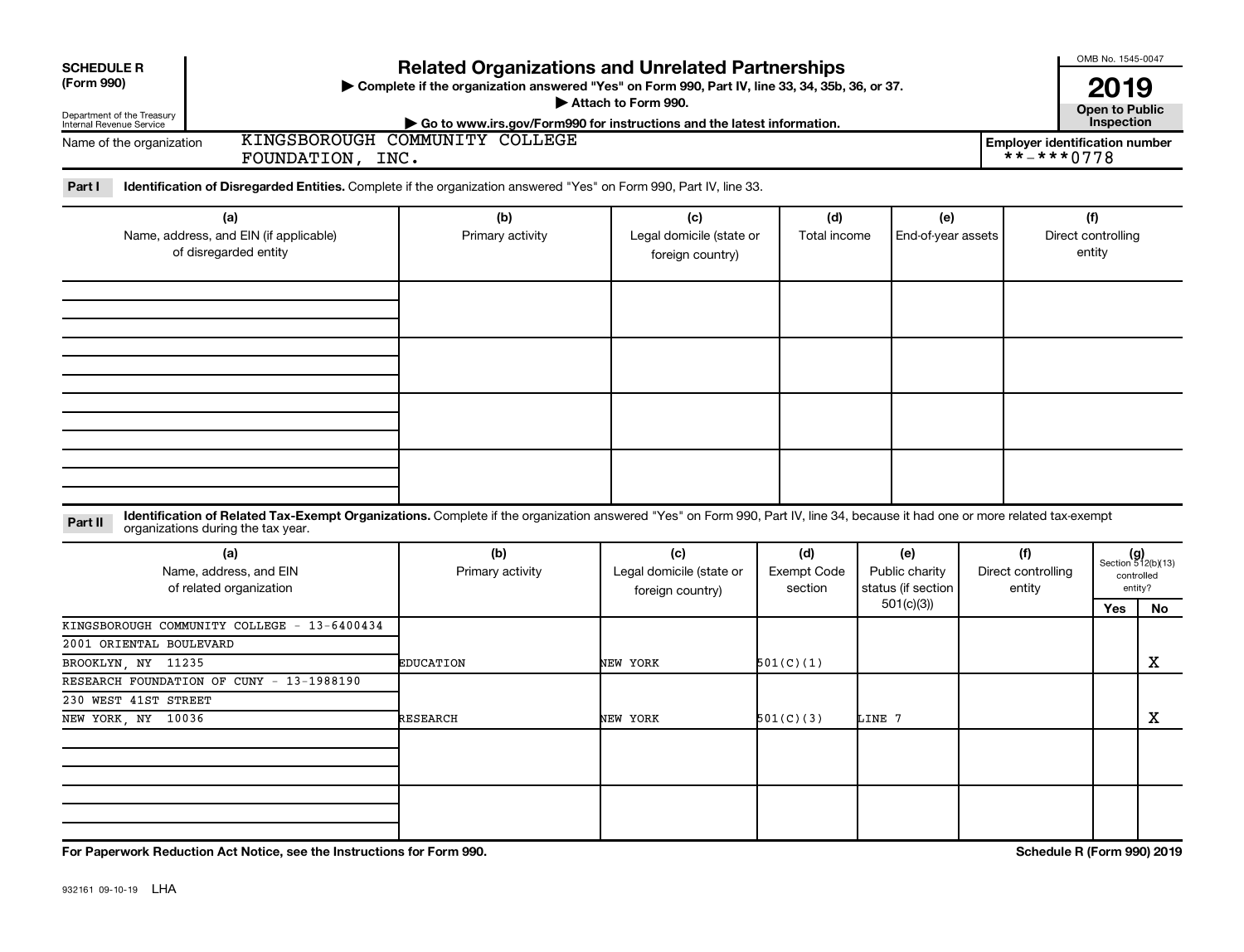Schedule R (Form 990) 2019 Page FOUNDATION, INC. \*\*-\*\*\*0778

Legal Part III Identification of Related Organizations Taxable as a Partnership. Complete if the organization answered "Yes" on Form 990, Part IV, line 34, because it had one or more related<br>Read to the organizations tracted as **(a) (b) (c) (d) (e) (f) (g) (h) (i) (j) (k)** organizations treated as a partnership during the tax year.

| Name, address, and EIN<br>of related organization | Primary activity | Legal<br>domicile<br>(state or<br>foreign | Direct controlling<br>entity | Predominant income<br>(related, unrelated,<br>excluded from tax under<br>sections 512-514) | Share of total<br>income | Share of<br>end-of-year<br>assets | Disproportionate<br>allocations? |  | Code V-UBI<br>amount in box<br>20 of Schedule<br>K-1 (Form 1065) Yes No |  | General or Percentage<br>managing<br>partner?<br>partner? |
|---------------------------------------------------|------------------|-------------------------------------------|------------------------------|--------------------------------------------------------------------------------------------|--------------------------|-----------------------------------|----------------------------------|--|-------------------------------------------------------------------------|--|-----------------------------------------------------------|
|                                                   |                  | country)                                  |                              |                                                                                            |                          |                                   | Yes   No                         |  |                                                                         |  |                                                           |
|                                                   |                  |                                           |                              |                                                                                            |                          |                                   |                                  |  |                                                                         |  |                                                           |
|                                                   |                  |                                           |                              |                                                                                            |                          |                                   |                                  |  |                                                                         |  |                                                           |
|                                                   |                  |                                           |                              |                                                                                            |                          |                                   |                                  |  |                                                                         |  |                                                           |
|                                                   |                  |                                           |                              |                                                                                            |                          |                                   |                                  |  |                                                                         |  |                                                           |
|                                                   |                  |                                           |                              |                                                                                            |                          |                                   |                                  |  |                                                                         |  |                                                           |
|                                                   |                  |                                           |                              |                                                                                            |                          |                                   |                                  |  |                                                                         |  |                                                           |
|                                                   |                  |                                           |                              |                                                                                            |                          |                                   |                                  |  |                                                                         |  |                                                           |
|                                                   |                  |                                           |                              |                                                                                            |                          |                                   |                                  |  |                                                                         |  |                                                           |
|                                                   |                  |                                           |                              |                                                                                            |                          |                                   |                                  |  |                                                                         |  |                                                           |
|                                                   |                  |                                           |                              |                                                                                            |                          |                                   |                                  |  |                                                                         |  |                                                           |
|                                                   |                  |                                           |                              |                                                                                            |                          |                                   |                                  |  |                                                                         |  |                                                           |
|                                                   |                  |                                           |                              |                                                                                            |                          |                                   |                                  |  |                                                                         |  |                                                           |
|                                                   |                  |                                           |                              |                                                                                            |                          |                                   |                                  |  |                                                                         |  |                                                           |
|                                                   |                  |                                           |                              |                                                                                            |                          |                                   |                                  |  |                                                                         |  |                                                           |
|                                                   |                  |                                           |                              |                                                                                            |                          |                                   |                                  |  |                                                                         |  |                                                           |
|                                                   |                  |                                           |                              |                                                                                            |                          |                                   |                                  |  |                                                                         |  |                                                           |
|                                                   |                  |                                           |                              |                                                                                            |                          |                                   |                                  |  |                                                                         |  |                                                           |

Part IV Identification of Related Organizations Taxable as a Corporation or Trust. Complete if the organization answered "Yes" on Form 990, Part IV, line 34, because it had one or more related organizations treated as a corporation or trust during the tax year.

| (a)<br>Name, address, and EIN<br>of related organization | (b)<br>Primary activity | (c)<br>Legal domicile<br>state or<br>foreign | (d)<br>Direct controlling<br>entity | (e)<br>Type of entity<br>(C corp, S corp,<br>or trust) | (f)<br>Share of total<br>income | (g)<br>Share of<br>end-of-year<br>assets | (h)<br>Percentage<br>  ownership | (i)<br>Section<br>$512(b)(13)$<br>controlled<br>entity? |  |
|----------------------------------------------------------|-------------------------|----------------------------------------------|-------------------------------------|--------------------------------------------------------|---------------------------------|------------------------------------------|----------------------------------|---------------------------------------------------------|--|
|                                                          |                         | country)                                     |                                     |                                                        |                                 |                                          |                                  | Yes   No                                                |  |
|                                                          |                         |                                              |                                     |                                                        |                                 |                                          |                                  |                                                         |  |
|                                                          |                         |                                              |                                     |                                                        |                                 |                                          |                                  |                                                         |  |
|                                                          |                         |                                              |                                     |                                                        |                                 |                                          |                                  |                                                         |  |
|                                                          |                         |                                              |                                     |                                                        |                                 |                                          |                                  |                                                         |  |
|                                                          |                         |                                              |                                     |                                                        |                                 |                                          |                                  |                                                         |  |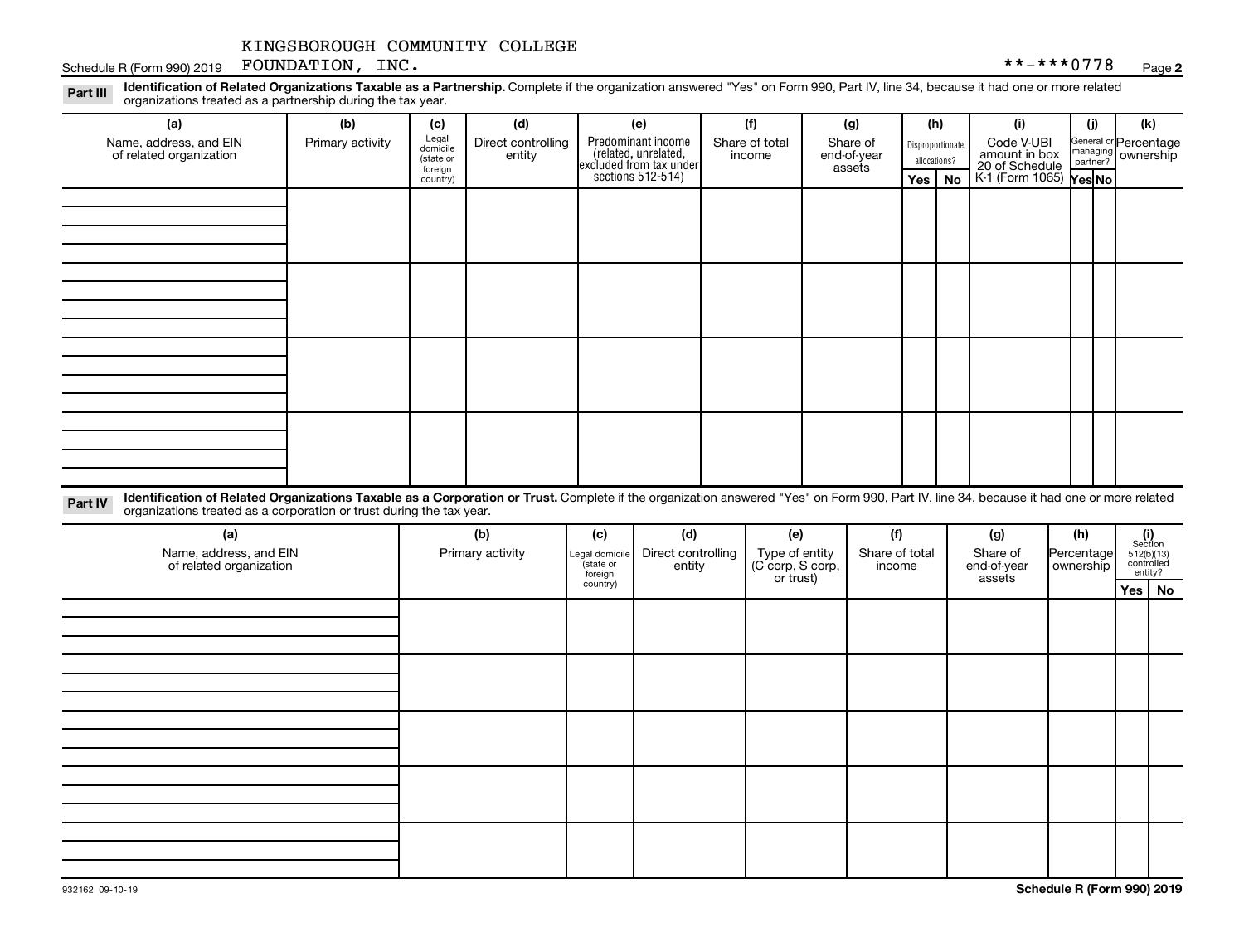|    | Note: Complete line 1 if any entity is listed in Parts II, III, or IV of this schedule.                                                                                                                                        |                 | Yes | l No                        |
|----|--------------------------------------------------------------------------------------------------------------------------------------------------------------------------------------------------------------------------------|-----------------|-----|-----------------------------|
|    | During the tax year, did the organization engage in any of the following transactions with one or more related organizations listed in Parts II-IV?                                                                            |                 |     |                             |
|    |                                                                                                                                                                                                                                | 1a              |     | $\overline{\mathbf{x}}$     |
|    |                                                                                                                                                                                                                                | 1 <sub>b</sub>  |     | $\overline{\textnormal{x}}$ |
|    |                                                                                                                                                                                                                                | 1c              |     | $\overline{\mathbf{X}}$     |
|    | d Loans or loan guarantees to or for related organization(s) www.communities.com/www.communities.com/www.communities.com/www.communities.com/www.communities.com/www.communities.com/www.communities.com/www.communities.com/w | 1 <sub>d</sub>  |     | $\overline{\textnormal{x}}$ |
|    | e Loans or loan guarantees by related organization(s) www.array.com/www.array.com/www.array.com/www.array.com/www.array.com/www.array.com/www.array.com/www.array.com/www.array.com/www.array.com/www.array.com/www.array.com/ | 1e              |     | X                           |
|    |                                                                                                                                                                                                                                |                 |     |                             |
|    | Dividends from related organization(s) www.andron.com/www.andron.com/www.andron.com/www.andron.com/www.andron.com/www.andron.com/www.andron.com/www.andron.com/www.andron.com/www.andron.com/www.andron.com/www.andron.com/www | 1f              |     | х                           |
| a  | Sale of assets to related organization(s) www.assemicroscopy.com/news/contract/news/contract/news/contract/news/contract/news/contract/news/contract/news/contract/news/contract/news/contract/news/contract/news/contract/new | 1g              |     | х                           |
|    | h Purchase of assets from related organization(s) manufactured content to the content of the content of the content of the content of the content of the content of the content of the content of the content of the content o | 1h              |     | X                           |
|    | Exchange of assets with related organization(s) www.array.com/www.array.com/www.array.com/www.array.com/www.array.com/www.array.com/www.array.com/www.array.com/www.array.com/www.array.com/www.array.com/www.array.com/www.ar | 1i              |     | $\overline{\textnormal{x}}$ |
|    |                                                                                                                                                                                                                                | 1j              |     | $\overline{\textnormal{x}}$ |
|    |                                                                                                                                                                                                                                |                 |     |                             |
|    |                                                                                                                                                                                                                                | 1k              |     | х                           |
|    |                                                                                                                                                                                                                                | 11              |     | $\overline{\textnormal{x}}$ |
|    |                                                                                                                                                                                                                                | 1 <sub>m</sub>  |     | $\overline{\mathbf{x}}$     |
|    |                                                                                                                                                                                                                                | 1n              | х   |                             |
|    | o Sharing of paid employees with related organization(s) material contents and content to the star of paid employees with related organization(s) materials are expected as a series of the star of the star of the star of th | 10 <sub>o</sub> |     | X                           |
|    |                                                                                                                                                                                                                                |                 |     |                             |
| D. | Reimbursement paid to related organization(s) for expenses [11111] Research Manuscript Reimbursement paid to related organization(s) for expenses [11111] [1111] Reimbursement manuscript Reimbursement paid to related organi | 1p              | X   |                             |
|    |                                                                                                                                                                                                                                | 1q              |     | $\mathbf{x}$                |
|    |                                                                                                                                                                                                                                |                 |     |                             |
|    | Other transfer of cash or property to related organization(s) COLOGY CONSERVITY OF A CONSERVITY OF A CONSERVITY OF A CONSERVITY OF A CONSERVITY OF A CONSERVITY OF A CONSERVITY OF A CONSERVITY OF A CONSERVITY OF A CONSERVIT | 1r              |     | х                           |
|    |                                                                                                                                                                                                                                | 1s              |     | $\overline{\mathbf{X}}$     |
|    | 2 If the answer to any of the above is "Yes," see the instructions for information on who must complete this line, including covered relationships and transaction thresholds.                                                 |                 |     |                             |

|     | (a)<br>Name of related organization | (b)<br>Transaction<br>type (a-s) | (c)<br>Amount involved | (d)<br>Method of determining amount involved |
|-----|-------------------------------------|----------------------------------|------------------------|----------------------------------------------|
| (1) |                                     |                                  |                        |                                              |
| (2) |                                     |                                  |                        |                                              |
| (3) |                                     |                                  |                        |                                              |
| (4) |                                     |                                  |                        |                                              |
| (5) |                                     |                                  |                        |                                              |
| (6) |                                     |                                  |                        |                                              |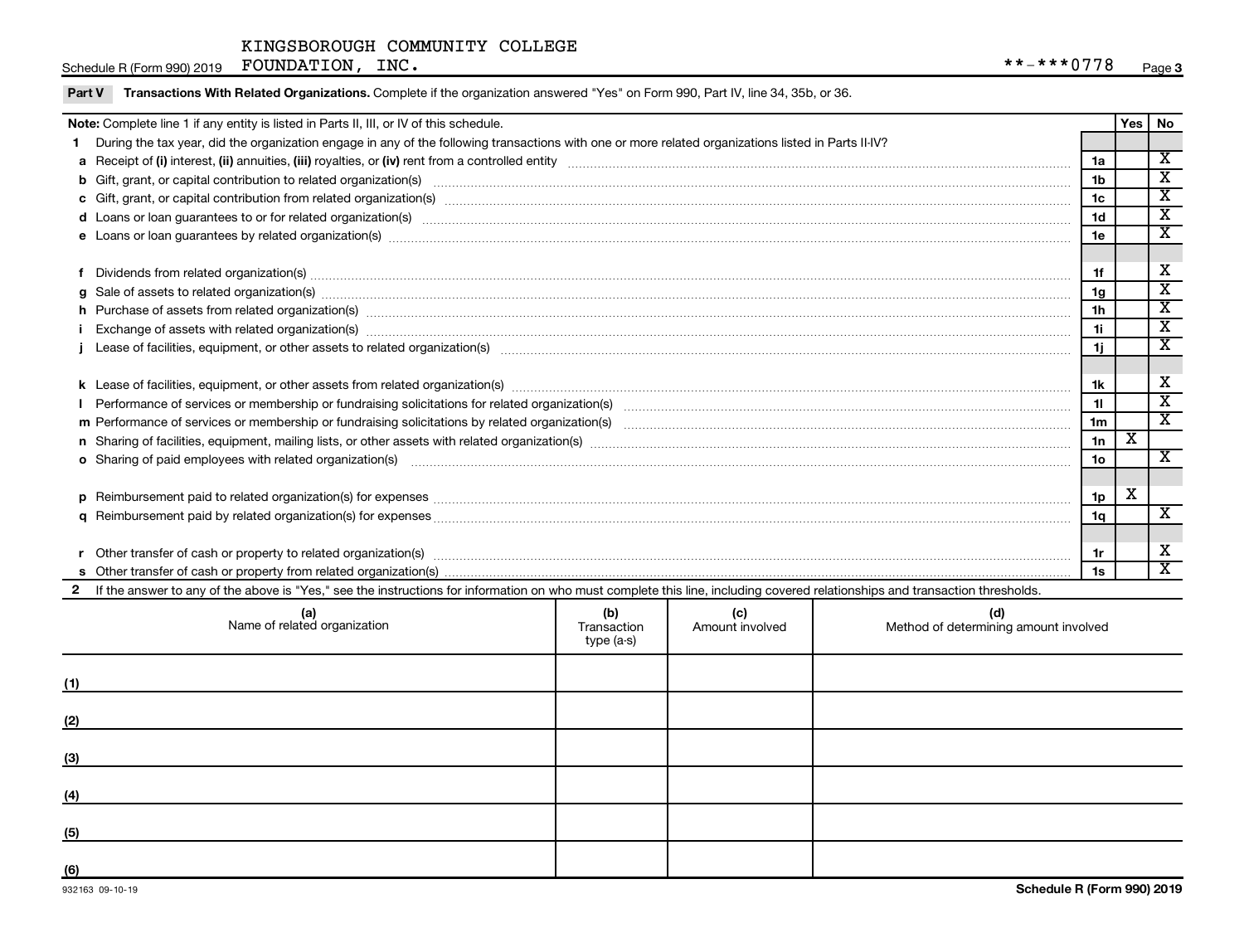Schedule R (Form 990) 2019 Page FOUNDATION, INC. \*\*-\*\*\*0778

Part VI Unrelated Organizations Taxable as a Partnership. Complete if the organization answered "Yes" on Form 990, Part IV, line 37.

Provide the following information for each entity taxed as a partnership through which the organization conducted more than five percent of its activities (measured by total assets or gross revenue) that was not a related organization. See instructions regarding exclusion for certain investment partnerships.

| mat mac not a rolated organization. Oce included regularity excludion for coltain invectment partnerompe.<br>(a) | (b)              | (c)                                 | (d)                                                                                        | $(e)$<br>Are all                            |  | (f)               | (g)                     | (h)    |                                                                                                                                           | (i)                                                                                                 | (i)    | (k) |
|------------------------------------------------------------------------------------------------------------------|------------------|-------------------------------------|--------------------------------------------------------------------------------------------|---------------------------------------------|--|-------------------|-------------------------|--------|-------------------------------------------------------------------------------------------------------------------------------------------|-----------------------------------------------------------------------------------------------------|--------|-----|
| Name, address, and EIN<br>of entity                                                                              | Primary activity | Legal domicile<br>(state or foreign | Predominant income<br>(related, unrelated,<br>excluded from tax under<br>sections 512-514) | partners sec.<br>$\frac{501(c)(3)}{0rgs.?}$ |  | Share of<br>total | Share of<br>end-of-year |        | $\fbox{\parbox{0.5cm}{\begin{tabular}{ l l } \hline Disproportion} \\ \hline \text{tion} \\ \hline allocations? \\ \hline \end{tabular}}$ | Code V-UBI<br>amount in box 20 managing<br>of Schedule K-1<br>(Form 1065)<br>$\sqrt{\text{res}}$ No |        |     |
|                                                                                                                  |                  | country)                            |                                                                                            | Yes No                                      |  | income            | assets                  | Yes No |                                                                                                                                           |                                                                                                     | Yes NO |     |
|                                                                                                                  |                  |                                     |                                                                                            |                                             |  |                   |                         |        |                                                                                                                                           |                                                                                                     |        |     |
|                                                                                                                  |                  |                                     |                                                                                            |                                             |  |                   |                         |        |                                                                                                                                           |                                                                                                     |        |     |
|                                                                                                                  |                  |                                     |                                                                                            |                                             |  |                   |                         |        |                                                                                                                                           |                                                                                                     |        |     |
|                                                                                                                  |                  |                                     |                                                                                            |                                             |  |                   |                         |        |                                                                                                                                           |                                                                                                     |        |     |
|                                                                                                                  |                  |                                     |                                                                                            |                                             |  |                   |                         |        |                                                                                                                                           |                                                                                                     |        |     |
|                                                                                                                  |                  |                                     |                                                                                            |                                             |  |                   |                         |        |                                                                                                                                           |                                                                                                     |        |     |
|                                                                                                                  |                  |                                     |                                                                                            |                                             |  |                   |                         |        |                                                                                                                                           |                                                                                                     |        |     |
|                                                                                                                  |                  |                                     |                                                                                            |                                             |  |                   |                         |        |                                                                                                                                           |                                                                                                     |        |     |
|                                                                                                                  |                  |                                     |                                                                                            |                                             |  |                   |                         |        |                                                                                                                                           |                                                                                                     |        |     |
|                                                                                                                  |                  |                                     |                                                                                            |                                             |  |                   |                         |        |                                                                                                                                           |                                                                                                     |        |     |
|                                                                                                                  |                  |                                     |                                                                                            |                                             |  |                   |                         |        |                                                                                                                                           |                                                                                                     |        |     |
|                                                                                                                  |                  |                                     |                                                                                            |                                             |  |                   |                         |        |                                                                                                                                           |                                                                                                     |        |     |
|                                                                                                                  |                  |                                     |                                                                                            |                                             |  |                   |                         |        |                                                                                                                                           |                                                                                                     |        |     |
|                                                                                                                  |                  |                                     |                                                                                            |                                             |  |                   |                         |        |                                                                                                                                           |                                                                                                     |        |     |
|                                                                                                                  |                  |                                     |                                                                                            |                                             |  |                   |                         |        |                                                                                                                                           |                                                                                                     |        |     |
|                                                                                                                  |                  |                                     |                                                                                            |                                             |  |                   |                         |        |                                                                                                                                           |                                                                                                     |        |     |
|                                                                                                                  |                  |                                     |                                                                                            |                                             |  |                   |                         |        |                                                                                                                                           |                                                                                                     |        |     |
|                                                                                                                  |                  |                                     |                                                                                            |                                             |  |                   |                         |        |                                                                                                                                           |                                                                                                     |        |     |
|                                                                                                                  |                  |                                     |                                                                                            |                                             |  |                   |                         |        |                                                                                                                                           |                                                                                                     |        |     |
|                                                                                                                  |                  |                                     |                                                                                            |                                             |  |                   |                         |        |                                                                                                                                           |                                                                                                     |        |     |
|                                                                                                                  |                  |                                     |                                                                                            |                                             |  |                   |                         |        |                                                                                                                                           |                                                                                                     |        |     |
|                                                                                                                  |                  |                                     |                                                                                            |                                             |  |                   |                         |        |                                                                                                                                           |                                                                                                     |        |     |
|                                                                                                                  |                  |                                     |                                                                                            |                                             |  |                   |                         |        |                                                                                                                                           |                                                                                                     |        |     |
|                                                                                                                  |                  |                                     |                                                                                            |                                             |  |                   |                         |        |                                                                                                                                           |                                                                                                     |        |     |
|                                                                                                                  |                  |                                     |                                                                                            |                                             |  |                   |                         |        |                                                                                                                                           |                                                                                                     |        |     |
|                                                                                                                  |                  |                                     |                                                                                            |                                             |  |                   |                         |        |                                                                                                                                           |                                                                                                     |        |     |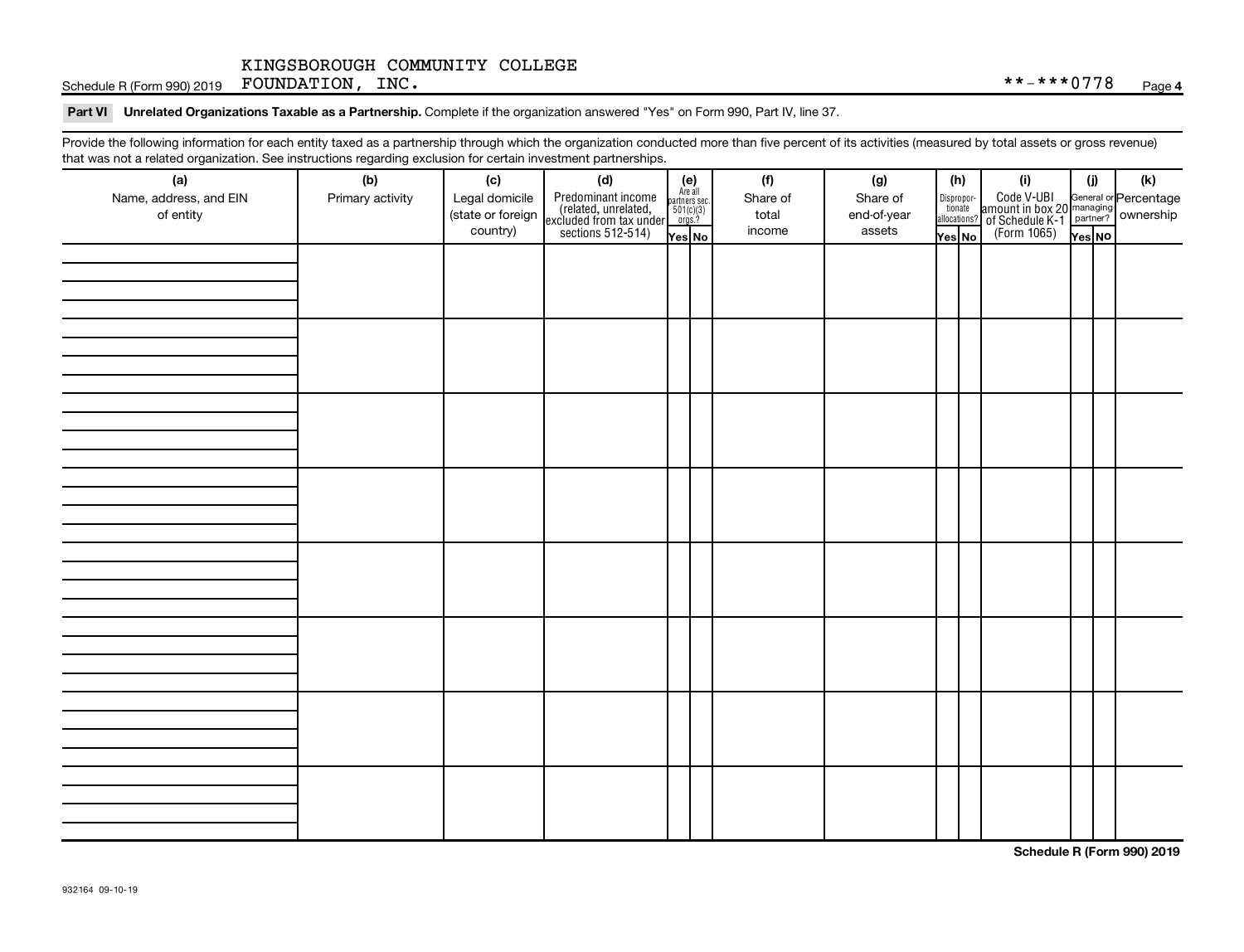## Schedule R (Form 990) 2019  $\qquad \qquad \text{FOUNDATION}$ ,  $\qquad \text{INC.} \qquad \qquad \text{*** -*** 0 778}$   $\qquad \text{Page}$ KINGSBOROUGH COMMUNITY COLLEGE

**Part VII Schedule R (Form 990) 2019 Part VII Supplemental Information** 

Provide additional information for responses to questions on Schedule R. See instructions.